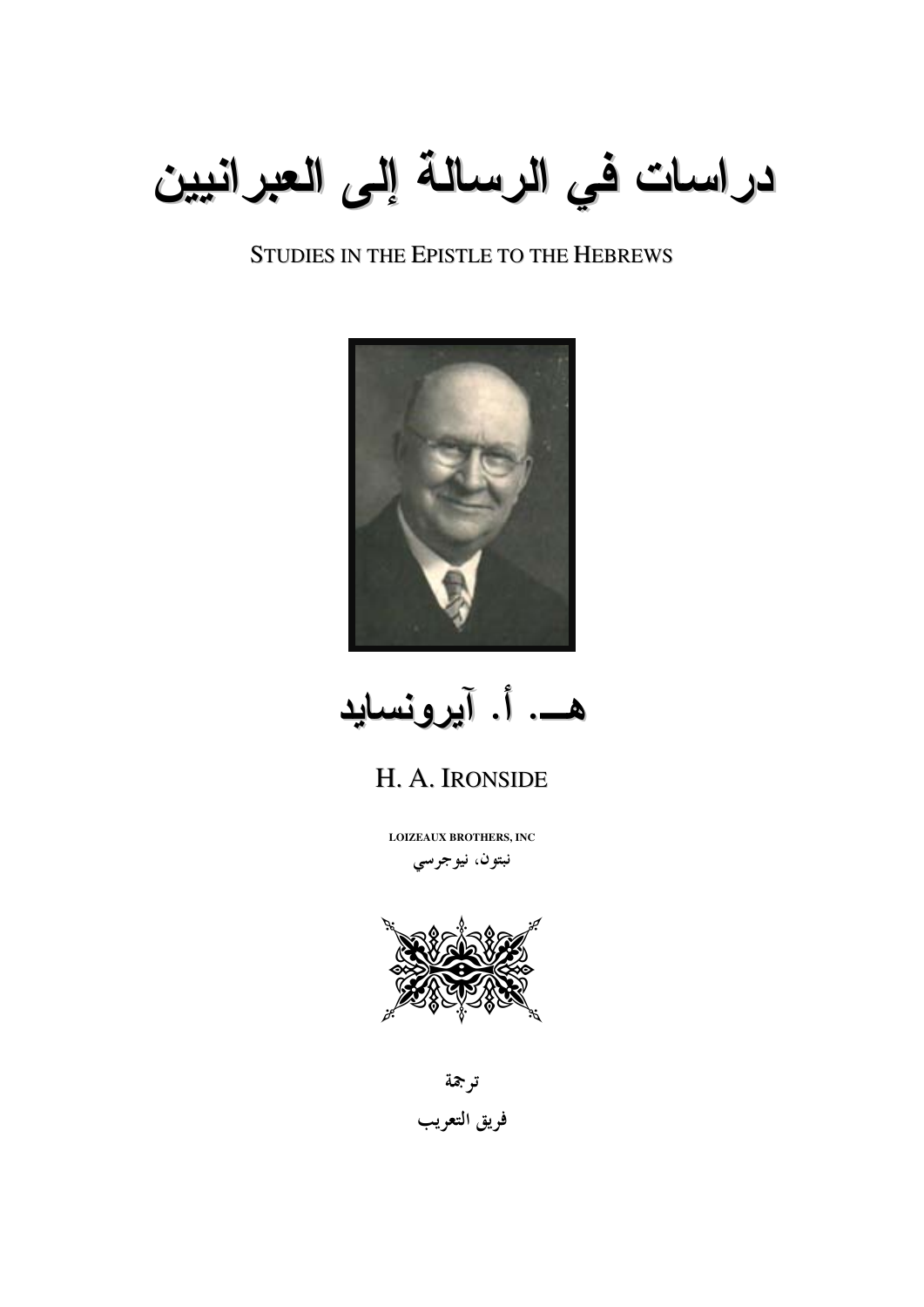# الطبعة الأولى، تموز ١٩٣٢ تُرجم إلى العربية عن

# الطبعة السادسة عشر، تشرين الأول ١٩٧٧



نشر

**LOIZEAUX BROTHERS** 

هيئة غير ربحية، مكرسة لعمل الرب ولنشر حقه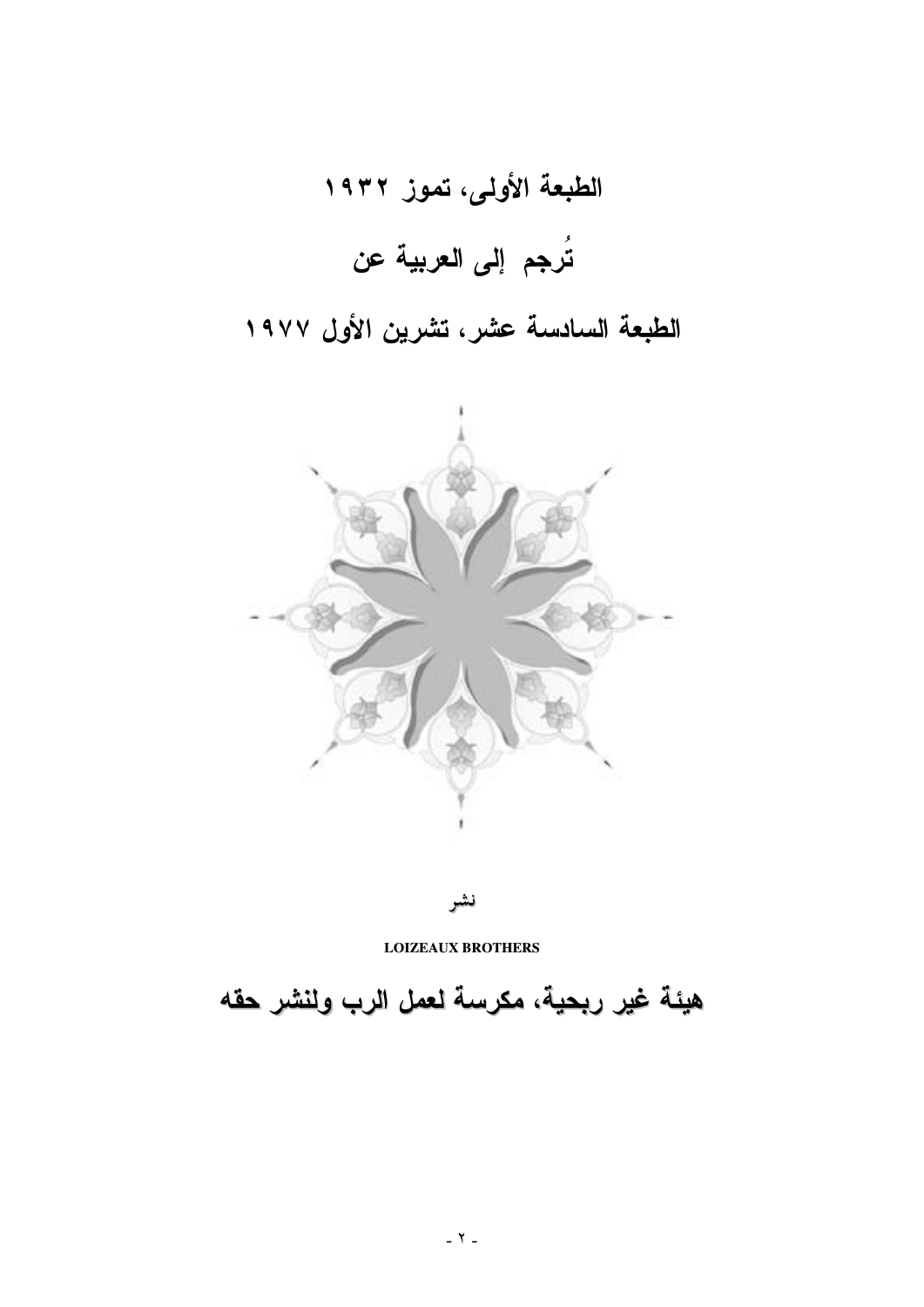#### تمهيد

هذه الدراسات نُشرت على نحو متسلسل في المجلة التفسيرية الشهرية، "الوحي"، خلال الأعوام ١٩٣١ و ١٩٣٢، وقد تم الآن تعديلها وإصدارها ككتاب بإذن الناشرين الأصليين. تحضيراً لإعادة نشرها، تم تحرير جميع الصفحات بعناية، ونُقَّحَت بين الفينة والأخرى لأجل مزيد من الوضوح، رغم ألها لم تتبـــدل في جـــوهر مادهّــــا الأساسية.

هــــ. أ. آيوونسايد

شيكاغو، إيلينوي، نيسان، ١٩٣٢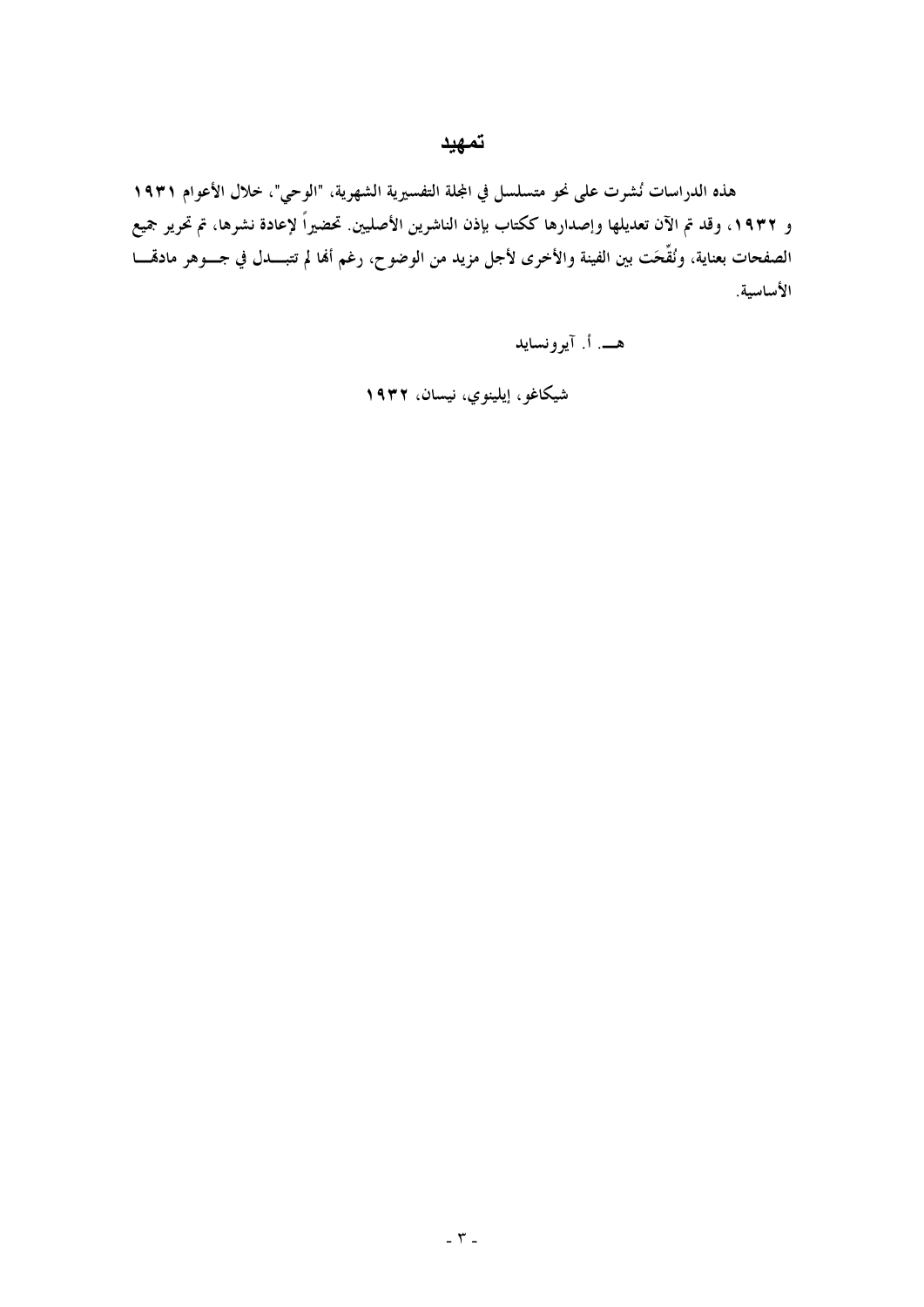## مقدمة بقلم المترجم

"الرسالةُ إلى العبرانيين"، كما يصفُها الدكتور هنري آيرونسايد، مؤلَّفُ الدراسة عنها، هي نوعٌ من رحلة حج من الصليب إلى المجد العتيد. هي دليل حياة عملية للمسيحيين الذين غادروا عبوديةَ "مصـــر" هــــذا العــــالم وارتحلوا إلى "حرية أبناء الله" في "الوطن السماوي". هذه الرسالة تُظهر أنه في يسوع المسيح تحققتْ كلَّ الرمـــوز والنبوءات التي وردت في العهد القديم والمتعلقة بالمسيا (أو مشيا بالعبرية)، وتأتى بنا، عبر الأفكار والطروحــات العميقة فيها، إلى كامل نور مجد المسيح.

أما الكاتب، هنري آيرونسايد، فهو معلَّمٌ للكتاب المقدس، ألمعيٌّ، وكارزٌ للكلمة، موهوبٌ، يلقى محبَّــةً وترحاباً على نطاق واسع في العالم. كتب آيرونسايد ستين كتاباً ونيّف في تفسير الأسفار المقدسة إضافة إلى العديد العديد من المقالات والكتيّبات حول مواضيع تتعلق بالكتاب المقدس. يشهدُ عددٌ لا حصرَ له من القُرّاء للدكتور آيرونسايد بقدرته على إدخال القارئ إلى صميم وعمق الكتاب المقدس بيسر وبساطة، إذ يشرح الكتاب بطريقة جذابة فيها الكثير من الحيوية والأمثلة التطبيقية العملية.

نأمل أن تنالَ هذه الترجمةُ استحسانَكم، وأن يُؤتي الكتابُ بالثمار التي وُضِعَ لأجلها أصلاً، وأن يساهمَ في فهم وعيش حقائق الإيمان ابتداءً من الخلاص إلى ارتقاب المجيء الثانى المجيد لربنا يسو ع المسيح المبارك، آمين.

[فريق الترجمة]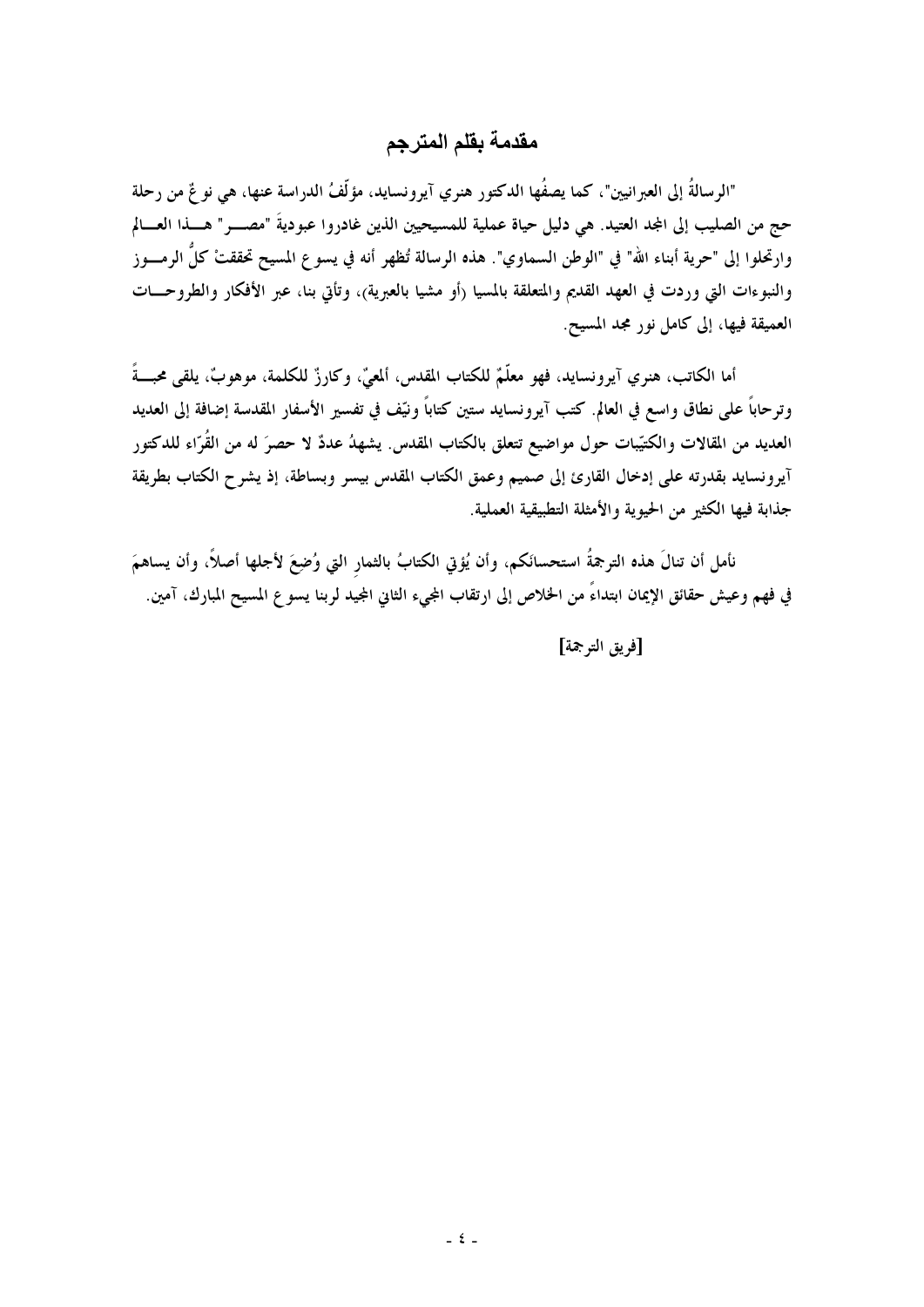# المحتويات

# الرسالة إلى العبرانيين

| مدخل: نسبة الرسالة، هدفها، والخطوط العامة فيها. |
|-------------------------------------------------|
| أمجاد ابن الله                                  |
| أمجاد وإذلال ابن الإنسان                        |
| كهنوت المُقْدِس الإلهي يفوق ذاك الذي لهارون     |
| طريق الإيمان وأبطال الإيمان في كل العهود        |
| الحياة بحسب حقيقة الدهر الجديد                  |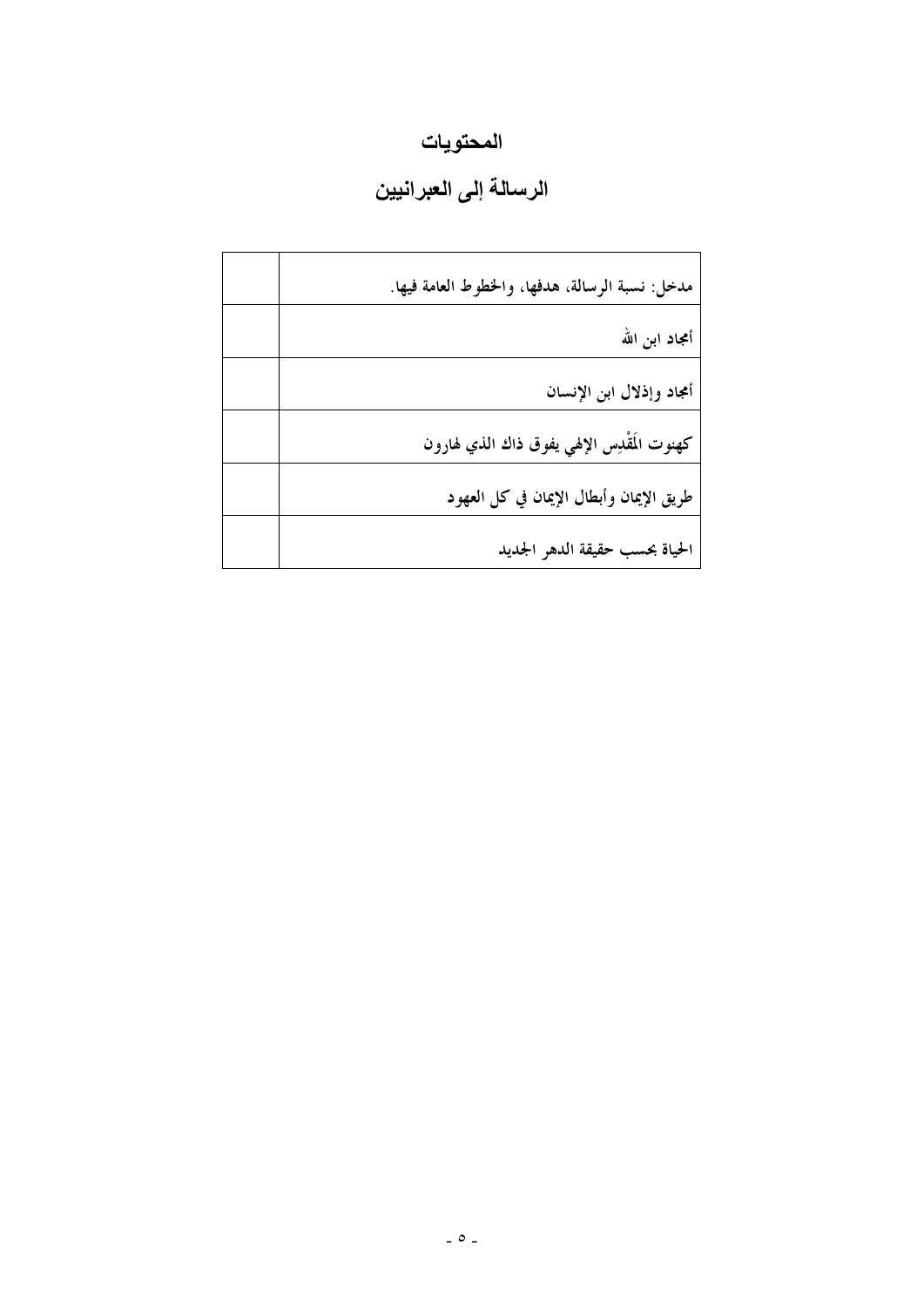#### مدخل

#### نسبة الكتابة، الـهدف من الرسالة،

و الخطوط العامة فيها

من كتب الرسالة إلى العبرانيين؟ هل من الضروري لنا أن نكون متأكدين من معرفة الكاتب البشــــري لتلك الرسالة، وهل هناك أهمية لأن نعرف ذلك، إذ أن الرسالة تأتى غُفلاً من الاسم؟ لو كان الله يقصد أن يجعلنا نعرف اسم الكاتب أفما كان ليخبرنا بذلك؟ هذه أسئلة تُطرح بشكل مشروع، وإنى أرغب أن أحاول أن أجيب عنها بوضوح واعتدال ما أمكنني ذلك.

إني أكتب لأولئك الذين يؤمنون بالوحي الذي في هذه الرسالة، كما في كل الكتاب المقـــــــــدس، وبمــــــذا المصطلح أعنى كل ما قُبل على أنه من الكتاب المقدس في أيام ربّنا، أي العهد القديم بأكمله؛ وأيضاً الأسفار التي كان المسيحيون يعتبروها قانونية في القرن الأول. إن الرسالة إلى العبرانيين تنتمي إلى هذه المجموعة الأخيرة. ومن الواضح أن هذه جزء متمم من كلمة الله. إن الاقتطاع من كتبنا المقدسة، سيترك فراغاً كبيراً ما من شيء يمكن أن يملأه. في مكانه، يُسد الفراغ على نحو يثير الإعجاب وبشكل مذهل بعقدة اتصال بين نظــامي العهـــد القـــديم و الجديد .

تُنسب هذه الرسالة إلى بولس الرسول في الكتاب المقدس، كما في عدة مخطوطات. ومع ذلك كان هناك أيضاً من يعتقد منذ الحقبة الأخيرة من القرن الثاني بأها لم تكن لبولس. لقد كانت تُنسب مرة إلى أبولّس ومرة إلى برنابا، بل وأحياناً إلى بريسكيلا، زوجة أكيلا. من المستبعد أن يكون أبولّس هو كاتبها، إذ أنه من الاســـكندرية ومع ذلك لا يبدو أن الكنيسة هناك قد سمعت به. فلو كان كاتبها، فكان من الطبيعي جداً أن تفتخر هذه الكنيسة بالإقرار بألها من كتابة يده وما كانت لتسمح بأن يُنسى اسمه كأداة مختارة (بيد الله). وأما بالنسبة لبرنابا، فلـــيس هناك ولو مقدار ذرة من الدليل على أنه هو كاتبها. فبالمقارنة بين الرسالة إلى العبرانيين ورسالة منسوبة إلى برنابا بشكل مؤكد، نجد أن هناك فروقات في الأسلوب بينهما لدرجة كبيرة لا يمكن معها اعتبار أن الكاتب هو نفســــه للرسالتين. وبالنسبة إلى بريسكيلا، فرغم "لمسات نسائية أنيقة رقيقة معينة" موجودة في الرسالة على حــد قـــول سيدة مفسرة للكتاب، إلا أن هذا الافتراض مرفوض لأنه منافٍ للعقل وليس له أساس من الصحة.

ولكن هل معرفة الشخص الذي كتبها تشكَّل فرقاً؟ أعتقد أن نعم، على الأقل من أجل فهمنا لمنظورها وتوقيتها. كما أشرتُ سابقاً'، هذه الرسالة هي الأخيرة في سلسلة من ثلاث رسائل تشكل تفسيراً ملهماً لأحـــد نصوص العهد القديم، وهو بالتحديد الآية (حبقوق ٢: ٤)، "البارُّ يحيا بالإيمان". تشرح رسالة روميـــــة الكلمــــة الأولى وتُظهر من هو وحده "البار" أمام الله. أما غلاطية فتتابع القصة المذهلة وتشرح كيف "يحيا" البار. إذ قــــد

<sup>&</sup>quot; ـ انظر "محاضرات على رسالة رومية" لنفس المؤلف.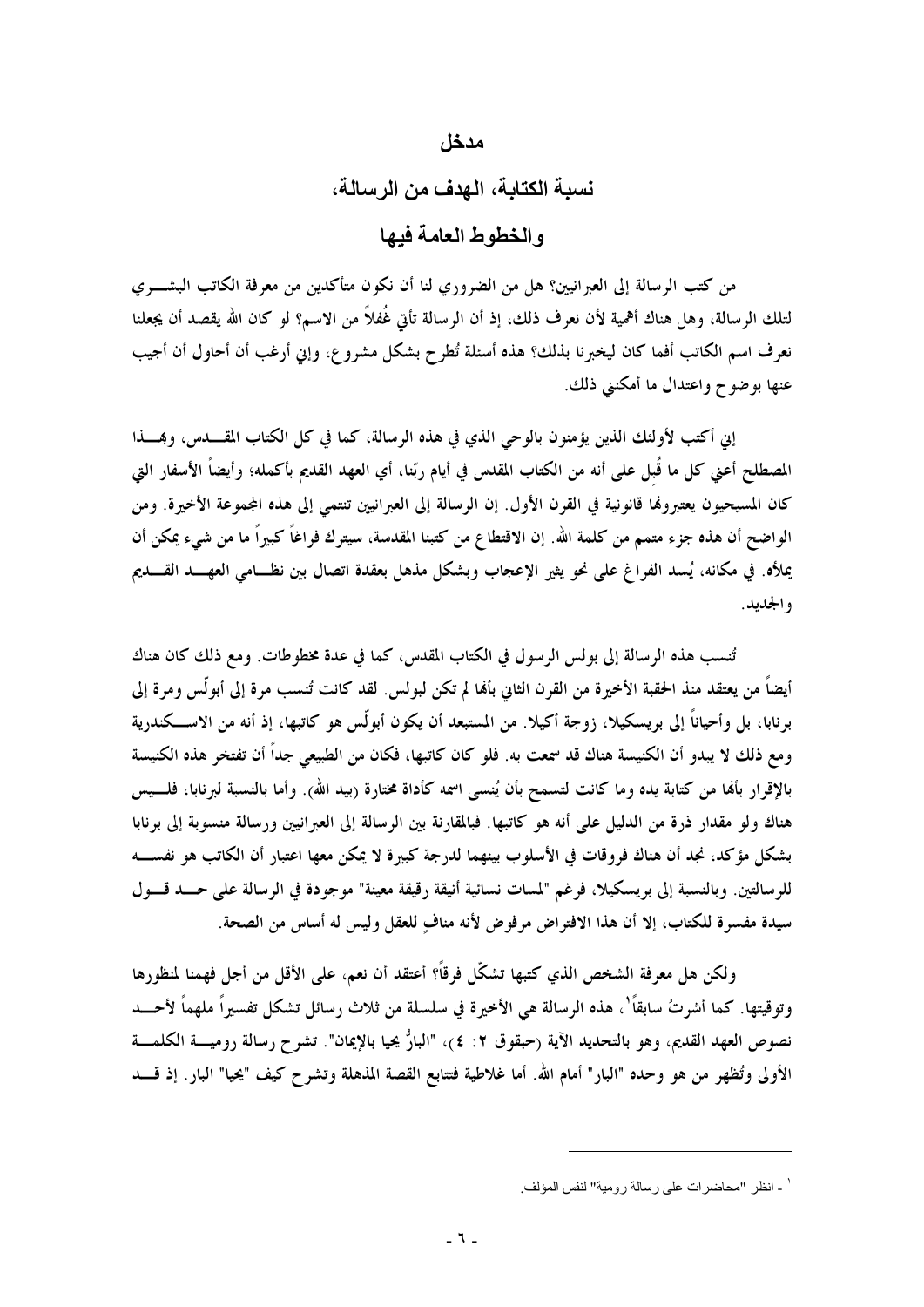بدأوا بالروح فإفمم لا يصبحون كاملين بالجسد، ولكنهم يعيشون بنفس الإيمان الذي يبرِّرٍ. والآن تأتي الرسالة إلى العبرانيين فتكمل القصة، وتشرح آخر كلمتين، مظهرة أنه "بالإيمان" يسير شعب الله المترحل عبر هذا العسالم إلى تسبيحه ومجده. هل من الممكن أن يكون إله النظام والترتيب قد اختار بولس ليكتب الرسالة إلى أهل رومية وإلى .<br>أهل غلاطية، ولكن اختار كاتباً غير معروف ليكتب الرسالة إلى العبرانيين؟ أليس على الأرجح أن نفس الخادم هو من كتب الرسائل الثلاث؟

والآن سؤالنا التالي هو : هل بإمكاننا أن نتأكد من هوية كاتب الرسالة، أم ألها مسألة تخمينات وتوقعات في أفضل الأحوال؟ أعتقد أن الله قد أعطانا معلومات محددة من هذه الناحية: فأولاً، لدينا القول المعروف جيــــداً للرسول بطرس، والذي يجب أن يكون حاسمًا مقنعاً فيما يختص بنسبة كتابة الرسالة إلى بولس. "وَاحْسبُوا أَنَاةَ رَبَّنا خَلاَصاً، كَمَا كَتَبَ إِلَيْكُمْ أَخُونَا الْحَبِيبُ بُولُسُ أَيْضاً بحَسَبِ الْحِكْمَةِ الْمُعْطَاةِ لَهُ، كَمَا فِي الرَّسَائِلِ كُلُّهَا أَيْضــــاً، مُتَكَلِّماً فِيهَا عَنْ هَذِهِ الأُمُورِ، الَّتِي فِيهَا أَشْيَاءُ عَسرَةُ الْفَهْمِ، يُحَرِّفُهَا غَيْرُ الْعُلَمَاء وَغَيْرُ الثَّابِتِينَ كَبَاقِي الْكُتُب أَيْضاً، لِهَلاَكِ أَنْفُسهمْ" (٢ بطرس ٣: ١٥، ١٦). لا بد أن نلاحظ أن الرسول بطرس يكتب لمؤمنين من أصل يهـــودي مشتتين في الخارج، كما توضح رسالته الأولى. فبالطبع هو يكتب للعبرانيين. وكتب رسالته الثانية لنفس الجماعة. "هَذِهِ أَكْتُبُهَا الآنَ إِلَيْكُمْ رِسَالَةً ثَانِيَةً أَيُّهَا الأَحِبَّاءُ، فِيهِمَا أُنْهِضُ بالتَّذْكِرَةِ ذِهْنَكُمُ النَّقِيَّ". ويوضح أن "أَخينَا الْحَبيب بُولُس" قد كتب لهم. فإن لم يكن يشير إلى هذه الرسالة إلى العبرانيين فلا بد من وجود هكذا رسالة محفوظة، لأن كل رسائل بولس الأخرى، التي كُتِبَت إلى جماعات من القديسين، كانت موجهة إلى كنائس الأمميين. ومن جديد في هذه الرسالة إلى العبرانيين التي يشير إليها الرسول بطرس، يقول أن بولس قد كتبها و"فِيهَا أَشْيَاءُ عَسرَةُ الْفَهْم، يُحَرِّفُهَا غَيْرُ الْعُلَمَاء وَغَيْرُ الثَّابِتِينَ كَبَاقِي الْكُتُب أَيْضاً، لِهَلاَكِ أَنْفُسهمْ". كم ينطبق هذا على الرسالة إلى العبرانيين! كم من آلاف من النفوس القلقة قد وقعت في محنة وكرب في الفكر وتشويش في الروح بســـبب ســـوء الفهــــم والتفسيرات المغلوطة كلياً لأجزاء من الأصحاح ٦ و ١٠. لا أعتقد أنه كان ليمكن أن تكون هناك أي إشارة أكثر وضوحاً من هذه يمكن أن يشير بما بطرس إلى نسبة هذه الرسالة.

إضافة إلى ذلك، ففي الرسالة إلى أهل تسالونيكي نقرأ: "اَلسَّلاَمُ بيَدِي أَنَا بُولُسَ، الَّذِي هُوَ عَلاَمَةٌ فِي كُلّ رسَالَةٍ. هَكَذَا أَنَا أَكْتُبُ. نعْمَةُ رَبِّنَا يَسُوعَ الْمَسيح مَعَ جَمِيعِكُمْ. آمِينَ" (٢ تسا ٣: ١٧، ١٨). هنا يخبرنا بولس عن العلامة السرية الحفية، إن أمكننا قول ذلك، التي كان يضعها في خاتمة كل رسالة من رسائله، وهكذا يحمــــى المؤمنين القديسين من خطر التزوير . تذكروا التحذير في (٢ تسا ٢: ٢): "نَسْأَلُكُمْ أَيُّهَا الإِخْوَةُ.... أنْ لاَ تَتَزَعْزَعُوا سَريعاً عَنْ ذِهْنكُمْ، وَلاَ تَرْتَاعُوا، لاَ برُوحٍ وَلاَ بكَلِمَةٍ وَلاَ برسَالَةٍ كَأَنَّهَا مِنَّا: أيْ أنَّ يَوْمَ الْمَسيح قَدْ حَضَرَ". فما هي هذه العلامة الخفية؟ إنها رسالة تميز كل خدمته، تحية تؤكد على نعمة ربنا يسوع المسيح. دعونا نرى كيف أن هذه ا<mark>لعلام</mark>ة الخفية يختتم بما كل رسائله.

(رومية ١٦: ٢٤): "نعْمَةُ رَبِّنَا يَسُوعَ الْمَسيح مَعَ جَمِيعِكُمْ. آمِينَ". (لاحظ أن الآيات ٢٥– ٢٧ لهـــا طبيعـــة الحواشي أو التذييل. ولعل الرسالة تنتهي على الأرجح بالآية ٢٤).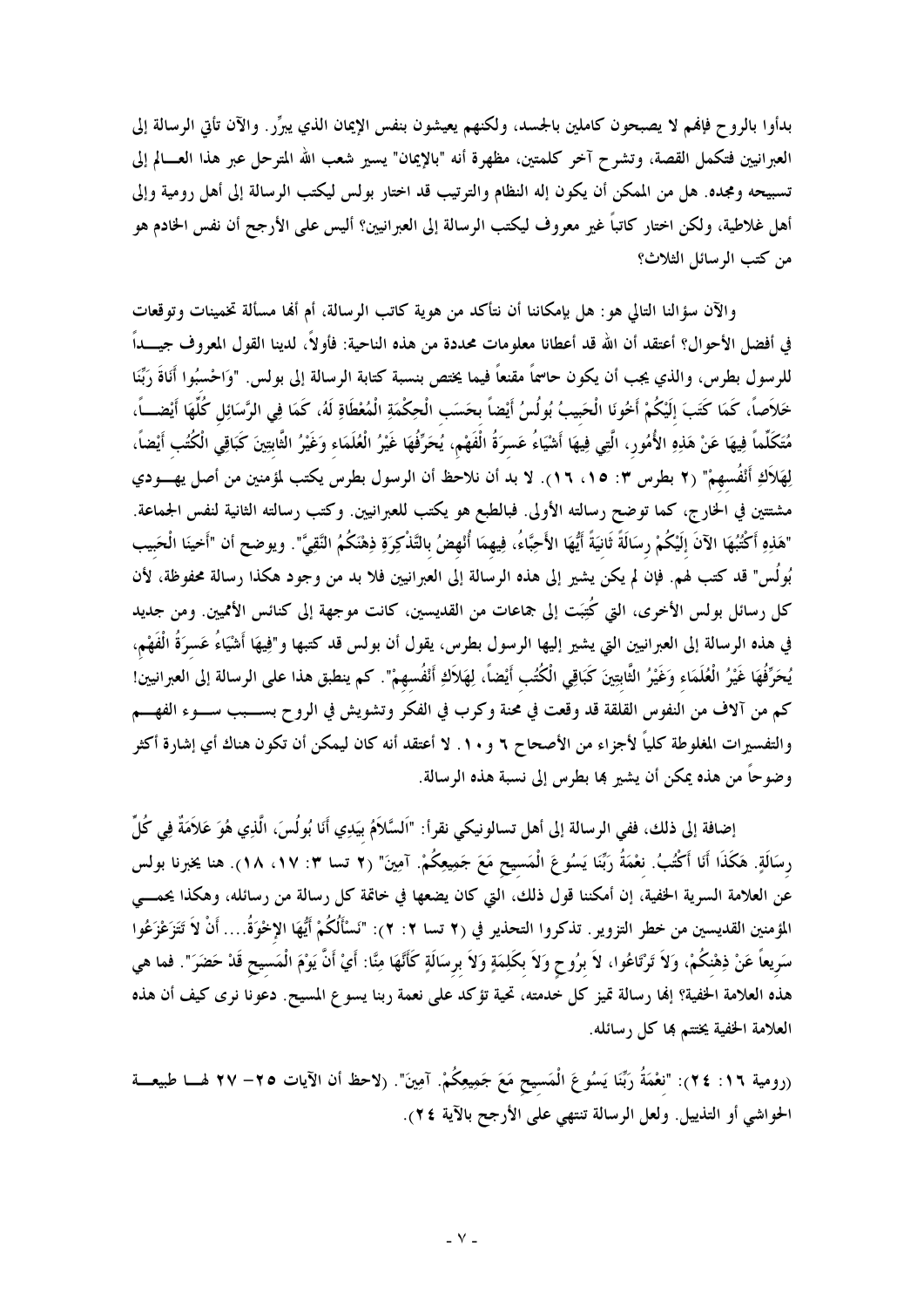(١ كورنثوس ١٦: ٢٣، ٢٤): "نعْمَةُ الرَّبِّ يَسُوعَ الْمَسيحِ مَعَكُمْ. مَحَبَّتِي مَعَ جَمِيعِكُمْ فِي الْمَسيحِ يَسُـــوعَ. آمينَ".

(٢ كورنثوس ١٣: ١٤): "نعْمَةُ رَبِّنَا يَسُوعَ الْمَسيحِ، وَمَحَبَّةُ اللهِ، وَشَرِكَةُ الرُّوحِ الْقُدُسِ مَعَ جَمِيعِكُمْ. آمِينَ". (غلاطية ٦: ١٨): "نعْمَةُ رَبِّنَا يَسُوعَ الْمَسيح مَعَ رُوحِكُمْ أَيُّهَا الإخْوَةُ. آمِينَ". (أَفْسِسِ ٦: ٢٤): "النَّعْمَة مَعَ جَمِيعِ الَّذِينَ يُحِبُّونَ رَبَّنَا يَسُوعَ الْمَسِيحَ فِي عَدَم فَسَادٍ. آمِينَ". (فيلبي ٤: ٢٣): "نعْمَةُ رَبِّنَا يَسُوعَ الْمَسيح مَعَ جَمِيعِكُمْ. آمِينَ". (كُولُوسي ٤: ١٨): "السَّالامُ بيَدِي آنَا بُولسَ. اذْكَرُوا وُثقِي. النُّغْمَةُ مَعَكُمْ. آمِينَ". (1 تسالونيكي 0: ٢٨): "نعْمَةُ رَبِّنَا يَسُوعَ الْمَسيح مَعَكُمْ. آمِينَ". (٢ تسالونيكى ٣: ١٨): "نعْمَةُ رَبِّنَا يَسُوعَ الْمَسيح مَعَ جَمِيعِكُمْ. آمِينَ". (١ تيموثاوس ٦: ٢١): "النِّعْمَةُ مَعَكُمْ. آمِينَ".

(٢ تيموثاوس ٤: ٢٢): "اَلرَّبُّ يَسُوعُ الْمَسيحُ مَعَ رُوحِكَ. النِّعْمَةُ مَعَكُمْ. آمِينَ".

(تيطس ٣: ١٥): "يُسَلّمُ عَلَيْكَ الّذِينَ مَعِي جَمِيعا. سَلّمْ عَلَى الّذِينَ يُحِبُّونَنَا فِي الإِيمَانِ. النَّعْمَة مَـــعَ جَمِـــيعِكُمْ. آمينَ".

(فيلمون ١: ٢٥: "نعْمَة رَبُّنَا يَسُوعَ المَسيح مَعَ رُوحِكمْ. آمِينَ".

والآن انظر إلى (عبرانيين ١٣: ٢٥): "النَّعْمَة مَعَ جَمِيعِكُمْ. آمِينَ".

هل من شك في أي موضع آخر على صحة نسبة هذه الرسالة إلى بولس الذي كتبها بنفسه؟ إن الدليل بصبح أقوى عندما نأتي إلى الرسائل العامة، ونلاحظ كم تختلف النهايات بينها. ما من مرة تُستخدم فيها الكلمــــة "نعمة" سوى في ٢ بطرس ٣: ١٨. فهنا يرد القول "انْمُوا فِي النَّعْمَةِ"، والتي هي الخبرة، وليست النعمــــة الـــــتي تخلص. إن سفر الرؤيا الذي هو ذا طابع مختلف كليا لا يستخدم تحية النعمة ليُختتم بما العهد الجديد، وعلينــــا أن نتذكر أنه ليس رسالة، بل بحثا نبويا عظيما.

ولكن لماذا وصلتنا الرسالة إلى العبرانيين غفلاً من الاسم؟ أعتقد أن هناك جواب واضح جدا على هـــذا السؤال. إن بولس يكتب هنا إلى أخوته بحسب الجسد. لقد كانوا متحاملين عليه وعلى خدمته للغاية، رغم أنــــه كان يتوق إليهم بكل توهج واتقاد المحبة الأخوية. إلا أن كثيرين منهم كانوا ينكرون رسوليته وكانوا يخشون من موقفه تجاه طقوسهم القديمة. لقد حاول أن يتغلب على هذه المقاومة والممانعة من قِبَلِهمْ. لدى زيارته الأخيرة إلى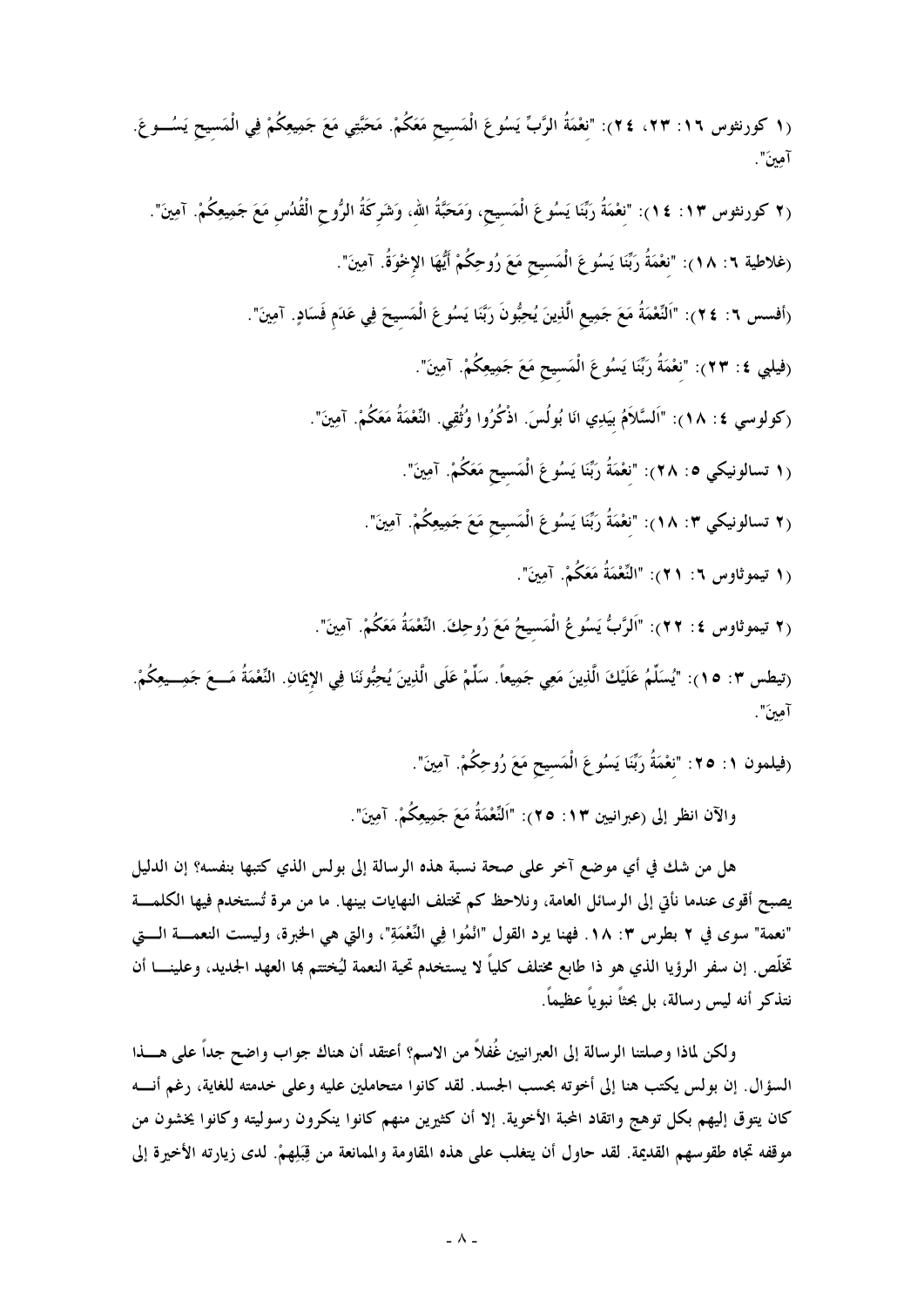أورشليم، مضى بعيداً في الأمر، بناء على اقتراح يعقوب، وذلك بأن يَنْفِق عَلَى أخوة معينين لأجل أن يتحرروا من نذور بتقدمات قربانية كانوا قد نذروها على أنفسهم. ولكن الله ما كان ليرضى لهذا أن يحدث، لأنــــه ســــيكون نكراناً فعلياً لكفاية تقدمة الرب يسو ع المسيح نفسه على الصليب، ومن هنا كان العصيان الذي سمح به الله ضد بولس وسيلةً تنقذه من هذا التناقض الظاهر الواضح. ربما حدث، خلال فترة إطلاق سراحه، بعد اعتقالــــه لأول مرة وقبل الاعتقال الثاني (عبرانيين ١٣: ٢٣)، ربما حدث أن اختار الله له أن يكتب هذه الرسالة داعياً المسؤمنين بالرب يسو ع لأن ينفصلوا كلياً عن اليهودية، لأن ذلك النظام الديني برمّته كان على وشك أن يُنبَذَ بلا ريب مع دمار الهيكل اليهودي الذي كان قريب الحدوث جداً. فبولس يسلك بحسب المبدأ الذي وضع في غـــير مكــــان، "فَصِرْتُ لِلْيَهُودِ كَيَهُودِيٌّ لأَرْبَحَ الْيَهُودَ" (١ كورنثوس ٩: ٢٠). ولذلك يحجب هويته للوقت ولا يصرّ علــي التأكيد على سلطته الرسولية، بل يحتكم إلى العهد القديم، وبالطبع على ضوء الكشف الجديد.

الـهدف من الرسالـة

إن الرسالة إلى العبرانيين هي بمثابة سفر لاويين للعهد الجديد. ما كان يعتقده أوغسطينوس عن العهدين لعله يصح بشكل محدد أكثر على هذين السفرين. إن الرسالة إلى العبرانيين محتجبة في اللاويين؛ وسفر اللاويــــين معلن بالرسالة إلى العبرانيين. رسالة العهد الجديد هذه تكشف بطريقة مذهلة عن التعليم الرمزي في السفر الثالث من الكتب الناموسية. كما أن ذلك الكتاب قد أُعطى لشعب اسرائيل بينما كان لا يزال في البرية، هكذا هـــــذه الرسالة هي لأجل قديسي البرية؛ لأجل مؤمنين تركوا مصر هذا العالم وراءهم وهم يسيرون حشداً متـــرحلاً ۖ في رحلةٍ إلى الراحة التي تبقى لشعب الله. إلها "رحلة الحاج" من الصليب إلى المجد العتيد، ولذلك فإنهـــا دعـــوة إلى الانفصال. هؤ لاء المؤمنين مدعوون لأن يتركوا:

أ– الظلال إلى الجوهر .

ب– الرموز إلى المرموز إليه (أو بالأحرى المرموز إليه إلى الواقع الحقيقي، إذ في هذه الرسالة نجد أن مـــا يســــمي عموماً بالرمز يشير فعلياً إلى المرموز، وتحقيق الرموز يصبح واقعاً).

د– النقص في العهد التدبيري القديم إلى الكمال في الجديد.

و– القدس الأرضى وكل شعائره البالية إلى المقدس السماوي وحقائقه الباقية.

ز – الوعود المشروطة في العهد القديم إلى الوعود غير المشروطة في الجديد. (إذ رغم أن العهد الجديد لم يُقطع بعد مع بيت اسرائيل ويهوذا، إلا أن المؤمنين يتمتعون الآن بالبركات الروحية).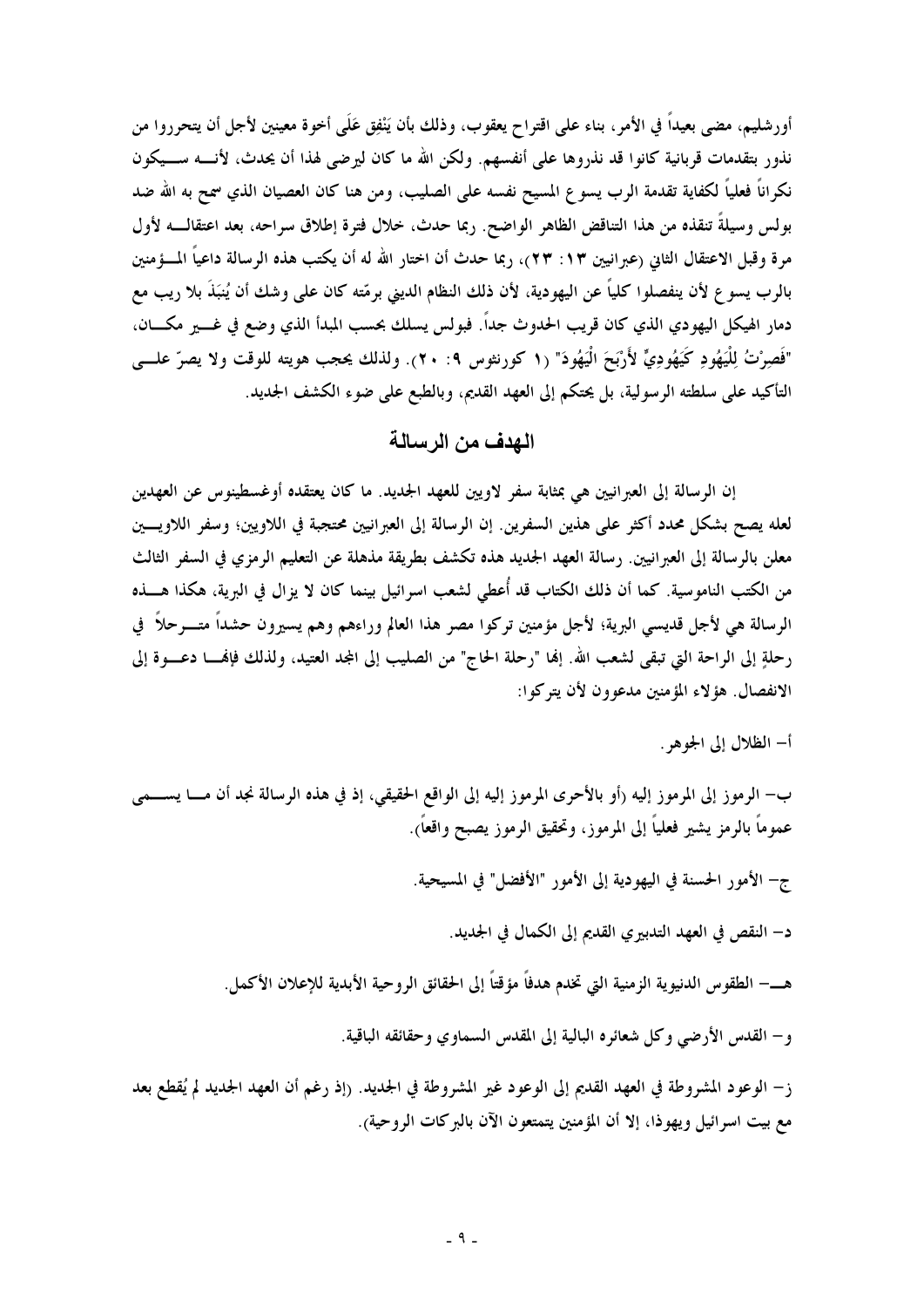بطريقة تستحوذ على القلب وتُثير الفكر إلى أعمق الأعماق، تشير هذه الرسالة إلى أمجاد المسيح كابن لله وابن الإنسان. إنها تستحضر أمامنا على أكمل وجه شخصه العجيب المذهل كرسول ورئيس كهنة اعترافنا. إنها تصوره على أنه ذاك الذي هو أسمى من الملائكة والذي به أُعطى الناموس؛ والذي به أيضا ًاعطى الله إعلانــــات جزئية عن فكره للأنبياء؛ ولموسى، رسول العهد القديم؛ وهارون وخلفائه، رؤساء الكهنة في المقـــدس الأرضــــي؛ وليشوع الذي قادهم إلى إرثهم المؤقت الزائل. كل هذه قد أبطَلَها وفاقَها ربنا يسوع المسيح. ومن ثم يتبدى عمله على أنه أكمل من كل الرموز والصور السابقة. هذا العمل يأتى أمامنا كإنجاز يجب أن يتم جزئياً على الأرض، وهو الآن يستمر في السماء. إن ذبيحته على الصليب كاملة على نحو مطلق وتلغى كل ذبيحة أخرى، إذ ألها ســـوت وإلى الأبد مسألة الخطيئة. شفاعته في السماء تحفظ شعبه خلال كل رحلة تجوالهم في البرية، وسوف تستمر إلى أن يأتي ثانية.

رغم ألها قد كُتبت بشكل خاص من أجل المستنيرين من المؤمنين الذين خرجوا من اليهودية، إلا ألهــــا، وبالطبع، لكل المسيحيين إلى انقضاء الدهر، إذ في المسيح يسوع ليس هناك فرق بين يهودي أو يوناني. إن ما هو حقيقي وصحيح بالنسبة لأي منهما هو كذلك حقيقي وصحيح بالنسبة للجميع. كم من المحزن أن نقلل من قيمة النصيب الثمين للكلمة (كما يفعل البعض، وللأسف، الذين ينبغي أن يعرفوا أفضل)، بحجة ألها "يهوديــــة"، ولا نتناول الوضع المسيحي الكامل؛ ولكن حقيقة الأمر هي أن الرسالة قد كُتبت لكي تحرر المسيحيين من أن يكونوا يهوداً، ولتأتي بمم إلى النور الكامل للمجد الذي يشرق خلال حجاب الهيكل.

في عهد نعمة الله هذا، حيث "لَيْسَ يَهُودِيٌّ وَلاَ يُونَانِيٌّ. ….فِي الْمَسِيحِ يَسُوعَ"، ينبغي أن يكون واضحاً أن كل رسائل العهد الجديد هي لكل كنيسة الله، أياً كان المرسَل إليهم في بداية الأمر. هذا لا يعني بالضرورة أن نغفل عن أن في بعض منها تطبيقات محددة على بعض الحالات أو الأوضاع المحلية التي ما عـــادت قائمـــةً الآن. ولكنها جميعاً تفيد في إرشاد وتعليم أولئك الذين ينتمون للمسيح والذين ينتظرون عودته من السماء.

# مخطط الرسالة (الخطوط العريضة فيها)

لدراسة أي سفر من الكتاب المقدس، من الأهمية بمكان أن يكون لدينا مخطط واضح في ذهننا. وفي هذه، كما في المسائل العقائدية، لعله يجب أن نبدي اهتماماً جيداً للنصيحة التي يقدمها الرسول بولس في (٢ تيموثاوس ٢: ١٣): "تَمَسَّكْ بصُورَةِ الْكَلاَم الصَّحِيح"، أو كما تُرجمت على نحو آخر: "احتفظ بمخطط للكلام الصحيح". هذا سيوفر علينا تفسيرات وتطبيقات غير مناسبة أو موافقة. من يختار نصاً بشكل عشوائي من سفر ما مع اعتبار ضعيف أو معدوم لفحوى النص يجعلنا نخفق كلياً في استيعاب الفكرة والإعلان الكامن فيه، ومن المؤكد تقريباً أن يضلُّ ويُضلل مستمعيه الجاهلين، وفي نفس الوقت يثير الشفقة أو الازدراء عند أولئك الذين يعرفون أكثر منه. من أجل دراستنا الحالية سأضع المخطط التالي. لقد رأينا لتونا أن الفكرة هي سمو وقائع وحقائق العهد الجديد على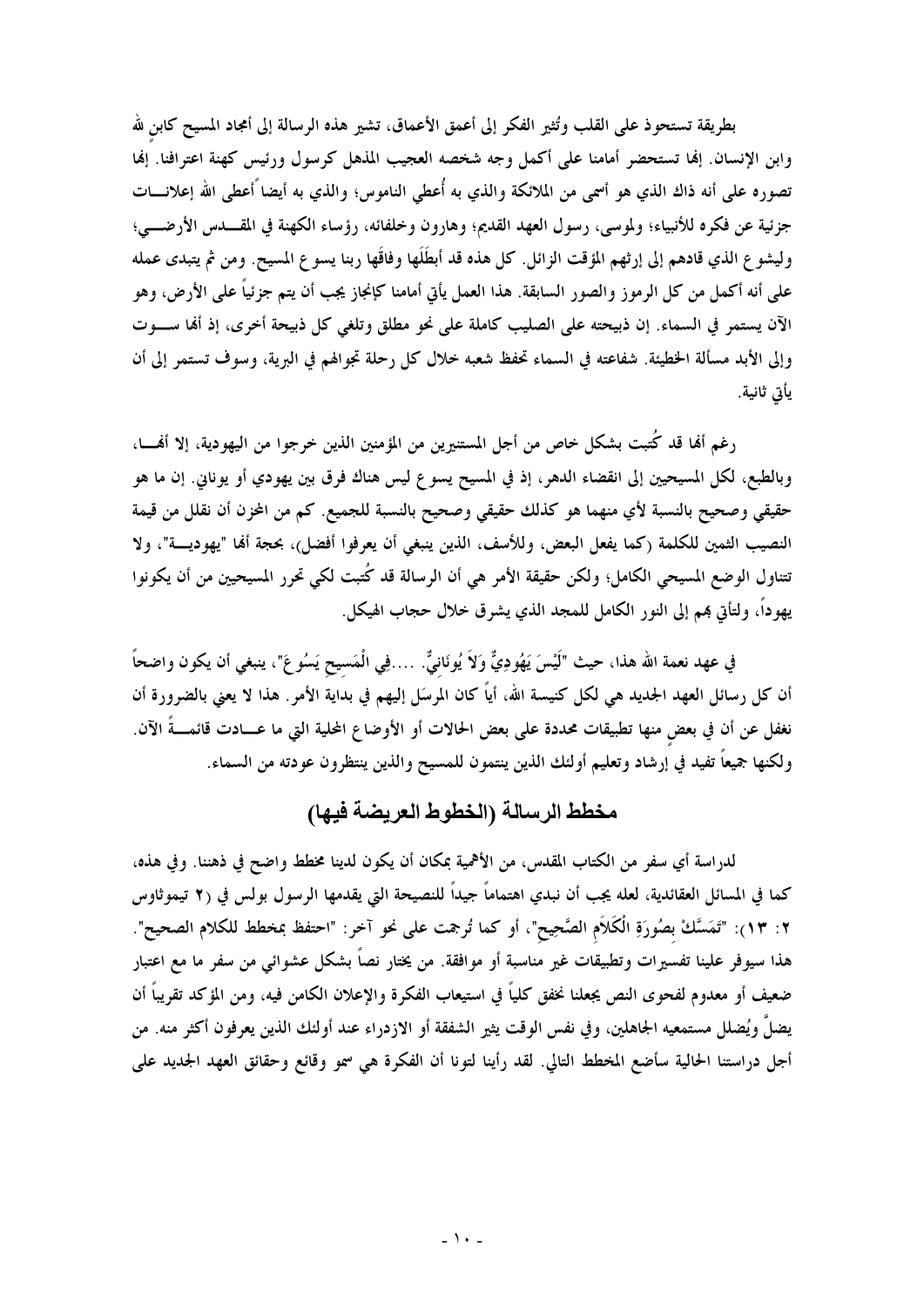رموز وصور وظلال العهد السابق. في كشف هذه الفكرة نجد أن روح الله يقسم الرسالة بشكل واضح إلى خمسة أجزاء. هذه يمكن عرضها كما يلي': الجزء ١. الأصحاحات ١: ١– ٢: ٤: أمجاد ابن الله القسم أ. أصحاح ١: ١- ٤: الله يتكلم في الابن القسم ب. أصحاح ١: ٥- ١٤: الابن أعظم من الملائكة القسم ج. أصحاح ٢: ١- ٤: أهمية تلقى الحقيقة المتعلقة بشخص الابن والثبات فيها الجزء ٢. الأصحاحات ٢: ٥– ١٣:٤: أمجاد وإذلال ابن الإنسان القسم أ. أصحاح ٢: ٥– ٩: مجد ابن الإنسان وسلطته القسم ب. أصحاح ٢: ١٠- ١٨: كمال رئيس خلاصنا بالألم القسم ج. أصحاح ٣: ١– ٦: كرامة الابن على بيت الله القسم د. أصحاح ٣: ٧– ٤: ١٣: المخلص المكمّل يقود شعبه عبر البرية إلى السبت الأبدي مع الله: تحذير من التقصير الجزء ٣. الأصحاحات ٤: ١٤ - ١٠: ٣٩ : كهنوت المقدس الإلهي يفوق ذاك الذي لهارون، استناداً إلى الذبيحة الأعظم التي ليسوع المسيح القسم الفرعي ١. أصحاح ٤: ١٤- ٧: ٢٨: الكهنوت الممجد، على رُتْبَةِ مَلْكِي صَادِقَ، ولو على نمط هارون القسم أ. أصحاح ٤: ١٤– ٥: ١٠: الإنسان في المجد، رئيس كهنتنا العظيم القسم ب. أصحاح ٥: ٦١– ٦: ٢٠ : التحذير من الارتداد. الأمان فقط في الاتكال على كلمة الله. القسم ج. أصحاح ٧: كهنوت ملكي صادق الذي يفوق كهنوت هارون الجزء ٢. الأصحاح ٨: وسيط العهد الجديد القسم أ. أصحاح ٨: ١– ٦: الكاهن الصاعد

<sup>&#</sup>x27; ـ هذا المخطط يتوافق بشكل كبير مع ذاك الذي وضعه ف ِ و ِ غرانت في "الكتاب المقدس المشوهد" والذي يقدم للقارئ المزيد من المساعدة .- (هـ. أ. آ.).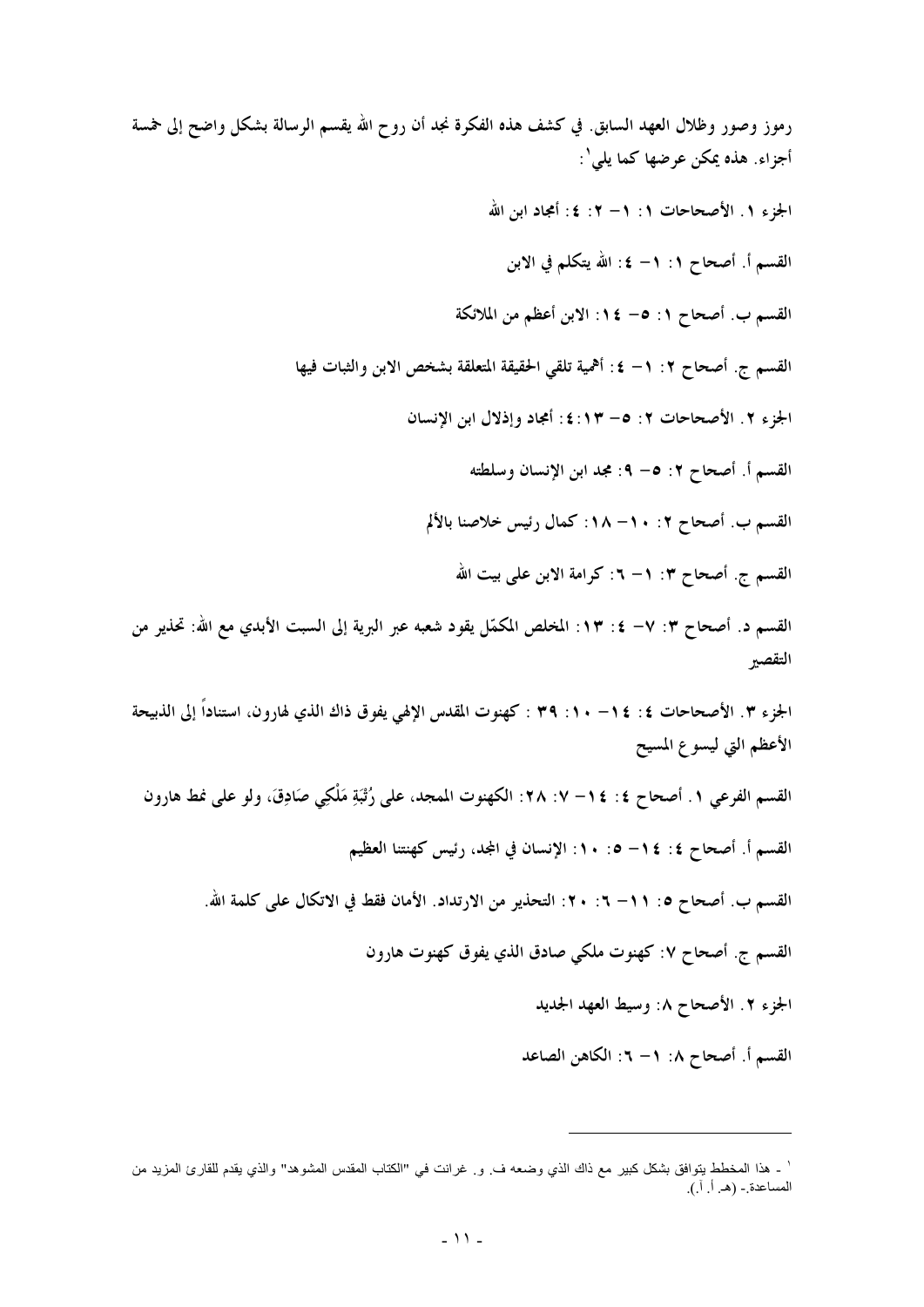القسم ب. أصحاح ٨: ٧– ١٣: عهد أعظم يحل محل القديم الجزء ٣. الأصحاحات ٩، ١٠: كما عمل المسيح القسم أ. أصحاح ٩: ١- ١٠: المقدس الأرضى كرمز للمقدس السماوي القسم ب. أصحاح ٩: ٦١– ٢٣: سمو ذبيحة المسيح على كل القرابين المقدمة بحسب العهد القديم القسم ج. أصحاح ٩: ٢٤- ٦٠: ٢٢: المدخل إلى الأقداس بدم يسوع. دخوله هو ضمان لدخولنا. القسم د. أصحاح ١٠: ٢٣- ٣٩: تحذير من الارتداد؛ أدلة واقعية الجزء ٤ . الأصحاح ١١: طريق الإيمان وأبطال الإيمان القسم أ. أصحاح ١١١. ١- ٣: طبيعة الإيمان القسم ب. أصحاح ١١: ٤– ٧: الإيمان وقد تمثل في عهود ما قبل الطوفان القسم ج. أصحاح ١١: ٨– ١٦: الإيمان المرتقب من النسل الموعود القسم د. أصحاح ١١: ١٧– ٢٢: الإيمان متمثلاً بالآباء من إبراهيم إلى يوسف القسم هـــ. أصحاح ١١: ٢٣ - ٤٠: خبرات إيمانية متنوعة من موسى إلى الأنبياء اللاحقين الجزء ٥. الأصحاحات ١٢، ١٣: الحياة بحسب حقيقة الدهر الجديد القسم أ. أصحاح ١٢: ١– ١٧: تحذير وحض على المثابرة القسم ب. أصحاح ١٢: ١٨- ٢٤ : التغايرات الشديدة بين الزمنين القسم ج. أصحاح ١٢: ٢٥- ٢٩: تحذير شديد من نبذ الحق الحاضر القسم د. أصحاح ١٣: ١- ٦: تحريضات متنوعة القسم هـــ. أصحاح ١٣: ٧– ٢١ : الدعوة إلى الانفصال التام عن النظام القديم، اليهودية القسم و. أصحاح ١٣: ٢٢– ٢٥: التحيات الختامية. علامة بولس الحفية

بحسب هذا المخطط، إذاً، يتم في الجزء الأول من الرسالة التركيز على الحقيقة العظيمة في أن ذاك الذي تكلُّم به الله هو أسمى من كل الأنبياء الذين تشكَّل كتاباهم العهد القديم، رغم أن الله نفسه هو المتحدث في كلا الطرفين. ولكنه يتحدث بشكل كامل بابنه، بطريقة ما كان يمكن لأي وسيلة بشرية أن تضاهيها. الابن يُرى أيضاً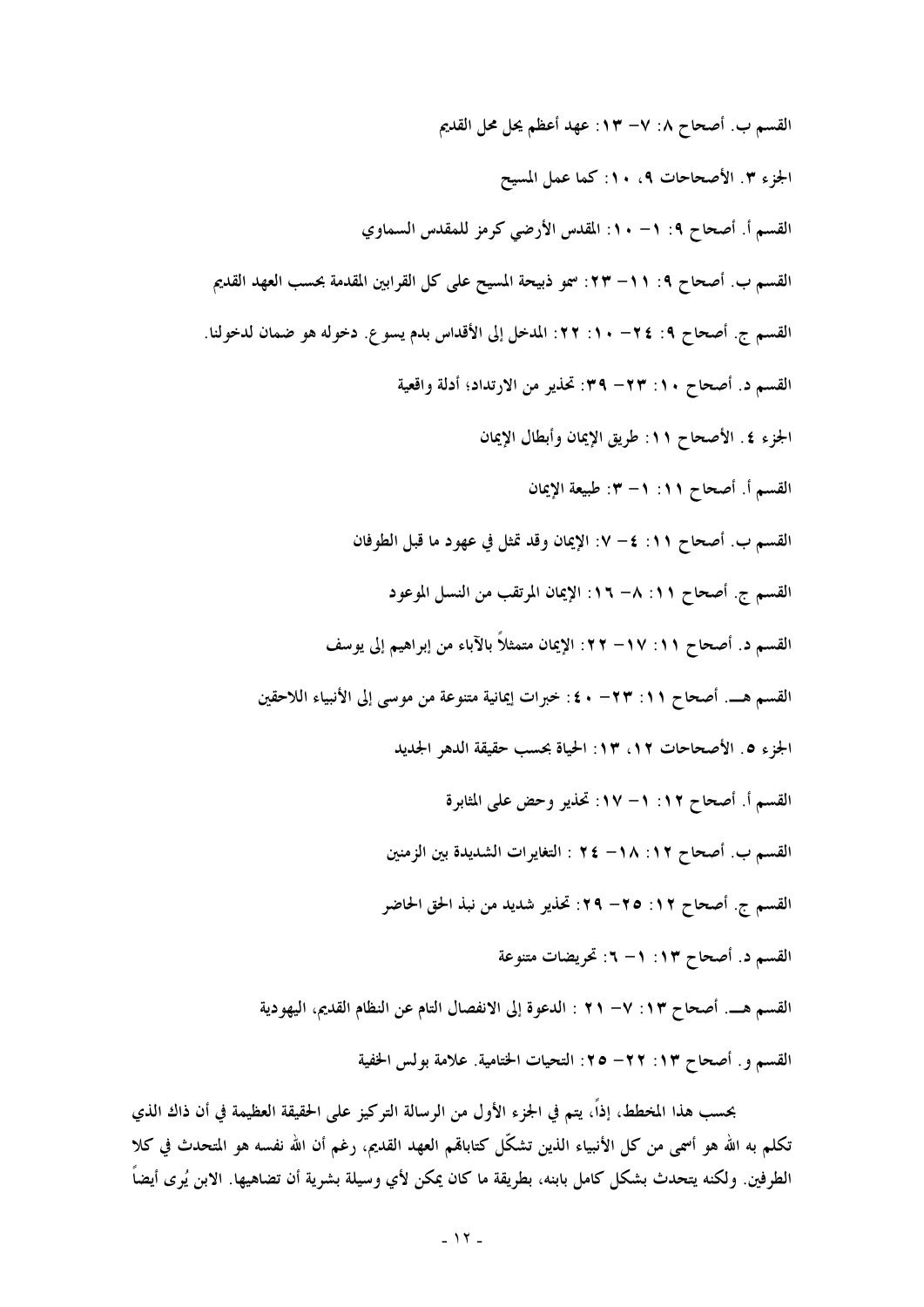سامياً على كل الملائكة مهما عظُمت قدرتمم وقوقمم، إذ ألهم يبقون مجرد مخلوقات، أما هو فخالق كل الأشـــياء. طوال هذا الجزء يتم إظهار يسوع المسيح كابن جاء إلى العالم كإنسان، ولكنه لم ينفك عن أن يبقى إلهاً في الحقيقة. وما كان ليمكن أن نقول أن الله تكلم فيه حتى صار إنساناً متجسداً. لقد كان الكلمة منذ بـــدء الأزل، ولكــــن الكلمة نُطق به في ملء الزمان عندما جاء إلى العالم كابن الله المولود من عذراء. إنه لأمر بالغ الأهميــــة أن نـــؤمن ونتمسك بثبات بالإعلان المعطى المتعلق بشخصه المجيد.

في الجزء الثاني يجري الحديث أكثر عن ناسوت المسيح. فذاك الذي هو إله قد صار إنساناً، وكإنســــان كان النموذج الأصلي الذي ينبغي على كل الناس أن يكونوا مثله والذي به نالوا الخلاص. لقد صار إنساناً لكي يسلك طريق الإيمان أمامنا، فيدخل بلا خطيئة إلى كل خبرات البشر، التي فيها كان ينشد أبداً مجد أبيه. ولكن هذا وحده ما كان ليؤهله ليصير رئيس خلاصنا. ولأجل ذلك، يجب أن يكمل من خلال المعاناة على الصليب. رغسم كونه كاملاً بحد ذاته بفضل شخصه، إلا أنه كان ينبغي عليه مع ذلك أن يمر بمرحلة الإكمال كمخلـــص. بمعـــني آخر، ما كان ليمكنه أن يحررنا من الدينونة التي تستوجبها خطايانا لولا تحمله الدينونة بنفسه. في هذا الجزء يظهر المسيح أسمى بكثير من موسى، الرسول العظيم في العهد القديم، ومن هارون، رئيس الكهنة فيه. علاوة على ذلك، من الواضح أن البيت الذي بناه موسى، خيمة الاجتماع في البرية التي كان موسى مجرد خادم فيها وحسب، كان يقصد الله به أن يرسم صورة كل من الكون وشعب الله مسكن الروح القدس، الذي مَلَكَ عليه يسو ع المســـيح الانسان بسلطة الابن، وقد تمجد الآن.

رغم أنه الآن قد صار وإلى الأبد في منأى عن الألم والمعاناة، إلا أن حنانه وتعاطفه هما مع كل شـــعبه في التجارب والمحن المدعوين لاحتمالها، ولأنه الراعي الصالح فهو يقودهم عبر البرية إلى الراحة التي تبقى وستبقى دائماً إلى الأبدية، التي تدخل إليها من الآن النفسُ الواثقة بإيمان.

في الجزء الثالث، والذي هو الأطول على الإطلاق، لدينا لُبُّ هذه الرسالة الرائعة. إن المقدس السماوي مفتوح هنا أمام عين الإيمان، وفي داخل الحجاب يتبدى ربنا يسوع المسيح وهو يقوم بدوره كرئيس كهنة عظــيم لنا، متأثراً بالإحساس بنقائصنا وعيوبنا، فيخدم كل المحتاجين من القديسين في الأرض، ومع ذلك يعطــيهم أبـــداً تمثيلاً كاملاً أمام عرش الله. إن كهنوته لا يتغير ولا يتبدل إذ أنه يبدأ بالجانب القيامي من الموت. فإذ مات عـــن خطايانا على الصليب، لن يكون هناك داع لأن يموت من جديد، ولذلك لن يفوقه أو يتجاوزه أي كاهن آخـــر . وليس هو كاهناً على رتبة هارون أو النظام اللاوي. إنه ملك وكاهن بآن معاً على رتبة ملكي صادق؛ ولكن من الجدير بالملاحظة أنه على "نمط" هارون. إن التعليم المعطي في العهد القديم والمتعلق بالكهنوت الهاروني كان يُعني به أن يرسم صورة شخصه المجيد وعمله الرائع العجيب.

إذ قد سوَّى مسألة الخطيئة على الأرض، اجتاز السموات المخلوقة إلى الأقداس، مسكن الله ذاته، وهناك اتخذ مجلسه سابقاً لنا، وشفيعاً، ووسيطاً للعهد الجديد. وإن الحجاب الذي كان يفصل في السابق المقدس عن قدس الأقداس، رمز جسد المسيح، انشق بموته، وصار الطريق مفتوحًا الآن أمام الله ليخرج إلى الإنسان وأمام الإنسان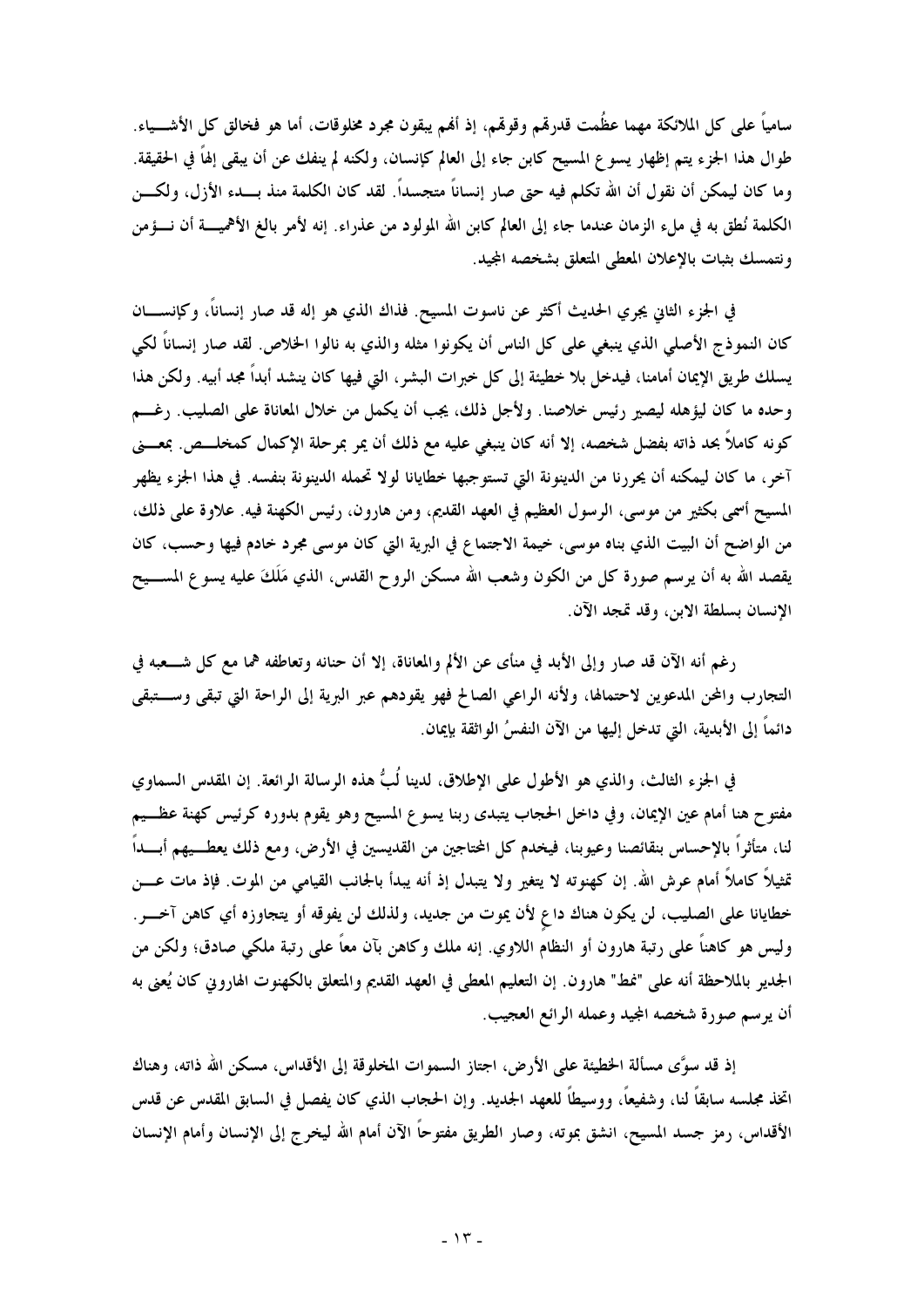ليدخل إلى الله. لقد دخل الإنسان لتوه بالمسيح، لأنه إنسان على الطراز الأول، البكر بين عدة إخوة سيتطابقون في نهاية الأمر مع صورته المباركة، ويكون لهم نفس الحق بالدخول مثله تماماً، وذلك بكمال شخصه وعمله المنجز .

مهيبةً هي التحذيرات المعطاة في هذا الجزء العظيم، في الأصحاحات ٦ و ١٠، ضد الاحتمال الرهيـــب بالارتداد، الذي كان كثيرون ممن هم وسط اليهود والذين اعترفوا بالإيمان بيسوع على أنه المسيا الذي ينتظرونه، والذين لم يضعوا ثقتهم به حقيقة أبداً كمخلص لهم، معرَّضين له. أي شخص لديه خبرة كبيرة في التعامــــل مــــع النفوس القلقة المضطربة يعرف أن الشيطان غالباً ما كان يستخدم هذه المقاطع لإرباك الناس غير العارفين من ذوي الضمائر الحساسة، الذين لم يتعلموا أن يميزوا بين الارتداد والتخلي عن الإيمان. وإن التفسيرات التي حاول البعض أن يقدمها، ممن يُفترض فيهم أن يعرفوا أكثر، عن هذه التحذيرات كان لها وقع أسوأ. سوف نتمعن فيها جميعـــاً بالتفصيل في معناها الصحيح. ولكن يجدر بنا أن نقول أنه ما من إنسان مولود من جديد يمكن أن يرتد لأن الروح القدس الساكن فيه سوف يحميه من هذه الحالة المخيفة. إن التخلي عن الإيمان أمر مختلف بالكليسة، وقلسة منسا يدركون كم نقع فريسة هذا الأمر. إن أي مسيحي لا يتمتع بالمسيح في الوقت الحاضر بمقدار ما كان في الماضي، أو لا يتكرس لله في حياته كما كان في السابق، هو مرتد إلى ذاك الحد. إن الكلمة نفسها ليست مصطلحاً يرد في العهد الجديد على الإطلاق. نجدها مرة واحدة فقط في الكتاب المقدس، وذلك في (أمثال ١٤: ١٤)، إذ نقـــرأ: "اَلْمُرْتَدُّ فِي الْقَلْبِ يَشْبَعُ مِنْ طُرُقِهِ وَالرَّجُلُ الصَّالِحُ مِمَّا عِنْدَهُ". إن كلمة "ارتداد" نجدها مرات عديدة ولــــو في إرميا وهوشع فقط. ولكن بينما لا توجد هذه الكلمات في العهد الجديد، إلا أننا نجد تحذيرات من حالة الــنفس التي تنطبق عليها هذه الكلمة، ومن الواضح جداً أن خبرة الارتداد هي أمر شائع جداً. كم هي عظيمةٌ رحمة الله التي تحتمل سلوكنا في البرية وتسترد نفوسنا عندما نتيه عنه!

عندما نأتي إلى الجزء الرابع، نجد أنه من الممتع جداً والمبهج رؤية كيف أن الله يميز أدنى دليل عن الإيمان العامل في نفوس شعبه. في المخطوطة الرائعة هذه التي في الأصحاح الحادي عشر، يا لها من دروس تنكشف، قــــد أراد بما الله أن تحثنا لنسلك في نفس طريق الإيمان بقوة الروح القدس، ناظرين إلى يسو ع.

وهذا ما يؤكد عليه الجزء الخامس حقاً، إذ يقدّم لنا طرقاً عمليةً يجب أن تميز أولئك الذين آمنوا بالحقيقة المعلنة في هذه الرسالة. إنه يوضح أيضاً أن الغاية الأهم من الكتابة هي طرح فكرة انفصال من آمنوا بالرب يسو ع عن الهيكل والمجمع والخروج من المحلة التي لنظام ديني ألقي الله به جانباً ليجدوا في المسيح وحده النصيب المرضى المقنع لنفوسهم.

يجب أن نلاحظ أنه بعد كل إعلان للحقيقة، يقدم الروح القدس تحذيراً خاصاً لئلا نصغى بأُذننا الخارجية فقط، فلا تدخل الحقيقة إلى قلبنا، إذ قد يكون هناك انسلال منها وانجراف رجعي إلى نظام ديني ليس لديسه مسا يقدمه لخاطئ يسعى إلى ضمير متطهر ويرغب بالدخول إلى حضرة الله في سلام. هذه التحذيرات كان لها تطبيـــق خاص على العبرانيين في أيام الرسل الذين كانوا قد سمعوا الإنجيل واقتنعوا فكرياً بأن يسوع كـــان هــــو المســـيا الموعود، ولكنهم كانوا دائماً وأبداً في خطر الخلط بين التزامهم الخارجي الظاهري بقضيته وبين القبــــول القلــــبي بالمسيح مخلصاً لهم، كما يفعل كثيرون اليوم، وللأسف. من الممكن تماماً للإنسان أن يؤمن بما يدونــــه الكتــــاب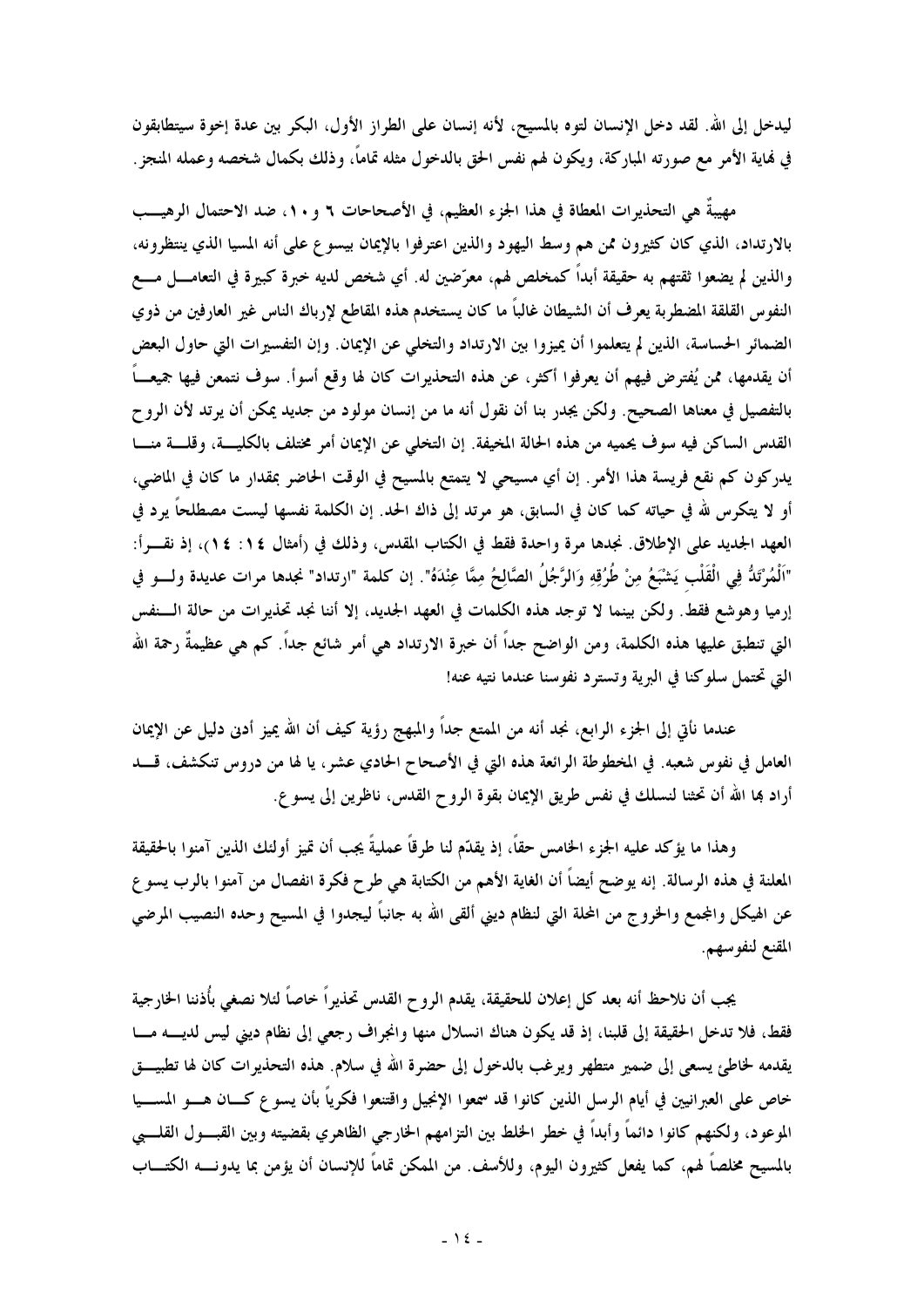المقدس، وأن يقبل تاريخيته ويقر بمسيانية يسوع، بضمير غير مختبر وبدون دليل على توبة الحياة؛ ومن هنا تأتي أهمية الانتباه إلى التحذيرات كما إلى الحقيقة المعلنة هنا.

إن المسيحيين المعترفين اليوم ليسوا في نفس الحال تماماً كما كان أولئك الذين عاشوا في القرون المسيحية الأولى الذين تخلوا عن اليهودية وأعلنوا اتباعهم ليسوع، المسيا، وجُرِّبوا بشدة، بسبب الاضطهادات القاسية التي تعرضوا لها، والتي كانت لتدفعهم لأن ينكروا إيمالهم ويرجعوا إلى النظام الديني القديم. ومع ذلــك فكـــم مـــن المسيحيين في العالم المسيحى اليوم الذين يعتبرون أنفسهم أتباعًا لربنا ومخلصنا ولكنهم في ساعة التجربة يقعون في خطر الاستخفاف بالحقائق العظيمة للإنجيل فلا يُمضون أبعد من مجرد القبول الفكــــري بالمبــــادئ الأخلاقيــــة في المسيحية، دون أن يعلموا بالولادة الجديدة والقوة التي تخلص التي بدم المسيح. من السهل على هؤلاء أن يعترفوا باعتناق ما يسرون بأن يسموه "ديانة يسوع" بينما ينكرون العمل الكفاري على الصليب وشفاعته كرئيس كهنة، هذين الأمرين اللذين لا قيمة لهما لولا أن الكتاب المقدس يعلن حقيقته في أنه ابن الله بكل ما في الكلمة من معنى وأيضاً ابن الإنسان. "ماذا تفتكر في المسيح؟" هذا السؤال لا يزال الامتحان الكبير والباقي دائماً.

إذ ندرس هذه الرسالة معاً، آمل أن نرى فيه ذاك الشخص الذي حقق كل رمــــوز العهـــــد الناموســـــي التشريعي والنصيب المقنع المرضى الذي لجميع الذين يقبلون إليه كخطأة تائبين فيضعون إيمالهم فيه وحده لأجسل فدائهم الأبدي.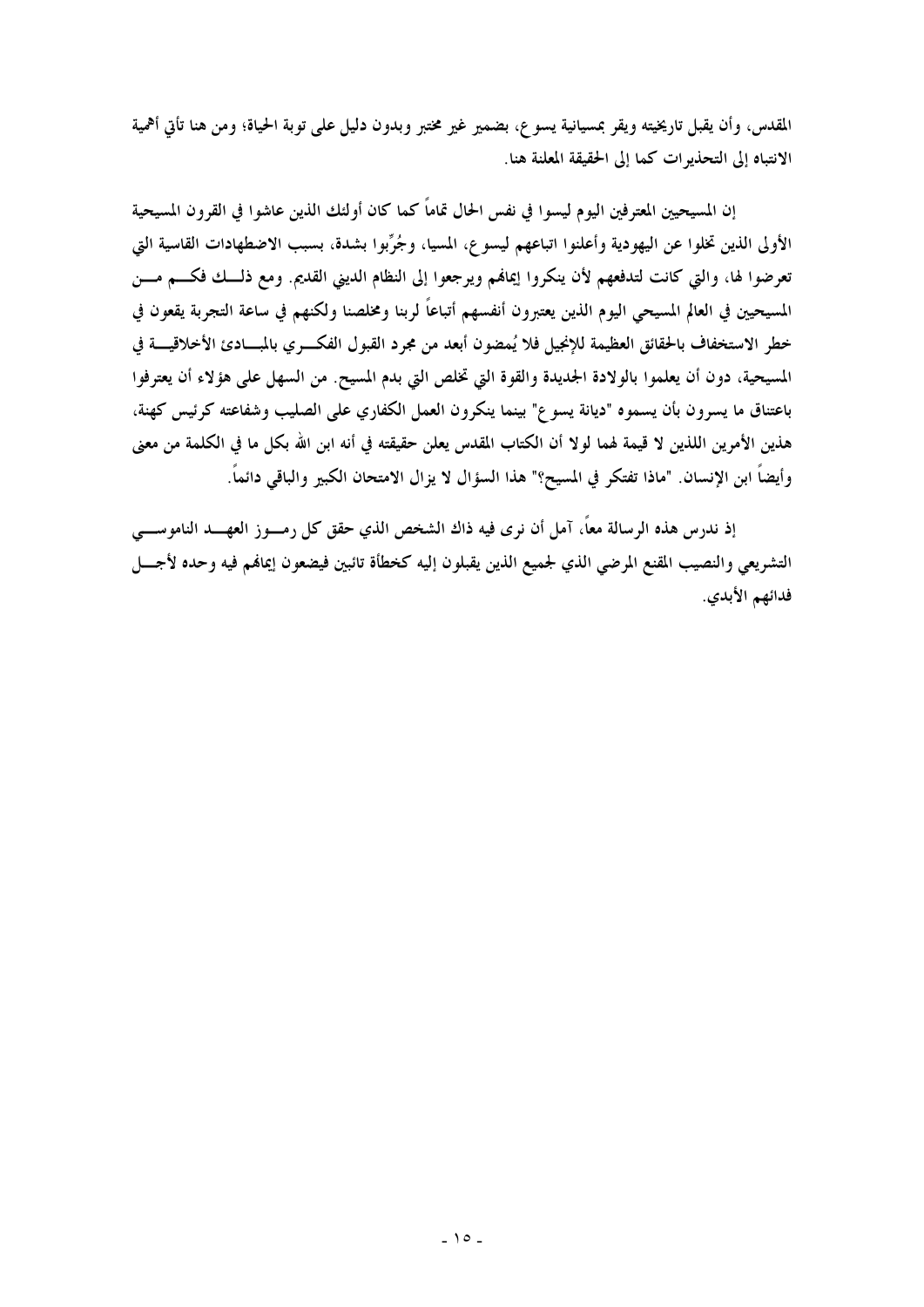

" ٰ اللهُ، بَعْدَ مَا كَلَّمَ الآبَاءَ بالأَنْبيَاء قَدِيمًا، بأَنْوَاعٍ وَطُرُق كَثِيرَةٍ، "كَلَّمَنَا فِي هَذِهِ الأَيّام الأَخِيرَةِ فِي ابْنهِ – الَّذِي جَعَلَهُ وَارثاً لِكُلِّ شَىْء، الَّذِي بهِ أَيْضاً عَمِلَ الْعَالَمِينَ. "الَّذِي، وَهُوَ بَهَاءُ مَجْدِهِ، وَرَسْمُ جَوْهَرهِ، وَحَامِلٌ كُلَّ الأَشْيَاء بكَلِمَةِ قُدْرَتِهِ، بَعْدَ مَا صَنَعَ بنَفْسهِ تَطْهِيراً لِخَطَايَانَا، جَلَسَ فِي يَمِين الْعَظَمَةِ فِي الأَعَالِي، \*صَائِراً أَعْظَمَ مِنَ الْمَلاَئِكَةِ بِمِقْدَارٍ مَا وَرِثَ اسْماً أَفْضَلَ مِنْهُمْ".

إذ نبدأ دراستنا لهذه الرسالة المهيبة الرفيعة، فإننا نأتى إلى حضرة الله نفسه وجهاً لوجه، وهو يشفق على المحبة والثقة التي وضعها في الجنس البشري الذي خلقه على صورته كشبهه، والذين كانوا في شـــخص رئـــيس نسلهم الأول بالكاد يمكن أن يوضعوا في موقع سلطة قبل انفصالهم عن الحالق، التي تعــــنى الطاعــــة لـــــه بركـــةً والعصيان بؤساً وندماً. ما إن دخلت الخطيئة إلى العالم حتى أتى الله بالنعمة يسعى وراء الخاطئ، ولــــذلك ومــــن السؤال الأول: "آدم، أين أنت؟" وصولاً إلى التجسد، كان الله يكلم الإنسان. في أماكن عديدة وطرق مختلفة في أوقات سابقة، عرّف الله الناس على فكره من خلال رجال موحيٍّ بمم من الله، وأنبياء كانوا "تكلموا مسوقين من الروح القدس". ولكن وإذ كان الله بمذه الطريقة يُعتلن إلى درجة معينة، فإن ذلك الكشف كان يمكن أن يكون، في طبيعة الأشياء، مجرد كسر صغيرةٍ. والآن في ملء الأزمنة، وفي لهاية الأدهار الاختبارية، في هذه الأيسام مسن البركة، تحدُّثَ إلينا ليس عن طريق وسيط بشري، بل في شخص ابنه. بكلمات أخـــــرى، لم يرســـــل الله رســـــولاً للإنسان ليعرّفَه على إرادته وليدعوه للعودة إليه، بل إن الله نفسه يخرج إلى الإنسان بالابن. هذا يشبه تمامــــاً مــــا يتحدث عنه الرسول يوحنا في الأصحاح الأول من إنجيله، الآيات ١٤ و١٨: "وَالْكَلِمَةُ صَارَ جَسَداً وَحَلَّ بَيْنَنَـــا وَرَأَيْنَا مَجْدَهُ مَجْداً كَمَا لِوَحِيدٍ مِنَ الآب مَمْلُوءاً نعْمَةً وَحَقًّا". "اللَّهُ لَمْ يَرَهُ أَحَدٌ قَطُّ. اَلإِبْنُ الْوَحِيدُ الَّذِي هُوَ فِسى حِضْنِ الآب هُوَ خَبَّرَ". فما عاد الله محتجباً أو بعيداً. لقد انحدر نازلاً إلى عالمه الخاص طالباً أولئك الــــذين ضـــــلوا سواء السبيل عنه، معلناً نفسه بكل قداسته اللامتناهية وبرّه وفي نفس الوقت بكل محبته وحنوه. في المسيح، أنبئنا كلياً عن الله. وما من أحد يحتاج لأن يقول الآن: "ألا ليتني عرفت أين أجده" أو "أرنا الآب وكفي"، لأن الابسن الأزلى السرمدي الذي صار إنساناً ليجعل الله معروفاً قد قال: "من رآني فقد رأى الآب. أنا والآب واحد".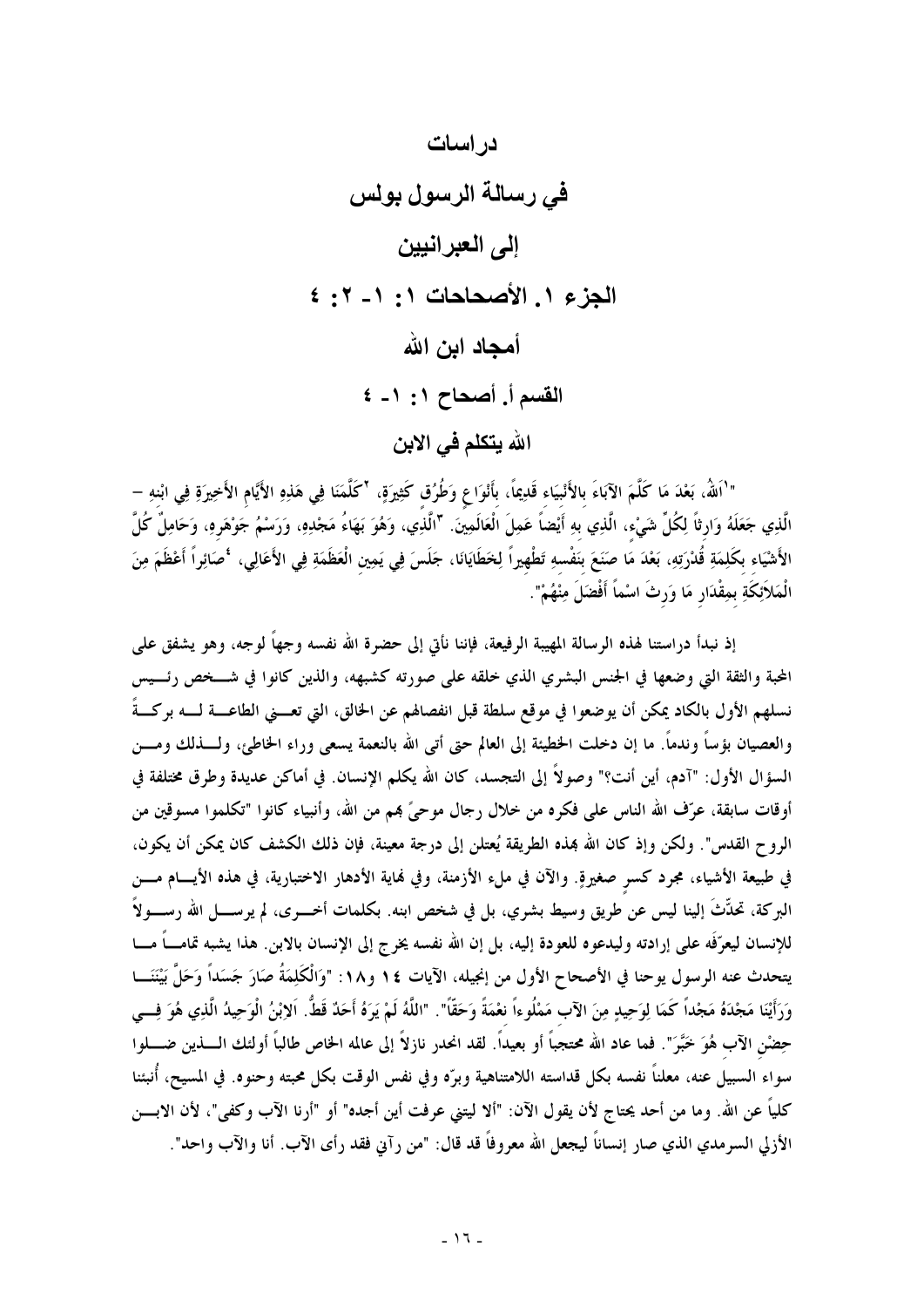إنه لأمرٍ في غاية الأهمية أن ندرك هذه الحقيقة الهائلة. الابن واحدٌ مع الآب ومع الـــرو ح (القـــدس). الجميع متساوون في الجوهر ومتساوون في السرمدية. عندما تجسد الابن، كان نفس الأقنوم الذي كان عليه منذ الأزل، ولكن بتجسده أخذ الناسوت وإلى اتحاد مع اللاهوت وهكذا صار ابناً بمعنى جديد كإنســــان وُلــــد مــــن عذراء. وإذ لم يكن له أب بشري، كان الله وحده هو أبو ناسوته كما لاهوته. أعترف بأن هذا التعبير الأخير فيه إرباك ولكن هذا سرٍّ لا يحق لإنسان أن ينطق به، وبالتأكيد فإن لغتنا البائسة تعجزٍ عن أن تنقل لــــذهننا هكــــذا حقائق جليلة فائقة. ومع ذلك فلا يمكن أن يكون هناك شك في الحقائق أنفسها بالنسبة لمن يقبل شهادة كلمة الله.

إن الابن هو الذي جعله الله وارثاً لكل شيء. يشير هذا بالطبع إلى تأنسه، فهو سيحكم كإنسان عالَمـــاً مفتدى بالبر . ولكن الرسول يقول مباشرة بعد ذلك: "الَّذِي بهِ أَيْضاً عَمِلَ الْعَالَمِينَ"، وهذا يضعنا وجهاً لوجه أمام الله، الله خالق كل الأشياء. إنه نفس الأقنوم الذي صنع الكون وسيسود عليه. من الممتع أن نلاحظ أن الكلمـــة الأصلية لـــ "العالمين" تأتي هنا "الدهور" حرفياً، (tous aionas)، وهذا تعبير يعني فعلياً العوالم الوقتية، ولكن كما هي معروفة، وهذا التعبير كان يستخدم عادة للإشارة إلى الكون. لعله يصح القول أن "بـــه تجمعـــت الـــــدهور وتركبت متحدة"، وهذا يعني أن المسيح الابن هو مركز كل أفكار الله، وأنه هو من صمم الدهور وهو الذي خلق العالم الذي فيه ستتجلى التدابير الدهرية.

إنه إشراق العظمة الإلهية، أو بماء مجده. يقول ج. ن. داربي في تفسيره لكلمة "بماء"، فيقول ألها تصـــور كلياً المجد الذي يكمن في شيء آخر، كما النور يجعلنا نعرف ماهية الشمس، وكما تدلنا خيمة الاجتماع على نمط العبادة لدى التجلي في الجبل. وهكذا إذ نألف الرب يسو ع كما يتراءى لنا في الأناجيل نعرف ماهية الله بكامــــل امتلائه. لأن المسيح هو التعبير الدقيق عن شخصه، أو كما يقول بولس: "رَسْمُ جَوْهَرو". إنه الأقنوم الإلهي وقــــد تجلَّى على نحو كامل في المسيح يسوع الإنسان. وهذا هو النقيض تماماً من الفكرة المعاصرة القائلة بالتأله. فيسوع لم يكن إنساناً على شبه الله يسعى نحو القداسة والتقوى. بل كان هو الله ذاته وقد نزل إلى الأرض بالجسد مصالحاً العالم لنفسه. وليس هناك مثل ذلك في أي نظام ديني بشري. إنه مثال فريد لا نظير له لأنه إلهي، وهو إلهي لأنسه فريد لا مثيل له. يمكن للإنسان أن يفكر بسهولة أن يصبح إلهاً. هذه كانت الأكذوبة التي طرحها الشيطان منــــذ البداية: "تَكُونَانِ كَالله"، والمبدأ الأساسي الذي تقوم عليه كل الأنظمة الدينية الزائفة. ففي المسيحية فقط نعلم أن الله قد صار إنساناً وذلك من أجل فدائنا.

ذاك الذي صُلِبَ بالضعف كان هو، وفي نفس اللحظة، "حَامِلاً كُلَّ الأَشْيَاء بكَلِمَةِ قُدْرَتِهِ". ولم يتخلَّ ولو لثانية عن إحكام قبضته على الكون. يا له من إيحاء عظيم بالقوة والسيادة هذا الذي نجده في هذه الكلمات، وكم تتعاظم أفكارنا نحوه إذ ندرك من كان ذاك الذي انحنى بالنعمة ليصنع تطهيراً للخطايا.

من الواضح أن نص الكتاب المقدس هنا لا يعطي الانطباع الكامل عن الفكرة. إننا نقرأ: "بَعْدَ مَا صَنَعَ بنَفْسهِ تَطْهِيراً لِخَطَايَانَا". ولكن هناك كثيرون لم تتطهر خطاياهم، وهذا ما تؤكد عليه على نحو خاص هذه الرسالة إلى العبرانيين. فعبارة "بنَفْسهِ" لا توجد في النص الأصلي على الإطلاق، ولكنها تُفهم ضمنياً لأن الفعـــل هــــو في صيغة المبني بحيث ينعكس الفعل على الفاعل. من ناحية أخرى، ينبغي حذف ضمير المتكلم الجمع "نا" هنا كليبً.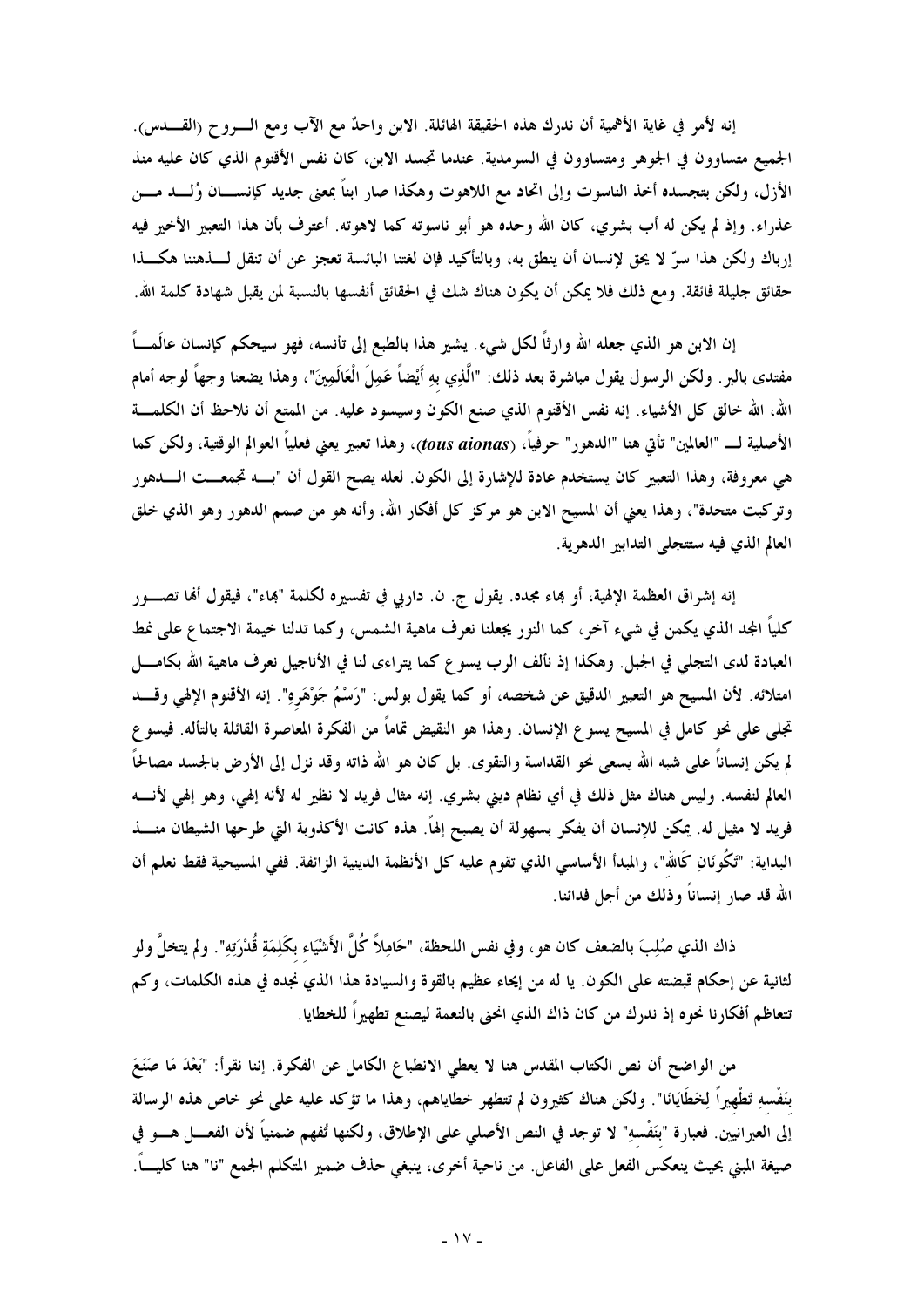فالتأكيد هنا هو على أنه أتاح وسيلة للتطهير : "لكونه صنع تطهيراً للخطايا (بنفسه)"، أي أنه أنجز على الصليب العملَ الذي به سُوِّيَتْ مسألةُ الحظيئة لإرضاء الله (العدالة الإلهية). فلا تعود تلك المشكلة (الحظيئة) حاجزاً بين الله والبشر . بل إن كل من يؤمن به، وبفضل ذلك الصنيع الذي قام به، يتطهر فعلياً من كل خطاياه أمام الله.

وإذ أتمَّ هذا العمل، فإنه اتخذ مجلسه كإنسان على يمين العظمة الإلهية الأبدي. وما من أحد سوى الأقنوم الإلهي كان ليمكنه أن يتربع على عرش الكون. واستوى هناك لأنه كان مخولاً لأن يشارك أبيه ذلـــك العــــرش. وجديرٍ بالملاحظة أنه كان هناك كإنسان في جسد ممجَّد قد سُمَّرَ على الصليب ووُضِعَ في قبر يوسف ثم تغـــيرت هيئتُه بالمجد أمام ناظري تلاميذه على الجبل المقدس.

> "على عرش الرب قد تربّع، الحملُ الذي ذُبحَ مرةً، مشرقاً في المجد، وها عينه ترقبنا وترعانا، وتحمينا في جهادنا الروحي".

وهكذا، إذ اتخذ مجلسه هناك أظهر أن اسمه يفوق اسم كل الملائكة المخلوقة. فليس هؤلاء سوى خـــدام ومعاونين. أما هو فهو الابن. وهنا نجد لأول مرة كلمة "أَعْظَمَ" الذي يتكرر كثيراً في هذه الرسالة كما أشرنا. إن الابن "أَعْظَم مِنَ الْمَلاَئِكَةِ" إذ أن له، بالميراث، اسمَّا يبزُّ أسماءهم. وهذا لم ينلْه بتكرسه المخلص، بل هو حقّ لــــه بسبب علاقته بالآب منذ الأزل.

> القسم ب. أصحاح ١: ٥ ـ ١٤ الابن أعظم من الملائكة

"°لأَنَّهُ لِمَنْ مِنَ الْمَلاَئِكَةِ قَالَ قَطُّ: «أَنْتَ ابْني أَنَا الْيَوْمَ وَلَدْتُكَ»؟ وَأَيْضاً: «أَنَا أَكُونُ لَهُ أَباً وَهُوَ يَكُونُ لِيَ ابْناً»؟ 'وَأَيْضاً مَتَى أَدْخَلَ الْبكْرَ إلَى الْعَالَم يَقُولُ: «وَلْتَسْجُدْ لَهُ كُلُّ مَلاَئِكَةِ الله». <sup>لا</sup>وَعَن الْمَلاَئِكَةِ يَقُولُ: «الصَّانعُ مَلاَئِكَتَهُ ريَاحًا وَخُدَّامَهُ لَهيبَ نَار<sup>ِ</sup>». ^وَأَمَّا عَنْ الإبْن: «كُرْسِيُّكَ يَا أَللهُ إلَى دَهْرِ الدُّهُورِ. قَضِيبُ اسْتِقَامَةٍ قَضِـــيبُ مُلْكِكَ. 'أَحْبَبْتَ الْبرَّ وَأَبْغَضْتَ الإِثْمَ. مِنْ أَجْل ذَلِكَ مَسَحَكَ اللهُ إلَهُكَ بزَيْتِ الإبْتِهَاج أكْثَرَ مِـــنْ شُـــرَكَائِكَ». ` 'وَ«أَنْتَ يَا رَبُّ فِي الْبَدْء أَسَّسْتَ الأَرْضَ، وَالسَّمَاوَاتُ هِيَ عَمَلُ يَدَيْكَ. ``هِيَ تَبيدُ وَلَكِنْ أَنْتَ تَبْقَى، وَكُلُّهَـــا كَثَوْب تَبْلَى، <sup>١٧</sup>وَكَردَاء تَطْويهَا فَتَتَغَيَّرُ. وَلَكِنْ أَنْتَ أَنْتَ، وَسِنُوكَ لَنْ تَفْنَى». <sup>١٣</sup>ثُمَّ لِمَنْ مِنَ الْمَلاَئِكَةِ قَالَ قَــطُّ: «اِجْلِسْ عَنْ يَمِيني حَتَّى أَصَعَ أَعْدَاءَكَ مَوْطِئًا لِقَدَمَيْكَ؟» <sup>1</sup> أَلَيْسَ جَمِيعُهُمْ أَرْوَاحًا خَادِمَةً مُرْسَلَةً لِلْخِدْمَةِ لأَجْـــل الْعَتِيدِينَ أَنْ يَرِثُوا الْخَلاَصَ؟"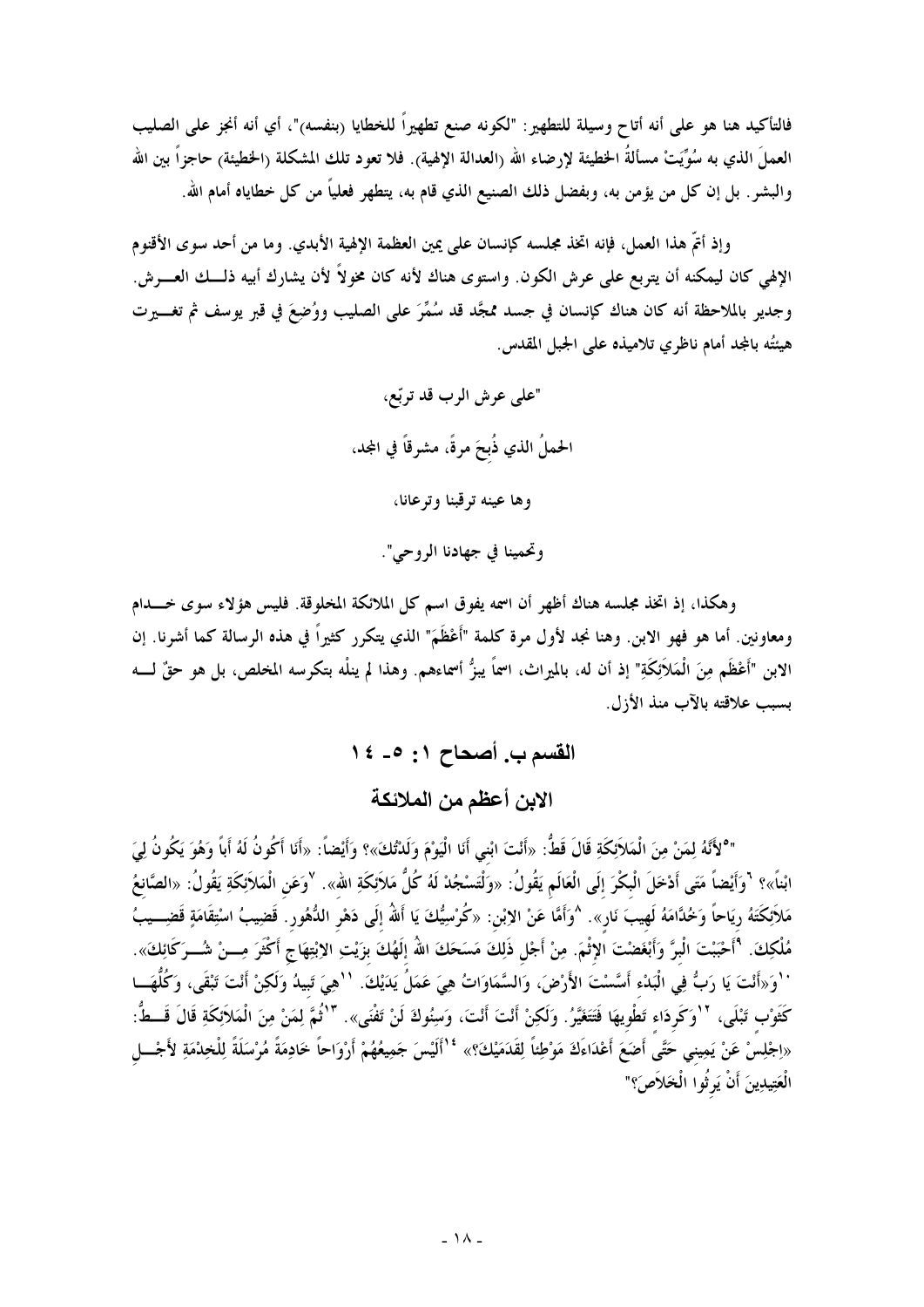يشرع الرسول بولس هنا بإيراد مجموعة منظمة من نصوص العهد القديم ليُظهر سمو وأعلوية الابن فوق الملائكة، وليثبت بشكل خاص لأولئك الذين يبجلون العهد القديم، مثل قرائه اليهود، أنه لا يعلّم أي شيء يخالف ما أُعلن في ذلك الكتاب (العهد القديم).

لننظر إلى هذه النصوص الكتابية بالتسلسل. النص الأول يحكي عن تجسده. والاقتباس هو من المزمـــور ٢ : ٧ : "«أَنْتَ ابْني أَنَا الْيَوْمَ وَلَلنُّكَ»". إن التعبير "اليوم" يقصى الفكرة بأن هذا الجيل أبدي كما يُشار إليه هنا، وهذا صحيح. لكأنه الآن قد وُلد من العذراء فيخاطبه الآب كابن. أعرف أنه يُقال أحياناً أن الإشارة هنا هي إلى قيامته استناداً إلى القراءة في أعمال ١٣: ٣٣، حيث نقرأ "إنَّ اللهُ …. أَقَامَ يَسُوعَ كَمَا هُوَ مَكْتُوبٌ أَيْضـــأ فِـــي الْمَزْمُور الثَّاني: أَنْتَ ابْني أَنَا الْيَوْمَ وَلَدْتُكَ". ولكن الكلمة "أيضاً" هي استيفاءٌ كما في أي نص محرر بعناية. إفمـــا تفيد القول ببساطة بأنه أقام يسوع بتوافق مع كلماته: "«أَنْتَ ابْني أَنَا الْيَوْمَ وَلَدْتُكَ»" بما يتوافق تماماً مع رســـالة الملاك للعذراء مريم المباركة: "الْقُدُّوسُ الْمَوْلُودُ مِنْكِ يُدْعَى ابْنَ الله"`.

في الاقتباس الثاني لدينا مسيرة الإيمان التي سلكها على الأرض هنا: "«أَنَا أَكُونُ لَهُ أَباً وَهُوَ يَكُونُ لِــيَ ابْناً»". من الواضح أن هذا هو الوعد الذي قطعه لداود كما سجله ٢صموئيل ٧: ١٤ واحتفل به في المزمـــور ٨٩. لأول وهلة، قد يبدو أن فيه إشارة إلى سليمان، ولكن من الواضح أن الحديث هو عن شخص أعظم مـــن سليمان، ذاك الذي منذ طفولته أمكنه أن يقول: "أَلَمْ تَعْلَمَا أَنَّهُ يَنْبَغِي أَنْ أَكُونَ فِي مَا لأَبى؟" ْ.

الاقتباس الثالث مأخوذ من المزمور ٩٧: ٧، حيث ظهر في الترجمة العربيسة علسي الشـــكل التـــالي: "«وَلْتَسْجُدْ لَهُ كُلُّ مَلاَئِكَةِ الله». هذا المزمور يحتفي بانتصار المسيا على كل أعداء الرب وظهوره بالمجد ليسود على كل الأمم. إن الإشارة واضحة، في نظري، وتدل على مجيئه الثاني. ليس تماماً "مَتَى أَدْخَلَ الْبِكْرَ إلَى الْعَالَم"، بـــل "عندما يدخله" ثانيةً إلى المسكونة. في ذلك اليوم سيعرف الجميع أنه هو من تليق به أسمى آيات العبادة والتسبيح. على خلاف ذلك، لقد قيل عن الملائكة في المزمور ١٠٤: ٤: "الصَّانعُ مَلاَئِكَتَهُ ريَاحاً وَخُدَّامَهُ نَاراً مُلْتَهبَةً". فهي كائنات مخلوقة، وليس لها أي مكانة أو دور سوى الخدمة.

الآيتان التاليتان مأخوذتان من المزمور ٤٥، حيث لدينا في الآية ٦ الحديث عن الابن الأزلي، وفي الآية ٧ يصير الابن إنساناً. في الاستشهاد الأول يخاطب الآبَ مباشرة كإله من الأزل: "وَأَمَّا عَنْ الإبْن: «كُرْسِيُّكَ يَا أَللهُ إلَى دَهْرِ الدُّهُورِ. قَضِيبُ اسْتِقَامَةٍ قَضِيبُ مُلْكِكٌ". إنه يُخاطَب بشكل مباشر بـــ "الله" (Ho Theos). من غــــير الممكن الإشارة إلى ألوهيته الكاملة بطريقة أكثر إقناعاً وحسماً من هذه. ولكن الآية التالية تظهر أنه سلك في هذا العالم كإنسان، مظهراً شخصه الإلهي، محباً للبر ومبغضاً للإثم. وكإنسان، كان الله إلهه وقد مســـحه الآن بزيـــت الابتهاج أكثر من شركائه.

<sup>&#</sup>x27; ـ (لوقا ۱: ۳٥).

 $(59:7)$  - (لوقا ۲: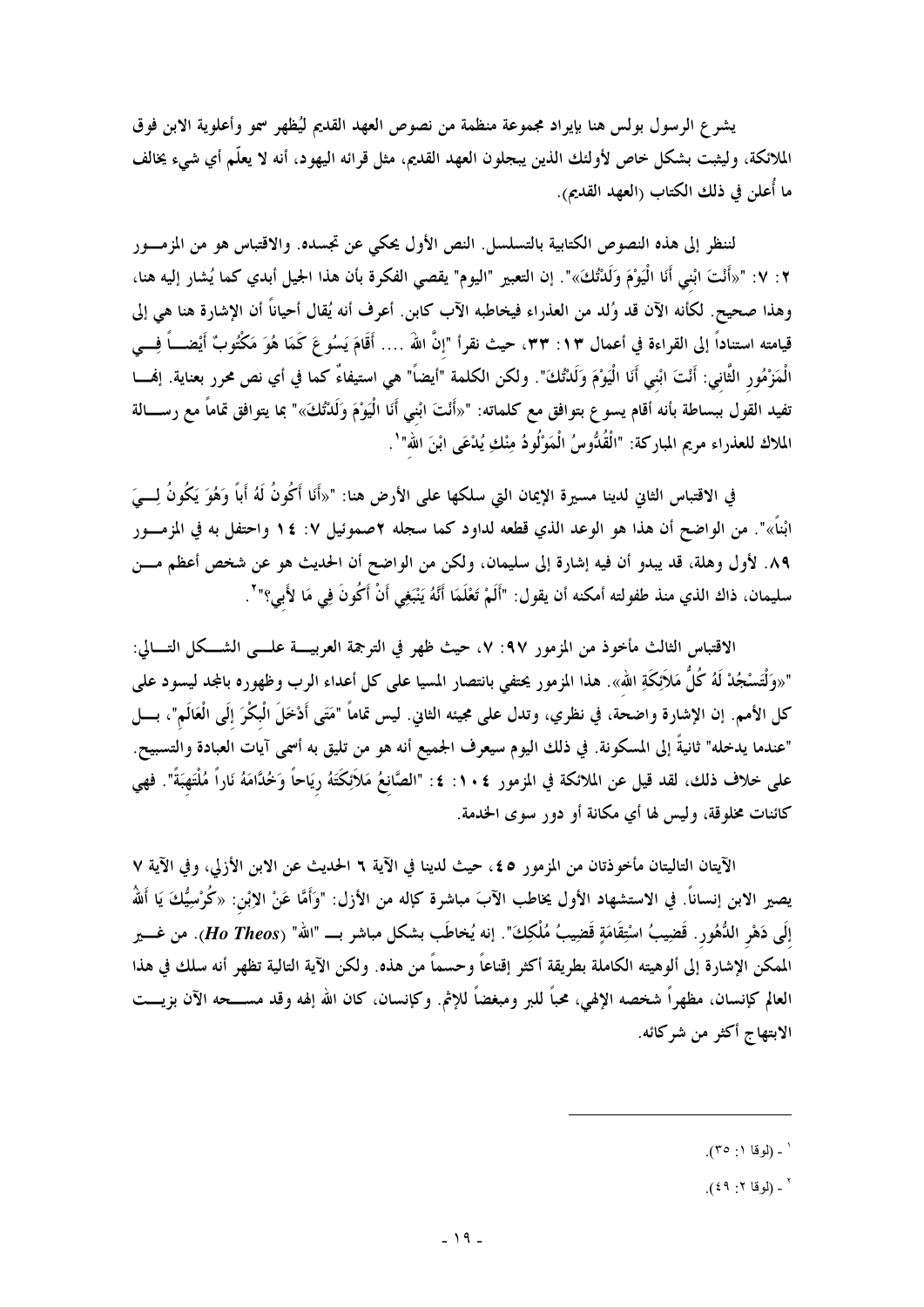الاقتباس التالي يتطلب عناية شديدة جداً لئلا تفوتنا قوة المعنى. إنه مأخوذ من المزمور ١٠٢: ٢٥– ٢٧. في الآية ٢٣ و ٢٤ من ذلك المزمور، يُسمع الابن مخاطباً الآب في مرأى الصليب. فيصر خ قائلاً: "ضَـــعَّفَ فِـــى الطَّريق قُوَّتِي. قَصَّرَ أيَّامِي. أَقُولُ: يَا إلَهي لاَ تَقْبضْني فِي نصْفِ أيَّامِي. إلَى دَهْر الدُّهُور سِنُوكَ". الآيات التي تلي ذلك قد تبدو للوهلة الأولى على ألها استمرار لالتماسه ذاك، ولكن على ضوء أن هذا التفسير موحى به إلهيـــاً، نرى ألها جواب الآب على الابن. فالله يجيب ذاك المتألم في الجلجثة قائلاً: "مِنْ قِدَم أَسَّسْتَ الأَرْضَ وَالسَّمَاوَاتُ هِيَ عَمَلُ يَدَيْكَ. هِيَ تَبِيدُ وَأَنْتَ تَبْقَى وَكُلُّهَا كَثَوْبِ تَبْلَى كَرِدَاءِ تُغَيِّرُهُنَّ فَتَتَغَيَّرُ. وَأَنْتَ هُوَ وَسِنُوكَ لَنْ تَنْتَهِيَ".

من هنا فإن الرسول بولس رسخ الألوهية الكاملة لربنا المبارك مقابل الملائكة الذين ورغم مجدهم، ليسوا إلا مخلوقات، أرواحاً خادمة مرسلة لتخدم أولئك الذين سيرثون الخلاص، والذين سيعبدون بأنفسهم ابن الله.

# القسم ج. أصحاح ٢: ١- ٤

أهمية تلقى الحقيقة المتعلقة بشخص الابن والثبات فيها

" 'لِلْأَلِكَ يَجبُ أَنْ نَتَنَبَّهَ أَكْثَرَ إِلَى مَا سَمِعْنَا لِئَلاً نَفُوتَهُ، <sup>٢</sup>لأَنَّهُ إِنْ كَانَتِ الْكَلِمَةُ الَّتِى تَكَلَّمَ بهَا مَلاَئِكَةٌ قَدْ صَارَتْ ثَابتَةً، وَكُلُّ تَعَدٍّ وَمَعْصِيَةٍ نَالَ مُجَازَاةً عَادِلَةً، "فَكَيْفَ نَنْجُو نَحْنُ إنْ أَهْمَلْنَا خَلاَصاً هَذَا وقِفْدَارُهُ، قَدِ ابْتَـــدَأَ الرَّبُّ بالتَّكَلُّم بهِ، ثُمَّ تَثَبَّتَ لَنَا مِنَ الَّذِينَ سَمِعُوا، 'شَاهِداً اللهُ مَعَهُمْ بآيَاتٍ وَعَجَائِبَ وَقُوَّاتٍ مُتَنِّوعَـــةٍ وَمَوَاهِـــب الرُّوحِ الْقُدُسِ، حَسَبَ إرَادَتِهِ؟"

لدينا هنا تحذير مهيب موجه إلى كل أولئك الذين أتت إليهم حقيقة أعظمية المسيح وسموه على الملائكة، مؤكداً على أهمية إعارة اهتمام جدي لتلك الأمور لئلا تفوقم في أي وقت، ولئلا تتسرب منهم كما مـــن آنيـــة ترشح. أن تقبل الحقيقة بالفكر أمرٌ ولكن أن تعترف بالالتزام ببعض العقائد والتعاليم أمرٌ آخر. كما أنه أمر آخر أيضاً أن تقتبل الحقيقة في القلب وهكذا تُولد من الله. إن الخطر الذي يحدق بأولئك العبرانيين كان في ألهم صهروا أنفسهم مع الجماعة المسيحية خارجياً بينما لم يقتبلوا فعلياً الحقيقة في قلوهم، التي ها وحدها كان بمقــــدورهم أن يتجددوا. كان هناك دائماً خطر أن يستسلموا تحت ضغط الاضطهاد كمعترفين أو يبتعدوا عن الأمر الأهم- ألا وهو الاعتراف الحقيقي الصادق بالمسيح. وهكذا تلقوا تحذيراً، كما في القديم عندما أعطى الله النـــاموس (إذ إلى ذلك تشير الكلمة التي نطق بما الملائكة في الآية ٢)، "كُلُّ تَعَدٍّ وَمَعْصِيَةٍ نَالَ مُجَازَاةً عَادِلَةً"، رغم أن الناس أعلنوا تقيدهم والتزامهم بكل ما قاله الله؛ وهكذا الآن، أبى لنا أن ننجو إن أهملنا خلاصاً هذا مقداره؟ خلاصاً عظيمـــاً بفضل جلال الشخص (الأقنوم) الذي أنجزه، وأعلنه الرب نفسه أولاً عندما كان في هذا العالم هنا، وأكده رسلُه فيما بعد. لقد وضع الله ختمه على شهادقم بإعطائهم القوة على صنع آيات مقتدرة وعجائب، كمـــا وعـــد في مرقس ١٦ وغيرها. هذه الآيات كانت ترافقهم وهم يمضون من مكان إلى آخر معلنين الكلمة، فكـــان الــــروح القدس يعمل من خلاهم بشكل عجائبي، ليشهد ويصادق على رسالة الإنجيل. إن التحول عن المســيحية يعـــني التجديف على الروح القدس، إذ ما كان بإمكالهم أن يرفضوا الشهادة التي صُودقَ عليها هكذا بدون نكران عمل الروح القدس. إن لم تكن الآيات المعجزية القديرة قد صنعها الروح القدس، فمن يكون قد عملها إذاً؟ لا بد لهم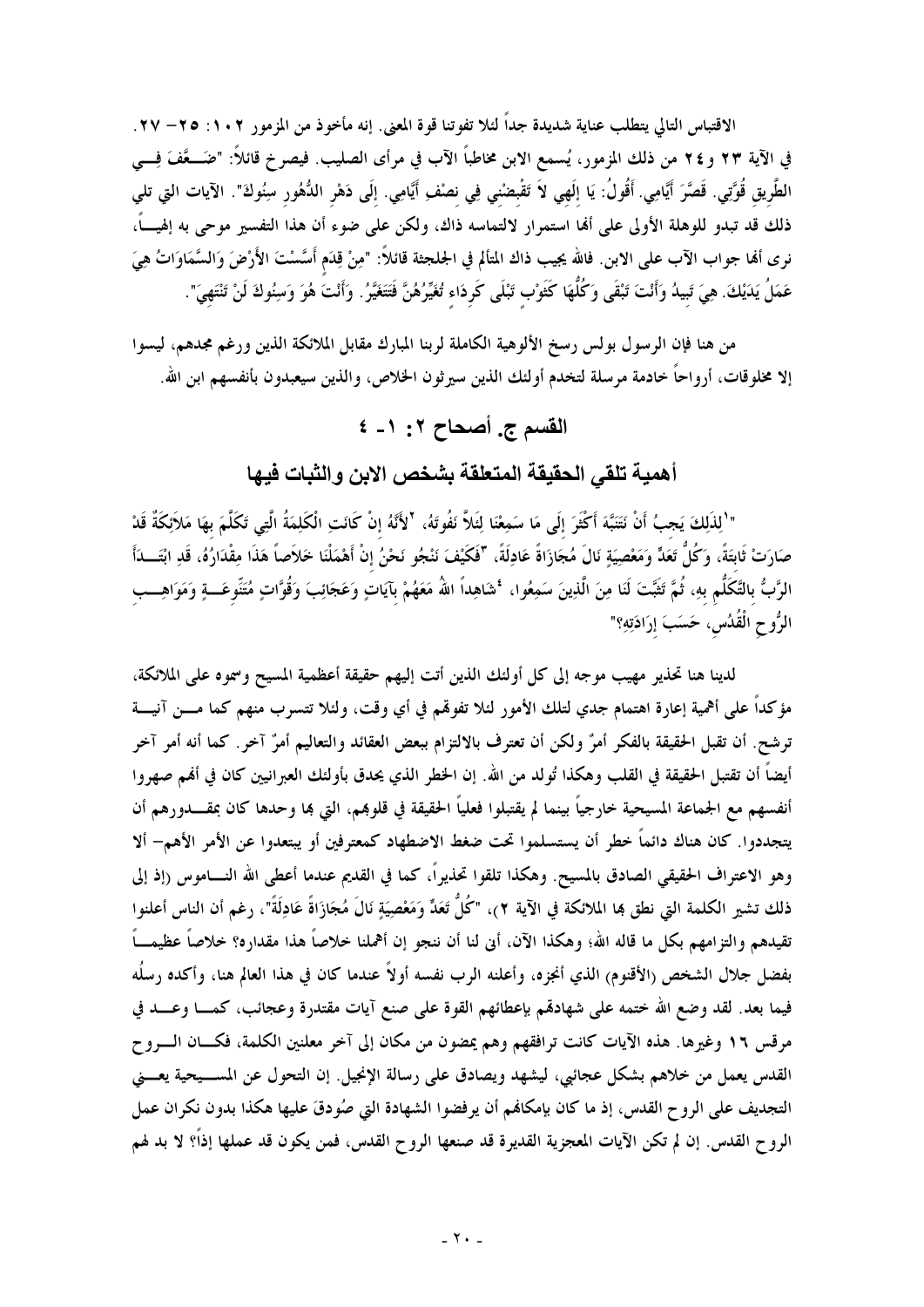أن يعترفوا أن الروح القدس كان يشهد لحقيقة الإنجيل أو أن يفعلوا كما فعل آباؤهم بأن ينسبوا المعجـــزات إلى قوة الشيطان.

لاحظوا أن مواهب الروح القدس كانت على حسب مشيئته. وهذا مهم وهو يتوافق مع ما كتـــب في ١كورنثوس ١٢، فيما يخص المواهب الروحية، حيث نقرأ: "وَلَكِنَّ هَذِهِ كُلَّهَا يَعْمَلُهَا الرُّوحُ الْوَاحِدُ بعَيْنهِ قَاسِـــماً لِكُلِّ وَاحِدٍ بمُفْرَدِهِ كَمَا يَشَاءُ" (الآية ١٩). إن فُهمت هذه على نحو أفضل، فسيكون هناك تأكيد أَقــَـل علـــى مواهب معينة كدلائل على سُكنى الروح القدس.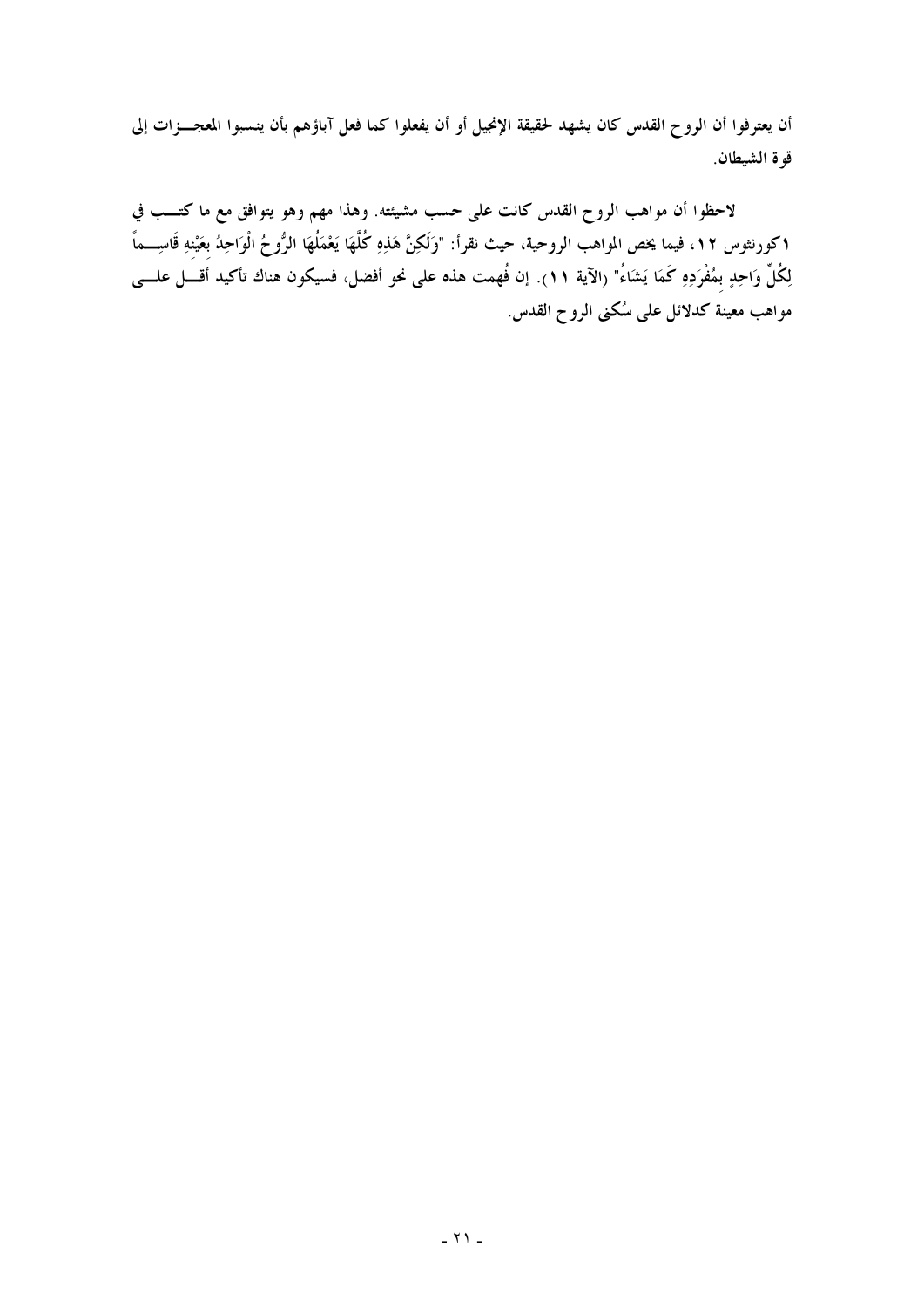# الجزع ٢. الأصحاحات ٢: ٥ - ٢:٢٤ أمجاد و اذلال اين الانسان

إذ تأملنا ودرسنا حقيقة ربنا المبارك من جهة لاهوته، كونه الابن الأزلى لله وابن الله في الناسوت، فإننـــا مدعوون الآن لنفكر فيه من ناحية إذلاله وهو يدخل إلى خبرات البشرية لكي يصبح رئيس خلاصنا. علينـــا ألا ننسي أبداً أن ناسوته حقيقي كما لاهوته. لقد وُلد من عذراء؛ كطفل مثل بقية الأولاد بكل مظاهره الجســــدية، وطفل عادي كامل نما وترعرع من الطفولة إلى الرجولة، وهو يزداد حكمة وقامة، وكان مشاركاً في كل الأمور المتعلقة بالطبيعة البشرية، كما خلقها الله أصلاً. وصعد إلى السماء كإنسان، لكيما نسبح بحق:

"لقد وضع طبيعتنا على العرش".

ولكن دعونا لا ننسبي أن طبيعته البشرية كانت بلا خطيئة دائماً وأبداً كما كانت عليه حال آدم قبـــــل السقوط. لم يأتِ تحت رئاسة نسل آدم ولذلك لم يرث حالته الساقطة. الله وحده كان أباه، كما رأينا للتو، وكما يشهد الكتاب المقدس بغزارة.

ولكن كما كان إلهاً وإنساناً في أقنوم (شخص) واحد، فإن ناسوته لم يكن فقط بريتاً كما حالة الإنســـان الأول، التي كانت خاضعة للسقوط، بل كانت مقدسة، متمردة على الشر والإثم، لأنه كان الإنسان الثانى (آدم الثاني)، الرب من السماء. وهذا يحول دون أية إمكانية للخطيئة أو السقوط من جانبه.

ومع ذلك، لقد دخل إلى الحالة والظروف البشرية، ليس عندما كان الجنس البشري غير ساقط بل بعد السقوط عندما جُرح و ابْتُلِي بخطيئتنا. وهكذا عبر، ذاك الذي كان بلا خطيئة، هذه الحياة معرضاً للألم والحزن، للجوع والتعب، للتجربة والإغواء، ودخل كلياً في خبرات البشر جميعها دونما عيوب ونقائص شخصية، ومات في نهاية الأمر على صليب المجرمين حيث وضع عليه الله إثم جميعنا. وفي حين لم تكن لديه خطيئة في ذاتـــه، وُضـــعت خطايانا عليه، وصنع كفارة كاملة عن جميع معاصينا لكيما نتصالح مع الله ونتبرر من كل الأشياء.

> القسم أ. أصحاح ٢: ٥- ٩ مجد ابن الإنسان وسلطته

"<sup>ه</sup>ُفَإِنَّهُ لِمَلاَئِكَةٍ لَمْ يُخْضِع «الْعَالَمَ الْعَتِيدَ» الَّذِي نَتَكَلَّمُ عَنْهُ. <sup>٦</sup>لَكِنْ شَهدَ وَاحِدٌ فِي مَوْضِع قَائِلاً: «مَا هُوَ الإِنْسَانُ حَتَّى تَذْكُرَهُ، أَو ابْنُ الإِنْسَانِ حَتَّى تَفْتَقِدَهُ؟ لاَوَضَعْتَهُ قَلِيلاً عَن الْمَلاَئِكَةِ. بمَجْدٍ وَكَرَامَةٍ كَلَّلْتُهُ، وَأَقَمْتَهُ عَلَى أَعْمَال يَدَيْكَ. ^أَخْضَعْتَ كُلَّ شَيْء تَحْتَ قَدَمَيْهِ». لأَنَّهُ إذْ أَخْضَعَ الْكُلَّ لَهُ لَمْ يَتْرُكْ شَيْئاً غَيْرَ خَاضِع لَهُ – عَلَى أَنَّنَا الآنَ لَسْنَا نَرَى الْكُلَّ بَعْدُ مُخْضَعاً لَهُ – 'وَلَكِنَّ الَّذِي وُضِعَ قَلِيلاً عَن الْمَلاَئِكَةِ، يَسُوعَ، نَرَاهُ مُكَلَّــلاً بالْمَجْـــلِ وَالْكَرَامَةِ، مِنْ أَجْل أَلَم الْمَوْتِ، لِكَيْ يَذُوقَ بنعْمَةِ الله الْمَوْتَ لأَجْل كُلِّ وَاحِدٍ".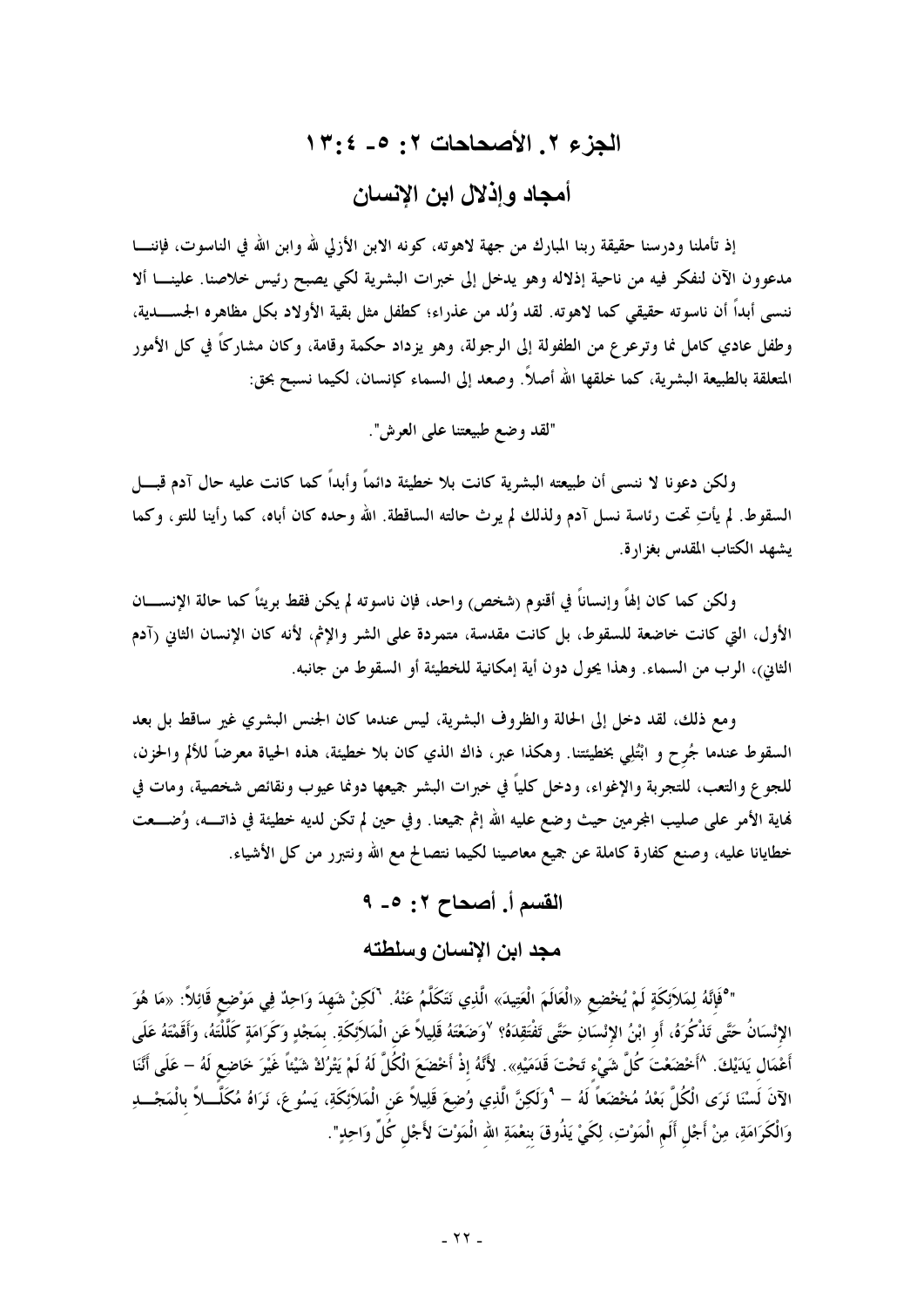بينما الملائكة أعظم في القوة والقدرة من الإنسان في ظروفه الحالية، إلا ألها تبقى حداماً. لم يكن هـــدف الله أبداً أن تسود الملائكة على البشرية. خلال الدهر الحالي وطوال العهود الماضية كان يســــر الله أن يســـتخدم الملائكة رسلاً في نقل إرادته للإنسان. هذه الكائنات المجيدة ظهرت للآباء (البطاركة) إمــــا لإعــــــلان البركــــة أو للتحذير من الدينونة. وأُعطى الناموس بتصرف من الملائكة. وبالإرشاد الملائكي، اقتيدَ شعب اسرائيل عبر البريةِ، وكانت الملائكة تظهر من حين إلى آخر خلال سنوات خضوعهم لسلطة الكهنة كممثلة عن عرش الله. وعنــــدما كان ربنا المبارك نفسه هنا على الأرض كانت الملائكة تأتي لتخدمه، وعندما سيأتي إلى العالم من جديد، كما رأينا في الأصحاح ١، سيعبدونه جميعاً. ولكن ليس في مخطط الله أن يديروا شؤون الحكم الإلهي عندما سيتأسس الملكوت فعلياً. "فَإِنَّهُ لِمَلاَئِكَةٍ لَمْ يُخْضِع «الْدهر الْعَتِيدَ» الَّذِي نَتَكَلَّمُ عَنْهُ". لاحظ أن الحديث هنا عن "الدهر" وليس عن "العالم"، أي ليس عن الكون كما نراه، بل الدهر الآتي من البر عندما يصبح ملكوت العـــالم هــــو ملكــــوت الله ومسيحه. ما من ملاك سوف يحكم في ذلك اليوم. بل ذاك الذي أُنْبيَ عن مجده في المزمور الثامن سيستلم الملكوت ويحكم بالبر، وهذا واضح في هذا الموضع حيث يُستشهد في الآية ٦ بالاقتباس عن المزمـــور ٨: ٤– ٦، فـــيرد القول: "«مَا هُوَ الإِنْسَانُ حَتَّى تَذْكُرَهُ، أَو ابْنُ الإِنْسَانِ حَتَّى تَفْتَقِدَهُ؟ وَضَعْتَهُ قَلِيلاً عَن الْمَلاَئِكَةِ. بمَجْدٍ وَكَرَامَـــةٍ كَلّْلْتَهُ، وَأَقَمْتَهُ عَلَى أَعْمَال يَدَيْكَ. أَخْضَعْتَ كُلّْ شَيْء تَحْتَ قَدَمَيْهِ»". إن عدنا إلى المزمور قد لا ندرك أن المسيح هو من يجري الحديث عنه، وخاصة إذ نلاحظ الآية ٧و ٨ حيث كل البهائم والوحوش البرية، وطيـــور الســــماء وسمك البحار، ستخضع للإنسان. قد يبدو وكأن في ذلك تأكيد وحسب على كلمة الرب لآدم في البدء إذ قال: "«اثْمِرُوا وَاكْثُرُوا وَامْلأوا الأرْضَ وَأحْضِعُوهَا وَتَسَلَّطُوا عَلَى سَمَكِ الْبَحْرِ وَعَلَى طَيْر السَّمَاء وَعَلَى كُلِّ حَيَــوَانٍ يَدِبُّ عَلَى الأرْضِ»" (تك ١: ٢٨). ولكننا نعرف جيداً أن آدم راهَن خاسراً على رئاسته بارتكابه الخطيئة، والآن وفي المزمور الثامن تلك الرئاسة تُؤَكَّدُ لذاك الذي يُدعى ابن الإنسان، الذي لم يَكُنْهُ آدم أبداً. إن استخدام الرسول بولس للمقطع هنا في الرسالة إلى العبرانيين يوضح أن آدم الأخير هو من يشير إليه المزمور هنا. وهكذا، إذ نقـــرأ هذه الكلمات، نفكر بذاك الذي سُرَّ بلقب "ابن الإنسان" لأنه يتحدث عنه كحاكم معين ممســـوح علــــى كــــل الأرض، والذي سيعتقها ويحررها من عبودية الفساد. لقد وُضع قليلاً عن الملائكة، أي صار إنساناً، والنـــاس في حالتهم الحالية هم أنقص من الملائكة، رغم أنه عند اكتمال الفداء سوف تكون لنا مكانة أعلى مما يمكن للملائكة أن يطمحوا إليه. ذاك الذي أخذ لتوه تلك المكانة من الإذلال قد استُقبل في السماء كإنسان متوجًا بالمجد والكرامة والشرف، وبأمر إلهي أُقيم سيداً على كل الحليقة. إذ أن الله عينّه وريثاً لكل شيء ورسم أن يخضع كل شيء تحت قدميه. إنه لا يترك شيئاً غير خاضع له. وله السلطة الأسمى والأعلى.

ولكن إذ ننظر في العالم حولنا اليوم، هل يمكننا أن نعتقد لوهلة أن سلطته تسود؟ "لسنا نرى الكل بعـــد مخضعاً له"، ورغم مرور قرون عديدة على كتابة هذه الرسالة إلى العبرانيين، فإننا لا نزال نرى أن التمرد يميز هذا الكون الوطيء. إن الناموس الإلهي يعوَّم. ونعمة الله تُرذل. وكلمته تُرفض. وروح قدسه يُتجاهل. وشعبه لا يزال مدعواً ليتألم من أجل البرّ . بالتأكيد، إن كل الأشياء ليست بعد تحت سيطرته. ولعل هذه هي النتيجة الطبيعية التي سنأتي إليها إذا ما نظرنا فقط إلى الأشياء المرئية.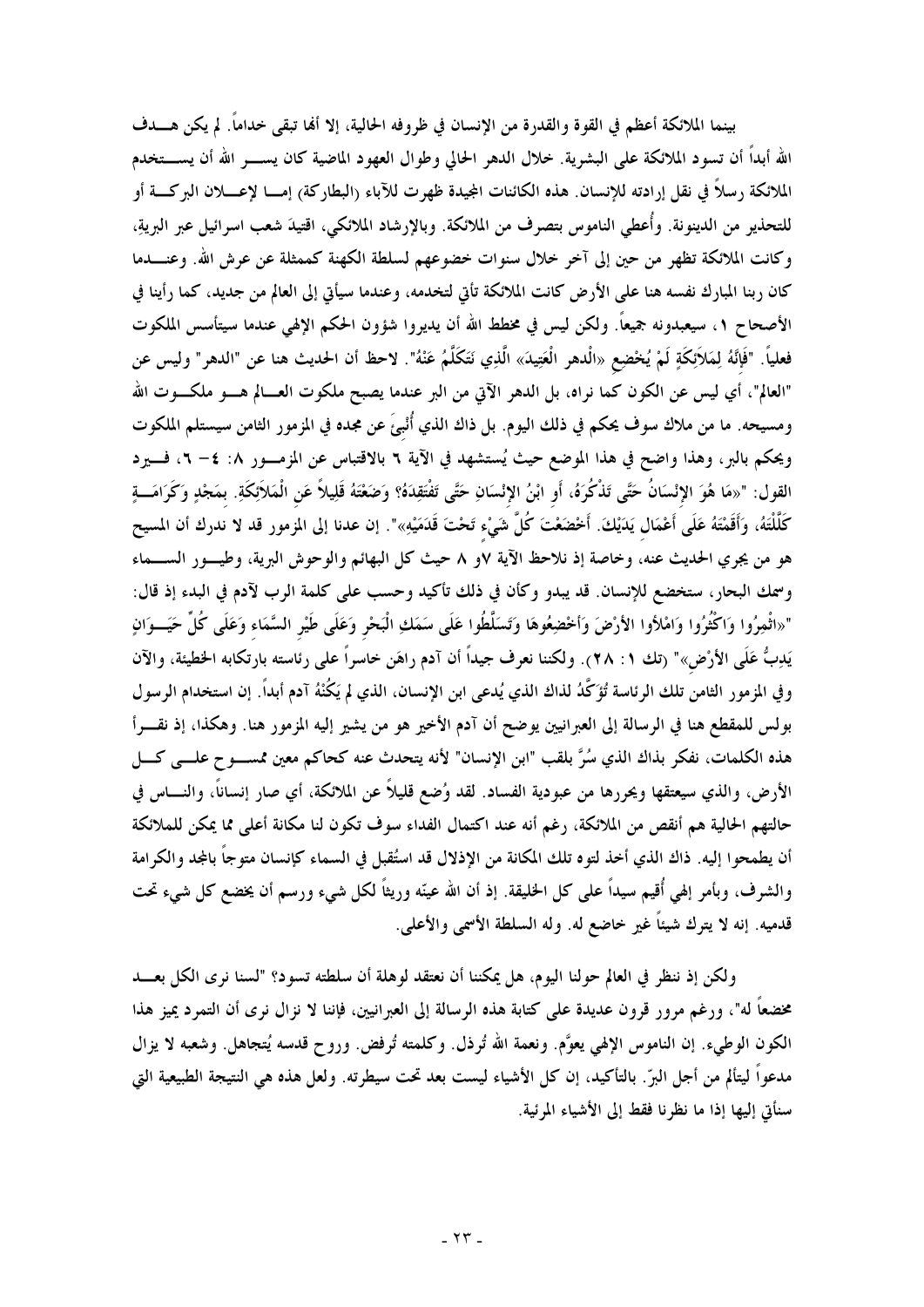ولكن عندما ننظر بعين الإيمان، ومن خلال منظار الكلمة، فإننا ننفُذ إلى السماوات، ونرى يسوع الذي وُضع يوماً أقل من الملائكة من ناحية ألم الموت، والذي لا يزال حتى الآن مكللاً بالمجد والكرامة. إنه يجلس ممجداً على عرش الأبدية كإنسان ممجد على يمين عظمة الله في العلاء. لقد جعله الله فوق كل شيء، وهذا دليل حاســــم قاطع لنا بأن كل الأشياء ستخضع له.

لاحظْ السبب الرئيسي لهذا الإخزاء. لقد وُضِعَ قَلِيلاً عَنِ الْمَلاَئِكَةِ مِنْ أَجْلِ أَلَمِ الْمَوْتِ: أي بسبب هذه الأمر. من غير الممكن أبداً أن تموت ألوهية كهذه. إن كان سيذوق الموت مثل أي إنسان، فيجـــب أن يصـــبح إنساناً، إذ فقط لكونه إنساناً يمكن أن يموت. هذا هو السر الذي تتبدى ملامحه في الرمز القديم في لاويين ١٤: ٥ فيما يخص تطهير المجذوم (المصاب بالجذام)، فقد كان الكاهن يُؤمر بأن يأخذ عصفورين حيين وطاهرين. فيُـــذبح العصفور الواحدُ في إناء خزفٍ على ماء حي. أما العصفور الآخر فكان يجب أن يُغمس في دم العصفور المسذبوح ويُترك في الحقل طليقاً. لقد كان العصفوران يرمزان إلى المسيح. الأول يرمز إليه على أنه الإلهي (الطبيعة) الــــذي دخل إلى آنية البشر الترابية الأرضية لكي يموت. والثاني يرمز إليه في كونه القائم من بين الأموات الذي عاد إلى السماء بكل قيمة دمه الثمين نفسه.

فيجدر بنا إذاً أن نلاحظ بعد كل شيء أنه لم يذق الموت من أجل كل إنسان. يوضح سياق الـــنص أن "الكل" الذين مات من أجلهم هي بالحَيّر في اللغة الأصلية. لعله من الأصح ترجمة الآية على الشكل التالي: "لِكَيْ يَذُوقَ بنعْمَةِ الله الْمَوْتَ لأَجْل كُلِّ شَيْء". إذ بموته ليس فقط سيخلص الخطأة ويأتي المفتدون إلى بركة أبدية، بل إن الحليقة نفسها ستعتق من عبودية الفساد، وكل شيء في السماء والأرض سيأتي أخيراً إلى تناغم مع الله. لا شيء من المصالحة المنتظرة سينالها أولئك الذين يفضّلون خطاياهم عن عمد على الخلاص المقدم مجاناً.

> القسم ب. أصحاح ٢: ١٠- ١٨ كمال رئيس خلاصنا بالألم

هذا القسم هو أحد الأقسام الأكثر أهمية وغنيَّ في كل الرسالة ويتطلب عناية ودراسة مركـــزة، إذ أن هناك خطر جسيم في سوء فهم بعض الإعلانات العظيمة فيه ما لم نكن على معرفة بما تكشفه كلمة الله في مكـــان .<br>آخر فيما يخص شخص وعمل الرب يسو ع.

لو صار رئيس خلاصنا، أو حرفياً قائد رتل خلاصنا ذاك الذي هو نفسه طريق الحياة ويقودنا في تلــك الطريق، فلا بد له أن يُكمل بالآلام. ولكن لاحظوا كيف أن مجده كخالق مؤكد بإصرار عندما تكون آلامه على مرمى النظر . "لقد صارت هو "، أي صارت متساوقة متناغمة معه تحت وطأة الظروف، "الَّذِي مِنْ أَجْلِهِ الْكُلَّ وَبِهِ الْكُلُّ"– علمي نفس المنوال كما يود في كولوسي: "كل شيء به كُوّن ومن أجله"– إن كان سيأتي بأبناء كثيرين إلى المجد (ونعرف أن هذا هو ذات السبب الذي لأجله جاء إلى العالم)، ليصيروا مكمَّلين، ليس بالنسبة إلى شخصه، بل إلى الخلاص الذي يحققه بالآلام. لم يكن هناك أي نقص أو عيب فيه كإنسان. لقد كان دائماً الكامل، ولكن دعونا لا ننسَ أن حياة يسو ع الكاملة لم تكن أبداً لتخلَّص ولو خاطئاً بائساً واحداً. لكي يصير رئيس خلاصنا، وليقود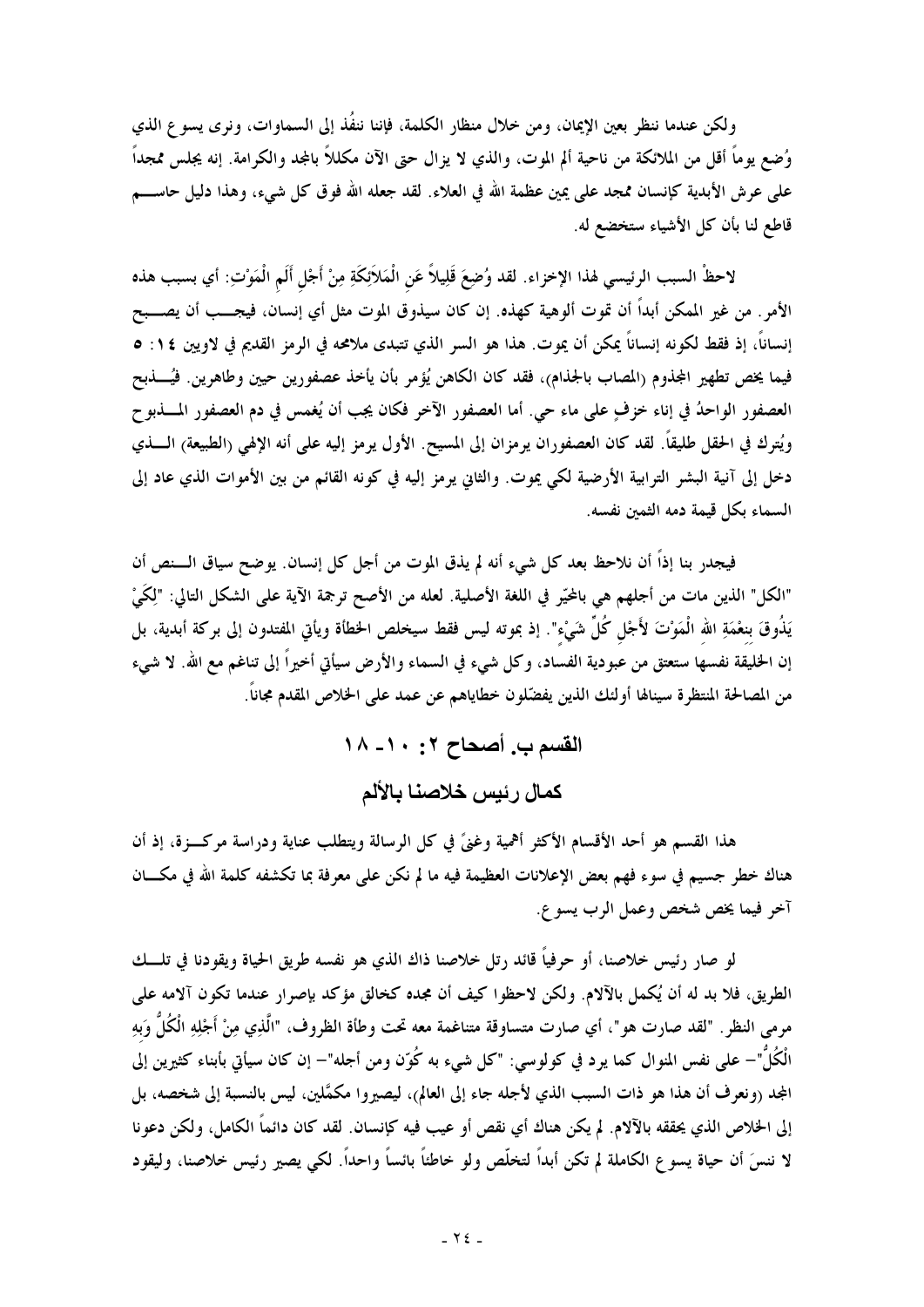كثيرين إلى المجد، يجب عليه أن يمر عبر طريق جتسمانى والجلجثة، حيث كُمِّل بالآلام. لولا آلامه المبرحة القاسية، ما كان ليصير هناك فداء للرجال والنساء الضالين.

و في الآية ١١ لدينا النتيجة المجيدة لآلامه. فــ "الْمُقَدِّسَ وَالْمُقَدَّسِينَ جَمِيعَهُمْ مِنْ وَاحِدِ". أن تقدس يعني أن تفصل أو تفرز. لقد فرز نفسه لكي يصير مخلصنا. "لأَجْلِهمْ أُقَدِّسُ أَنَا ذَاتِي لِيَكُونُوا هُمْ أَيْضاً مُقَدَّسِـــينَ فِـــي الْحَقِّ" (يوحنا ١٧: ١٩). والآن وإذ عاد إلى المجد الذي منه أتى، فهو نفسه يقدس جميع خاصته. لقد جُعل لنسا حكمة، وحتى براً وتقديساً وفداءً. كل مؤمن قد فُرز من قِبَلِهِ وفيه لله الآب، ولذلك يمكن القول عنه وعنا أننـــا "جميعنا من واحد". أي أن جميعنا من أب واحد أو عائلة واحدة. ولذلك فهو لا يستحي أن يـــدعونا أخـــوة. إن قلوبنا البائسة لا تملك إلا أن تدرك مدى التفاهة التي كنا عليها والتي لا نزال، وكيف أنه لو كان يخالف ما هــــو عليه، لكان سيستحي من خاصته ومنّا كإخوة له. إلا أننا قد صرنا مشاركين في حياته الإلهية، حياة أبدية لا يمكن للخطيئة أن تمسها أبداً. وهكذا فإنه يمتلكنا بابتهاج معتبراً إيانا إخوته، وأضيف القول أنه ما من موضع آخـــر في الكتاب المقدس يتحدث إلينا على أنه أخٌ لنا. يقول (يسوع): "أَنْتُمْ تَدْعُونَنى مُعَلِّماً وَسَيِّداً وَحَسَناً تَقُولُونَ لأَنّى أَنَا كَذَلِكَ". ولكن ذاك الذي نُسر بأنه ربنا، يدعونا أخوته بنعمة عجيبة.

في المزمور ٢٢ نراه معلقاً على الصليب، ذاك المتروك، يشرب المرارة والمر، حاملاً الدينونة التي كانـــت خطايانا تستحقها. في الآيات ١– ٢١ من ذلك المزمور نراه لوحده، يحتمل على يد الله وزر إثمنا الذي نستحقه. ثم من الآية ٢٢ فصاعداً لا يعود لوحده، بل يظهر على أنه القائم محاطاً بحشد كبير يدينون بخلاصهم لآلامه علــــى العود (الصليب)، فيهتف في قيامة قائلاً: "أخبر باسمك إخوتي. في وسط الجماعة أسبّحك". هذا هو المقطع الــــذي يُقتبس منه في الآية ١٢ من أصحاحنا؛ أما بالنسبة لــ "الجماعة" فلدينا الكلمة "كنيسة"، والتي هي ترجمة كمـــا نعلم للكلمة اليونانية (ekklesia). وهذه الكلمة استُخدمت في الترجمة السبعينية بديلاً عن الكلمة "الجماعـــة" الواردة في النص العبري. إنها جماعة المفتدين، وفي وسط هذه الجماعة يتخذ المسيح القائم مكانه كرئيس للجوقـــة يرفع التسابيح والتماجيد التي في قلوب شعبه.

لقد وطئ يوماً طريق الإيمان بنفسه، كما نفهم من الاقتباس الوارد في الآية ١٣ من أشــــعياء ٨: ١٧: "«أَنَا أَكُونُ مُتَوَكِّلاً عَلَيْهِ»". فكإنسان على الأرض هنا، سار عبر برية هذا العالم بإيمان مطلق كامل بالآب، متطلعاً إلى الوقت الذي يمكنه فيه، وهو محاط بجميع خاصته، أن يقول كما يرد في الاقتباس المستمد من الآية ١٨ مـــن نفس الأصحاح: "«هَا أَنَا وَالأَوْلاَدُ الَّذِينَ أَعْطَانِيهم اللهُ»". ولكن هذه الكلمات لا تنطبق بالأساس على أشـــعياء وأولاده. إن نبي العهد القديم لم يكن سوى رمز للرب نفسه الذي نطق هذه الكلمات بالروح القدس على لسان أشعباء.

في الآيات ١٤ و ١٥ نقرأ: "فَإِذْ قَدْ تَشَارَكَ الأَوْلاَدُ فِي اللَّحْمِ وَاللَّم اشْتَرَكَ هُوَ أَيْضاً كَذَلِكَ فِيهمَا، لِكَيْ يُبيدَ بالْمَوْتِ ذَاكَ الَّذِي لَهُ سُلْطَانُ الْمَوْتِ، أَيْ إبْلِيسَ، وَيُعْتِقَ أُولَئِكَ الَّذِينَ خَوْفاً مِنَ الْمَوْتِ كَانُوا جَمِيعاً كُـــلَّ حَيَاتِهِمْ تَحْتَ الْعُبُودِيَّةِ". من الضروري أن نعطي انتباهاً أكبر ما يمكن لما يُقال هنا لئلا نقلل أو ننتقص، ولو عـــن غير عمد، من مجد ناسوت ربنا المبارك. إن قراءة غير معمقة للجزء الأول من الآية ١٤ قد توحي بسأن مخلصسنا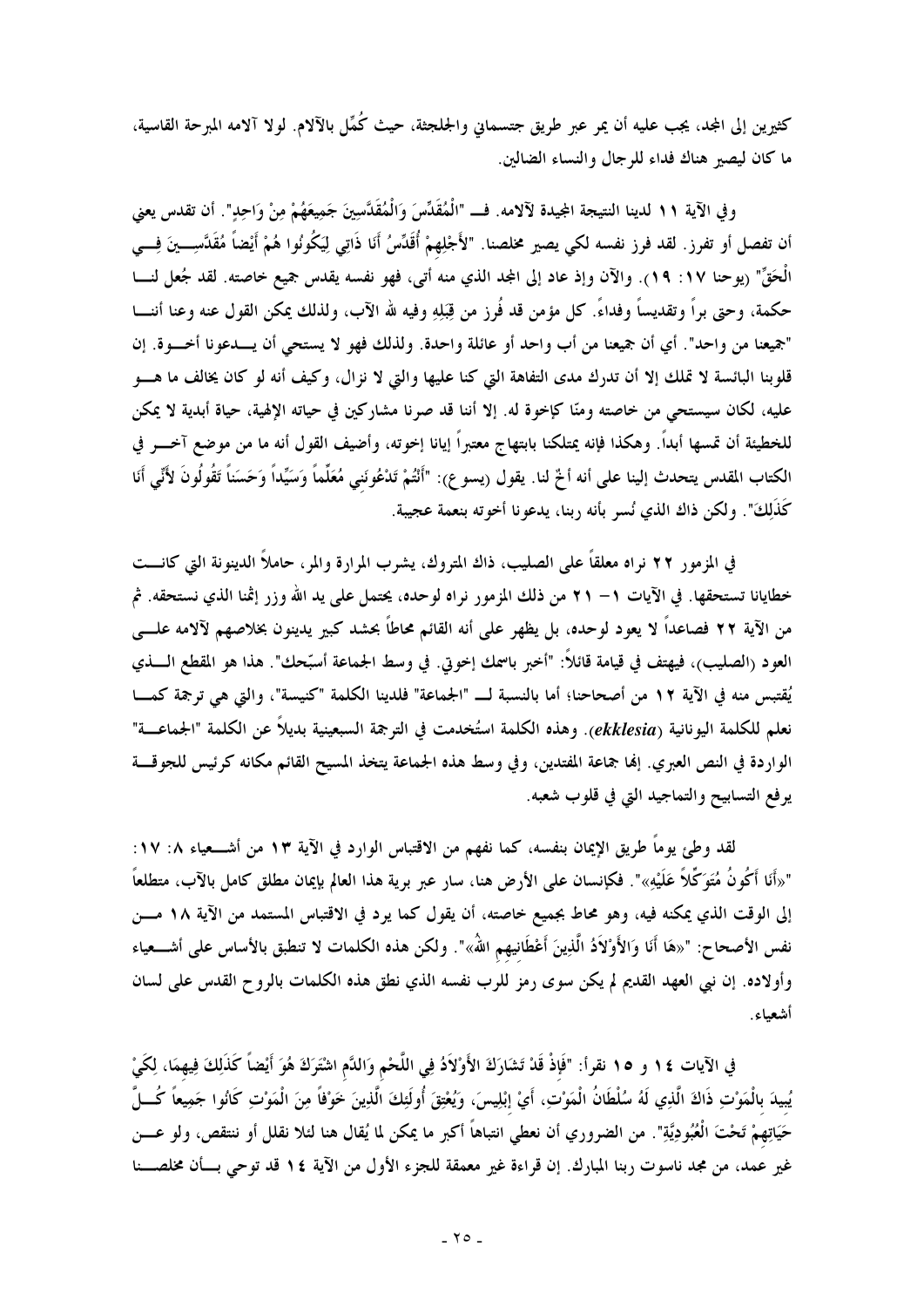شارك في كل شيء مرتبط باللحم والدم. في الواقع، كان هذا التعليم منتشراً عند كثيرين. بحسب قولهم، ابن الله أخذ طبيعة بشرية بكل خطيئتها وكل قصورها ومحدوديتها من الجهل، ولذلك ورغم أفمم يقرون أنه كان بمعنى من المعاني إلهاً في الحقيقة متجلياً بالجسد، فإنهم يرون أن اللاهوت محتجب في الطبيعة البشرية الآثمة البائسة المتدنيــــة؛ ولذلك فهو غير قادر أن يُعرِّف عن نفسه بامتلائه. ولكن ما يُقال لنا هنا هو أنه بما أن أبناء الإيمان هم كائنـــات بشرية، وليسوا ملائكة، كما يشير الكاتب في الآية ١٦، فلذلك، ولكي يكون المخلِّص الحقيقي أو الفادي لـــبني قومه، فقد أصبح إنساناً بنعمةٍ لا متناهية وهكذا أخذ جزءاً من نفس الطبيعة البشرية. هذا لا يعنى بأي شكل من الأشكال أنه أخذ طبيعة بشرية دنسة مشوهة. وهذا ما حذَّر منه الروح القدس بأوضح شكل ممكن وهكذا أمكن للملاك أن يقول لمريم: "الْقُدُّوسُ الْمَوْلُودُ مِنْكِ يُدْعَى ابْنَ الله". في حين أن التعابير مثل "تَشَارَك" أو "مُشاركٌ" تبدو على ألها تعني مشاركة كاملة، إلا أن الكلمة في الأصل قد لا تعني ذلك بالضرورة. فيما يلي تعليق مفيد للغايـــة بقلم ف. و. غرانت الذي لا أعرف شارحاً أو مفسراً روحياً أعظم منه: "لا بد وأن نلاحظ هنا، كما كان الحال دائماً، أنه بينما يُقال أن الأولاد مشاركين في اللحم والدم– فإن هذه "المشاركة" حقيقية، وهي مشاركة من النو ع الأشمل– وأما عن "اشتراكه" هو أيضاً فهناك كلمة أخرى مستخدمة فيها دلالة على المحدودية. إنما لا تُظهر صفة المحدودية؛ ولكن الفرق بين الكلمات يجعلنا نتساءل بالضرورة عن ماهية تلك المحدودية في الواقع؛ ويأتينا الجواب مباشرة أنه بينما كان يتمتع بناسوت حقيقي في كل ما هو ضروري بشكل خاص لتشكيله، رغم أن هذه الخاصية موجودة في الطبيعة البشرية، إلا أنه لم تكن له نفس الطبيعة البشرية التي في الإنسان الساقط. يجب أن يكون لدينا هنا محدودية شديدة. وينبغي أن نضيف قائلين، وكما يفعل الرسول بولس فيما بعد فيما يخص تجربته، أنــــه كــــان "معزولاً عن الخطيئة". إن الخطيئة، وتبعالها، لم تتمكن منه. وما أمكن للموت أن تكون له سلطة عليه، إلا في كونه خاضعاً له طوعياً، وهذا ما فعله؛ لكنه كان إطاعة لإرادة أبيه، وليس ضرورة تفرضها حالته، كما هــــى حالنــــا" (الكتاب المقدس المُشوهَد، تعليقات على الرسالة إلى العبرانيين، ص ٢٣).

إن تذكرنا أن الخطيئة ليست متأصلة في الطبيعة البشرية، على ذلك النحو ، بل إنها أمر غريب دخيــــل أصابما من جراء السقوط، فيمكننا عندئذ أن نفهم كيف أمكن القول أن ربنا المبارك "اشْتَرَكَ هُوَ أَيْضـــاً كَـــذَلِكَ فِيهِمَا"، دون أن تكون مشاركة كاملة في كل ما تأتَّى عن سقوط الإنسان وإخفاقه. لا بد أنه ذاك الذي بلا لوم إن كان سيكفر عن الخطايا. بسبب الإخفاق في إدراك ذلك فإن أنظمة مخطئة كثيرة قد بُنيت على التعلـــيم القائــــل بخطيئة وإثم طبيعة المسيح البشرية، هذا التعليم الذي سيبغضه دون شك كل مهتلٍ حقيقي.

إذ صار إنساناً على هذا النحو، رغم أنه كان بلا خطيئة، فإن ربنا قد أصبح نصير الإنسان ومضى كمثل داوود ليُهلِك أو يمحق جوليات الجبار الذي كان قد أرعب العالم منذ السقوط، أعنى به "ذاك الذي له قوة الموت، أي الشيطان". لقد كان الصليب بالنسبة للمسيح كمثل وادي البطم حيث واجه العدو المتوحش اللدود وأفمــي سلطانه على أرواح كل أولئك الذين يؤمنون بالإنجيل، ومعتقاً إيانا هكذا الآن، نحن الذين عانينا عبودية مريرة في حياتنا في الماضي بسبب الخوف من الموت. إن الشيطان عدو مهزوم وما عاد أي مؤمن ليخشاه الآن، لكننا ملزمين لأن نتيقظ ونصلي لئلا يضللنا ويعيق تواصلنا مع الله، رغم أنه يعرف جيداً أنه لا يستطيع أن يُهلك حياتنا.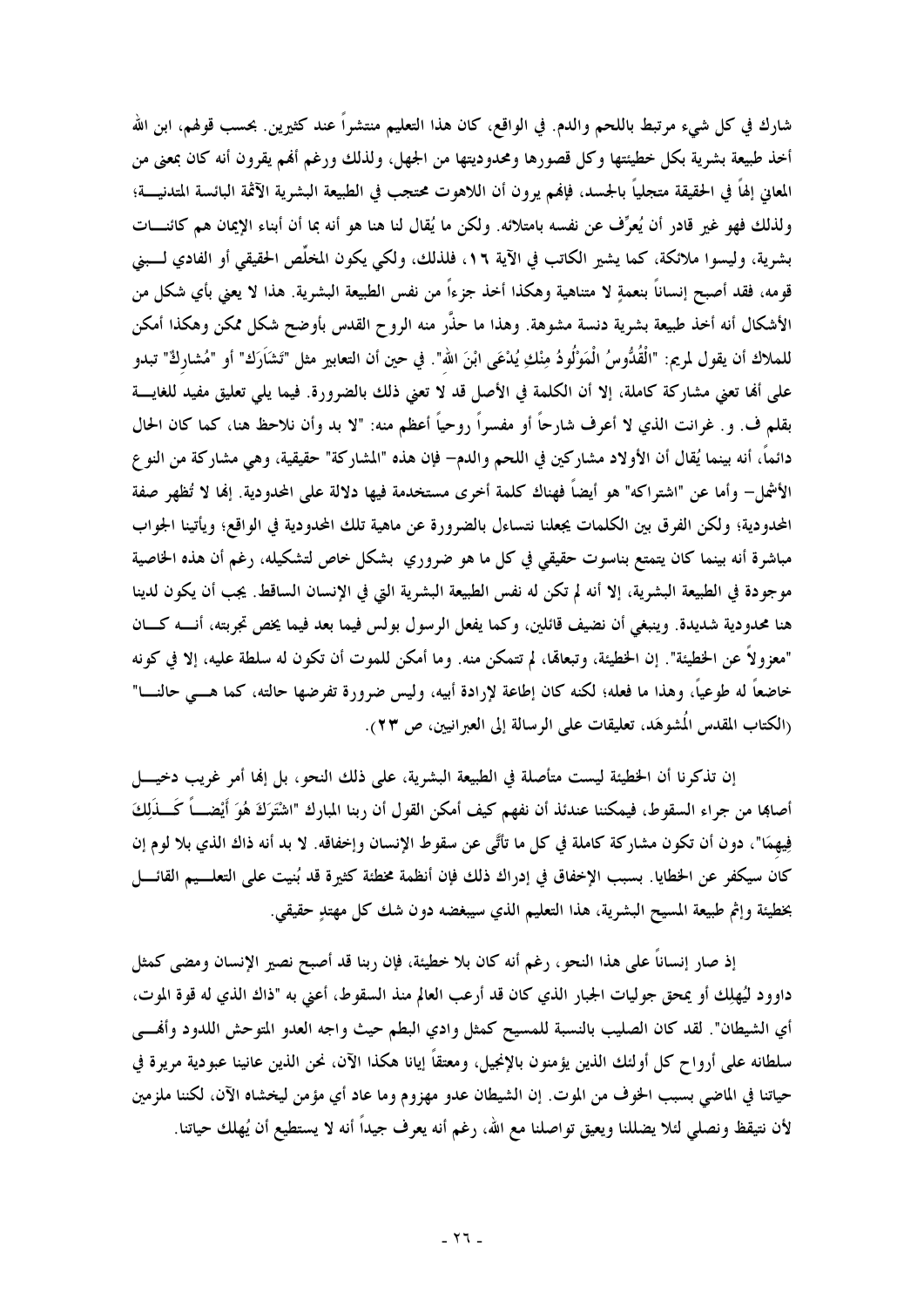يبدو أن الآية ١٦، ولسوء الحظ، قد تُرجمتْ على نحو خاطئ أحياناً، ولكن الترجمة الصحيحة والسليمة هي: "لأَنَّهُ حَقًّا لَيْسَ يُمْسكُ الْمَلاَئِكَةَ، بَلْ يُمْسكُ نَسْلَ إبراهيم"، أي أن المسيح لم يأتِ ليكون مخلصاً للملائكـــة الساقطة. لقد أُغلقَ عليهم إلى الظلمة الأبدية، ولكن (المسيح) بنعمةٍ غير متناهية تجاوز الملائكة وتمسَّــكَ بنســــل إبراهيم أي بكل أولئك الذين يؤمنون به. لكي يقوم بذلك، كان من الضروري أن يصير مثل إخوته، كما نراهم، وبذلك يعبر بدون خطيئة خلال كل الخبرات البشرية، هو رَئِيس كَهَنَةٍ رحيم وأَمِين فِي مَا لِلَّهِ حَتَّى– ليس ليصنع "مصالحة" مع الله– كما يرد في بعض الترجمات– بل ليُكَفِّرَ خَطَايَا الشَّعْب. وبمذا نرى اكتمال وتحقيق رمز يــــوم الكفارة العظيم عندما كان رئيس الكهنة يقدم أولاً الذبيحة على المذبح وثم يقدم الدم في قدس الأقداس. وهكذا ربنا، في ختام رحلة حجه، ومن أجلنا، قدم نفسه ذبيحة على الصليب ليصنع كفارة تعويض واسترضــاء عـــن خطايانا. إن الكلمة الأصلية المستخدمة في الترجمة السبعينية في العهد القديم هي الكلمة المناسبة المقابلة للكلمـــة العبرية. والمصالحة هي نتيجة هذا، ولكن نحن من نتصالح مع الله، وليس عليه هو أن يتصالح معنا.

والآن رئيس كهنتنا العظيم يحيا في الأعالى وهو مستعد لأن يعين ويسعف أولئـــك الــــذين يتعرضــــون للتجربة. إذ عاني هو نفسه من التجربة، فإن قلبه يعطف ويحنو علينا عندما نكون في حاجة عظيمة. لاحظ التباين بين هذا المقطع وما يرد في ١ بطرس ١: ٤. فهنا نقرأ أن المسيح "تَأَلَّمَ مُجَرَّباً". وفي ذاك المقطع نعلم أنه "تَأَلَّمَ فِي الْجَسَدِ كُفَّ عَنِ الْخَطِيَّةِ". هذا يُظهر على أوضح شكل الفرق بين ناسوت المسيح الكامل وطبيعتنا الخاطئة الآثمة. إن الخطيئة بالنسبة لنا جاذبة وفاتنة مغرية. إننا نتألم بالجسد عندما نقاومها. أما معه فكان الحال هو العكس تماماً. لقد سببت له التجربة أشد الآلام. إن تعرض روحه المقدسة للتجارب التي كان يمقتها بشدة، والتي كان ينبغي عليه أن يعالجها، بمعنى الإغواء، قد سببت له الألم والكرب.

> القسم ج. أصحاح ٣: ١- ٦ كر امة الابن على بيت الله

إذ قد تعرفنا إلى المسيح يسوع كرئيس كهنة اعترافنا، فإننا مدعوون الآن لأن نتأمل بسه في شخصــــه كرسول التدبير الجديد. إن المسيح هو الذي حل محل موسى وهارون. كان موسى رسول الشعب المفروز لله الذين كانوا مشاركين في الدعوة الأرضية، وهارون كاهنهم العظيم. لكن يسوع هو بآن معاً رســـول ورئــــيس كهنــــة للأخوة المقدسين، مقدسين كما رأيناهم لتونا، لأفمم مفروزون لله به، وهكذا فهم مشاركون في الدعوة السماوية.

إنه يبزُّ موسى بشكل لا حد له لأن موسى، ورغم إيمانه في ذلك الوقت، كان مجرد خادم في بيت الله، أما المسيح فهو باني البيت وابن بيته، الذين نحن بيته، إن حافظنا على الثقة والإيمان والابتهاج بالرجاء الثابت حــــتي النهاية. لاحظوا أن التعبير "بيت" يستخدم هنا بثلاثة معانٍ. البيت الذي كان موسى مؤمناً فيــــه كــــان خيمــــة الاجتماع. ولكن خيمة الاجتماع كانت نموذجاً للأشياء السماوية، ولذلك فإن البيت الذي بناه الله هو الكسون. لكن البيت الذي عُيّن المسيح له والذي ننتمي إليه هو ذلك البناء المكون من الحجارة الحية التي لكل مؤمن مكان فيها.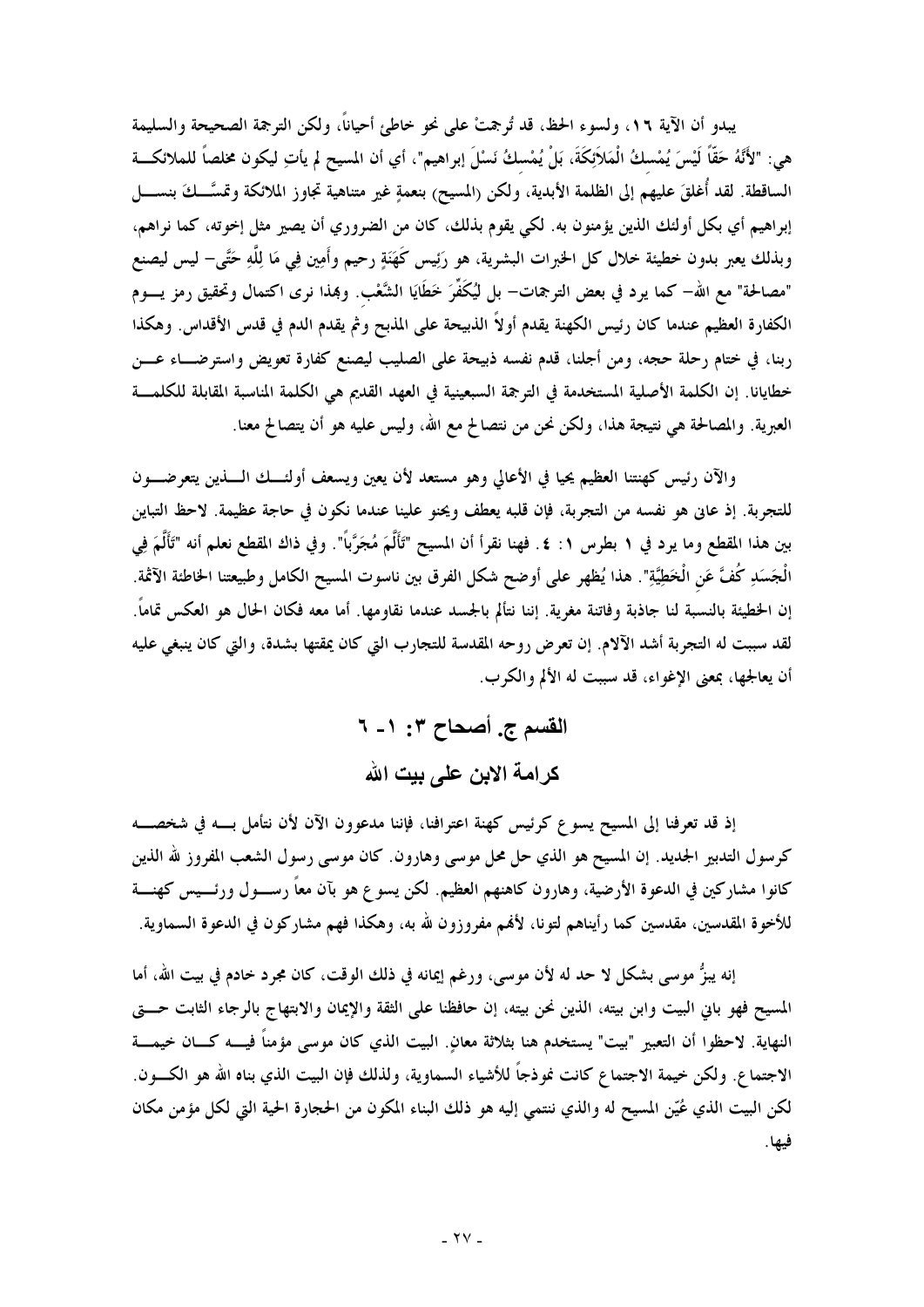والآن لدينا أول كلمة تحذير . فلئلا نبدو ، في إبقائنا على ثقة مؤقتة، ومتشجعين بالفر ح الذي يعطينا إياه ذلك الرجاء بالمسيح، كمن يعوزه الإيمان الحقيقي. إن كلمة "إن" في الآية ٦ هي اختبار اعتراف. لقد كان مـــن الممكن جداً عندئذ، ولا يزال الأمر كذلك، أن ينخرط الناس في جماعة مسيحية ويجدون مقداراً معيناً من السرور والسعادة التي تنبع من المعرفة الفكرية بالمسيحية، ويبقون على هذه الحال دون أن يولدوا حقاً لله. إن الاستمرارية تبرهن حقيقة اعترافنا. وهذا ما يؤكد عليه القسم الذي يلي.

القسم د. أصحاح ٣: ٧- ٤: ١٣

المخلص المكمّل يقود شعبه عبر البرية إلى السبت الأبدي مع الله: تحذير من التقصير

في هذا الجزء المطول يستمر التحذير ويستند على خبرات بني اسرائيل في القديم. كما أن آباءهم تركوا مصر في عدد وافر، مع ذلك فإن الكثيرين (في الواقع الغالبية) قد أخفقوا في دخول أرض كنعان بســـبب عــــدم الإيمان؛ وهكذا فإن عدداً كبيراً من اليهود قد صاروا خارجياً أو في الظاهر مطيعين للإيمان، ولكن كان هناك دائماً وأبداً خطر أن يكون اهتداؤهم إلى المسيحية مجرد أمر فكري وأن تخليهم عن اليهودية لم يكن سوى ما يعتبره الناس اليوم أحياناً "تغيير الدين". ومن هنا أهمية أن يمتحنوا أنفسهم على ضوء كلمة الله والتأكيد على أن "يجعلوا دعوقمم واختيارهم أكيداً" كما يقول الرسول بطرس في مكان آخر . إننا مخلَّصون كليَّا بالنعمة، ولكننا مخلوقون في المسيح يسوع للأعمال الصالحة، كما نقرأ في الرسالة إلى أهل أفسس، وليس لأحد الحق بأن يعترف بأنه مســـيحي إن لم يكن يسعى للعيش لمجد الله. إن لم تكن هناك طبيعة تبتهج بإرادة الله، فالأسباب التي تدعو للشك فيما إذا كـــان المرء قد خلص حقاً تصبح كثيرة.

وهكذا لدينا كلمة تحذير مأخوذة من المزمور ٩٥: ٧– ١١: "لأَنَّهُ هُوَ إِلَهُنَا وَنَحْنُ شَعْبُ مَرْعَاهُ وَغَــنَمُ يَدِهِ. الْيَوْمَ إنْ سَمِعْتُمْ صَوْتَهُ، فَلاَ تُقَسُّوا قُلُوبَكُمْ كَمَا فِي مَرِيبَةَ مِثْلَ يَوْم مَسَّةَ فِي الْبَرِّيَّةِ. حَيْثُ جَرَّبَنى آبَـاؤُكُمُ. اخْتَبَرُوني. أَبْصَرُوا أَيْضاً فِعْلِي أَرْبَعِينَ سَنَةً مَقَتُّ ذَلِكَ الْجيلَ وَقُلْتُ: [هُمْ شَعْبٌ ضَالٌ قَلْبُهُمْ وَهُمْ لَـــمْ يَعْرفُـــوا سُبُلِي] . فَأَقْسَمْتُ فِي غَضَبِي لاَ يَدْخُلُونَ رَاحَتِي!". لاحظ كيف يبدأ الاقتباس هنا بالقول: "كَمَا يَقُــولُ الـــرُّوحُ الْقَدُسُ". إِنَّما ليست مجرد كلمة لداود أو كاتب آخر مجهول ما، بل إِنَّما كلمة الروح القدس نفسه هي التي تحذر أولئك الذين يعترفون باسم الرب بينما تتقسى قلوبمم ويسلكون في العصيان.

هْوْلاء العبرانيين يوجّه التحذير أن: "اُنْظُرُوا أَيُّهَا الإخْوَةُ أَنْ لاَ يَكُونَ فِي أَحَدِكُمْ قَلْبٌ شِرِّيرٌ بعَدَم إيمَـــانٍ فِي الإرْتِدَادِ عَن الله الْحَيِّ، بَلْ عِظُوا أَنْفُسَكُمْ كُلَّ يَوْم، مَا دَامَ الْوَقْتُ يُدْعَى الْيَوْمَ، لِكَيْ لاَ يُقَسَّى أَحَـــدٌ مِـــنْكُمْ بغُرُور الْخَطِيَّةِ. لأَنَّنَا قَدْ صِرْنَا شُرَكَاءَ (رفقاء) الْمَسيحُ، إنْ تَمَسَّكْنَا ببَدَاءَةِ الثِّقَةِ ثَابتَةً إلَى النِّهَايَةِ" (الآيات ١٢– ١٤). إن الإيمان يتجلى بالسلوك التقى الورع. حيث يكون هناك نقص في الإيمان، قد تبدو الحياة الخارجية لوقت ما متساوقة ومتناغمة مع الاعتراف المسيحي، ولكن في نماية الأمر ستفرض الطبيعة القديمة الجسدية الدنيوية ذامًا ويحدث رجوع إلى العالم؛ أو، كما الحال هنا، إلى ذلك الدين الدنيوي المجرد الذي يحررنا المسيح منه. هذه الـــــــــ "إنْ" الثانية مرتبطة بالآية ٦ ، ومن جديد نجد تذكيراً أن الاستمرار في السير بالإيمان هو الدليل على الاعتـــراف المسيحي الحقيقي. في الآيات الخمس الأخيرة من هذا الأصحاح الثالث، يستخدم روح قدس الله حالة بني اسرائيل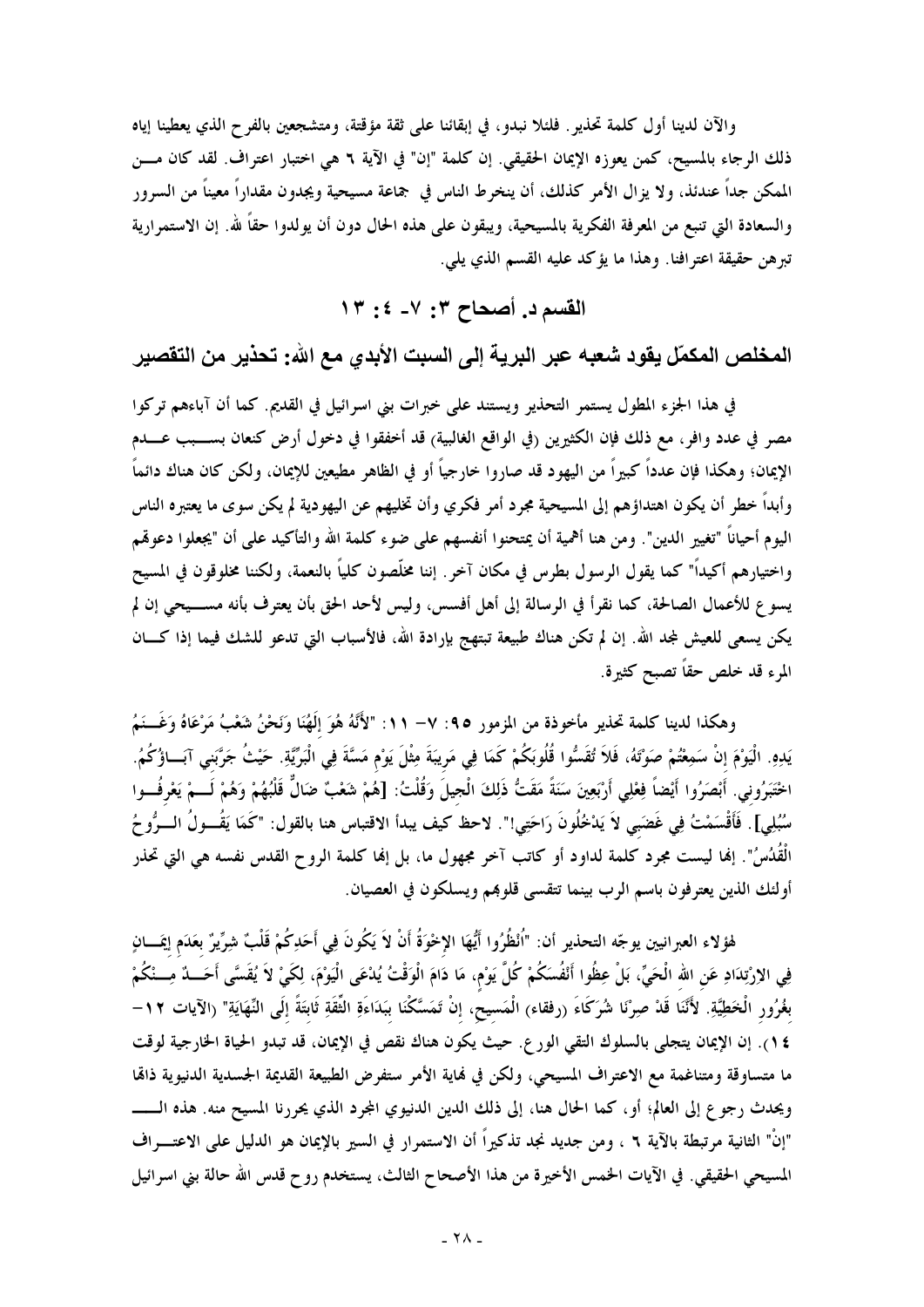في القفر كتحذير رزين مهيب لكل أولئك المعترفين الذين انطلقوا في رحلة حجهم. الشعب الذي سقط في البرية في العهد القديم هم أولئك الذين لم يؤمنوا. لم يدخلوا أبداً إلى راحة الله. وفي الواقع، لم يستطيعوا فعل ذلك بسبب عدم إيمالهم. تلك الراحة كانت كنعان بالطبع، رمز الراحة التي تبقى لشعب الله الآن.

يتتابع الموضوع في الآيات الــــ ١٣ الأولى من الأصحاح ٤. "فَلْنَخَفْ، أَنَّهُ مَعَ بَقَاء وَعْدٍ بالدُّخُول إلَـــى رَاحَتِهِ، يُرَى أَحَدٌ مِنْكُمْ أَنَّهُ قَدْ خَابَ مِنْهُ!" إن الراحة التي يتم الحديث عنها هنا ليست البهجة الحاليسة الستي في المسيح الآن كما تخيل كثيرون، بل إلها تشير بشكل واضح إلى تلك الراحة، كما في حالة شعب اسرائيل، التي تأتي في فماية الطريق. يا له من أمر جليل مهيب لكل من يفوته ذلك في فماية الأمر! إن الأنباء الســــارة عــــن الراحـــة العتيدة، قد سمعنا بما مثلهم تماماً. فلنحاولْ إذا أن نرى كيف نستفيد من ذلك بطريقة لم يفعلوها، مبرهنين حقيقة إيماننا من خلال سلوكنا.

ثم لدينا في الآية ٣ الراحة الحاضرة كمؤمنين حقيقيين بالله، وهكذا نستمتع براحة الإيمان. إن الاقتبـــاس المستمد من المزمور ٩٥ يشار إليه هنا أيضاً من جديد لكي يُظهر لنا أن الراحة التي يجري الحديث عنها هنا مـــا كانت تشير فقط إلى الراحة عند الخلق، لأن الله دخل إلى ذلك قبل كتابة هذا المزمور بقرون وألفيات، كما نقرأ في تكوين ٢: ٢: فقد "اسْتَوَاحَ (الله) فِي الْيَوْم السَّابع مِنْ جَمِيع عَمَلِهِ الَّذِي عَمِلَ". ولكن المزمـــور يقــــول: "لاَ يَدْخُلُونَ رَاحَتِي"، مظهراً أن الراحة كانت لا تزال في المستقبل. ولم تكن تلك راحة كنعان وحسب، لأفمم كانوا قد وصلوا إلى كنعان قبل وقت طويل، رغم أن أولئك الذين لم يؤمنوا قد فاقمم ذلك. إلا أن هناك راحة أخـــرى وهي أفضل في فكر الروح، إذ لو كان يشوع قد أعطاهم راحة، لما كان الله قد تحدَّث وكأن راحتهم كانـــت لا تزال في المستقبل العتيد. من المعروف جيداً أن اسم ربنا المبارك الذي نلفظه يسوع في اليونانية هو البديل للاسم يشوع في العبرية، وإذاً قائد اسرائيل العظيم ومخلصنا العظيم كلاهما كانا يحملان نفس الاسم. فيشوع قاد أولئك الذين آمنوا إلى راحة كنعان. ويسوع يقود أولئك الذين يؤمنون إلى راحة الإيمان حالياً والراحة الأبدية لاحقاً. إن كلاهما يرد ذكره في الآيات ٩– ١١: "إذاً بَقِيَتْ رَاحَةٌ لِشَعْبِ الله! لأَنَّ الَّذِي دَخَلَ رَاحَتَهُ اسْتَرَاحَ هُوَ أَيْضاً مِنْ أَعْمَالِهِ، كَمَا اللهُ مِنْ أَعْمَالِهِ. فَلْنَجْتَهِدْ أَنْ نَدْخُلَ تِلْكَ الرَّاحَةَ، لِثَلاَّ يَسْقُطَ أَحَدٌ فِى عِبْرَةِ الْعِصْيَانِ هَذِهِ عَيْنهَـــا". في الآية ٩ إنها راحة أبدية، حفظ يوم الرب الذي لن يكون له نماية، في حين الآية ١٠ تتحدث عن تلك الراحة التي ندخل إليها الآن ونتمتع بما لأننا "نسلك بالإيمان وليس بالرؤية". لدينا هنا حثٌ وتحريض على أن نكون جــــديين لئلا نقصر عن نصيبنا الخاص اللائق بنا في المسيح.

وإننا في حاجة لأن نتذكر أن كلمة الله هي مقياس للدينونة دائماً وأبداً، وليس معرفتنا بما. ومن هنا أهمية أن نصبح كلياً على معرفة بالحقيقة المعلنة في الكتابات المقدسة. "لأَنَّ كَلِمَةَ الله حَيَّةٌ وَفَعَالَةٌ وَأمْضَى مِنْ كُلِّ سَيْفٍ ذِي حَدَّيْنِ، وَخَارِقَةٌ إلَى مَفْرَق النَّفْس وَالرُّوح وَالْمَفَاصِل وَالْمِخَاخِ، وَمُمَيِّزَةٌ أَفْكَارَ الْقَلْب وَنيَّاتِهِ. وَلَيْسَتْ خَلِيقَةٌ غَيْرَ ظَاهِرَةٍ قُدَّامَهُ، بَلْ كُلَّ شَيْء عُرْيَانٌ وَمَكْشُوفٌ لِعَيْنَيْ ذَلِكَ الَّذِي مَعَهُ أَمْرُنَا" (الآيات ١٢، ١٣). لا يمكننا إلا أن نلاحظ كم هو عميق ارتباط وترابط الكلمة المكتوبة مع الكلمة السرمدية الأبدية. من الواضح أن الآية ١٢ تشير إلى الحقيقة المعلنة. إنما كَلِمَةَ الله التي توصف بأنما حَيَّةٌ وَفَعَّالَةٌ و"أَمْضَى مِنْ كُلِّ سَيْفٍ ذِي حَدَّيْن، وَخَارِقَــةٌ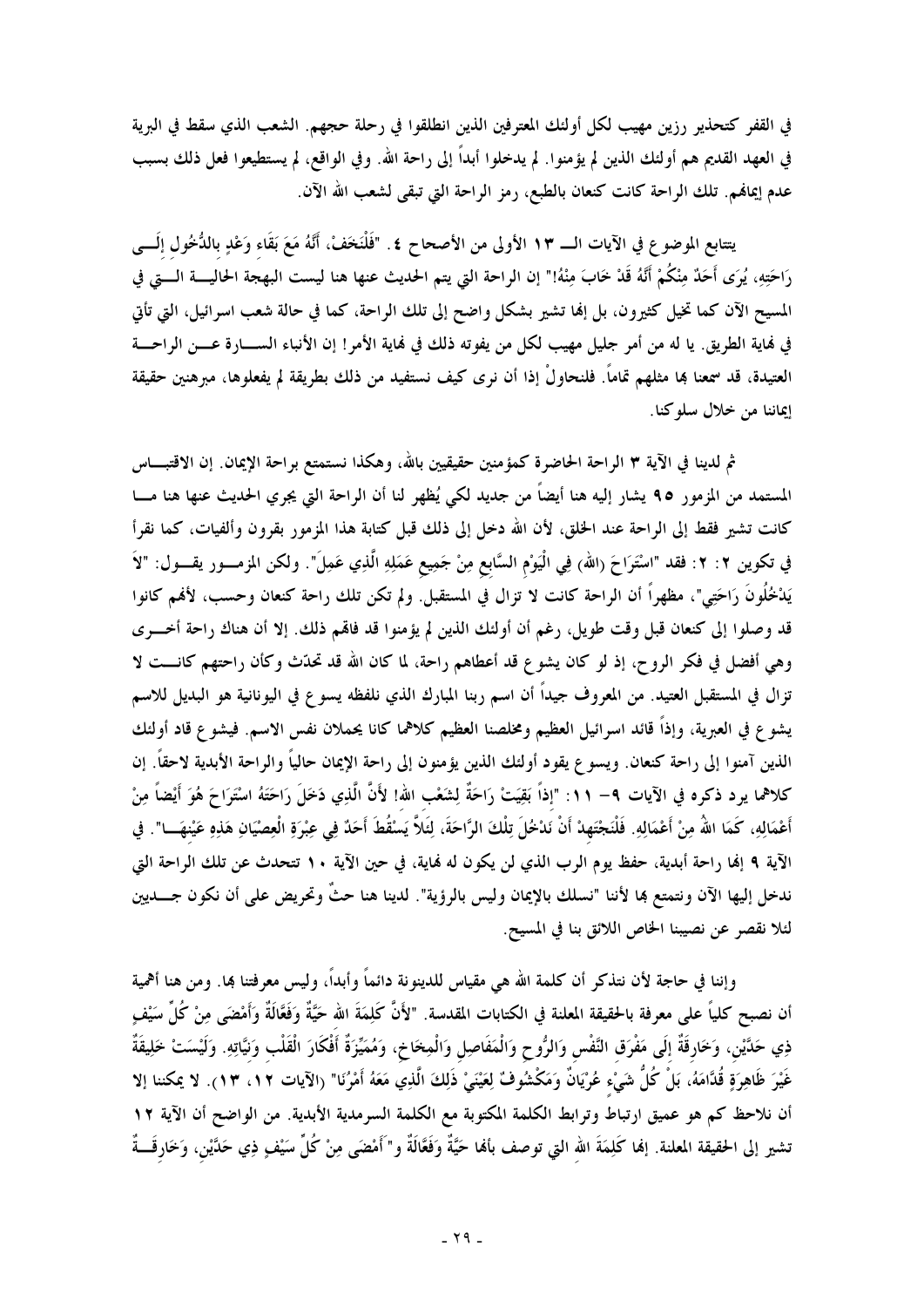إلَى مَفْرَق النَّفْس وَالرُّوح"، أي ألها تميز بين هذين الجزأين من الإنسان الداخلي وأيضاً تفصــــل بــــين الْمَفَاصِـــــل وَالْمِخَاخِ، وتضع فارقاً بين ما هو ظاهرٌ خارجي وما هو مخفي؛ كما وأفما "مُمَيِّزَةٌ أَفْكَارَ الْقَلْب وَنيَّاتِــهِ". يتجـــرأ الناس على الانتقاد وعلى أن يجلسوا على كرسي الإدانة لكلمة الله، ولكننا نعلم هنا أن الكلمة نفسه هو المنتقــــد الأسمى لأعمق أعماق أفكارنا ونياتنا. من الواضح من خلال هذه الآية الـــــ ١٢ أن الحديث يجري هنا عن الكلمة المكتوبة، أما فيما يلي ذلك مباشرة فلدينا استخدام الضمير الشخصي، ما يدلنا على أن الكلمة الحية هـــو أمـــام الروح الآن، وهو الذي لا تخفي عليه خافية والذي تكون كل الأشياء مكشوفة معرّاة أمام ناظريه الكلية القدرة. يا لها من أهمية بالغة أن يكون أولئك الذين ينبغي أن يتعاملوا معه حقيقيين وصادقين ومخلصين في كل طرقهم.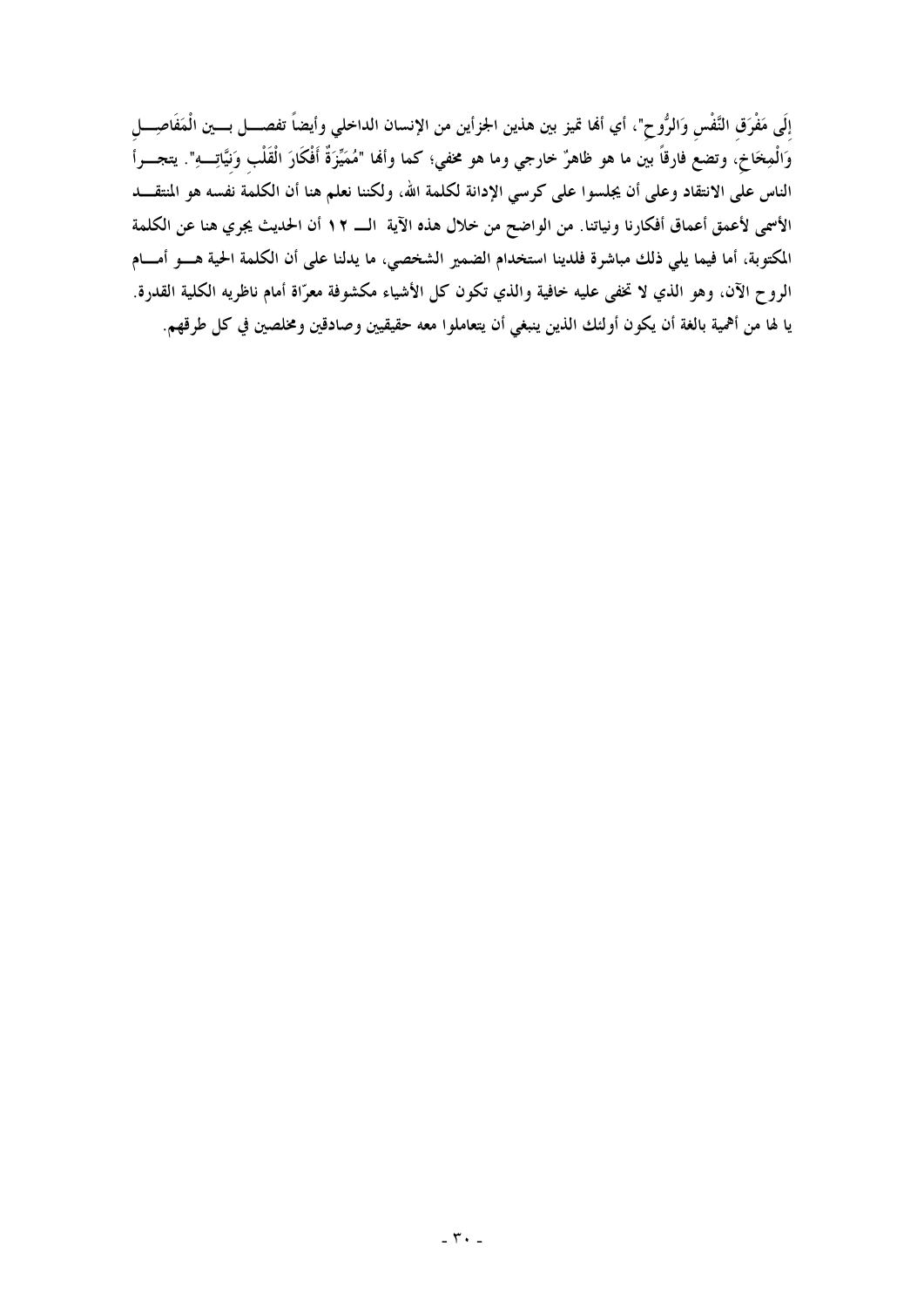الجزء ٣. الأصحاحات ٤: ١٤- ١٠: ٣٩ كهنوت المقدس الإلهي يفوق ذاك الذي لهرون، استناداً إلى الذبيحة الأعظم التي ليسوع المسيح القسم الفرعى ١. أصحاح ٤: ١٤- ٧: ٢٨ الكهنوت الممجد، على رُتْبَةِ مَلْكِي صَادِقَ، ولو على نمط هارون

سوف نتأمل الآن في كهنوت المسيح، وهذا موضوعٌ قيّمٌ وعجيبٌ يعني الكثير لجميع المـــؤمنين خـــــلال جلوسه الحاضر إلى يمين الله في السماء، ولكنه شيءٌ لم يستطع المؤمنون اليهود أن يدخلوا إليه باهتمام غريب مميز بسبب علاقتهم السابقة مع المقدِس الأرضى ورئاسة الكهنوت لهارون وأولاده.

هناك أناسٌ اليوم يَنكرون كليًّا خدمة المسيح الكهنوتية في الكنيسة. إفمم يقولون (إذا أردنا أن نستخدم نفس اللغة التي يتحدث ها أحد هؤلاء المعلمين في هذه المدرسة): "إن المسيح ليس رئيس كهنة لي؛ إنه رئيس كهنة لاسرائيل، وليس لأجل الكنيسة التي هي جسده. إن كل المؤمنين هم الآن جزء من الكهنوت السامي ويفتـــرض فينا أن نلتمس الرحمة لاسرائيل في المستقبل". يا له من هاجس غامض غريب يرزح تحته أولئك الذين يستطيعون أن يستخدموا هكذا لغةٍ! المسيح، رأس الجسد، الذي هو الكنيسة، هو أحد المظاهر أو الوجوه التي يحضرُ فيها ربنا المبارك في الكلمة، ولكن المسيح كرئيس كهنة هو مظهرٌ آخر مختلفٌ كلياً. كأعضاء في الجسدِ، يُنظر إلينا على أن لنا علاقة خاصة مميزة معه وهذا لا يشتمل على فكرة الإخفاق أو النقص والضعف. ولكن كأناس حُجَّاج مرتحلين نعبر خلال عالم خاطئ لدينا رئيس كهنة عظيم يمثِّلنا دائماً وأبداً أمام الله في السماء ويخدمُ حاجاتنا عندما تنشأُ من حين إلى آخر. إن سلب هذه الحقيقة المباركة من المسيحى يعنى أن نتركه بائساً بالفعل. ولكن ذلك التعليم هــــو جزء وحسب من نظام تدبيري كبير يُذوي النفس إلى أقصى الحدود، ويشغل مُريديه بالتمييزات الدقيقة التي غالباً ما هي غير كتابيةِ بدلاً من أن يشغلهم بالمسيح نفسه وعمله من أجلنا.

إن القسم الذي ندخل إليه الآن، والذي يمتد من الآية ١٤ في الأصحاح ٤ إلى الآية ٣٩ في الأصحاح ١٠، هو أكبر جزء من الرسالة وكما صرّحنا تواً إنه يفتح أمامنا منظومة واسعة من الحقيقة الثمينة، أعــــنى بمــــا كهنوت المقدس الإلهي، كهنوتٌ أسمى بكثير من النظام الهاروني، ليس فقط بسبب الشخصية المتميــــزة للكــــاهن نفسه، بل بسبب الذبيحة الأعظم على الإطلاق التي يقوم عليها، ألا وهي تقدمة جسد يسوع المسيح مرة عـــن الجميع على الصليب من أجل خطايانا.

الأصح أن نقول، أن للكهنوت علاقة بالسماوات. إن ربنا المبارك مُسح ليشغل ثلاثة مناصب– ألا وهي النبي، والكاهن، والملك. بينما تتوافقُ هذه المناصبُ الثلاثة وتتداخل مع بعضها إلى حد كبير، إلا أنه يمكننا القول عموماً أنه كان النبي على الأرض، وكان الكاهن في السماء، وسيحكم كملك عندما يرجع في المجد. هذا لا يعني، على كل حال، إنكار أنهُ كان ملكًا بحق وحقيقةٍ عندما قدّم نفسه لبنى اسرائيل في تلك الأيام وهو في الجسد. لقد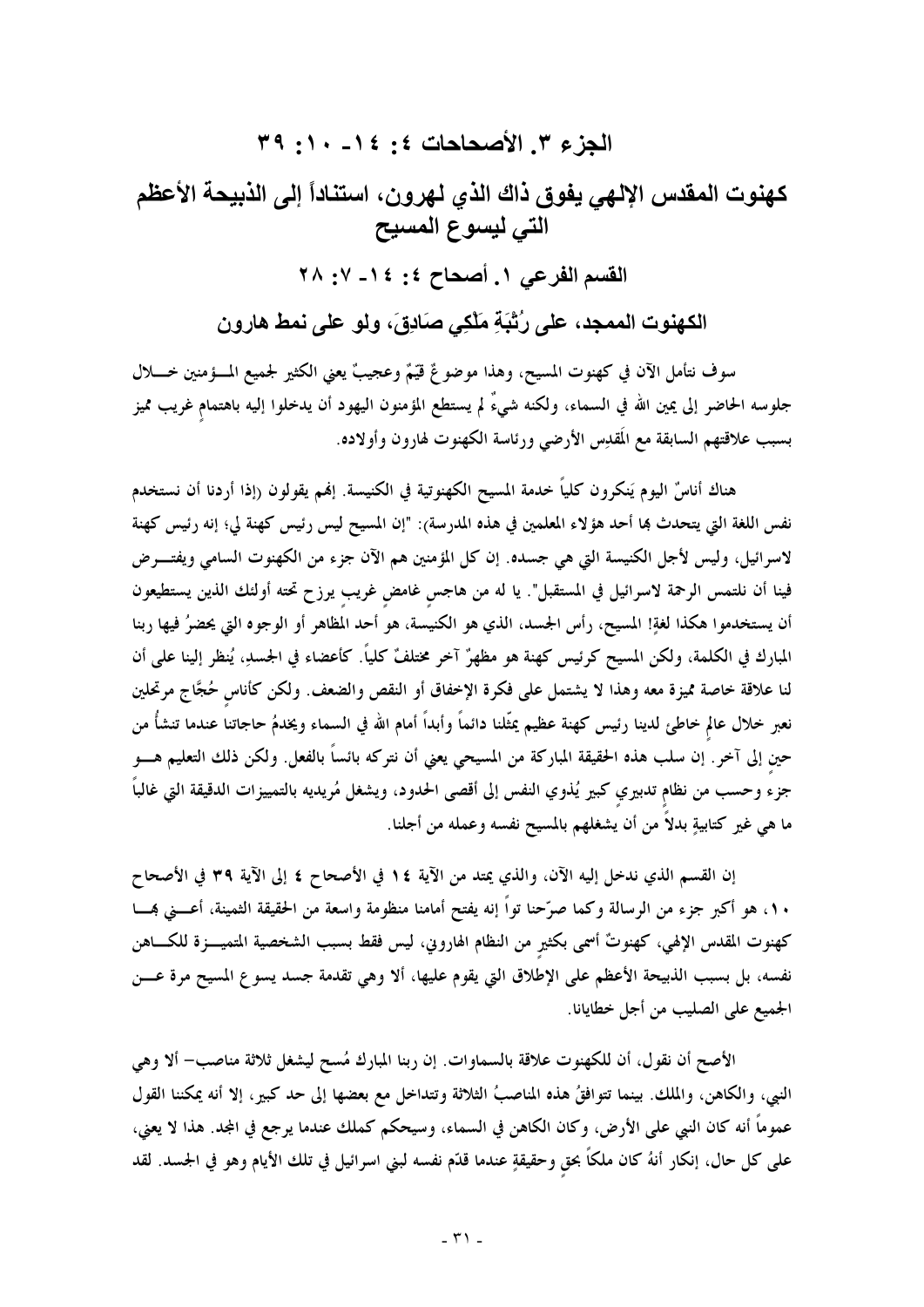نُبذ وهو بتلك الصفة الخاصة عندما هتفوا قائلين: "ليس لنا ملكٌ إلا قيصر"، وبذلك فقد حققوا القول الذي ورد في سفر الأمثال: "سوف لن نجعل هذا الإنسان يملك علينا". وكان أيضاً رئيس كهنة في أنه رفع عينيه إلى السماء وقدم تلك الصلاة التشفعية الرائعة التي يسجلها لنا يوحنا ١٧. وكرئيس كهنةٍ، محققاً معنى الرمز من يوم الكفارة العظيم، قدّم نفسه لله ذبيحةً بدلاً عنّا. ثم، أيضاً، نراه في دور النبي، عندما ظهر في جزيرة بطمس للرسول الحبيب وأعطاه رؤيا عجيبة تتعلق بالأشياء التي ستحدث بعد حين.

إن رئيس كهنة العهد القديم كان يجب بالضرورة أن يكون إنساناً، امرئ كان بإمكانه أن يدخل في نفس تجارب إخوته، وهكذا أيضاً أمكن لربنا يسوع المسيح أن يُظهر أنه إنسان حقيقي كما إلهٌ حقيقي، وبذلك يمكنه أن يدخل عملياً إلى كل آلام وصعوبات شعبه. هذا ما يؤكده لنا القسم الأول من الجزء الحالي من الرسالة.

### الإنسان في المجد، رئيس كهنتنا العظيم

"فَإِذْ لَنَا رَئِيسُ كَهَنَةٍ عَظِيمٌ قَدِ اجْتَازَ السَّمَاوَاتِ، يَسُوعُ ابْنُ الله، فَلْنَتَمَسَّكْ بالإقْرَار . لأَنْ لَيْسَ لَنَا رَئِيسُ كَهَنَةٍ غَيْرُ قَادِرٍ أَنْ يَرْثِيَ لِضَعَفَاتِنَا، بَلْ مُجَرَّبٌ فِي كُلِّ شَيْءٍ مِثْلُنَا، بلاَ خَطِيَّةٍ. فَلْنَتَقَدَّمْ بِثِقَةٍ إلَى عَرْش النِّعْمَةِ لِكَـــيْ نَنَالَ رَحْمَةً وَنَجْدَ نعْمَةً عَوْناً فِي حِينهِ. لأَنَّ كُلَّ رَئِيس كَهَنَةٍ مَأْخُوذٍ مِنَ النَّاسِ يُقَامُ لأَجْل النَّاس فِي مَا لِلَّهِ، لِكَــيْ يُقَدِّمَ قَرَابينَ وَذَبَائِحَ عَنِ الْخَطَايَا، قَادِراً أَنْ يَتَرَفَّقَ بالْجُهَّال وَالضَّالِّينَ، إذْ هُوَ أيْضاً مُحَاطٌّ بالضُّغفِ. وَلِهَذَا الضُّغفِ يَلْتَزِمُ أَنَّهُ كَمَا يُقَدِّمُ عَنِ الْخَطَايَا لأَجْلِ الشَّعْبِ هَكَذَا أَيْضاً لأَجْل نَفْسهِ. وَلاَ يَأْخُذُ أَحَدٌ هَذِهِ الْوَظِيفَةَ بَنَفْسهِ، بَـــل الْمَدْعُوُّ مِنَ اللهِ، كَمَا هَارُونُ أَيْضاً. كَذَلِكَ الْمَسيحُ أَيْضاً لَمْ يُمَجِّدْ نَفْسَهُ لِيَصِيرَ رَئِيسَ كَهَنَةٍ، بَل الَّذِي قَالَ لَـــهُ: «أَنْتَ ابْني أَنَا الْيَوْمَ وَلَدْتُكَ». كَمَا يَقُولُ أَيْضاً فِي مَوْضِع آخَرَ: «أَنْتَ كَاهِنٌ إلَى الأَبَدِ عَلَى رُثْبَةِ مَلْكِي صَادِقَ». الَّذِي، فِي أيَّام جَسَدِهِ، إذْ قَدَّمَ بصُرَاخٍ شَدِيدٍ وَدُمُوعٍ طِلْبَاتٍ وَتَضَرُّعَاتٍ لِلْقَادِرِ أَنْ يُخَلَّصَهُ مِنَ الْمَوْتِ، وَسُمِعَ لَهُ مِنْ أَجْلٍ تَقْوَاهُ، مَعَ كَوْنهِ ابْناً تَعَلَّمَ الطَّاعَةَ مِمَّا تَأَلَّمَ بهِ. وَإذْ كُمِّلَ صَارَ لِجَمِيعِ الَّذِينَ يُطِيعُونَهُ سَبَبَ خَلاَص أَبَدِيٍّ، مَدْغُواً مِنَ الله رَئِيسَ كَهَنَةٍ عَلَى رُتْبَةٍ مَلْكِي صَادِقَ".

لقد استشهدتُ بالمقطع كله لئلا تفوتنا رؤية الارتباط بين أقسامه المختلفة. لاحظوا أولاً أنه في الآية ١٤ يتم الحديث عن ربنا كرئيس كهنة عظيم في وقار شخصه وفي كمال أوصافه. لقد دخـــل (أو حرفيـــاً "عَبَـــوَ") السماوات، ككاهن عظيم للشعب القديم، وقدّم تقدمة عند المذبح، ومرّ عبر الفناء والمقدس إلى قدس الأقداس. هكذا ربنا المبارك، قد مات على الصليب، قد مرّ عبر السماوات الأدنى المحيطة بمذه الأرض التي ندعوها الغلاف الجوي، الذي فيه تطير الطيور، والتي غالباً ما يتم الحديث عنها على ألها طيور السماوات؛ وعــــبر الســــماوات النجمية، يمتد الكون المخلوق إلى مساحة لا متناهية لا محدودةٍ؛ وصعوداً منه إلى سماء السماوات، مســـكن الله، حيث اتخذ مجلسه كإنسان على العرش الأبدي. هناك يجلس ممجداً، يسوع ابن الله، اللقب الكامل الذي يعبر ببركة أكثر ما تكون عن ناسوته وعن لاهوته. ومن ناحية مجلسه هناك على يمين الله، نتشجع أن نتمسك بــ "الإقرار". وهذه نميزها عموماً على ألها ترجمة أفضل من كلمة "اعتراف"، إذ نعلم أننا نعترف بما هو ليس حقيقي. إننا "نُقِّرُ" بما هو حقيقي واقعي.

القسم أ. أصحاح ٤: ١٤- ٥: ١٠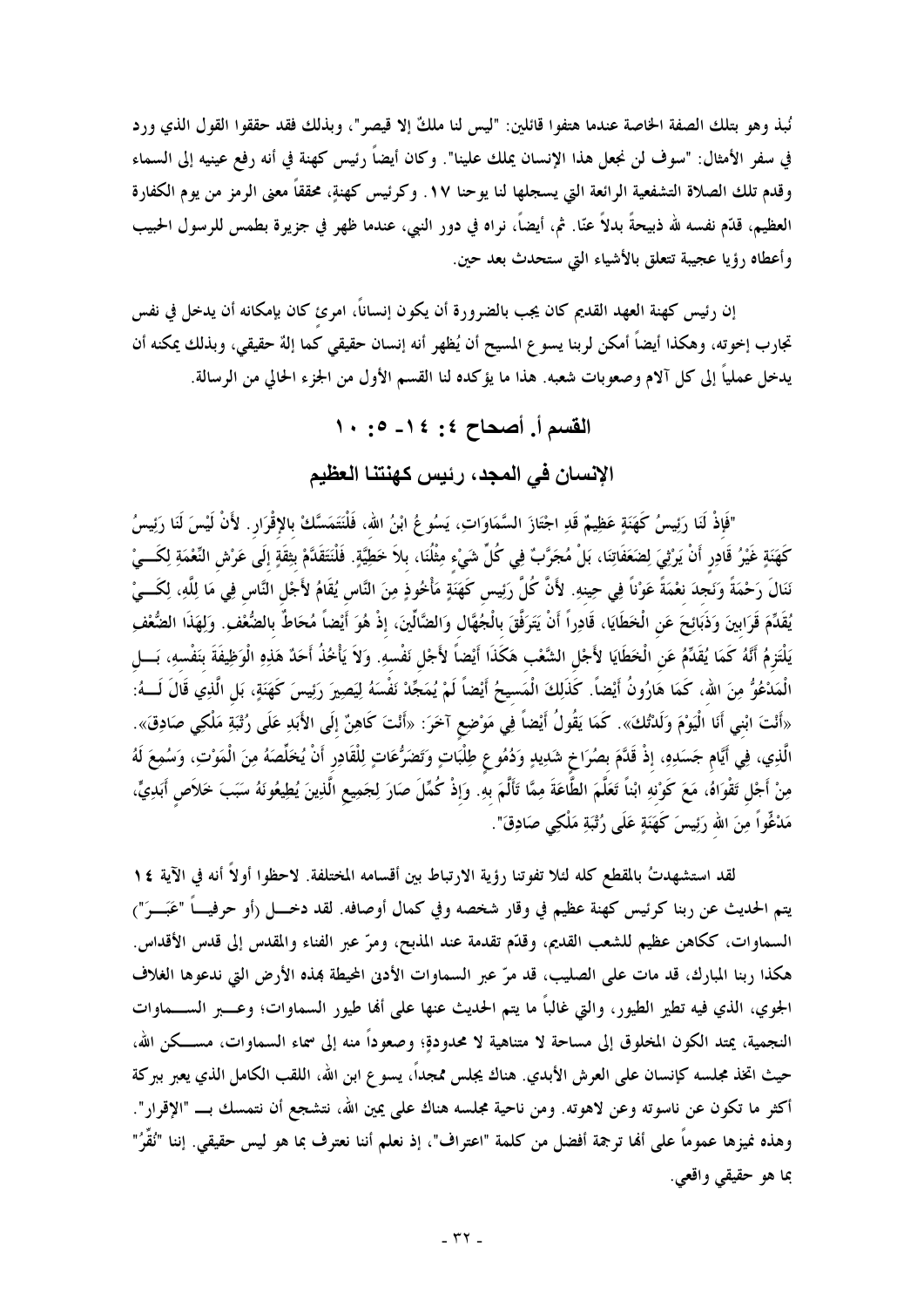إن رئيس كهنتنا إذاً ليس ذاك الذي لا يميل قلبه إلى ظروفنا؛ وليس هو ذاك الذي لا يستطيع أن يتأثر أو يشعر بضعفاتنا. إنه إنسان حقيقي مثلنا، وفي الأيام التي كان فيها بالجسد كان "مُجَرَّباً فِي كُلِّ شَيْء مِثْلُنَا"، رغم أنه كان في منأى عن الخطيئة. إن التعبير "بلاَ خَطِيَّةٍ"، قد اعتُبر غالباً على أنه يعني "بدون أن يُخطئ"، وكأنه يعني ببساطة أنه لم يقع في التجربة عندما تعرض لها، إلا أن الترجمة الدقيقة يجب أن تكون "بسدون خطيئة". أي أن الإغواءات التي تعرض لها كانت من الخارج كلياً. لم يُجَرّب أبداً بالحظيئة الطبيعية الداخلية كما حالنا نحن. لقــــد أمكنه أن يقول: "إن أمير هذا العالم يأتي وليس له شيءٌ فيّ". عندما نتعرض للتجربة من الخارج أو الظاهر، فإنـــــه يكون في داخلنا خائن يسعى دائماً وأبداً ليفتح باب الحصن إلى العدو (الشيطان). ولكنه معه من نواح أخرى. إن سأل أحد، كيف كان ممكناً للتجارب التي تعرض لها أن تكون واقعية كما هي حال تجاربنا؟ فدعوني أُذَكِّـــر أنــــه عندما تعرض آدم وحواء للتجربة أولاً، كانا كائنين بلا خطيئة، ولكن لكوفمما مجرد بشر، استسلما ودفعا الجنس البشري إلى الدمار والهلاك والكارثة. لم يكن المسيح فقط بريتاً بل قديساً، لأنه كان الله كما أنه كان إنساناً أيضاً.

"مُجَرَّبٌ فِي كُلِّ شَيْء" تعني بالطبع أن الإغواءات تعرض لها على يد الشيطان من ثلاثة مواقف يمكــــن لأي واحد منا أن يتعرض لها فقط: "شهوة الجسد، شهوة العيون، وغرور الحياة". إذ تعرضت للإغواء من هـــذه الجوانب الثلاثة، استسلمت حواء كلياً. "فَرَأتِ الْمَرْأَةُ أنَّ الشَّجَرَةَ جَيِّدَةٌ لِلأكْل"– التعرض لإغواء شهوة الجسد؛ وَأَنَّهَا بَهجَةٌ لِلْعُيُونِ"— التعرض لإغواء شهوة النظر (العين)؛ "وَأنَّ الشَّجَرَةَ شَهيَّةٌ لِلنّظَر"— التعرض لإغواء غرور الحياة. لقد فشلت في كل التجارب. وتعرض ربنا يسوع المسيح لنفس التجارب في البرية. "قُلْ أَنْ تَصِـــيرَ هَــــذِهِ الْحِجَارَةُ خُبْزاً"— التعرض لإغواء شهوة الجسد؛ "أراه جميع ممالك الأرض ومجدها"— شهوة النظر؛ ثم في الاقتراح الذي قدمه المجرب ليسوع أن يلقي بنفسه من فوق جناح الهيكل كي تحمله الملائكة أمام ناظري الجمهــــور نجـــــد شهوة كبرياء الحياة. ولكنه قابل كل اقتراح يقدمه الشرير بكلمة من كلمات الله. والآن كفاتح متوَّج يجلس ممجداً على يمين العظمة الإلهية في السماء، يتشفع لأجلنا، وإننا مدعوون لأن نَتَقَدَّم بثِقَةٍ إلَى عَرْش النِّعْمَةِ لِكَيْ نَنَالَ رَحْمَةً بسبب إخفاقنا وسقوطنا، ولنَجدَ نعْمَةً عَوْناً فِي حِينهِ عندما نتعرض للتجربة.

إذ ندخل الأصحاح ٥ نجد تذكيراً بأن رئيس الكهنة كان يُؤخذ من الناس ويُفرز لخدمتهم فيما لله. كان عليه أن يقدم تقدمات أخوته وقرابينهم عن الخطايا. لاحظ الفرق. على الصليب قدم ربنا ذبيحة عن الخطايا. في السماء الآن، هو يقدم تقدماتنا من العبادة والتسبيح.

إن الكاهن الأرضي، ولأنه هو نفسه إنسان وعاجز كأي واحد من إخوته، كان يمكنه أن يَتَرَفَّقَ بالْجُهَّال وَالضَّالِّينَ. إذ يدرك إخفاقاته ذاته، كان من الضرورة أن يقدم ذبيحة استرضائية عن نفسه كما عن الشعب. وفي هذا نرى أعلوية أو تميز رئيس كهنتنا العظيم، الذي لم يكن في حاجة إلى تقدمة عن نفسه، بل بذل ذاتــــه بــــدافع الحب للآخرين.

في الآية ٤ يذكّرنا بولس أنه ما من إنسان كان مخوَّلاً لأن يعيِّن نفسه كرئيس كهنة. لقد صـــار هكـــذا بدعوة إلهية، كما في حالة هارون الذي كان قد اختاره الله وكرسَّه لهذا المنصب العالى. ومع ذلك، فإن المسيح لم يجعل نفسه رئيس كهنة، بل الله الآب هو من عيّنه هكذا عندما صرَّح ناطقاً بكلمات المزمور ٢: "«أَنْتَ ابْني أَنَا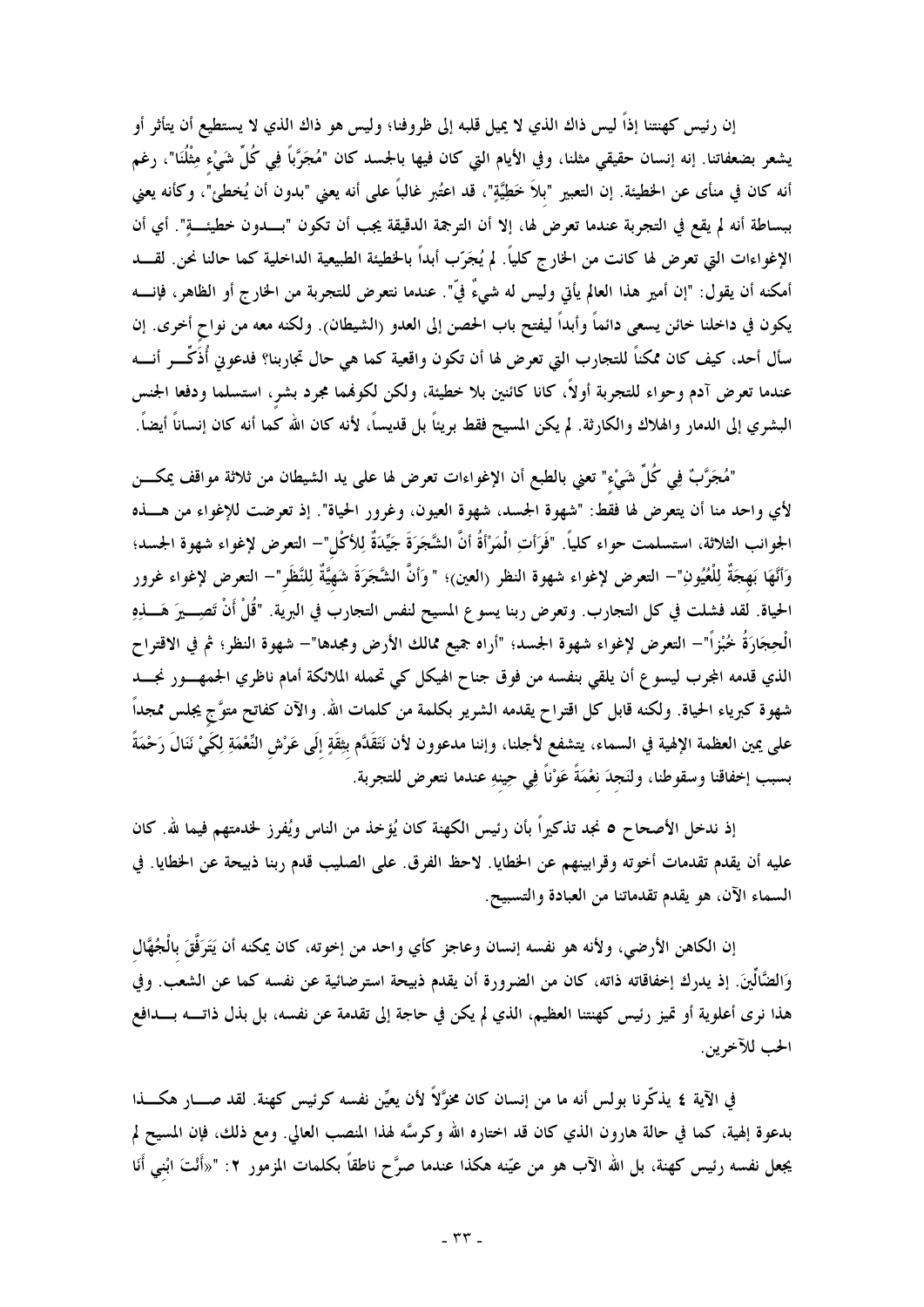الْيَوْمَ وَلَدْتُكَ»". إن كهنوته لم يكن من النظام اللاوي بل بمواصفاتٍ مختلفةٍ كلياً تماماً، كما كُتــب في المزمـــور . ١١: ٤، "«أَنْتَ كَاهِنَّ إِلَى الأَبَدِ عَلَى رُتْبَةِ مَلْكِي صَادِقَ»". ما تعنيه هذه الكلمات سوف نراه بجلاء عندما نأتى إلى التمعن في الأصحاح ٧. يكفي أن نشير هنا إلى أن ملكي صادق كان قد عُين كاهناً من قِبَل الله الفَائق السمو قبل قرون من مجيء الكهنوت اللاوي إلى الوجود. فهذا الأخير، كما العهد التشريعي الذي كان مرتبطاً به، جاء فقط كــ "تحصيل حاصل"، واتخذ مكانته إلى أن جاء الابن، الذي كان يجب أن يأتي على مثال ملكي صادق.

في الآيات ٧– ١٠يؤكد الروح (القدس) من جديد على حقيقة ناسوته ومشاركته في كـل الخــــــــــرات الخالية من الخطيئة التي كانت لشعبه. " فِي أَيَّام جَسَدِهِ" عندما كان هنا على الأرض في حالته البشرية الإنسانية، وطئ طريق الإيمان وأخذ مكانة الاعتماد على الآب، "إذْ قَلَّمَ بصُرَاخٍ شَلبِيدٍ وَدُمُوعٍ طِلْبَاتٍ وَتَضَرُّعَاتٍ لِلْقَادِرِ أَنْ يُخَلِّصَهُ مِنَ الْمَوْتِ". فلا بد أن نلاحظ هنا أنه لم ينجُ من الموت ولا صلى أو تضرع لكي يتخلص من الموت، ولم يخشَ الموت. لقد جاء إلى العالم ليموت، لأجل ذلك الهدف نفسه؛ ولكنه أُهْض من الموت، إذ أقامته قوة الله. يا لها من شهادةٍ تلك الدمو ع التي كانت تدل على حقيقية ناسوته! إننا نقرأ أنه بكي ثلاث مرات. لقد بكي عند قـــــبر لعازر وهو يتفكَّر مليًّا في التخريبات المريعة التي كان الموت قد أحدثها، وكانت تلك الدموع دمــــوع التعــــاطف المحب. وبكي وهو ينظر إلى أورشليم وروحه النبوية ترى الضيقات التي ستمر بما، من كل بسبٍّ، تلسك المدينـــة المكرسّة. وبكي في بستان الجَثْسَيْمَاني عندما انقبضت روحُه من شرب كأس النقمة الإلهية ضد الخطيئة، عنــــدما سيعلق على الصليب. في حين أن الكأس ما كان يُمكن تجنبها، إلا أنه قد "سُمِعَ لَهُ مِنْ أَجْلٍ تَقْوَاهُ"، أي، ولسيس كما قال البعض، في إزالة تلك التي كان يخشاها، بل بالعكس بسبب خشيته التقويـــة، وتبجيلـــه لإرادة الآب. وهكذا فإن ذاك الذي هو الابن السرمدي، ذاك الذي لم يعرف معنى الخضوع أو الإذعان، قد صار إنســـاناً، وإذ وطئ طريق الحج في الألم وفي الرفض هنا على الأرض، تعلم الطاعة بالأشياء التي عاناها. ليس الأمر أن إرادته كان عليها أن تُقهر بل من اللحظة التي أخذ فيها الطبيعة البشرية دخل إلى خبرات جديدة، وذاك الذي كان يأمر دائماً تعلم عملياً ما معنى الطاعة.

وهكذا وإذ كُمِّل كرئيس خلاص، بحسب الآية ٢: ١٠ التي تأملنا بما لتونا، أصبح ســـبب الخــــلاص الأبدي لكل أولئك الذين يتبعونه في طاعة الإيمان، وإذ أطرى عليه الله في القيامة محييًّا إياه كرئيس كهنة على رتبة ملكى صادق.

كم يحذّر الروح القدس من مجرد الاقتراح بوجود نقص أو عيب في طبيعة المسيح في حين أنه يؤكد على حقيقة ناسوته. إنه لسر عظيم هو سر الصلاح ذاك، لأنه، ذاك القدوس، قد تجلي في الجسد. والآن ككاهن ممجد، يدخل إلى كل آلام شعبه، متعاطفاً معهم في كل ضعفالهم. إنه لا يتعاطف مع خطايانا، وفي الواقع سوف لن نرغب أن يفعل ذلك، ولكنه يشعر بنا بكل ضعفاتنا وهو على أهبة الاستعداد ليعطينا كل قوة نحتاج إليها في كل تجربة نمر ها.

> القسم ب. أصحاح ٥: ١١- ٦: ٢٠ التحذير من الارتداد.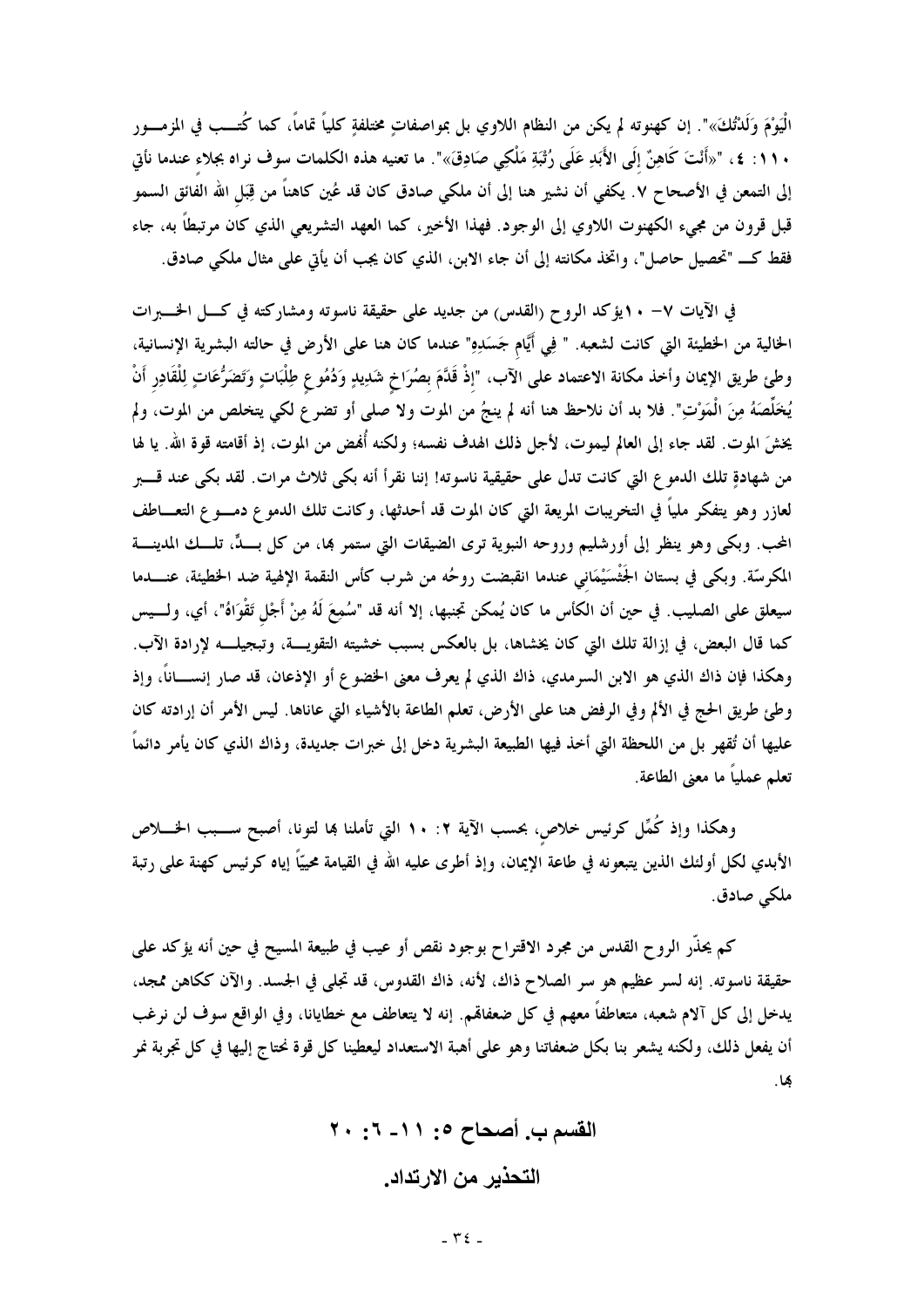### الأمان فقط في الاتكال على كلمة الله.

ننتقل الآن للتأمل في أحد تلك المقاطع من كتابات "أخينا المحبوب بولس"، كما يدعوه الرسول بطرس، نلك المقاطع "الَّتِي فِيهَا أَشْيَاءُ عَسرَةُ الْفَهْمِ، يُحَرِّفُهَا غَيْرُ الْعُلَمَاء وَغَيْرُ الثّابتِينَ كَبَاقِي الْكُتُــب أَيْضــــاً، لِهَــــلأكِ أَنْفُسهمْ" ْ. ما من كلمة من كلام الله ترد عشوائياً أو تكون خالية من التعليم والإرشاد للمسيحيين، وهذه الآيــــة هنا تتطلب أقصى درجة من الانتباه والدراسة المعمقة.

إن الجزء الختامي من الأصحاح ٥، الآيات ١١– ١٤ واضح للغاية. فمباشرةً بعد ذكر اســـم ملكـــى صادق، يصرح الرسول قائلاً: "اَلَّذِي مِنْ جهَتِهِ الْكَلاَمُ كَثِيرٌ عِنْدَنَا، وَعَسرُ التَّفْسير لِنَنْطِقَ بهِ، إذْ قَدْ صِرْتُمْ مُتَبَاطِيَي الْمَسَامِع". إن حقيقة الكهنوت الملكي صادقي لربنا يسوع سوف لن يكون مستســــاغ المــــذاق علــــى اليهــــود وسيصعب عليهم فهمه إذ أفمم تحت العبودية الناموسية. يكفي أن نسترشد بسفر أعمال الرسل، وبخاصــــة فيمــــا يتعلق بزيارة بولس الأخيرة إلى أورشليم، لكي ندرك كم كان هناك آلاف من اليهــــود المــــؤمنين المتـــــرددين في السنوات التي تلت مباشرة دمار المدينة المقدسة وفي شعائر الهيكل التي أُبطلت لوهلة. إن أولئك الذين مضى وقت على اهتدائهم، كان يجب أن يكونوا قادرين تماماً على تعليم الآخرين، في حين نجد ألهم هم أنفسهم كان يعوزهم التعليم ومعرفة الحقائق الأولية في كلمة الله. إنهم حتى لم يدركوا التمييز بين آمال اسرائيل التي هي أرضية وآمال الكنيسة التي هي سماوية. ولم يدركوا أيضاً الخاصية الانتقالية والظلّيّة للنظام اللاوي إزاء استمرارية وبقاء الوحى المسيحي. لقد كانوا جاهلين بأولى مبادئ إيحاءات الله، ولا يزالون يحتاجون إلى الحليب وهم عاجزون عن هضـــم اللحم الدسم. لقد كانوا أطفالاً في الحق عندما كان يُفترض فيهم أن يكونوا مؤمنين ناضجين. لقد جساء وقست للتأكيد على تنحية اليهودية والاستمرار إلى الحق الكامل في المسيحية. ولذلك فإنها خطوة كبيرة هامة هم مدعوون إليها مع بداية الأصحاح السادس.

لنكن واضحين جداً بخصوص ذلك. هذا التحريض للروح هنا لا يعني ترك خبرات المسيحيين الأوائــــل والمضى إلى عمل نعمة أعمق، كما يعتقد البعض. ولا يعني ذلك أيضاً الكف عن الانشغال بالحقــائق الأساســـية الأولية للمسيحية والتعمق في الأمور الأخرى. إلها دعوة لترك الرمزي من أجل الحقيقي؛ ترك الصورة من أجـــل الجوهر؛ ترك الوحي الجزئي في اليهودية (بأفضل معنى لهذه الكلمة) سعياً وراء الكشف الكامل للحق الــــذي في العهد التدبيري الجديد. إن اليهودية تدعى "كلمة بدء المسيح"، كما ورد في قراءة هامشية للجزء الأول من الآية ١ . هذا يعني بالطبع كل الوحي الموسوي، وتعليم الأنبياء وخدمة يوحنا المعمدان. "كَانَ النَّامُوسُ وَالأَنْبيَاءُ إلَـــي يُوحَنَّا. وَمِنْ ذَلِكَ الْوَقْتِ يُبَشَّرُ بمَلَكُوتِ الله وَكُلَّ وَاحِدٍ يَغْتَصِبُ نَفْسَهُ إلَيْهِ". إن الروح القدس يلخـــص هــــذه المبادئ الأساسية الأولية التي كانت لتُعِّد الأتقياء في شعب اسرائيل لمجيء المسيح بست نقاط. وهذه هي:

١ – التوبة عن الأعمال المميتة.

**<sup>.</sup>** (٢ بطرس ٣: ١٦).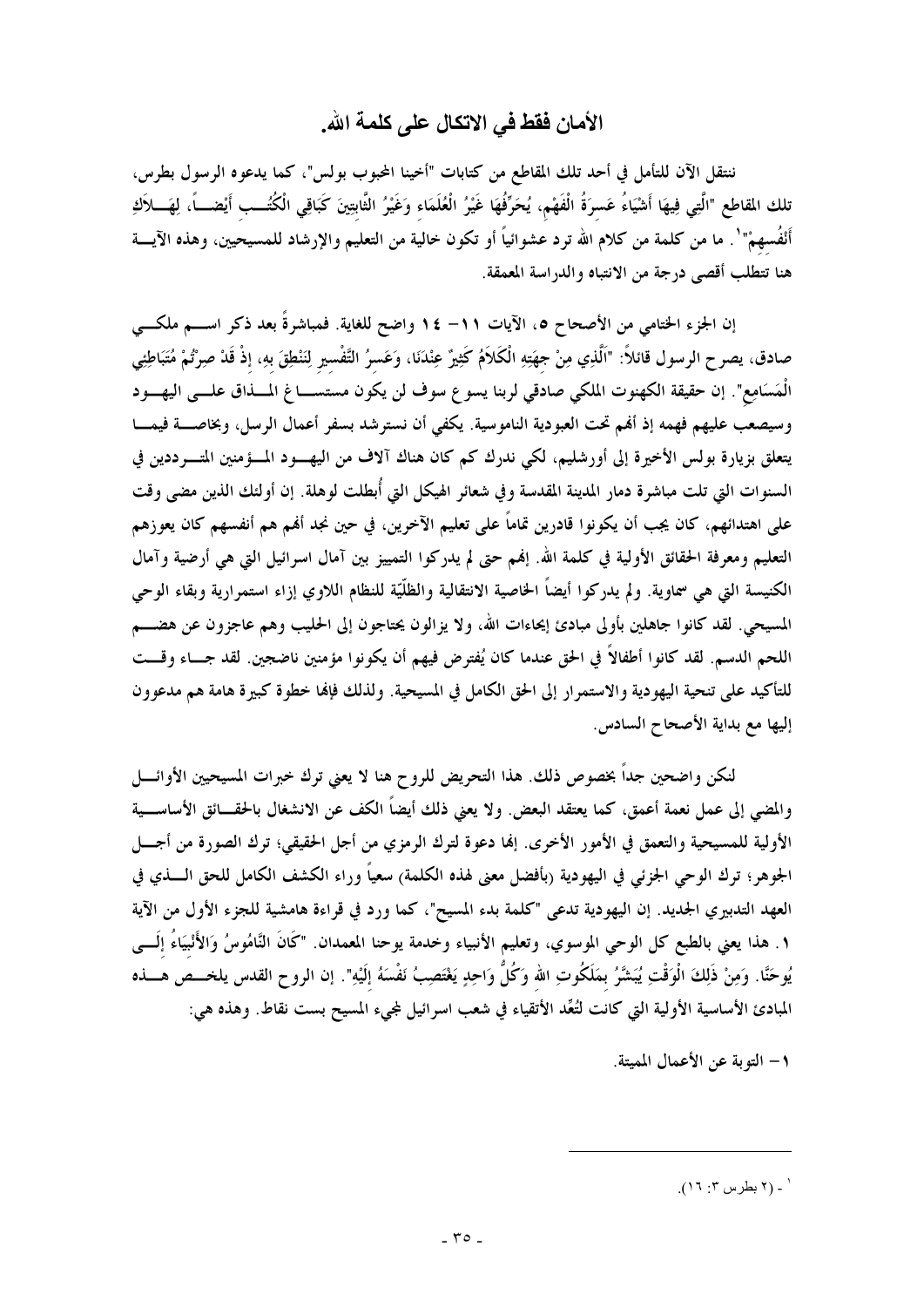٢ – الإيمان بالله.

٣– عقيدة المعموديات: أو حرفياً التعليم المتعلق بالغسولات الطقسية. ٤ – وضع الأيدي (فيما يخص التقدمات القر بانية). ٥– قيامة الموتى.

٦- الدينه نة الأيدية.

فلدينا هنا إذاً كل ما كان أساسياً في الدهر التدبيري السابق.

طوال فترة العهد القديم وخدمة يوحنا المعمدان، كان الناس مدعوين إلى التوبة عن الأعمـــال المميتـــة ومطلوباً منهم أن يضعوا إيمانهم في الله، إله اسرائيل. ومن خلال المعموديات الطقسية أو الغسولات التي يفرضها الناموس (كما في الأصحاح ٩: ١٠، ١٣) كان الناس يتلقون التعليم بالحاجة إلى التطهير، لكيما يحصلوا علـــي علاقة شركة ومودة مع الله، تطهيراً كان من النجاسة الجسدية فقط، "إزَالَةُ وَسَخ الْجَسَدِ"، كما يقول بطرس (١ بطرس ٣: ٢١). إن وضع الأيدي ليس هناك ما يشير إليه سواء أكان وضع أيدي الرسل لاقتبال الروح القدس كما في سفر الأعمال، أو السيامة إلى الخدمة المسيحية كما افترض كثيرون. ليس من "عقيدة" لوضع الأيـــدى في أي مكان في العهد الجديد. إن الممارسة والعقيدة ليسا سيان. ولكن تحت النظام اللاوي، عندما كان المقدَّمُ (مقدم الذبيحة) يضع يديه على رأس الأُضحية التي كانت تُقدم للرب لأجله، فإنه كان يضع صورة حقيقية هامة جـــداً تؤكد عليها هذه الرسالة بشدة. لقد كانت تعبّر عن التطابق والتماثل بين المقدم والتقدمة، وعملياً تتضمن تحول أو انتقال خطايا المقدم إلى التقدمة التي كانت تُمات كبديل عن الخاطئ. إن قيامة الموتى هي عقيدة أساسية في العهد القديم، رغم نكران الصدوقيين الدنيويين لها، ولكن الفريسيين كانوا يؤكدون عليها، وهذه يؤكدها بولس الرسول أيضاً على ألها عقيدة كتابية بارزة عندما يعلن بنفسه من هذه الناحية أنه لا يزال فريسياً حتى بعــــد اهتدائـــــه إلى المسيح بسنوات. إن الدينونة الأبدية أيضاً هي جزء من الإعلان السابق. "لأَنَّ اللَّهَ يُحْضِرُ كُلَّ عَمَل إلَى الدَّيْنُونَةِ عَلَى كُلِّ خَفِيٍّ إنْ كَانَ خَيْراً أَوْ شَرّاً" (الجامعة ١٢: ١٤).

والآن لنلاحظ التغاير بين هذه النقاط الست والحقائق البارزة في المسيحية. ففي الإعلان اللاحق لدينا: ١ – التوبة نحو الله (أعمال ٢٠: ٢١).

٢– الإيمان بربنا يسوع المسيح (أعمال ٢٠: ٢١).

٣– تطهير الضمير من الأعمال المميتة لخدمة الله الحي والحقيقية بغسل التجديد والتجدد بالروح القدس.

٤ – التقدمة الواحدة الوحيدة لربنا يسوع المسيح التي يتطابق معها كل مؤمن على نحو كامل.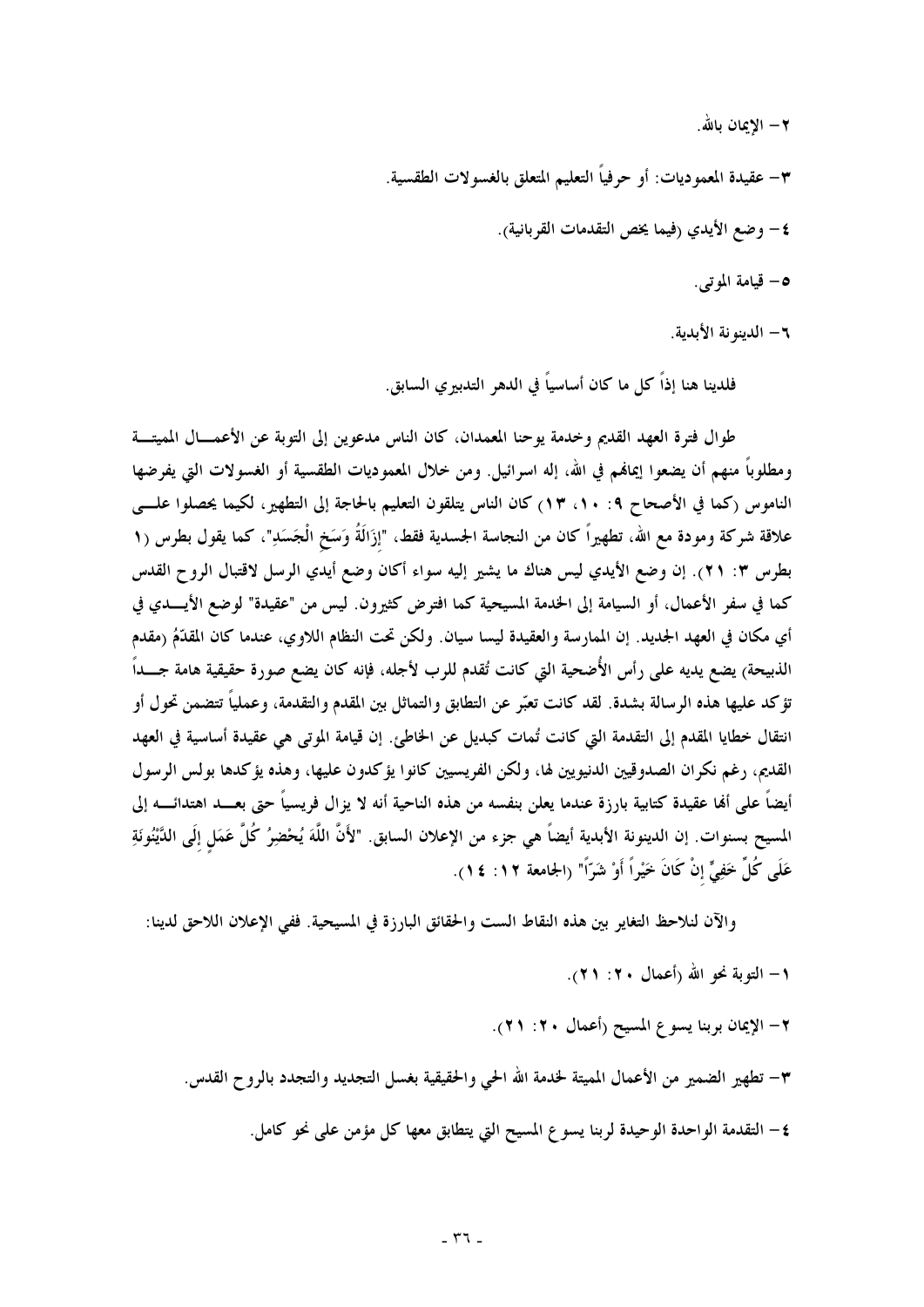٥– قيامة الأموات (فيلبي ٣: ١١).

٦– ما من دينو نة للمؤ من بالمسيح.

لاحظ كيف يتم إظهار التباين بشكل حيوي واضح في العهد الجديد.

إن المؤمن لا يتوب فقط عن الأعمال المميتة، بل هناك تغير كامل في الموقف نحو الله. إن الإيمان هو الآن بالرب يسوع المسيح بالتحديد الذي تبين أنه المخلص الوحيد للخاطئ. ما من تطهير خـــارجي أو ظـــاهر يفـــي بالغرض؛ وما من غسولات بماء (حرفياً) أو رش دم الذبائح الحيوانية، بل إن التطهير يكون بدم ربنا يسو ع المسيح الثمين وغسل الماء بالكلمة الذي يجري بقوة الروح القدس. فبدلاً من وضع الأيدي على القرابين التي طالما كانت تكرر ، صار ممكناً للمؤمن الآن أن يقول كلمات هذه الترنيمة المعروفة:

> "إيماني سيضع يده على ذاك الرأس المبارك؛ في حين أقف تائباً نادماً، وأُقر بخطيئتي هناك. تنظر روحي إلى الوراء، فأرى الوزرَ الذي احتملْتَه، عندما عُلِّقْتَ على الصليب هناك ملعو ناً، وأدرك إثمي الذي كان هناك".

فلدينا اليوم إذاً الإعلان المبارك للحقيقة التي تفيد بأن هناك قيامتين؛ ليس كما قال البعض بقيامة عامــــة للأموات في اليوم الأخير، بل قيامة من بين الأموات عند مجيء ربنا يسوع المسيح لأجل كل خاصته. وبالنســــبة للدينونة كما نعرف الآن، أو كما ينبغي أن نعرف على الأقل، فإن المؤمن سوف لن يخضع لدينونة لأنـــــه اجتـــــاز الموت إلى الحياة. وإذاً، لهذا الكشف الكامل لحقيقة العهد الجديد دُعي المؤمنون العبرانيون لكي "يتابعوا". هذه هي المسيحية، والمسيحية يُشار إليها هنا على ألها "الكمال"، مميزين إياها عن الوحي النـــاقص أو الجزئـــي في الأيـــام الماضية.

يوضح هذا، إذاً، الطريق أكثر إلى فهم المقطع المربك المحير في الآيات£ إلى ٨. كان هناك العديد مــــن العبرانيين الذين كانوا في البداية قد اعترفوا بإقرارهم بمسيانية يسوع وكانوا شهود عيان للأمور العجيبة الستي حدثت في العنصرة وما تلاها. ولكن بما أن الرب لم يكن قد عاد بعد والملكوت الموعود لم يكن قسد تأســـس في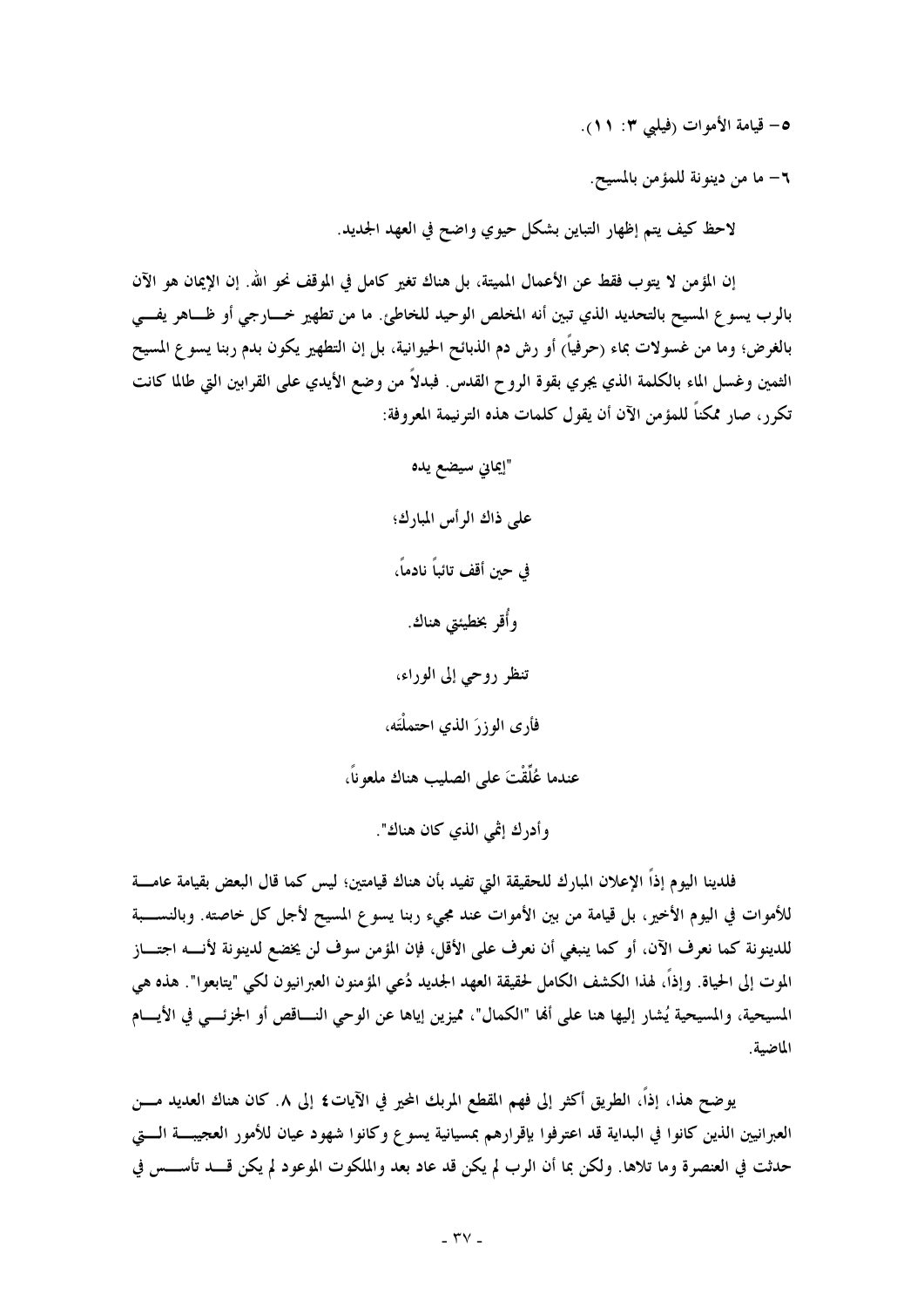الحال، فمن هنا يمكننا أن نفهم بسهولة كيف أن الكثيرين من هؤلاء والذين كان يعسوزهم الإيمسان الشخصسي بالمسيح كمخلص، سوف يتخلون في نماية المطاف عن الإقرار المسياني ويعودون إلى اليهودية التي عرفوا فيها ديانة موحىً بما من الله. لقد كان هذا أمراً خطيراً، ومع ذلك كان شيئاً لا بد لجميع هؤلاء العبرانيين أن يتعرضوا له إن لم يضعو ا حداً فاصلاً وقطيعةً بينهم وبين اليهودية ويتابعوا المسيرة إلى كمال المسيحية. بالنسبة لهؤلاء الذين ارتدوا، كان الأوان قد فات لمساعدقم. لقد اتخذوا خيارهم وسلكوا بحسب ذلك؛ وإذ اختبروا الكثير مما هو جديد ورائع ثم ارتدوا عنه كله، فإنهم سيكونون الشعب ذي القلب الأقسى على وجه الأرض لدرجة يصعب معها أن يتغيروا من جديد. يقول لنا بولس هنا أنه من غير الممكن أن يتجدد ثانية إلى التوبة أولئك الذين استناروا مرة. من المهم أن نلاحظ أن كلمة "يتجدد" لا تعني تجدداً أو تبدلاً، كما يشير ج. ن. داريي، بل تعني القيام بما هو جديد كلياً. وهذا لا يمكن أن ينطبق أبداً على أولئك الذين تخلوا عن إقرارهم المسيحي. إن القول بأنه ليس من أمـــل ممكـــن باستعادة هكذا أشخاص ليس قولاً قاطعاً نمائياً، ولكنه إعلان بأنه لا يمكن أبداً أن يأتوا الآن إلى كل البركة التي في المسيحية وكألها أمر جديد. لقد جربوا ذلك لتوهم، وتخلوا عن ذلك عن عمد. هذا الأمر يبقى متروكًا لله، أمـــا أولئك الذين ثَّنوا فعلاً الحقيقة فهم مدعوون للتقدم إلى الأمام نحو معرفة أكمل وأفضل.

يعترض البعض على فكرة أنه ما كان ليمكن لأي شخص ابتعد إلى ذلك الحد أن يتجدد ثانيةً، ولكـــن الآية ٩ تؤكد على هذه الحالة. لاحظ الأمور الخمسة التي تُقال عن أولئك الذين ارتدوا:

١– استناروا مرة بالإعلانات التي تخص يسوع المسيا.

٢ – تذوقوا عذوبة وحلاوة العطية السماوية، ولكن هذا لا يعني بحد ذاته أُهْم تناولوا من خبز الحياة.

٣- لقد جُعلوا شركاء روح قدس. إن "ال التعريف" قد حُذفت عن عمد في النص الأصلي. فليس الروح القدس كأقنوم إلهي هو من سكن فيهم، بل شاركوا في البركة التي أعطاها الروح القدس.

٤– تذوقوا النبأ السار لله، إذ أصغوا إلى بشرى الإنجيل الحسنة وقدروا إلى حد ما الرسالة التي جاء بما.

0– لقد كانوا شهود عيان لأعمال قوة الدهر الآتى، مثلهم مثل كل من عاين المعجزات الكبيرة التي قام بما ربنـــا و تلاميذه.

والآن وإذ نتأمل في كل من هذه البنود على حدة، سيتضح لنا، على ما أعتقد، بشكل جلى واضح أن كل شيء يصبح صحيحاً فيما يخص الأشخاص الذين لم يختبروا أبداً نعمة التجديد بروح الله.

كل من يصغي إلى رسالة التدبير الجديد يستنير ها، لأن "الظُّلْمَةَ قَدْ مَضَتْ، وَالنُّورَ الْحَقِيقِيَّ الآنَ يُضِيءُ" (١ يوحنا ٢ : ٨)، والنور يضيء كل من يأتون تحت تأثيره العظيم. ولكن من المؤسف له أن الناس يرفضون النور، وبتنحيهم عنه يعودون إلى الظلمة. ما أكثرهم أولئك الذين تحركوا بعمق في قلوبهم عندما سمعوا بالعطية السماوية التي هي ابن الله ومع ذلك فإنهم، مثل المرأة السامرية، قد أدانوا أنفسهم في حضرة الرب وتناولوا حقاً هذا الطعام المقدس. أن نكون "شُرَكَاءَ الرُّوح الْقُدُس" هو أمرٌ مختلف تماماً عن أن نُولَدَ بالروح القدس، أو أن نُختم بسالروح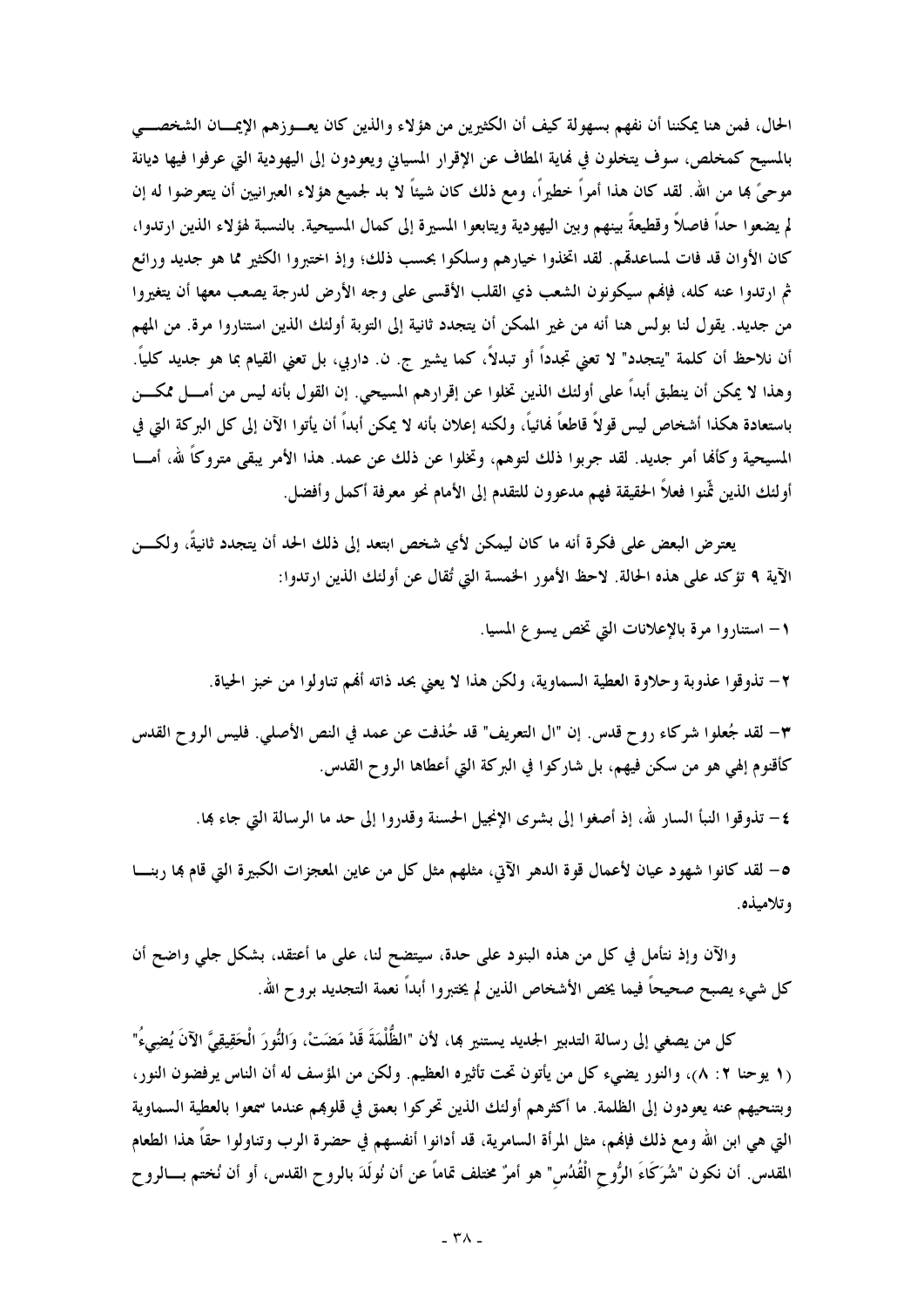القدس، أو أن نكون مختومين بالروح القدس، أو أن نكون سُكني الروح القدس، أو ممسوحين بالروح القدس، أو معتمدين بالروح القدس إلى جسد المسيح، أو ممتلئين بالروح القدس. إنه ببساطة أن نصير مدركين للقوة الجبارة للروح القدس التي تعمل في قلوب وعقول الناس فتأتيهم بإيمان راسخ وتستميل القلب نحو المسيح. لعسل المسرء يرتجف رعدة إزاء هكذا قوة فائقة للطبيعة ومع ذلك يشيح بوجهه عن رسالة الروح القدس التي كانـــت لتأتيـــه بالحياة والسلام إن آمن بما حقًا. كثيرون أيضاً ممن أصغوا بشغف إلى الإنجيل، النبأ السار لله، وقدروا إلى حد مـــا قيمة الرسالة، أخفقوا في تناول الكلمة. يسوع لم يَقُلْ: "مَنْ يَأْكُلْ مني يَحْيَا بي"، بل قال: "مَنْ يَأْكُلْني فَهُوَ يَحْيَـــا بي" (يوحنا ٦: ٥٧). إنه فعل إيمان محدد يصبح عادة في الحياة. فمن المهم إذاً أن نلاحظ أن القوى في الدهر الآتي روليس العالم الآتي وحسب) هي الأعمال التي ستميز عودة ربنا والملكوت الألفي. بمعنى آخر، هي المعجزات التي أُعطيت لليهود كعلامة أو آية ليتثبتوا من صحة خدمة ربنا وتلاميذه. نقرأ في يوحنا عن كثيرين آمنوا به عنــــدما رأوا الآيات التي صنعها، ومع ذلك رجعوا وما عادوا يسيرون معه. فيبدو واضحاً إذاً أن هؤلاء الرســــل كــــانوا أشخاصاً لديهم معرفة خارجية بالمسيحية ولكنهم لم يعرفوا أبداً معنى اقتبال الرب يسوع مخلصاً شخصياً لهم. رغم ألهم متيقنون بأعمال قوته، إلا ألهم لا يزالون منصرفين عنه، وبذلك إنما يَصْلِبُونَ لأَنْفُسهمُ ابْنَ الله ثَانيَةً وَيُشَهِّرُونَهُ. وهذا الحال ينطبق على كل من رجع عن المسيحية إلى اليهودية.

في الآيتين اللتين تأتيان بعد ذلك يستخدم الرسول مثلاً ليوضح ما في فكره. إنه يصـــف قطعـــتين مــــن الأرض؛ كلتاهما قد حُرِثتا بنفس الطريقة؛ كلتاهما تدفأتا بنفس الشمس؛ وكلتاهما شربتا حتى الإشباع من نفـــس المطر؛ ولكنّ واحدةً أَنْتَجَتْ عُشْباً صَالِحاً لِلَّذِينَ فُلِحَتْ مِنْ أَجْلِهِمْ، ومن هنا تَنَالُ بَرَكَةً مِنَ الله. وأما الأخرى، فلم تُنحر ج سوى ثمار اللعنة، شَوْكًا وَحَسَكًا، ولذلك فَهيَ مَرْفُوضَةٌ وَقَريبَةٌ مِنَ اللُّغْنَةِ، الَّتِي نهَايَتُهَا لِلْحَريقِ. ما الفرق بين قطعتي الأرض هاتين؟ في الحالة الأولى لديك تربة خصبة فيها سقطت البذرة الجيدة. وفي الأخرى، هناك تربة قاحلة والبذرة الجيدة لم تثمر فيها. الدرس واضح إذاً. هنا لدينا يهوديان، تربيا معاً جنباً إلى جنب. كلاهما كـــان مهتماً بناموس موسى وتعاليم الأنبياء. وكلاهما كان يعلل النفس بالرجاء المسياني. كلاهما كان قـــد أصـــغى إلى الكرازة من خدام مخلصين للمسيح. كلاهما صارا مهتمين بشدة بالإنجيل. كلاهما كانا مذهولين لرؤيسة الآيسات القديرة التي تلت إعلان الرسالة الجديدة. كلاهما أقر بالمسيحية. وكلاهما اعتمــد وأخــذ مكانتــه في الجماعــة المسيحية. أحدهما يحمل ثمر الروح القدس في حياته ويصبح تابعاً مخلصاً للمخلص. والآخر لا يُظهر أي دليل على الحياة الجديدة على الإطلاق، وينكر المسيحية في نماية المطاف ويعود إلى اليهودية. إنه لم يقع تحت اللعنة بعد، لعله برحمة الله يدرك في النهاية فظاعة خطيئته، مع أن هذا الاحتمال ضعيف. لقد اتخذ خياره، ولذلك فهو على وشك الوقوع تحت اللعنة. فما الفرق الآن بين هذين الرجلين؟ الأول تحول إلى الله في توبة صادقة، وبذرة الإنجيل غــــير القابلة للفساد وقعت في التربة المهدة لقلب صادق مستقيم. والآخر أصبح على معرفة فكرية بالمسيحية ومهتماً ها، ولكن البذرة الجيدة وقعت على قلب عاص غير تائب ولم تنتج ثمراً.

من الواضح أننا لم نخطئ في فهم النص من هذا المنظار، وهذا ما يؤكده القول في الآيسة ٩. إذ يقسول الرسول بولس: "وَلَكِنَّنَا قَدْ تَيَقَّنَّا مِنْ جِهَتِكُمْ أَيُّهَا الأَحِبَّاءُ أُمُوراً أَفْضَلَ، وَمُخْتَصَّةً بِسَالْخَلاَص، وَإِنْ كُنَّسَا نَستَكَلَّمُ هَكَذَا". لقد كانوا في حاجة إلى حث وتحريض على الاستمرار والمتابعة، ولكنه كان متأكداً بأن من يوجه إلـــيهم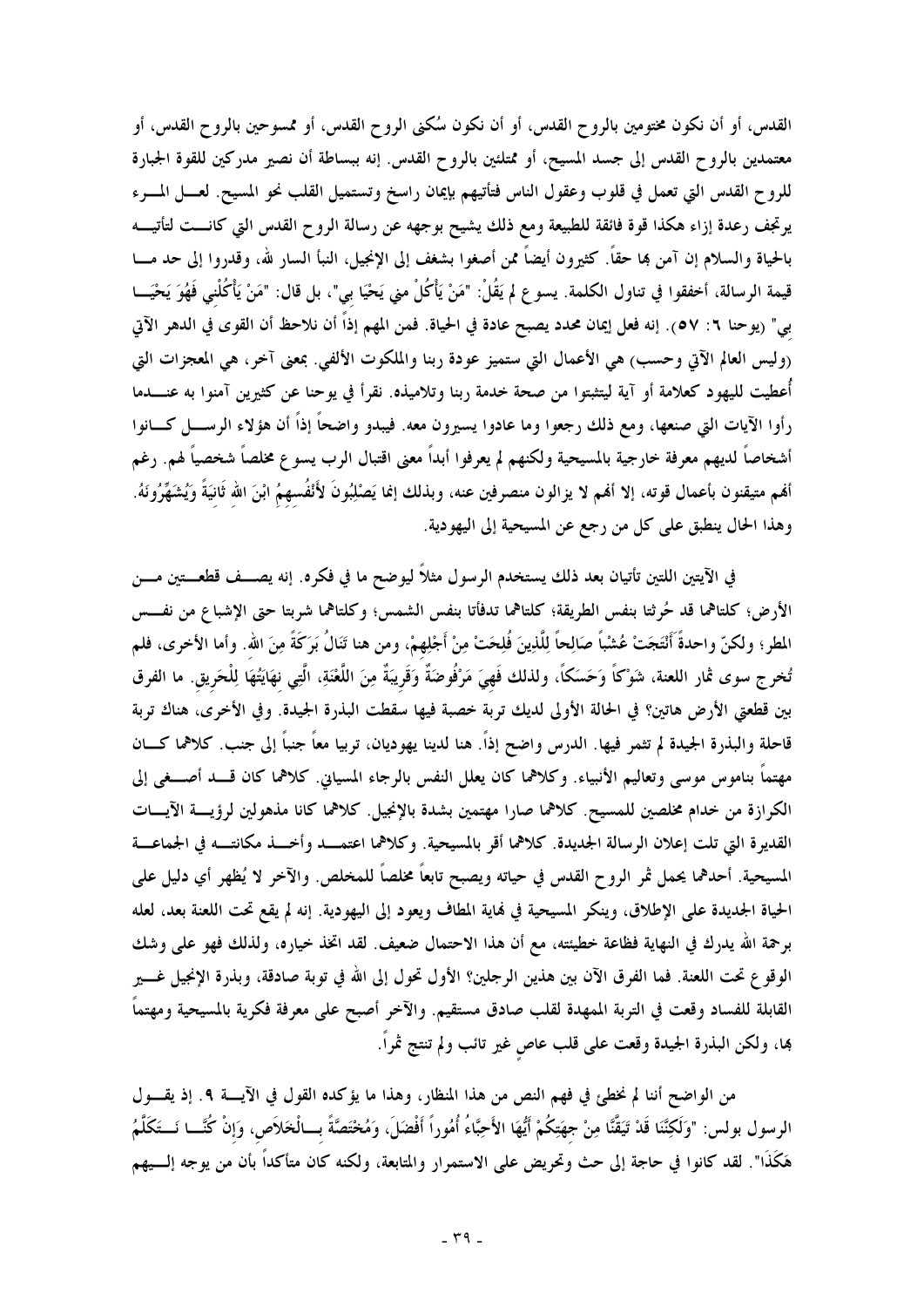كلامه كانوا أناساً مخلَّصين حقاً. فإن رأى فيهم أموراً أفضل مما أُشير إليه في الآيات ٤ و٥، فمن الواضح أن المرء لديه خبرة الامتيازات التي أُعلن عنها وليس الخلاص.

الدليل على صدقهم وحقيقيتهم تبدت في خدمتهم المخلصة ومحبتهم نحو إخوقم القديسين التي قادقم إلى الخدمة التي تميزت بنكران الذات. هذه الروح السمحة اللبقة هي التي يرغب بأن يبدوها حتى النهاية بكل يقسين الرجاء، دون أن يفسحوا مجالاً للكسل أو التواني، بل أن يتمثلوا بأولئك الذين في عاشوا في الأزمنة الماضية، الذين صاروا ورثة للموعد من خلال إيمانهم وصبرهم وطول أناقم. يضرب بولس لهم مثلاً من خلال إبراهيم أباهم، ذاك الذي أَقْسَمَ الله بنَفْسهِ له، قائلاً: "«إنِّي لَأُبَاركَنَّكَ بَرَكَةً وَأُكَثِّرَنَّكَ تَكْثِيراً»"، والذي لم يتحقق الوعد له إلا بعـــد انتظار طويل. كلمة الله وقسمه كانا كل ما لدى إبراهيم لسنوات عديدة، ولكنه تمسّك بالإيمان لأنه كان يعرف أن الله لا يمكن أن يخلف بوعده. ومن هنا فإن لنا نحن أيضاً أن نتشجع لنضع ثقة كبيرة بالله– نحن الذين، مثل قاتل الرجل في العهد القديم، قد هربنا طالبين اللجوء إلى الرجاء الموضوع أمامنا؛ أي الرجاء بخلاص لهائي وأبدي بربنا يسوع المسيح. هذا الرجاء هو بالنسبة لنا مرساة النفس، فليس الاتكال على السفينة، أي على أمزجتنا وخبراتنا، ولا على الرمال المتحركة للأنظمة البشرية للفكر؛ بل تستند إلى الاسترضاء، كرسي الرحمة، داخل الحجاب. هذه المرساة قد ألقى بما يسوع سابقنا. ولذلك ورغم أن أمواج بحر الزمن تتلاطمنا، فإن "مِرْسَاة النَّفْس مُؤْتَمَنَة وَثَابتَة، تَدْخُلُ إلَى مَا دَاخِلَ الْحِجَاب". قال البعض أن "الَسَابق" هو كلمة يستعملها البحّارة للإشارة إلى قارب صغير . إن مداخل العديد من الموانئ اليونانية كانت غير سالكة عندما يكون المد منخفضاً بالنسبة للسفن ذات أحمال السمك الثقيلة بسبب الحواجز والعوائق الرملية، ولذلك فقد كان يحدث عادةً أن يضعوا المرساة في السابق، وبتجذيفهم فوق الحاجز يضعونها في المرفأ، وهكذا يضمنون استقرار السفينة بأمان إلى أن يرتفع المد من جديد. تُستخدم هذه الصورة هنا للإشارة إلى العلاقة بين النفس والرب يسوع الذي صعد إلى السماء، وهو رئيس الكهنة على رتبة ملكي صادق. فقد دخل إلى حضرة الله ممثلاً عنا، وحضوره هناك هو عربون عهد علينا أن نتبعه في الحال.

## القسم ج. أصحاح ٧

كهنوت ملكي صادق الذي يفوق كهنوت هارون

رأينا في الأصحاح ٥: ٥– ١٠ كيف بدأ الرسول بولس الحديث عن الكهنوت الملكي صادقي للمسيح. ولكن من الأصحاح ٥: ١١ إلى الأصحاح ٢: ٢٠ ينبري إلى كلمةٍ معترضةٍ مطولَّةٍ فيستطرد لكي يُعِدّ قراءه لفهم أفضل لهذا الموضوع الهام. في الأصحاح الذي بين أيدينا الآن يناقش الموضوع بشكل كامل. في الآيات الــثلاث الأولى يسهب في الحديث عن ملكي صادق نفسه، ويقدم عرضياً مفتاحاً هاماً رائعاً لتفسير الرموز التي توجــــد في العهد القديم وأيضاً تأكيداً لافتاً على عقيدة الوحى الشفهي.

ليس من سبب يجعلنا نعتقد أن ملكي صادق بحد ذاته هو شخص غامض، أو أنه شخص فائق الطبيعة، أو حتى– كما يعتقد البعض– ظهورٌ سابقٌ للتجسد لربنا يسوع المسيح. إن سأل أحدهم: "من هو ملكى صــــادق؟" فالجواب الوحيد الصحيح هو "ملكي صادق". لم يكن سام ابن نوح، ولم يكن أيوب الذي من أرض عوص، ولا شيوب باني الهرم الكبير، كما حاول البعض أن يبرهن. لقد كان، كما هو واضح بقول صريح جلسي، ملكسي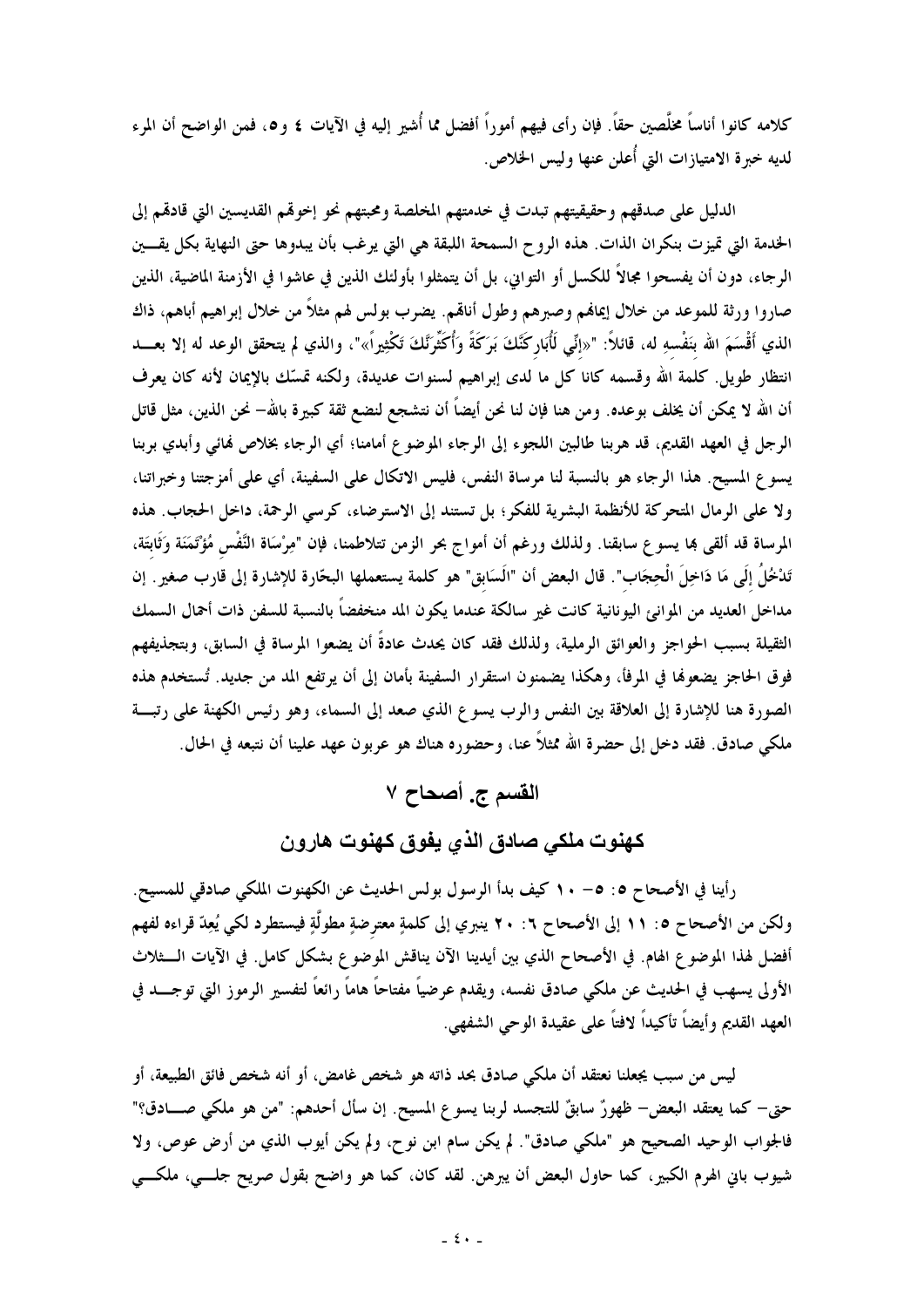صادق، ملك ساليم. كل ما نعرفه عنه هو من خلال ما ورد في سفر التكوين، الأصحاح ١٤: ٢٨- ٢٠. هذا السرد أو القصّ التاريخي يصوره ككَاهِن الله الْعَلِيِّ، مَلِكَ سَالِيمَ، المدينة التي عرفت فيما بعد باسم أورشليم. قبل تأسيس النظام اللاوي بفترة طويلة تكرست عائلة معينة لأجل الكهنوت وكان ملكى صادق مثل أيوب وإبراهيم قد قدم قرابين ككاهن لله العلي. وبعناية إلهية التقي بإبراهيم وجماعته المنتصرة وهـــم عائـــدون بعـــد هزيمتـــهم لــكَدَرْلَعَوْمَرَ وحلفائه. اللافت للانتباه أن ملك سدوم كان في طريقه إلى لقاء إبراهيم عندما اعترضه الآخر الذي هو ملكي صادق، ذاك الذي جاء ليباركه باسم الله العلي والذي اعترف إبراهيم بسلطته الروحية عليه بأن أعطاه عُشراً من رأس الغنائم. مؤيداً بالحَبز والحمر التي كان الكاهن الملك في ساليم يقوم على خدمتــــها،كان إبــــراهيم مستعداً لرفض المداهنات من ملك سدوم، الذي يمثل العالم بكل نجاسته وخسته.

في المزمور ١١٠ يوجه ربنا نبوياً الحظاب إليه ككاهن إلى الأبد على رتبة ملكي صـــادق. كـــان مــــن المفترض أن يبزغ من أورشليم الجديدة بعد معركة هَرْمَجَدُّونَ ككاهن ملكيٍّ ليبارك شعبه المعتق في يوم قوته ذاك.

والآن لاحظوا كيف أن روح الله يضع على نحو لافت ختمه على الوحي الشفهي في العهد القديم. نجد الحديث هنا يلفت انتباهنا إلى حقيقة أن الكاهن الأكبر الملكي هو ملك البر كما يرد في الترجمة بترتيب أولي، وبعد ذلك أيضاً ملك ساليم، أي، ملك السلام. لو كان ترتيب الأسماء قد قُلب، فإن رمز الله الجميل سيتشوه، ولكن بورودها على النحو الذي جاءت فيه، فإن اسمي ملكي صادق وساليم هي في توافق وتناغم كامل مع الحقيقة التي تكشَّفوا في عدة أماكن. يجب أن يأتى البر قبل السلام. نعلم من أشعياء ٣٢: ١٧: "يَكُونُ صُنْعُ الْعَـــدْل سَــــلأماً وَعَمَلُ الْعَدْل سُكُوناً وَطُمَأْنِيَنَةً إلَى الأَبَدِ". وهكذا في الرسالة العظيمة المرسلة إلى أهل رومية نعلم أولاً كيف أن بر الله قد حُفظ في الصليب قبل أن تخبرنا الرسالة بالسلام مع الله الذي هو لنا بالإيمان. إن الكتاب المقدس دقيق جداً من ناحية تغيير أو تبديل ترتيب الكلمات الأصلية بحيث أن أي تعديل يحدث فيه سيؤدي إلى تشويش.

الآية ٣ أربكت وحيّرت كثيرين، ولكنها تعلن ببساطة فيما يخص الكتاب المقدس أن ملكي صادق يُظهر في هذه الصفحة المقدسة "بلاً أَب بلاً أُمٍّ بلاً نَسَب. لاَ بَدَاءَةَ أَيَّام لَهُ وَلاَ نهَايَةَ حَيَاةٍ. بَلْ هُوَ مُشَبَّةٌ بابْن الله. هَـــذَا يَبْقَى كَاهِناً إلَى الأَبَدِ". أي في سفر التكوين الذي نجد فيه سلالات نسب كثيرة، ومع ذلك فإن هذا الرجل ورغم أهميته، لا نجد له أية سلسلة نسب. ليس من تسجيل عن أبوته، أو ولادته أو موته. إنه يظهر ببساطة لوهلـــة، ثم يتلاشى من أمام ناظرينا، ولا يعود يُذكر أبداً من جديد في كلمة الله إلى أن ترد النبوءة في المزمور ١١٠. ولذلك فهو من المحتمل أن يكون رمزاً لمخلصنا الذي يحيا للأبد ورئيس كهنتنا. ومن جديد دعونا نتعبد لله ونحن نتأمـــل بكمال الكتاب المقدس؛ فما لا يورده هو كامل كما الحال مع ما يكشفه.

في الآيات ٤: ١٠ لدينا تفوق وسمو كهنوت ملكي صادق على ذاك الذي للاوي وهذا الأمر يظهر هنا بشكل واضح جلى للغاية. كان لاوي قد وُلد بعد سنوات طويلة من هذا الحادث المذكور في التكوين ١٤. لقد كان إبراهيم، على كل حال، أبو كل النسل العبري، ولذلك فقد كان أبو كل الأسباط الاثني عشر، بمـــا فيهـــا بالطبع سبط لاوي الذي منه جاءت العائلة الكهنوتية، والتي تمثلت فيه عندما اعترف بأعلوية ملكي صادق وذلك بدفعه العُشر له وتلقيه بركته الكهنوتية. مما لا شك فيه، وعلى حد قول الرسول بولس، "الأَصْغَرُ يُبَـــاركُ مــــن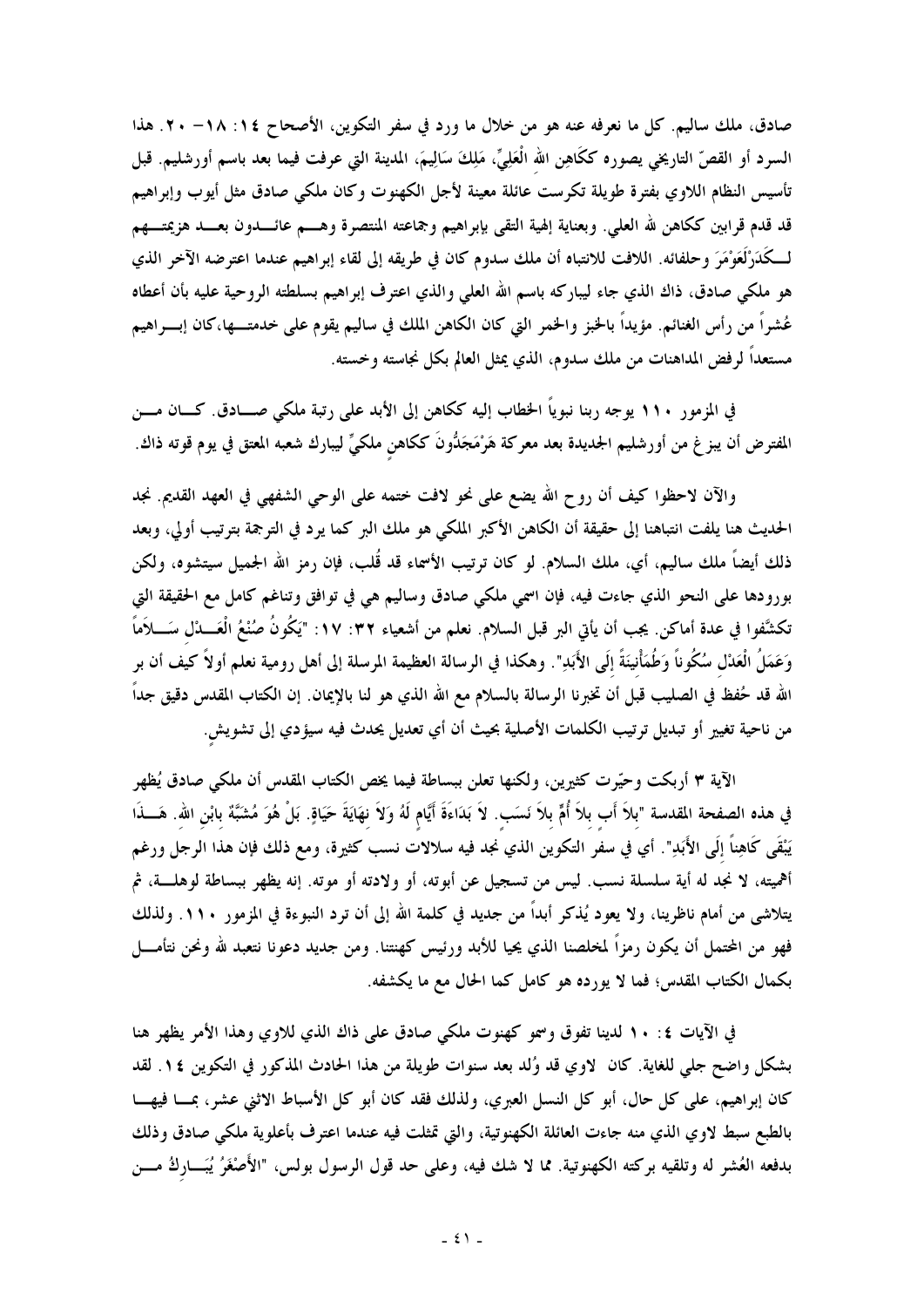الأَكْبَر " وهكذا هذه الطريقة المزدوجة يتم التأكيد على العظمة الفائقة لهذا الكاهن الملكي ونعلم "أنَّ لأوي أيْضاً الآخِذَ الأَعْشَارَ قَدْ عُشِّرَ بإبراهيم". كما كل الجنس البشري قد كان قيد التجربة في آدم، ولذلك فإن الكهنوت اللاوي كان ممثلاً في البطريرك (الأب) إبراهيم عندما أقرَّ بتفوق ملكي صادق وذلك تبدَّى في موقفه منه.

إن الأساس قد صار واضحاً الآن والذي عليه يمكن أن نرى كيف أن الكهنوت الملكيِّ صادقيّ لربنـــا يسوع المسيح قد تجاوز من كل النواحي الكهنوت الهاروين. من الواضح أنه لو أن الكمالَ كـــان ليـــأتي تحـــت الكهنوت اللاوي، بما يخص الناموس المعطى، فسوف لن تكون هناك فرصةٌ أمام الله لتنحيته جانباً وإقامته كاهنـــاً آخر على رتبةٍ أخرى أفضل. إن كهنوت ربنا، بالطبع، كان على رتبةِ شخص هارون؛ أي، شخصهُ وعمله كانـــا رمزاً لرئيس الكهنة وخدمته فيما يخصُ خيمة الاجتماع. ولكنه لا ينتمي إلى ذلك النظام، إنه كما الحال مع ملكي صادق ملك وكاهن بأمر إلهي، وليس بخلافة بشرية. هذا يدل ضمناً على تنحيةٍ كاملةٍ للعهد القديم، "لأَنَّهُ إنْ تَغَيَّرَ الْكَهَنُوتُ فَبالضَّرُورَةِ يَصِيرُ تَغَيُّرٌ لِلنَّامُوس أَيْضاً". لقد كان إسرائيل يقوم ويسقط بالكهنوت. إن كان الله يقبــــل رئيس الكهنة في يوم الكفارةِ العظيم، على سبيل المثال، فهذا كان يعني قبولهُ للشعب. وإن كان رئيس الكهنــــة يُرفض فعندها يكون الشعب كله قد نُحِّيَ. ما من رئيس كهنةٍ كان ليمزقَ ثيابَهُ (لاويين ١٠: ٦). عندما قام قيافا في نوبةِ اهتياجه وسخطه بشقِّ ثيابه، فإن الكهنوت انتقل من عائلة هارون. وبه انتقل النظام التشــــريعي بأكملــــه الذي كان قد بَطَٰلَ بحلول التدبير العجيب المذهل لنعمةِ الله.

بحسب الناموس اللاوي، لم يكن لربنا الحق بالكهنوت على الإطلاق. وبحسب الجسد، طلع من سَـــبط يهوذا، وليس من سبط لاوي؛ ولكن هذا لا يؤثر سلباً على كهنوته بأي شكل من الأشكال لأنه نظــام مختلــف بالكلية. لقد سيمَ ليس بحسب قوانين تشريعية ناموسية بل بكل قوة القيامة، "بحَسَب قُوَّةِ حَيَاةٍ لاَ تَزُولُ". ككاهن إلى الأبد على رتبة ملكي صادق، أتى بنظام جديد وأفضل من ذاك الذي كان من الناموس. ولذلك فإن الوصية التي كانت مُعتمَدة من قبل قد وُضعت جانباً. لقد كانت ضعيفة وغير نافعة من حيث ألها لم تستطع أن تنجز مــــا قُصد بما؛ أعني به أن تعطي الإنسان موقف بر أمام الله، نظراً لأن الجسد أو الفكر الجسداني الشهوانى ليس خاضعاً لناموس الله، ولا يمكن أن يكون كذلك. ولذلك فقد كان من غير جدوى أن تكون أساساً للبركة. فهي لم تجعـــل أحداً كاملاً؛ ومن هنا كان يجب أن تُفسح المجال لإدخال رجاء أفضل ندنو به من الله. هذا الرجاء الأفضل مؤسس على مبدأ النعمةِ التي كان ملكي صادق يشكّل تمثيلاً لها. وهكذا بالقسم الإلهي صار يسو ع يقين عهدٍ أفضل.

في الآيات ٢٣ إلى ٢٨ نجد التناقض والتضاد بين الكهنة الآيلين إلى الزوال ورئيس الكهنة الحي أبداً على يمين الله. لقد كان هناك تتابع متواصل للكهنة في الأيام الخوالي، لأن الموت كان ينال منهم على الدوام. ولكــــن كهنوت ربنا لا يتبدل ولا يتغير لأنه يستمر "إلى الدهور"، وهذا هو التعبير الأقوى في اللغة اليونانية الذي يرادف الأبدية.

ولذلك فلكونه الكاهن الذي يحيا إلى الأبد، هو قادر على أن يُعتِق كلياً أولئك الذين يدنون من الله به، إذ أنه يحيا أبداً صانعاً شفاعةً لأجلهم. لا بد من أن نلاحظ أن الخلاص حتى الحد الأقصى هنا لا يعـــنى ببســــاطةٍ خلاصاً من كل نو ع من الخطيئة، بل حتى أنه أعظم من ذلك– إنه خلاصٌ إلى الأبد. إن من يخلصه الله يخلص إلى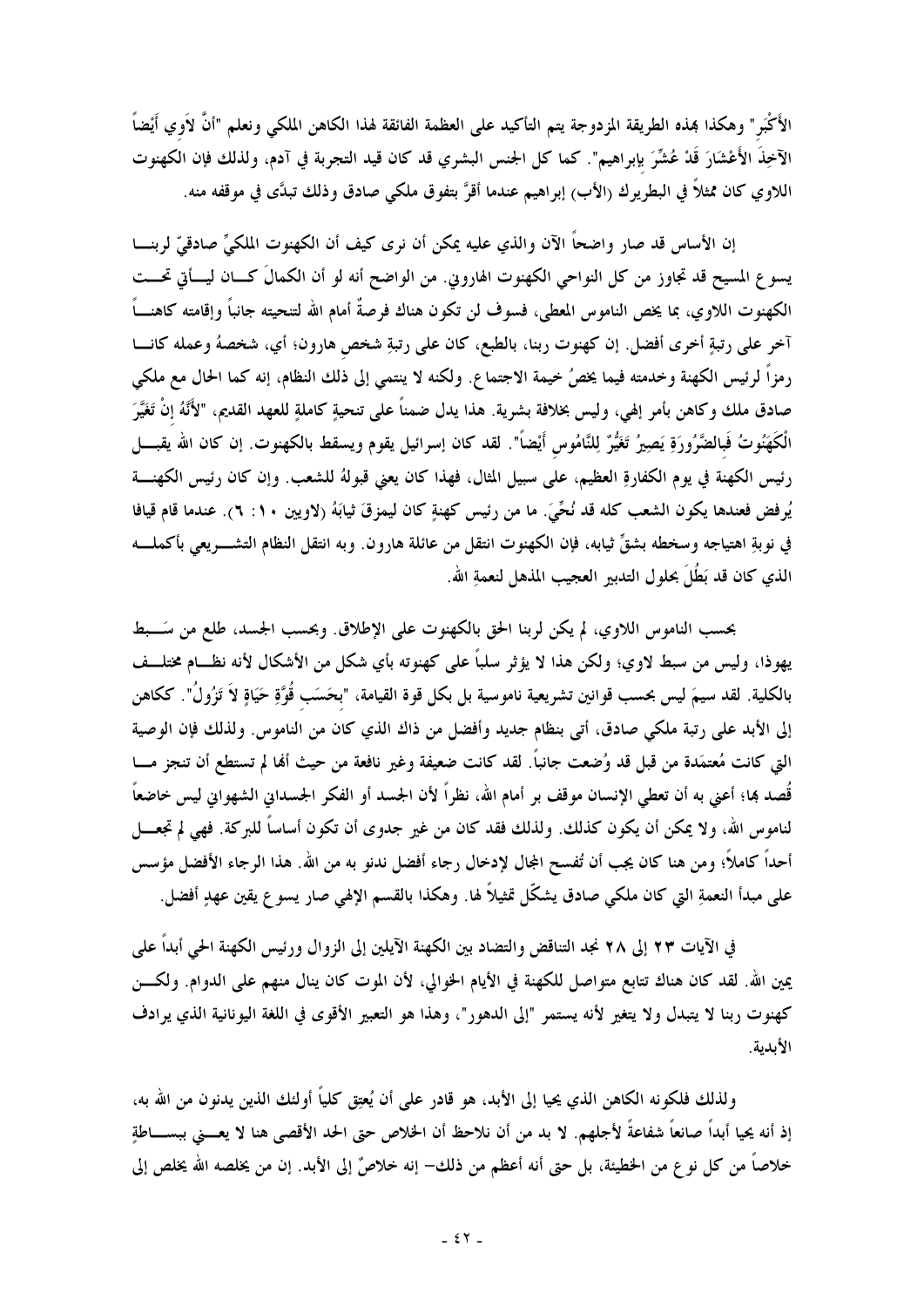الأبد، لأن من مات عنه يحيا ليحفظه وليكمل العمل الذي كان قد بدأه. وهكذا فإن أرواحنا تتحرك فينا دافعــةً إيانا إلى العبادة والشكران إذ ندرك كم كان رئيس كهنتنا العظيم مؤهلاً لسد حاجات أولئك الذين كانوا آثمـــين فيما مضى وأشرار ونجسين وخطأةً ومنحطّين؛ إذ أنه يمثلنا تمثيلاً كاملاً أمام عرش الله. إنه يمثّل كل ما لم نكن عليه وما يجب أن نكون عليه. إنه قدوسٌ، مسالم، طاهر، ومنفصلٌ عن الخطأة وأعلى من السموات، وهو هكذا كله من أجلنا. وما كان هناك حاجة، كما لدى رئيس الكهنة في القديم، لأن يقدم قرابين يومياً. لقد كان أولئك الكهنــــة يقدمون تقدمات عن خطاياهم، لأفمم كانوا نجسين بأنفسهم، ثم كانوا يقدمون قرابين وتقدمات عن الشعب. ولكن هذه القرابين لم تسوي مسألة الخطيئة. فهو، وبذبيحته الوحيدة التي قربما على الصليب، ألا وهي ذاته، قد أكمل العمل الذي يخلَّص، وسوَّى موضوع الخطيئة إلى الأبد. لقد كان الناموس يعيِّن أناساً كرؤساء كهنةٍ ممـــن كــــانوا أنفسهم عاجزين ضعفاء ولا يمكن الاعتماد عليهم، ولكن القسم الإلهي قد أعلن يسوع على أنه كاهن إلى الأبد، ذاك الذي في سرِّ شخصه، هو ابن الآب الأبدي السرمدي.

ما الذي كان يمكن لروح قدس الله نفسه أن يقوله ليوضح أعلوية وتفوق كهنوت التدبير الجديد علـــي ذاك القديم؟ ومع الكهنوت بالطبع يرتبط نظام الأضاحى كله. لم يدرك أي يهودي أبداً السلام الداخلى أو الضمير الطاهر من خلال لجوئه إلى المذبح أو كاهن خيمة الاجتماع أو المعبد. ومما لا شك فيه، أينما كان هنــاك إيمـــانٌ حقيقى، كان الله يلتقى بشعبه في النعمة، وبالروح كان يعطيهم إحساساً داخلياً بالقبول والفرح الذي في نفســــه، ولكن لم يكن هذا ليستند إلى النظام اللاوي. لقد كان كل ذلك من منظار نسل المرأة ذاك الذي سيأتي إلى العسالم فيما بعد، ذاك الذي سيسحق رأس الحية والذي سيُجرَح نفسه عن آثام ومعاصي شعبه ويُسحق عن خطايــــاهم. لقد كان الإسرائيلي التقيّ يطيع وصية الناموس ويسلك بتوافق مع الكتاب الموسوي الطقسي لأن الله كان قــــد رسم ذلك في تلك الحقبة. إن الإيمان ليقودنا لأن نفعل بالضبط ما قاله الرب، ولكن أساس سلامه يقع، ليس على النظام الرمزي بل إنما على ذاك الذي صورَّهُ ومثلَّهُ، وعلى عمل يسوع المسيح المنجز . لقد كان من الصعب حتى على اليهود المهتدين (إلى المسيحية) أن يدركوا بشكل كامل ذلك، ومن هنا كانت العناية الـــــق تناولـــت كــــل التفاصيل بإلهام الروح القدس للرسول بولس في محاولته أن يعتقهم من اليهودية ويخرج بمم إلى النسور الكامسل والحرية التي في المسيحية.

في ختام دراستنا لهذا الأصحاح، أود أن أشير إلى الفرق بين التعبير "قَلَّمَ نَفْسَهُ" المســـتخدم هنــــا وذاك الموجود في ٩: ١٤ "الْمَسيح، الَّذِي بِرُوحٍ أَزَلِيٍّ قَدَّمَ نَفْسَهُ لِلَّهِ بلاَ عَيْبٍ". لقد "قَدَّمَ نَفْسَهُ" في معموديته في فمـــر الأردن، عندما حل عليه الروح القدس، مُظهراً مسرة الله الآب ورضاه عنه ومُشيراً إليه على أنه الذبيحة القربانية الكاملة الذي يستطيع وحده فقط أن يصنع براً عن الخطأة. إلا أنه على الصليب "قَلَّمَ نَفْسَهُ" عندما صار هو نفسه التقدمة العظيمة عن الخطية. من المهم أن نتذكر أن موت يسوع لم يكن مجرد تجاوب الإنسان مع نعمة الله كمـــا تبدت في المسيح، ما كان شيء ليُميته لو لم يبذل حياته بملء اختياره وإرادته. فهو نفسه كان قد قـــال بصـــــريح العبارة: "لَيْسَ أَحَدٌ يَأْخُذُهَا (حياتي) مِنِّي بَلْ أَضَعُهَا أَنَا مِنْ ذَاتِي. لِي سُلْطَانٌ أَنْ أَضَعَهَا وَلِي سُــلْطَانٌ أَنْ آخُـــذَهَا أَيْضاً. هَذِهِ الْوَصِيَّةُ قَبْلُتُهَا مِنْ أَبِي". بأكمل معنى، لقد وضع حياته طوعياً (بذل نفسه) عندما سمـــح للأشــــرار أن يُسَمِّروه على ذلك الصليب. فهناك أخذ مكان الخاطئ واحتمل دينونة الخاطئ. إننا نتحدث عن ذلك على أنسه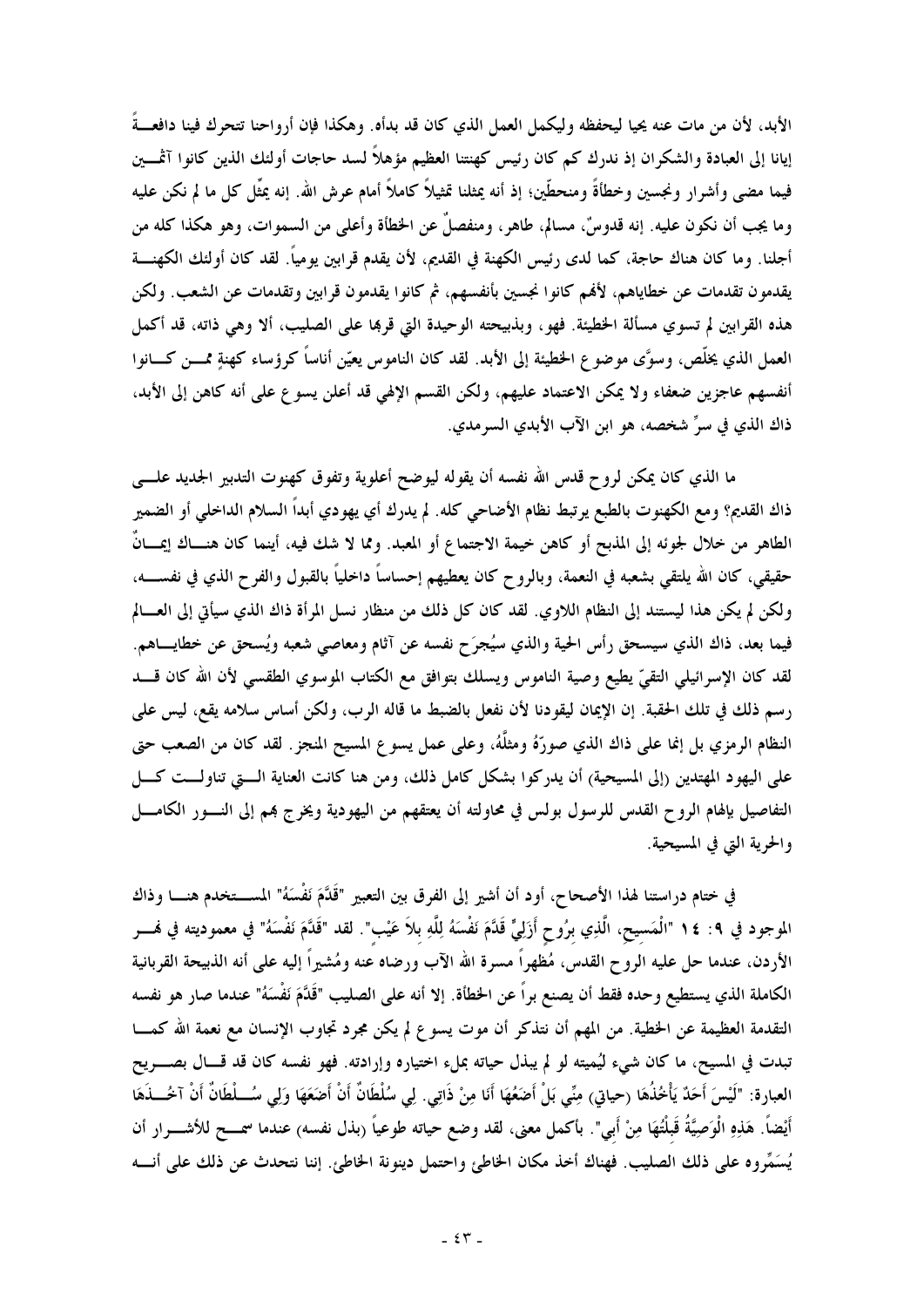العمل الذي أنجزه المسيح. ولكن عندما نفكر في كهنوته الرئاسي العظيم فإننا نكون على الطرف الآخر كلياً. ذاك عمله غير المنجز، العمل الذي سوف لن يكتمل طالما هناك أي من الذين افتداهم في موضع اختبار وفي حاجة إلى العون.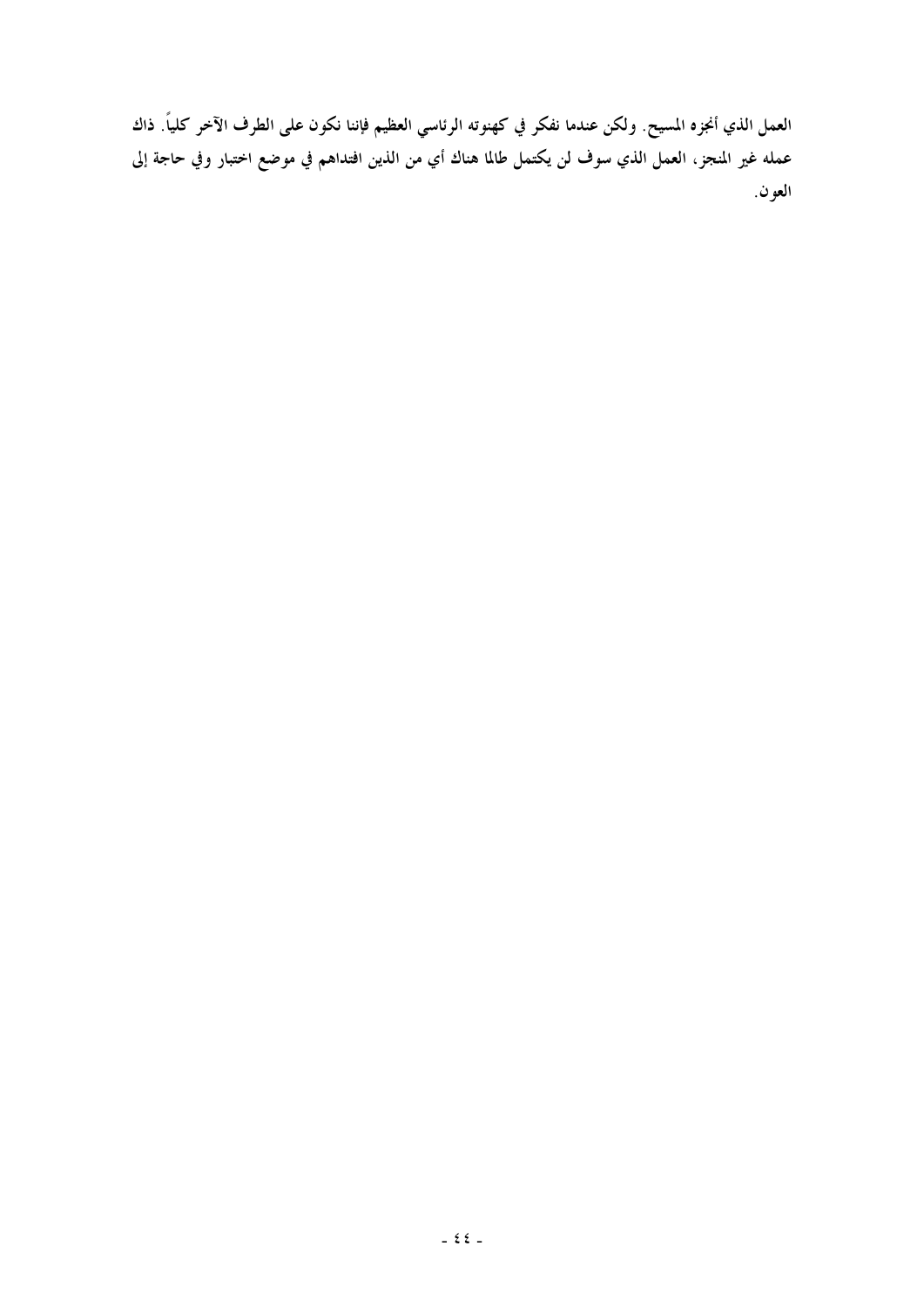لدينا الآن خلاصة للتعليم الذي تلقيناه لتونا فيما يتعلق بكهنوت ربنا المبارك. إننا نرى فيه رئيس كهنة بحقَّه الطبيعي أخذ مكانة لم يكن لكاهن لاوي أبداً أن يتخذها. وبدلاً من مجرد السماح له بأن يدخل مرة في السنة إلى قدس الأقداس، وذلك لبضعة لحظات فقط، دون أن يجرأ على أن يجلس في حضرة الله، فإن ربنا المبارك يسوع المسيح، ألا وهو الإنسان الصاعد، قد دخل إلى الأقداس السماوية وهناك جلس على يمــين عـــرش جلالتــــه في السماء. وهناك يخدم في قدس الأقداس في خيمة الاجتماع الجيدة تلك التي لا تشكل الخيمة الأرضية سوى رمسز لها.

كم من المهم لنا أن ندرك أننا نُمَثَّلُ أمام الله بإنسان في المجد، إذ رغم أننا ما عدنا نعرف المسيح بحســـب الجسد، مع ذلك فقد صعد إلى السماء كإنسان ممشَّل عنا ليظهر في حضرة الله نيابة عنا.

لقد كان رئيس الكهنة الأرضى في القديم يعيّن ليقدم التقدمات والذبائح. نفهم من التقـــدمات تلـــك التقدمات التي كانت تعبيراً عن القلوب الممتنة المتعبدة عند شعب اسرائيل. وبالقرابين من جهة أخرى نفهم أفمسا تلك التي كان يجب أن تُقدم بشكل مباشر لتصنع كفارة عن الخطيئة. لقد صنع ربنا هذه الأخيرة عندما قدم نفسه ذبيحة على الصليب. أما الآن وهو يخدم في المقدس السماوي، فمن الضروري بالطبع أن يكون لديه شيءٌ ليقدمه. إنه يقدم صلواتنا أمام الله وتسابيحنا. إن عبادتنا التي من القلب تصعد إلى الآب به:

> "رئيس كهنتنا العظيم يجلس إلى يمين يد الله القدير ؛ ويداه ترتفع من أجلنا، في حنو وحب. إلى كل صلواتنا وتسابيحنا، يضيف المسيح عطره الحلو، والمحبة تصعد بالبخور،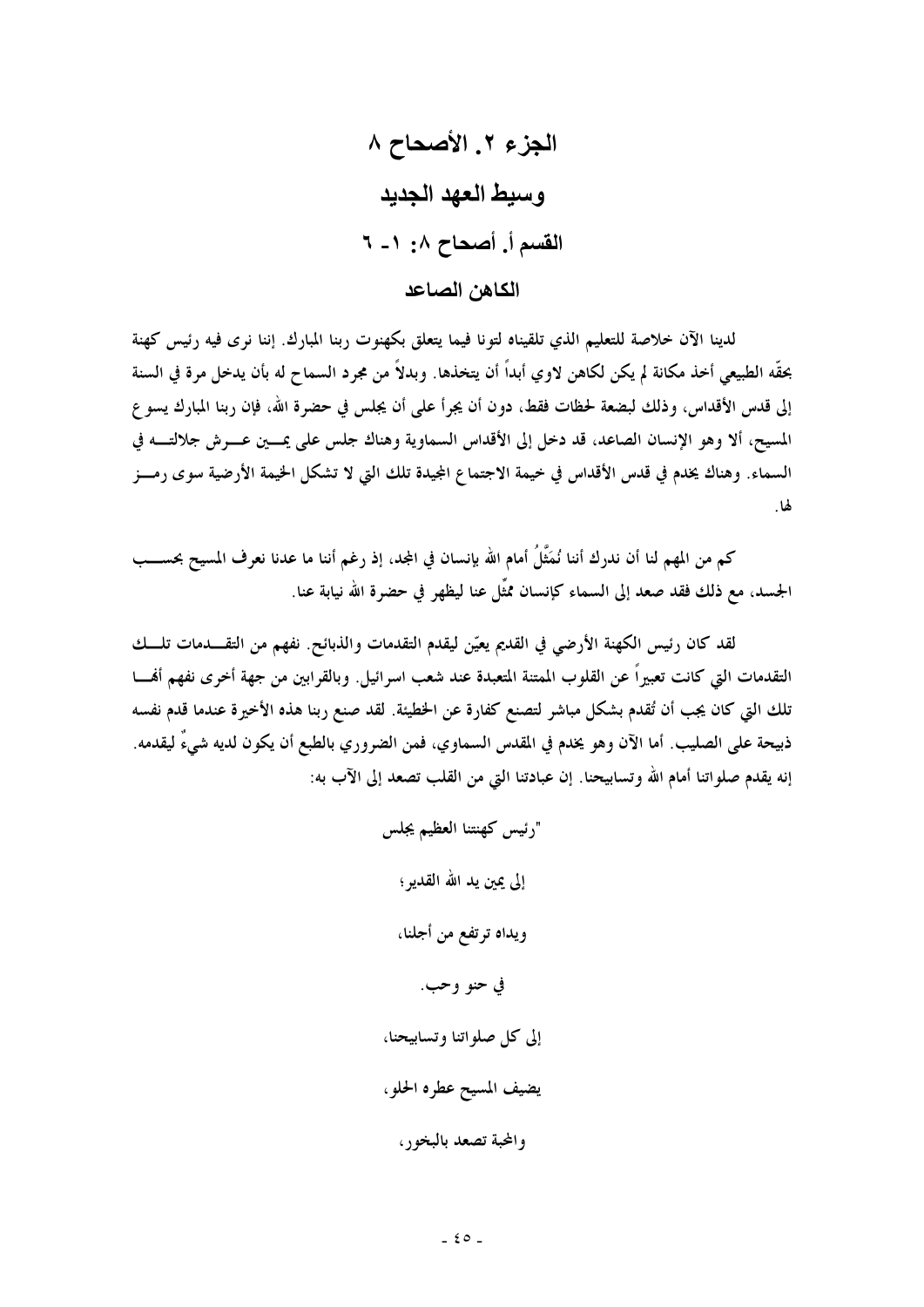تلك الروائح التي تعبق بما السماء"

غالباً ما نحبط عندما نشعر ببعض النقائص حتى في أفضل محاولاتنا وأعظمها لكي نمجد الله. وعلى مثال كوبر ، لعلنا يمكن أن نصر خ هاتفين:

> "الخطيئة تلتف حول أفكاري، وتتسلل إلى صلواتي".

ولكنها بركة أن نعرف أنه ما من شيء يصل إلى الله لا يكون كاملاً. إن رئيس كهنتنا العظيم يزيل من صــــلواتنا وتسابيحنا كل ما هو آثْمٌ أو من الجسد، إنه يزيل كل ما هو ضدّ طبيعة الله الذي نعبده. وبعد ذلك وإلى ما تبقى، فإنه يضيف كمالاته اللا متناهية بحد ذاته وهكذا يقدم كل شيء إلى الآب من أجلنا.

إن كهنوته سماوي كلياً في مواصفاته، "فَإِنَّهُ لَوْ كَانَ عَلَى الأَرْضِ لَمَا كَانَ كَاهِناً، إذْ يُوجَدُ الْكَهَنَةُ الَّذِينَ يُقَدِّمُونَ قَرَابينَ حَسَبَ النَّامُوس، الَّذِينَ يَخْدِمُونَ شِبْهَ السَّمَاويَّاتِ وَظِلَّهَا". لا يعني هذا أنه لم يســــلك بصــــفة أو وظيفة كهنوتية بينما كان في هذا العالم. لقد فعل ذلك بالتأكيد. فككاهن، صلَّى من أجل تلاميذه. وفي الأصحاح السابع عشر من يوحنا لدينا نموذج رائع عن شفاعته كرئيس كهنة عظيم. وككاهن أيضاً، قـــدم نفســــه علـــي الصليب كذبيحةٍ أسمى وأعظم وذلك بسبب الخطيئة (خطيئتنا)، كما في حالة تقدمة هارون للعجل والكبش في يوم الكفارة العظيم. ولكن الفكرة هي أن كهنوته كلياً كان سماوياً مقدساً في طبيعته. فهو لم يُورِث على رتبة هارون. وإذ ننظر إلى الأمر من وجهة النظر تلك، فإنه لا يمكن أن يكون كاهناً على الإطلاق، إذ أنه لم ينتمى إلى ســـبط لاوي أو بيت هارون. إنه الإنسان الثاني (آدم الثاني)، الرب الذي من السماء، وكذا فهو رئيس كهنتنا العظــيم، محققاً الرموز والظلال في السماويات، كما نرى، على سبيل المثال في سفر اللاويين. في الواقع إن كل شيء مرتبط بخيمة الاجتماع وخدمته كان رمزاً للمسيح، صورة عن شخصه المجيد وعمله العجائبي المعجز . وهذا هو الســـبب الذي جعل الله دقيقاً جداً فيما يتعلق بكل تفاصيلها. "لقد حضَّ الله موسى"، كما نعلم أنْ "تُقِيمُ الْمَسْكَنَ كَرَسْمِهِ الَّذِي أُظْهِرَ لَكَ فِي الْجَبَل". لم يكن هناك إمكانيةٌ لإبداع بشري، أو لأفكار تأتي من موسى. كل شيء يجـــب أن يكون كما أمر الله به ورتبه لأنه هو وحده يعرف الابن والعمل الذي كان ليُنجزه.

أما الآن وقد حلَّ نظام النعمة الحاضر محل الدهر التدبيري الرمزي، فإن المسيح قد دخل إلى أفضل شكل من خدمته، بداعي الحقيقة التي تتمثل في أنه وسيط لعهد أفضل كان قد تأسس على وعودٍ أفضل. لقد كان العهد القديم يعتمد على قدرة الإنسان على تنفيذ متطلباته. قال الله بقوة ونفوذ: "إن فعلتم هذا وذاك، فسوف أفعـــل أشياء معينة". وهكذا فإن وعد البركة كان يعتمد على قدرة الإنسان على أن يدعى لنفسه الحق بالبركة علــــى أساس طاعته للناموس. وما من إنسان أبداً أمكنه أن ينال المواعيد على ذلك الأساس. وهكذا فقد أخذ ربنا يسو ع على نفسه لعنة الناموس المنتهك، وجُعل لعنةً لأجلنا، وصار تقدمةً عظيمةً عن الخطيئة، والآن صار وسيط عهــــــــــو أفضل، به كل الوعود هي من طرف الله وأما الإنسان فيتلقى كل بركة كنعمةٍ نقيةٍ صافيةٍ.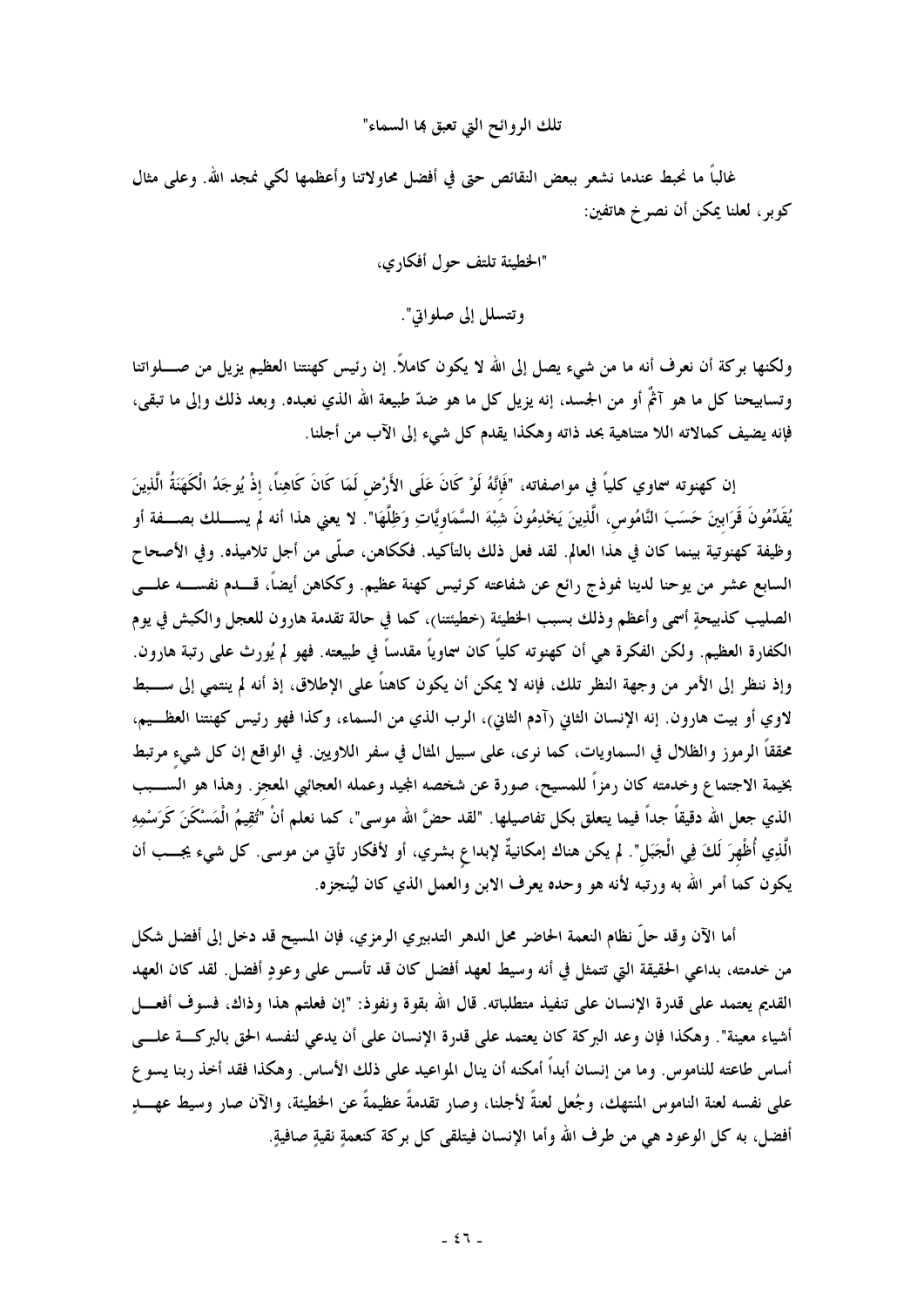القسم ب. أصحاح ٠٨: ٧- ١٣ عهد أعظم يحل محل القديم

لو كان ذلك العهد الأول كاملاً بلا عيب، لما كان سيُبطَل ويحل محله عهد جديد. ولكن بسبب النقص والعيب فيه بسبب ضعف وهشاشة الجسد، كان الله قد أعلن قبل زمن طويل من مجيء ربنا يسوع المسيح إلى العالم بأن عهداً جديداً سيُكمَل مع بيت اسرائيل ومع بيت يهوذا. يقتبس الرسول بولس هنا (أو يستشهد) بآيات مـــن إرميا ٣١ : ٣١- ٣٤ : "هَا أَيَّامٌ تَأْتِي يَقُولُ الرَّبُّ وَأَقْطَعُ مَعَ بَيْتِ إسْرَائِيلَ وَمَعَ بَيْتِ يَهُوذَا عَهْداً جَدِيـــداً. لَـــيْسَ كَالْعَهْدِ الَّذِي قَطَعْتُهُ مَعَ آبَائِهِمْ يَوْمَ أَمْسَكْتُهُمْ بيَدِهِمْ لأُخْرِجَهُمْ مِنْ أَرْض مِصْرَ حِينَ نَقَضُوا عَهْدِي فَرَفَضْتُهُمْ يَقُولُ الرَّبُّ. بَلْ هَذَا هُوَ الْعَهْدُ الَّذِي أَقْطَعُهُ مَعَ بَيْتِ إسْرَائِيلَ بَعْدَ تِلْكَ الأَيَّام يَقُولُ الرَّبُّ: أَجْعَلُ شَريعَتِي فِي دَاخِلِهِـــمْ وَأَكْتُبُهَا عَلَى قُلُوبهمْ وَأَكُونُ لَهُمْ إِلَهاً وَهُمْ يَكُونُونَ لِي شَعْباً. وَلاَ يُعَلِّمُونَ بَعْدُ كُلُّ وَاحِدٍ صَاحِبَهُ وَكُلُّ وَاحِدٍ أَخَاهُ قَائِلِينَ: [اعْرِفُوا الرَّبَّ] لأَنَّهُمْ كُلَّهُمْ سَيَعْرِفُونَني مِنْ صَغِيرِهِمْ إِلَى كَبِيرِهِمْ يَقُولُ الرَّبُّ. لأَنِّي أَصْفَحُ عَنْ إثْمِهِمْ وَلاَ أَذْكُرُ خَطِيَّتَهُمْ بَعْدُ". هذا العهد الجديد من الواضح أنه إعادة تأكيد على ذلك العهد غير المشروط الذي قطعه الله مع الرب إبراهيم، والذي لم يستطع الناموس الذي جاء بعده بقرون، أن يُبطله أو يلغيه. خلال كـــل الســـنوات الحاضرة من التجوال والتيه يقع اسرائيل ويهوذا تحت لعنة ذلك الناموس المنتهك. ولكن في التجـــدد، عنــــدما سيجتمعون أمام الله ويستعيدون عطف الرب، عهد النعمة هذا سيصير لهم أيضاً.

إنه لأمر في غاية الأهمية أن ندرك أنه ليس من موضع في الكتاب المقدس نعلم فيه أن عهداً قد قطع مع الكنيسة. في رومية ٩: ٤ نعلم أن "المواعيد" هي للاسرائيلين. فهم كانوا الشعب الذي اختير ليقطع معهــــم الله العهد السينائي. بحسب بنود ذلك العهد خسروا كل ادعاء بحقهم بعطف الله عليهم. ولكنه لا يستطيع أن ينكسر نفسه، لا يمكنه أبداً أن يتراجع عن العهد الذي قطعه مع إبراهيم، بتلك البنود التي وعد ببركة غير مشروطة لنسل إبراهيم. هذه الوعود يكررها في العهد الجديد. إن دم ذلك العهد قد أُريق على الصليب. لقد قال ربنــــا، وهــــو يعطي كأس الشِركة لتلاميذه: "هَذِهِ الْكَأْسُ هِيَ الْعَهْدُ الْجَدِيدُ بدَمِي الَّذِي يُسْفَكُ عَنْكُمْ". وعلى أساس ذلك الدم الثمين كل أولئك الذين يؤمنون به الآن والذين سفكوا دمه، يدخلون إلى البركات الروحية للعهد الجديد، رغم أن الأممين بحسب الجسد، وبذلك بحسب الطبيعة، هم "غُرِبَاء عَنْ عُهُودِ الْمَوْعِدِ". ولكن في مَلءِ الزمان، عندما سيأتي يوم بركة اسرائيل، فإن العهد الجديد سيمنح لهم بشكل مؤكد وسيولدون لله– "شعبٌ سيُولد في يوم واحـــد"– وسيكونون له شعب العهد. نَوَامِيسه ستكون عندها فِي أَذْهَانهمْ، وَمكتوبة عَلَى قُلُوبهمْ. وسوف يقدمون له خدمة سارة سعيدة مرضية، ليس لكي يجعلوا أنفسهم مستحقين لبركة العهد، بل بسبب غبطة نفوسهم عندما سيعرفونه إلهاً لهم ويدركون ألهم بالفعل شعبه المفتدى. إن يوم العمي والجهالة عندهم سيزول إلى الأبد. وستزول الغشـــاوة عن قلوبهم. ولن يكونوا بعد في حاجة إلى تعاليم بشرية، إذ سيعرفون جميعهم الرب من صغيرهم إلى كـــبيرهم في ذلك اليوم العجيب عندما سيُظهر رحمته على آثامهم ولن يعود يذكر خطاياهم وتعديالهم.

بينما هذا لا يصل إلى ملء قامة البركة المسيحية، مع ذلك فإنها ستكون نعمة رائعة بالفعل تتبدى للناس الذين أخفقوا إخفاقاً رهيباً عندما صلبوا رب المجد. لا يقول العهد الجديد شيئاً عن الدخول إلى الأقداس، كمسا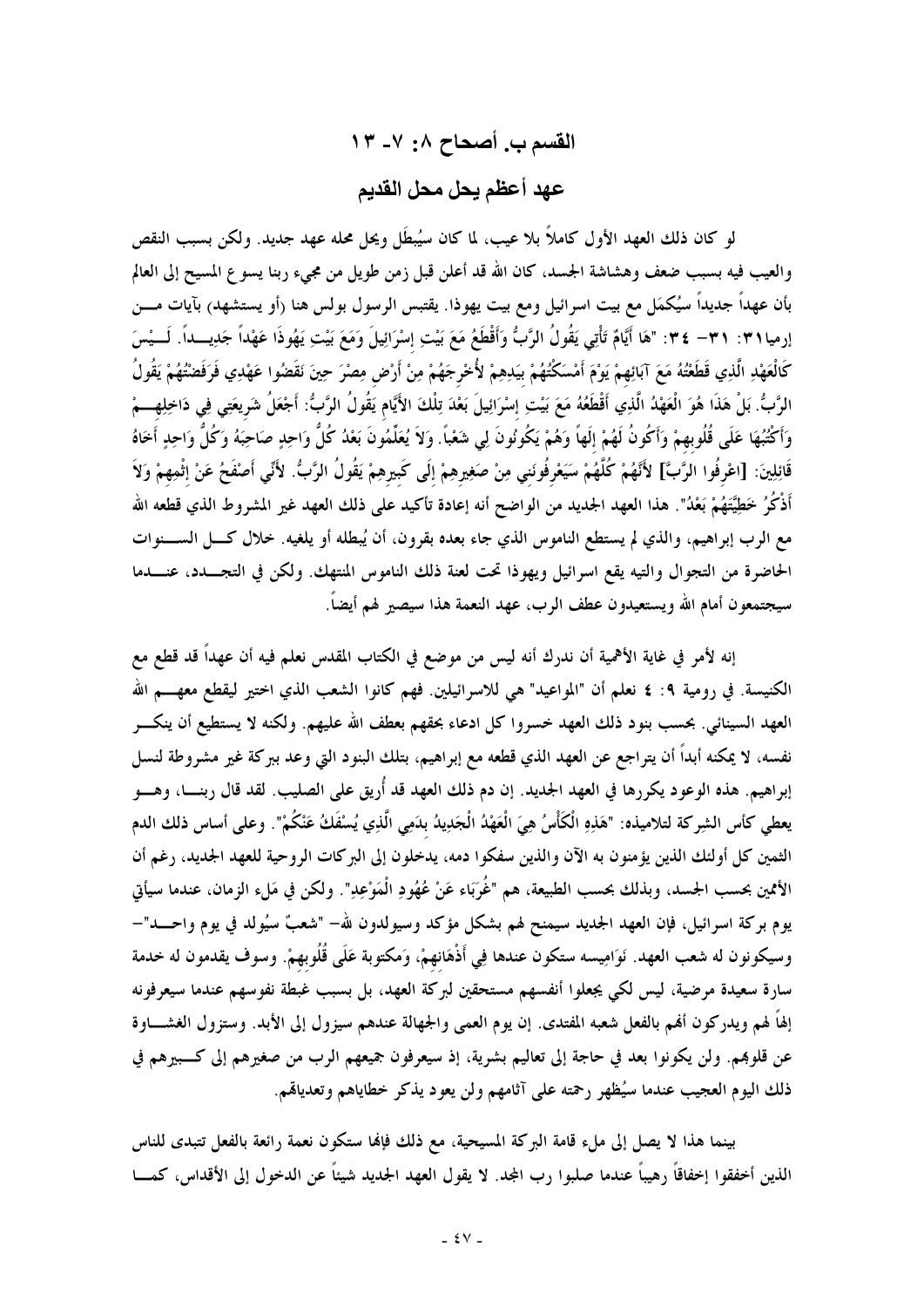نعرف الآن؛ ولا يقول شيئاً عن إقامتنا معاً وجلوسنا معاً في المسيح يسوع في السماويات؛ ولا يذكر شـــيئاً عـــن اتحادنا به كأعضاء في جسده من جراء سُكنى الروح القدس. إنها بركة للأرض وعلى الأرض في اليوم العتيــــد أن يأتي. ولكن حقيقة أن كل هذه الامتيازات السماوية هي أكيدة للكنيسة الآن بفضل إهراق نفس الدم للعهد الذي سيكون من نصيب اسرائيل ببركة مستقبلية، تقود الرسول في الأصحاحات التي تلي ذلك إلى التأكيد على حقنا الشرعي الحالي بأن ندخل إلى الأقداس، بينما يبقى إسرائيل ويهوذا مشتتين بين الأمميين، منتظرين ذلك اليوم الذي سيصير العهد الجديد من نصيبهم أيضاً.

إن التعبير نفسه "عهد جديد" بحد ذاته يجعل العهد القديم السابق لاغياً باطلاً وعديم الجدوى. لقد أدى الخدمة المطلوبة منه وصولاً إلى الصليب. أما الآن فإن "مَا عَتَقَ وَشَاخَ قَريبٌ مِنَ الإضْمِحْلاَل". إنسه أمسر مسثير للشفقة أنه قلما يدرك كثيرٌ من المسيحيين ذلك ويفهمون كيف أن ذبيحة ربنا يسوع المسيح قد حررتنا من كــــل تعهد والتزام بذلك التدبير المؤقت. ويُخشى أن كثيرين ممن يترنمون أحياناً بتلك الحرية يخفقون حقاً بفهم معناهــــا و فحو اها .

> "متحرّرين من الناموس! يا لها من فرحة! فيسو ع سَفَكَ دمَه، ومن هنا كانت المغفرة؛ ملعوناً من الناموس ومُجرِّحاً من جراء السقوط، افتدانا المسيح مرةً واحدة وللجميع".

إن الشعب الأرضى الدنيوي لا يزال غير قادر على فهم ذلك، وكثيرون ممن آمنوا بالمســيح بطريقـــة غامضة مبهمة وتجددوا بشكل لا شك فيه، لا يزالون بعيدين عن التمتع بالحرية التي لنا في المســيح. إن علاقتنـــا الحاضرة مع الله هي بنعمة خالصة خلال هذه الفترة الاعتراضية المؤقتة، والتي نحيٍّ فيها الله اسرائيل بحسب الجسد، مقيماً من بين الأممين شعباً لاسمه. بعد أن يكتمل هذا العمل سيبني من جديد خيمة اجتماع داود الساقطة وسيقيم عهداً جديداً مع أولئك الذين في بيت اسرائيل وبيت يهوذا الذين سيعودون إلى الرب في ذلك اليوم.

الأمر المهم الذي يجب أن نراه هو أن العهد الجديد، كما يتبدى لنا على هذا النحو، لا يذهب أبعد من البركة على الأرض. إن له علاقة بالجانب الأرضي من ملكوت الله، ألا وهو أن الدخول إلى تلك الولادة الجديدة هو شرط لازم أساسي، كما قال ربنا لنيقوديموس. هذا هو ما عناه القول أن الناموس سيُكتب على القلـــوب في ذلك اليوم الذي سيعود فيه بيت إسرائيل وبيت يهوذا إلى ذاك الذي كانوا قد رفضوه يوماً.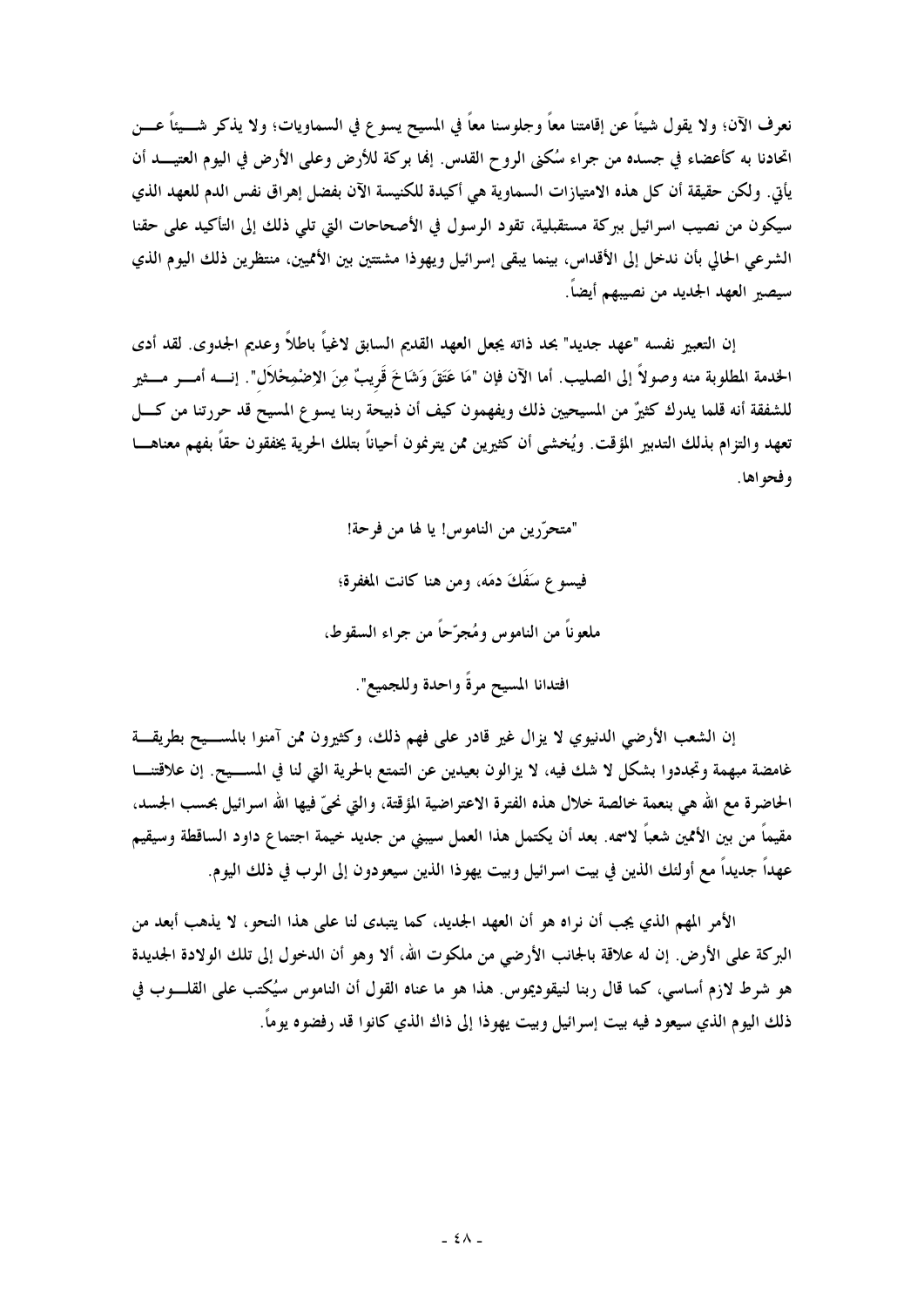الجزع ٣. الأصحاحات ٩، ١٠ كما عمل المسيح القسم أ. أصحاح ٩: ١- ١٠ المقدس الأرضي كرمز للمقدس السماوي

إذ ندخل الآن إلى لب هذا الجزء الثمين من كلمة الله، فإن الرسول بولس يلفت انتباهنا من البداية إلى الصفة الرمزية للمقدس والخدمة فيه تحت الدهر السابق. لا بد من أن نلاحظ أنه في كل مكان من هذا الجزء من الرسالة هناك المسكن أو خيمة الاجتماع أكثر منها الهيكل. وهذا ليس، كما افترض البعض، بسبب أن اهتمام الله ببناء الهيكل كان أقل منه في ترتيب خيمة الاجتماع. لقد أعلن داود بشكل واضح لسليمان، وهو يعطيه مخطــط المقدس الأكثر ديمومة قائلاً: "«قَدْ أَفْهَمَني الرَّبُّ كُلَّ ذَلِكَ بالْكِتَابَةِ بيَدِهِ عَلَيَّ، أَيْ كُلَّ أشْغَال الْمِثَال»" (الأخبـــار الأول ٢٨: ١٩). ولكن رموز الهيكل كانت تشير مسبقاً بشكل واضح إلى المجد الألفي والبركة وسيتم الدخول إليه بشكل كامل ويُفهم في يوم قوة الرب ذاك. إن المسكن، من جهة أخرى، والذي كان مسكناً مؤقتاً، يرســــم الحقيقة لشعب رُحَّلْ، يجد مطابقة له في الوقت الحاضر عندما يقود الروح القدس، الذي يُرمز إليه بعمود السحاب في القديم، جماعةَ العهد الجديد خلال برية هذا العالم، إلى الراحة التي تبقى لشعب الله.

بما أن العهد الأول كان لبرهة فقط، فهكذا كان الأمر مع المسكن الأول. لقد كان يشتمل على طقوس الخدمة الإلهية والمقدس الدنيوي الأرضى. وبكلمة "دنيوي" لا نفهم معنى "غير روحي"، بل هي تعني ما هو ضــــد السماوي.

لقد كان المسكن نفسه، كما نعرف جيداً، مقسماً إلى قسمين، الأول يدعى القدس، والثـــاني، قـــــدس الأقداس، يفصله الحجاب المقدس. وكما يوضح الرسول بولس من خلال شرحه لمختلف أجزاء الأثاث المتعلـــق بكل جزء، فإن لدينا تصويراً آخر أشد إذهالاً للوحي الشفهي المطلق في الكتابات المقدسة؛ وهذا، بالنسبة للرأي الذي كان غير المؤمنين يتمسكون به بشدةٍ، مدّعين أنه كان يُظهر العكس تماماً، أي الخطأ الظاهر الفادح من جهة الكاتب الملهم.

عندما يتحدث عن القسم الأول من خيمة الاجتماع (المسكن الأول)، يقول: "كَـــانَ فِيــــهِ الْمَنَـــارَةُ، وَالْمَائِدَةُ، وَخُبْزُ التَّقْدِمَةِ". فلا يذكر أبداً المذبح الذهبي للبخور. فهل نسبي أن هذا المذبح كان أمسام الحجساب مباشرةً؟ أم أنه أغفل ذكر ذلك لسبب إلهي ما؟

يصبح الأمر كله واضحاً للغاية عندما نلاحظ الآيات الثلاث التالية: "وَوَرَاءَ الْحِجَاب الثَّاني الْمَسْــكَنُ الَّذِي يُقَالُ لَهُ «قُدْسُ الأَقْدَاس» فِيهِ مِبْحَرَةٌ مِنْ ذَهَب، وَتَابُوتُ الْعَهْدِ مُغَشَّى مِنْ كُلِّ جهَةٍ بالذَّهَب، الَّذِي فِيهِ قِسْطٌ مِنْ ذَهَب فِيهِ الْمَنُّ، وَعَصَا هَارُونَ الَّتِي أَفْرَخَتْ، وَلَوْحَا الْعَهْدِ. وَفَوْقَهُ كَرُوبَا الْمَجْدِ مُظَلِّلَيْن الْغِطَاءَ. أشْيَاءُ لَيْسَ لَنَا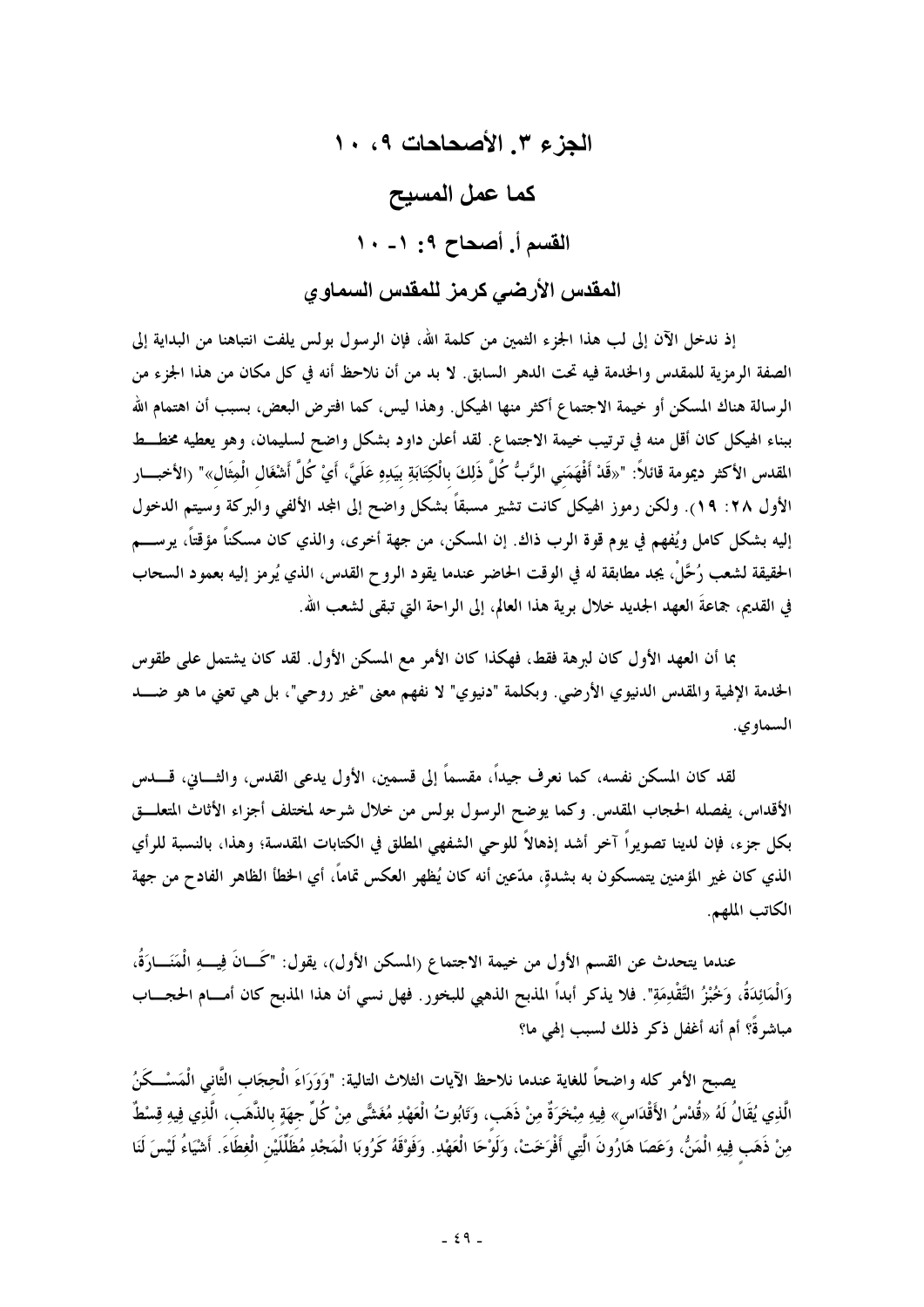الآنَ أَنْ نَتَكَلَّمَ عَنْهَا بالتَّفْصِيل" (الآيات ٣– ٥). والآن لاحظ التبدل الذي يجري من "فيه" إلى التعبير المختلـــف كلياً أن "كان فيه". ثم لاحظ أن هذه المخرة الذهبية ما هي إلا مذبح البخور الذهبي. إن الكلمة الأصلية التي تدل على مذبح البخور هي(thumiasterion). وهي مختلفة تماماً عن الكلمة المستخدمة في (رؤيا ٨: ٣، ٥) للدلالة على البخور . إنما "اللبان" ويمكن للقارئ أن يلاحظ بسهولة الفرق بين الكلمتين. فلا شك، إذاً، أن "البخور" هنا يعني "مذبح البخور". ولكن ما السبب الذي جعل الكاتب يتجاهل أن يقول هنا أن ذلك كان في "المقدس"؟ لماذا يربطها بشكل واضح بــ "قدس الأقداس"؟ إن الجواب على هذا السؤال هو في غاية البساطة. إنــــه ينتمــــي إلى "قدس الأقداس" لأنه كان يرمز إلى شخص المسيح وعمله الشفاعي في قدس الأقداس. ولكن خلال كل حقبـــة العهد القديم كان لا بد أن يقع خارج الحجاب حيث كان يمكن الدنو إليه من قبل الكهنة، ومع ذلك كان هـــذا الحجاب قريباً جداً وذلك من أجل أن تدخل رائحة البخور العطرة إلى قدس الأقداس في اللحظة التي انشق فيها هذا الحجاب إلى نصفين من الأعلى إلى الأسفل. لا يقول الرسول أنه كان في قدس الأقداس، بل يصرح بأنه كان يخص قدس الأقداس الذي كانت "فِيهِ مِبْخَرَةٌ مِنْ ذَهَب". ومن هنا إذاً فإن ما هو عيب أو نقص في الظاهر ما هو إلا أجمل دليل على كمال الكتاب المقدس.

طوال فترة العهد القديم كان لا يُسمح للكهنة بالدخول إلى قدس الأقداس. لقد كانوا يدخلون فقط إلى المسكن الأول ويقومون بالخدمة الليتورجية. ومرةً في السنة كان رئيس الكهنة وحده يُسمح له بسأن يسدخل إلى القسم الداخلي المقدس. حيث كانت الشكينه ترفرف فوق كرسي الرحمة. وما كان أيضاً ليستطيع أن يدنو بدون الدم الكفاريِّ، الذي كان عليه أن يقدمه أولاً عن نفسه لكونه إنسان خاطئ، وأيضاً عن جهالات الشعب.

هِذا الترتيب، كان الرو ح القدس يعلن الحقيقة المهيبة الجديدة بأن الطريق إلى حضرة الله مباشــــرة مــــا كانت قد أُعلنت، وما كانت لتعرف، طالما أنه كانت هناك إقامة للمسكن الأول أمامهم. إن التعـــبير "مَـــا دَامَ الْمَسْكَنُ الأَوَّلُ لَهُ إقَامَةٌ" مضلل. هذا سيوحى بأن الطريق إلى قدس الأقداس لم يُعرف إلى أن تمّ دمار الهيكــــل في حوالي العام ٧٠ م، وهذا ما فهمه كثيرون. ولكنه يعني بشكل واضح أن الطريق إلى قــــدس الأقــــداس لم تكــــن مفتوحة طالما كان هناك المسكن الأول أمام الله. في اللحظة التي مات فيها يسوع المسيح على الصليب مــــا عــــاد للنظام الرمزي بمجمله أي إقامة أو وجود أمام الله. لم يكن سوى رمز لزمن كان حاضــــراً آنــــذاك، والقــــرابين والذبائح المقدمة المتعلقة به كانت مجرد رمز لتقدمة ربنا يسوع المسيح لجسده نفسه على الصليب. هذه بحد ذاقما لم تكن لها قيمة حقيقية. لم تكن لتستطيع أن تسوي مسألة الخطيئة، ولذلك ما كانت لتُكمِّل ضمير أولئـــك الــــذين كانوا يخدموها. إن الطقوس العديدة المتعلقة باللحوم والأشربة والغَسَلاَت المُخْتَلِفَة، سواء للأشخاص أو للأشياء، ما هي في الواقع سوى فَرَائِضَ جَسَدِيَّة كانت مرتبطة بالعهد الأول، وكان يُقصد هِا فقط أن تخدم هـــدفاً محـــدداً مؤقتاً وتكون مَوْضُوعَة إلَى وَقْتِ الإصْلاَح؛ أي إلى أن حققها المسيح جميعاً بموته وقيامته وأتى بالدهر التــــدبيري الحاضر الجديد والمجيد من نعمة الله.

> القسم ب. أصحاح ٩: ١١- ٢٣ سمو ذبيحة المسيح على كل القرابين المقدمة بحسب العهد القديم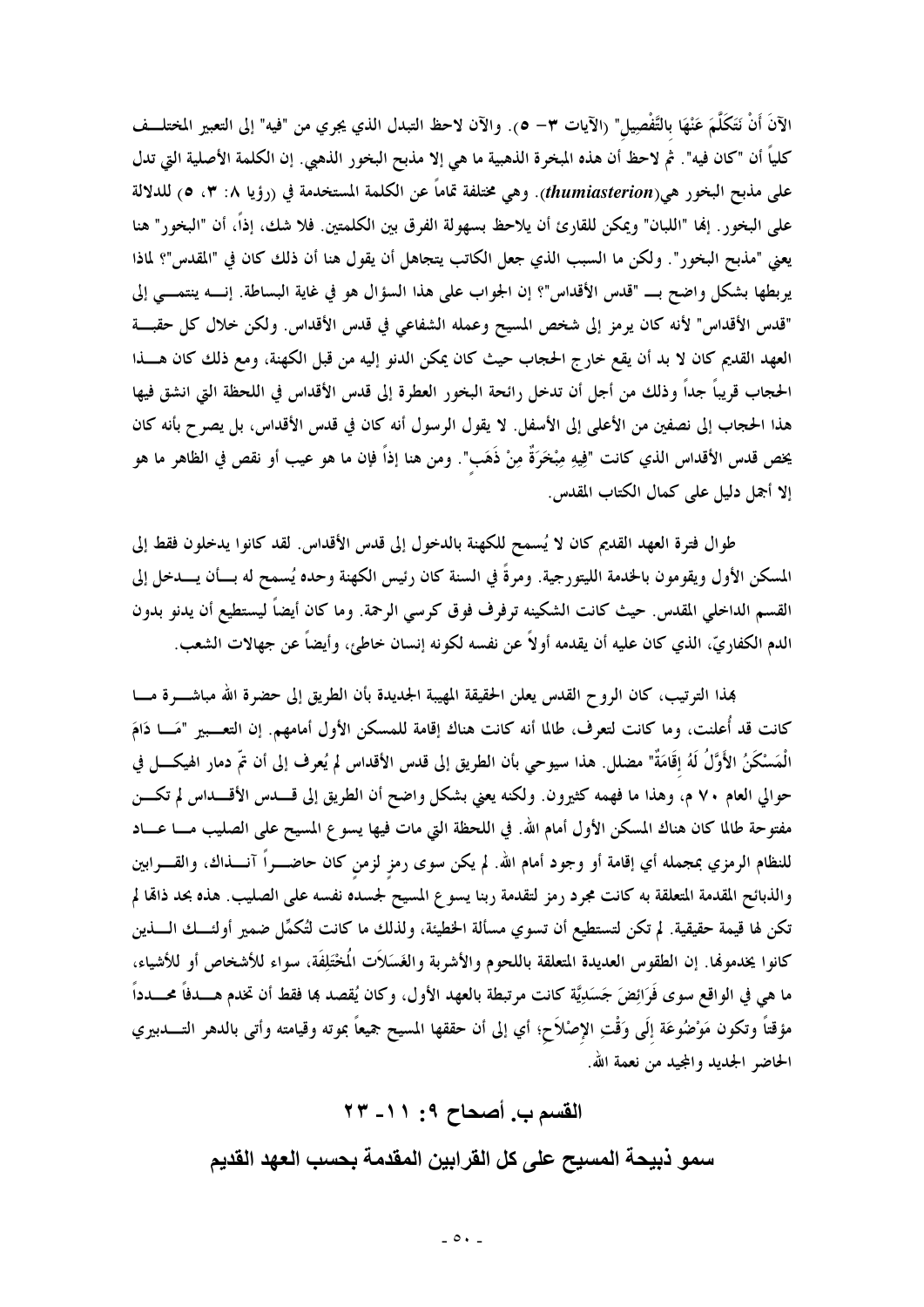يشرع الرسول الآن بأن يُظهركم هي رائعة تلك التقدمة الروحية التي قدمها ربنا يسوع المسيح والـــتي تفوق كل رموز وظل صور العهد القديم. إنه بآن معاً رئيس كهنة وأُضحية. كرَئِيسَ كَهَنَةٍ لِلْخَيْـــرَاتِ الْعَتِيـــدَةِ، والذي ترتبط خدمته بمسكن أعظم وأكمل، أي المسكن الأبدي لله، وبتقديمه لدمه، دَخَلَ مَرَّةً وَاحِدَةً إلَى الأَقْدَاس على أساس الفداء المتمم. وعمله يبقى إلى الأبد أمام الله. وما من إخفاق يقع فيه أي من الذين افتداهم يمكــــن أن يؤثر على عظمة عمله الذي أتَّه. في العهد القديم كلما كان إسرائيلي يُخطئُ كان في حاجة إلى ذبيحة جديـــدة؛ ولكن تقدمة المسيح الوحيدة الكاملة لنفسه قد سوَّت مسألة الخطيئة إلى الأبد، فما من تيه في القلب ولا إخفاق في الحياة من جهة أولئك الذين استفادوا بالإيمان من عمله التكفيري إذ ما من شيء يمكن أن يغير أو يبدل موقفه أو مكانته أمام عوش الله.

> ما الذي يمكن أن يمس الصليب، أو يمس السلام الذي أُعطيناه به؟ من يستطيع أن يدّعي أن المسيح لم يمتْ، أو أنه دُفن في قبر ولم يقُمْ"

بسبب القيمة اللا متناهية لدمه الثمين، فقد استو في كل مطاليب العدالة الإلهية وهكذا ضمن فداءً أبدياً. وفي اللحظة التي سُفك دمه على الصليب أُقِرَّت كفايته وفعاليته في السماء، وهذه كانت استجابة لنضح الدم على كرسي الرحمة. ولكن لم يُرَ فقط مرشوشاً على عرش الله بل أيضاً على المؤمن الذي يُطهر بذلك من كل نجاسة.

تضع الآية ١٣ أمامنا بشكل حيوي طقس دَم العِجلة كما يرد في (سفر العدد ١٩). لقد كانت العجلة تُنحرق إلى أن تصير رماداً، ويمز ج الرماد مع الماء، وماء الفصل هذا كان يُرش على المنجسين من بــــني اســـــرائيل ليصيروا مؤهلين للمشاركة في الخدمة في المقدس الدنيوي الأرضى. وهكذا كان الرماد يصير تصريحاً بليغاً. إذ كان يصرخ بصوت عال كما فعل المخلص وهو يلفظ أنفاسه الأخيرة: "«قَدْ أُكْمِلَ»". إذ أن الرماد يشير إلى أن النار التي احترقت ما عادت بحاجة لأن توقد من جديد. وهكذا يصبح للمؤمن المحتضر مورد يومي لغسل الماء بالكلمة، فيستحضر إلى روحه حقيقة ذلك العمل المكمَّل الذي تمت فيه تسوية كل خطيئة وذلك بموت يسوع على عــــود الصليب. ومن هنا يرد قول القديس بولس أن: "فَكَمْ بالْحَريِّ يَكُونُ دَمُ الْمَسيح، الَّذِي برُوحٍ أَزَلِيٍّ قَدَّمَ نَفْسَهُ لِلَّهِ بلاَ عَيْب، يُطَهِّرُ ضَمَائِرَكُمْ مِنْ أَعْمَال مَيَّتَةٍ لِتَخْدِمُوا الله الْحَيَّ!" فذاك، الذي هو بلا خطيئة، قد قدّم نفسَه ليأخذ مكان الخاطئ، وذلك بقوة الروح الأزلى؛ وبسفكه لدمه تتنقَّى ضمائرُنا مِنْ أَعْمَال مَيَّتَةٍ ونتحرر لنَخْدِمَ الله الْحَيَّ. كان الاسرائيلي في العهد القديم الذي كان يتنجس باحتكاكه بالأموات، يلتجئ إلى ماء الفصــــل. ولكــــن كــــل جهودنا ومحاولاتنا قد تنجست بحقيقة أننا أنفسنا في حالة عدم خلاص وكنا أمواتاً في التعديات والخطايـــا. والآن وقد سُويَّت أمور الماضي جميعاً، فإن لنا الحرية أن نخدم الله الحي بالإيمان وبقوة حياة جديدة.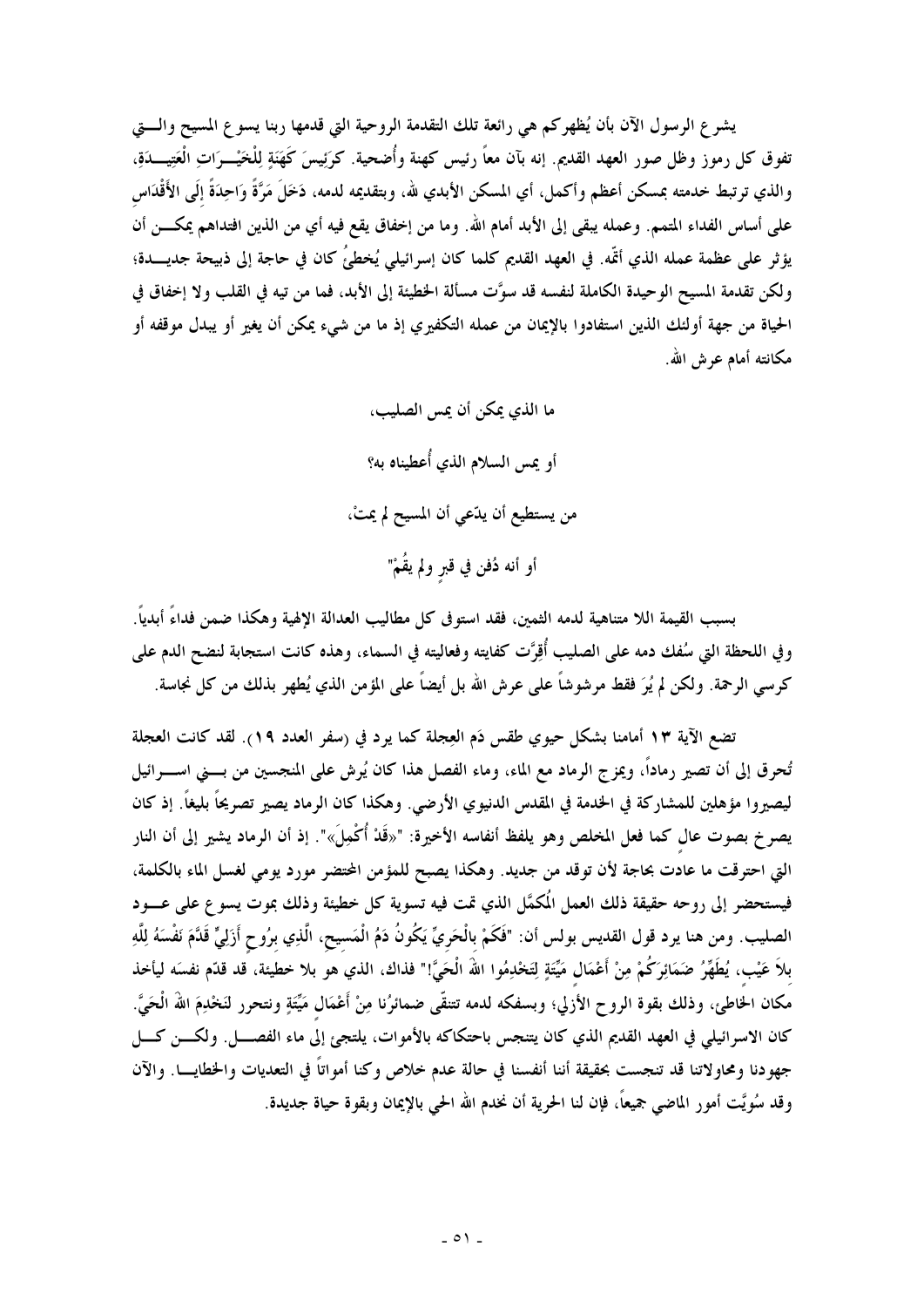ولذلك فإن المسيح هو وسيط العهد الجديد، القائم على أساس موته ذاته، الذي بــــه ســــوًى مســــألة التعديات عن كل الذين تحولوا إلى الله بالإيمان خلال فترة العهد الأول، لكي يَنَالُوا، معنا، وَعْدَ الْمِيرَاثِ الأَبَدِيِّ. وهذا هو، بالتأكيد، معنى العبارة: "فِلدَاء التَّعَدِّيَاتِ الَّتِي فِي الْعَهْدِ الأَوَّل". إن خطايا القديسين في العهد القــــديم لم تُغفر فعلياً إلى أن أتم المسيح الفداء على الصليب. فعندها نال هؤلاء كل البركة التي في العهد الجديد الذي ختمه بدمه نفسه.

كان هناك الكثير من الجدل حول إذا ما كان التغيير من الوعد إلى العهد، بمعنى الوصـــية، قـــد كـــان مقصوداً في الآيات التي تلت. ولكن الكلمتين مرتبطتان على نحو وثيق حتى يبدو أنه ما من سبب يجعل فهم هذه الحقيقة الحاضرة أمراً صعباً. إن العهد القديم كان وصية الله لشعبه قبل مجيء المسيح وقد خُتم بدم ثيران وتيوس، الذي رَشَّه موسى على الْكِتَاب وعلى جَمِيع الشَّعْب، قَائِلاً: "«هَذَا هُوَ دَمُ الْعَهْدِ الَّذِي أَوْصَـــاكُمُ اللهُ بــــهِ»". إنَّا العهد الجديد هو وصية ربنا المبارك التي بما رسم أن كل من يؤمنون به ينالون قسطاً من ذلك الميراث الأبدي الذي يتشارك به مع كل المؤمنين بسرور . بموته صارت هذه الوصية نافذة المفعول. لولا موته، ما كانت هناك بركة على هذا النحو للخطأة الآثمين. إن الوصية تكون فعالة بعد موت الإنسان الذي يضعها. إن موت المسيح على الصليب يضع هذا العهد الجديد أو الوصية قيد التنفيذ، وبما ألها عهد نعمة صافية نقية، فإن كل مؤمن يدخل ينتفع منسها حتى قبل اليوم الذي تصبح هذه البركة متاحة علانية لبيت اسرائيل ويهوذا، كما رأينا في الأصحاح الســــابق. إن دم العهد وقد سُفك للتو يلغي أي عائق أمام تدفق النعمة والبركة. إن رش الدم بحسب الوقت القديم قد صادق على ذلك العهد، وكان تحذيراً للشعب من أن الموت سينشأ عن انتهاك ذلك العهد؛ بينما في نفس الوقت كـــان يرمز إلى سفك دم أضحية العهد الجديد (المسيح)، ولذلك يُقال لنا هنا أن موسى رش بالدم الْمَسْكَنَ وَجَمِيعَ آنيَةِ الْخِدْمَةِ، "وَكُلُّ شَيْءٍ تَقْرِيباً يَتَطَهَّرُ حَسَبَ النَّامُوس بالدَّم، وَبدُونِ سَفْكِ دَم لاَ تَحْصُلُ مَغْفِرَةٌ". إن هذا التصريح الأخير أمرٌ مطلقٌ ثابتٌ لا ريب فيه، وهذا ما توضحه الآيات التي تليه. كان من الضروري في مخطط الله أن تكون رموز وصور الأشياء التي في السماوات مطهَّرةً بدم الذبائح الحيوانية، وأما الحقائق فبأشياء أفضل من تلك التي في القديم. كانت الأشياء السماوية في حاجة إلى تطهير لأن الخطيئة بدأت في السماوات. فهناك ســـقط الشـــيطان، ولذلك فقد أمست السماوات غير نقية. إن ذبيحة المسيح هي أساس التطهير للسماوات الملوثة وهي تضمن سماء جديدة وأرضاً جديدة يقيم فيها البر . وهكذا في نماية المطاف، كل ما في السماء وما على الأرض سيتصالح مع الله بدم الصليب.

ليس هذا، بالطبع، عقيدة خلاصية (أي قول بخلاص الجميع) إنه لا يشير إلى أن الخلاص هو لجميع الذين عاشوا على الأرض، وبالتأكيد ليس للملائكة الساقطة الذين دنسوا السماوات. بل هنا الحديث عن وقت يسأتي تُطرِد فيه الخطيئة والخطاة من الأرض والسماوات ويصبح الله هو الكل بالكل.

> القسم ج. أصحاح ٩: ٢٤- ١٠: ٢٢ المدخل إلى الأقداس بدم يسوع. دخوله هو ضمان لدخولنا.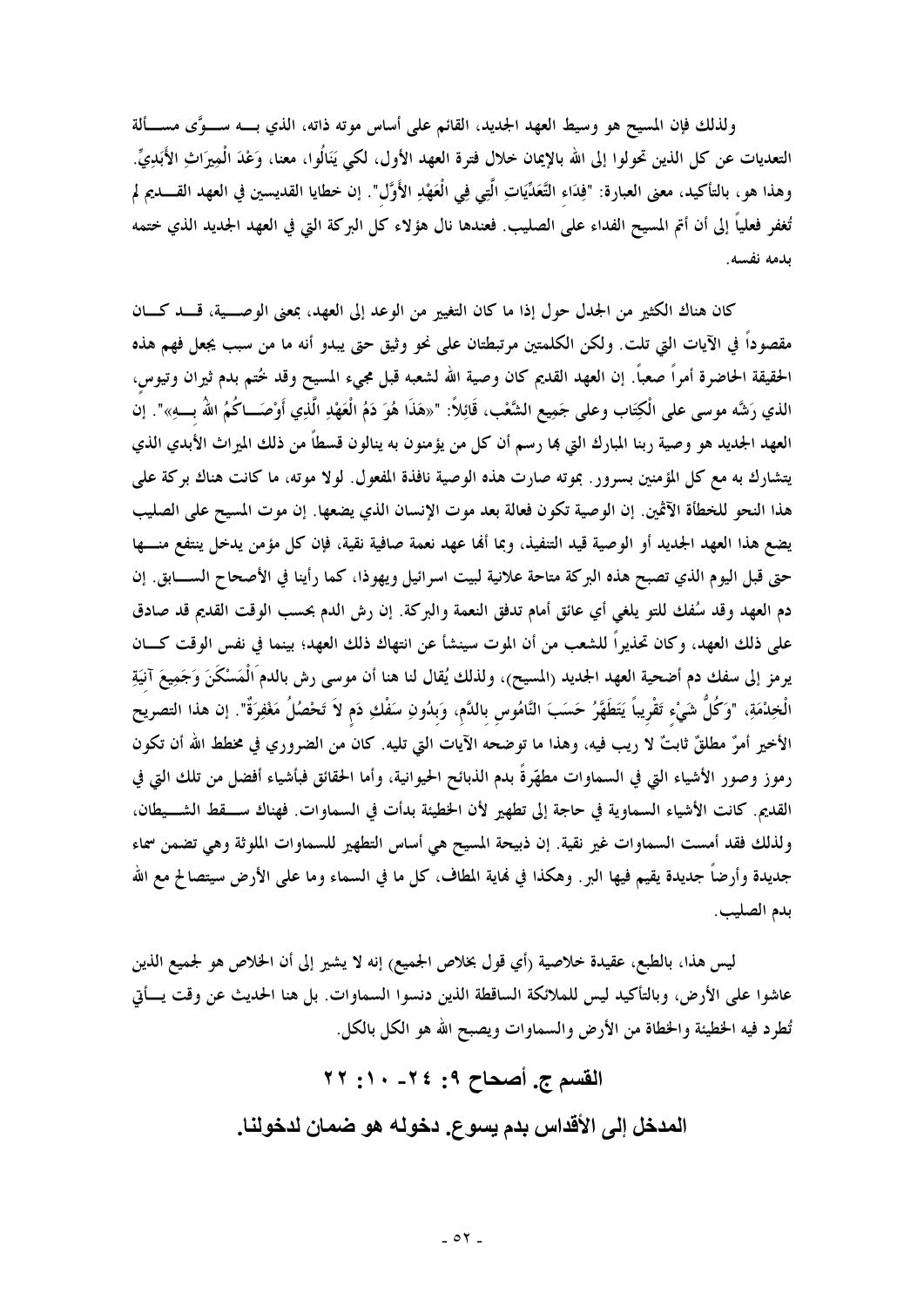ها قد وُضعت الأرضية التي تُمكن الرسول بولس من أن يكشف لنا الحقيقة الخاصة بالحقبة الجديـــدة، وليرينا كيف أبطل المسيحُ على نحو كامل كلَّ رموز العهد القديم. في الآيات ٢٤ إلى ٢٨ من هــــذا الأصــــحاح التاسع لدينا ما أسماه أحدهم على نحو ملائم جداً بأنه "الظهورات الثلاثة لربنا يسوع المسيح": فقد ظهر، ويظهر، وسيظهر . إن الترتيب، على كل حال، مختلف نوعاً ما، لأن الروح القدس يسكن أولاً في ظهوره الأول كوسيط في الأعالي، ثم يلفت انتباهنا إلى الوقت الذي ظهر فيه ليُسوي مسألة الخطيئة، وفي الآيات الختامية يحملنا إلى تلك الساعة السارة عندما سيظهر في الدهر الثاني الآتي لأجل فدائنا الكامل والمجيد.

في الآية ٢٤، إذاً، ننظر بالإيمان إلى المسكن الحقيقي الذي هو في الأعالى، قدس أقداس ليس مصــــنوعاً بأيدٍ، وهناك نرى ربنا المبارك القائم من بين الأموات وقد ظهر أمام وجه الله لأجلنا. إنه هناك ليمثلنا تمثيلاً كاملاً أمام عرش الله ونكون مقبولين فيه. إنه هناك أيضا ليصنع شفاعة لأجلنا نظراً لهشاشة وميل البشر إلى الإثم. وكما يرينا الرسول يوحنا، فإنه هناك كمحام لدى الآب، ليدافع عنا وقد حل الإخفاق وحطم الشركة. كم هي كاملة ومكتملة خدمته الحاضرة التي يقوم فيها بمهمته لأجلنا في الأقداس! كم نتكلم في معظم الأحيان، ونحـــن محقــــين بذلك، عن العمل المتمم للمسيح. هذا يشير بالطبع إلى كفَّارته البدليَّة المنجزة التي حدثت على الصليب. ولكنــــه يتوافق مع الكتاب المقدس عندما نتحدث عن عمله المنجز ، أن يكون في ذهننا هذه الخدمة الخاصة من الشـــفاعة التي يقوم بما في قدس الأقداس منذ ذلك الحين الذي صعد فيه بمجد إلى السماء، والتي سوف لن تنتهي أبداً طالما كان هناك أي قديس محتاج في موضع امتحان هنا على الأرض. إن عمله على الصليب لا يمكن أن يتكرر أبداً. ما من حاجة إلى تكراره، لأنه سوّى مسألة الخطيئة على نحو كامل عندما أخذ مكاننا في القصاص. وفي هــــذا لـــــدينا إدراك أو تمييز واضح بين الذبائح الناموسية وتقديمه لنفسه، عندما ظهر في ملء الزمان ليزيل الخطيئة بذبيحتــه المقتدرة. إن قرابين وتقدمات العهد القديم كان يجب أن تتكرر مراراً وتكراراً لألها لم تكن ذات قيمة كافية لتسوية مسألة الخطيئة. ولكن دمه الثمين الذي أُريق لأجل فدائنا كان ذا قيمة لا متناهية حتى أنه من المحرمات أن نفكـــر بإضافة أي شيء إليه بأي شكل من الأشكال. أما وقد قام بوظيفته على المذبح، والتي كانت تجاوباً مع رمز يــــوم الكفارة العظيم فإنه الآن قد مضى إلى المقدس بقيمة دمه ذاته، ويوماً ما سيخرج ليبارك شعبه كما كان الكـــاهن يفعل في القديم.

> "حتى وإن احتجب لبرهة، عن عيون البشر، إلا أن شعبه يوتقب ظهور رئيس كهنتهم العظيم من جديد".

كما أن الناس في الواقع كانوا تماماً تحت حكم الموت من جراء القصاص، هكذا أخذ المسيح ذلك الحكم على نفسه وقُدِّم مرة ليحمل خطايا كثيرين. وكما سيظهر بالتأكيد لأولئك الذين يرتقبونه في الوقت الثاني الآتي،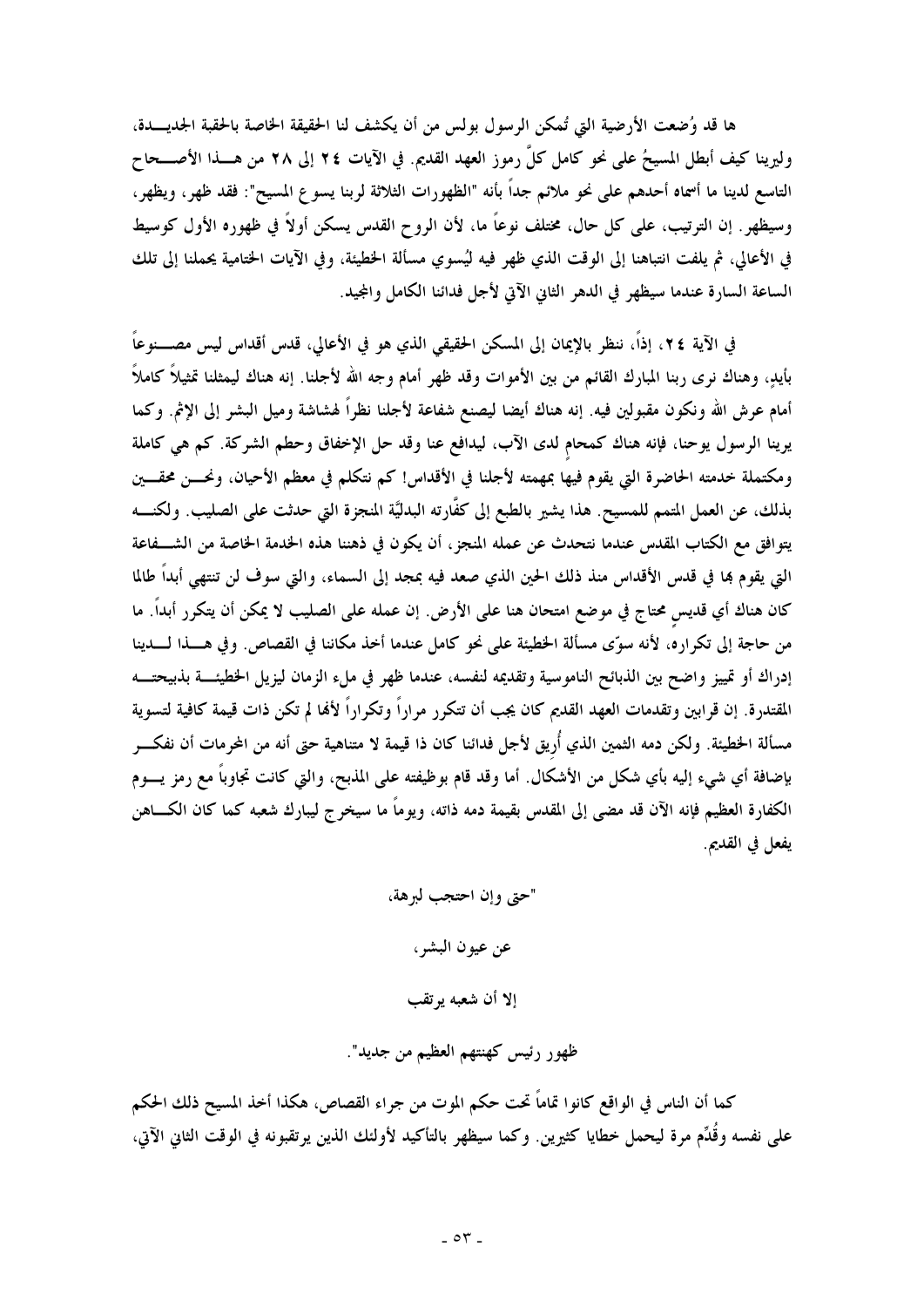بمعزل عن مسألة الخطيئة، منتظرين خلاصاً كاملاً ولهائياً لأجل خاصته جميعاً. في هذه الأثناء، ظهر الروح القدس ليحمل شهادة عن كفاية عمله الإسترضائي، في حين أنه هو نفسه يتابع خدمته في القدس السماوي.

يجب أن يكون واضحاً أن الجزء الثاني من الآية ٢٨ لا يقصد بما أن تعلَّمنا أن وحدهم أولئـــك الــــذين تقدموا بالمعرفة عبر النبوءات، ولذلك يعيشون في انتظار يومي للمجيء الثاني للمخلص، إذاً، تعلمنا تلك الآية أن ليس هؤلاء فقط سيختطفون للقائه لدى عودته. لم يكن هذا أبداً في فكر الكاتب، وبالتأكيد ليس في تعليم الروح القدس في أي مكان في الكتاب المقدس، ولكن كما أن جميع الإسرائيليين يمكن القول بألهم ينتظرون ظهور رئيس الكهنة الذي كان ليرش دم الكفارة على كرسي الرحمة، فكذلك كل المؤمنين ينتظرون مجيء ربنا يسوع ثانية. ربما ليس هناك معلومات كثيرة عن شكل مجيئه ولا عن ترتيب الأحداث، إلا أن القلب المتجدد يهتفُ قائلاً: "تعـــال، أيها الرب يسوع".

في الآيات الـ ١٨ الأولى من الأصحاح ١٠ نرى التغاير بين الذبائح التي كانت تحت الناموس وذبيحة نفسه. وهذا التمايز أو التغاير يظهر بشكل أوضح مما سبق بكثيرٍ. من المهم أن نتابع النقاش أو الجدال بعناية وأن نلاحظ المقاربة المحكمة للرسول بولس وهو يغاير الأولى مع الأخرى. إن النظام اللاوي لم يكن سوى ظِلَّ الْخَيْرَاتِ الْعَتِيدَةِ. لم يكن نَفْس صُورَةِ هذه الأَشْيَاء. ولذا فلم يكن من الممكن لهذه الذَّبَائِح التي كانت تُقدّم على المسذابح اليهودية كل سنة وعَلَى الدَّوَام أن تكمَّل ضمائر أولئك الذين يقدموها. لأنه لو كان تقديم ثِيرَانٍ وَتُيُوس يســـوّي مسألة الخطيئة، فما كانت الحاجة إذاً لتكرار تقديم هذه الذبائح؟ إن المتعبدين، إذا ما تطهروا مرةً، كان ينبغي أن يتحرروا من كل تبعات الحظايا. لاحظ أنه لا يقول "إدراك الحطايا" بل "ضَمِيرُ خَطَايَا". والفرق والتمييز بينهما هو في غاية الأهمية. قد أدركُ اليوم الخطيئة في الفكر والكلام والأفعال، ولكن باعترافي بالخطايا فإني أرفع بصري إلى وجه أبي بثقة إذ أعلم أن دم المسيح قد سُفِكَ لأجل هذه الخطايا، ولذلك تحرر ضميري من ذنب هذه الخطايا. وما كان لهذا أن يكون في ظل النظام السابق. فكل خطيئة كانت تستدعى ذبيحة جديدة، ثم في يوم الكفارة العظـــيم كانت تُقدم ذبيحة سنوية عن كل بني اسرائيل. لاحظ الآية ٣: "لَكِنْ كان فِي تلك الذبائح كُلَّ سَنَةٍ ذِكْرُ خَطَايَا". إن التركيز في الترجمات على مر الأيام كان على المعنى. فالكلمة التي تُرجمت إلى "ذكر" كان من الأفضــــل لــــو ترجمت إلى "إدراك" أو "تذكر" أو "إقرار". ولكن ما الداعي إلى "ذكر" هذه الخطايا إن كان بمقدور الــــذبائح أن تطهرهم فعلياً؟ يبدو أن ثمة إشارة واعدة هنا. فلو افترضنا أن امرئ مدين ببعض المال. ولنفترض أنه حرر شـــيكاً فيه يتعهد بإيفاء المبلغ بعد سنة. ولكنه وجد نفسه عاجزاً عن الدفع بعد سنة. فيجدد تحرير الشيك والوعد بسأن يدفع لاحقاً. إن الشيك لا قيمة له بحد ذاته. ولا كان للذبائح أي قيمة أخلاقية أو روحية في نظر الله. ولكـــن في توقيع ذلك الشيك إقرار بالدين من سنة لأخرى. فإن افترضنا أن شخصاً مقتدراً رمادياً) جيّر الشيك لنفسه رأي حوله إليه كي يدفعه عن ذلك الشخص)، فماذا يحدث عندئذ؟ عندما يستحق الاستيفاء يُطلب منه أن يدفعه، فيفي الدين المستحق ويسوى المسألة.

إن التطبيق هو في غاية البساطة والوضوح. فما كان لدم ثِيرَانٍ وَتُيُوس أن يَرْفَعُ خَطَايَا؛ ولكن كلما كان اسرائيلي مؤمن يحضر ذبيحتَه إلى المذبح، كان كمن يعطي الشيكَ لله. وبذا كان يقر بمديونيته، وخطيئته، ويتحمل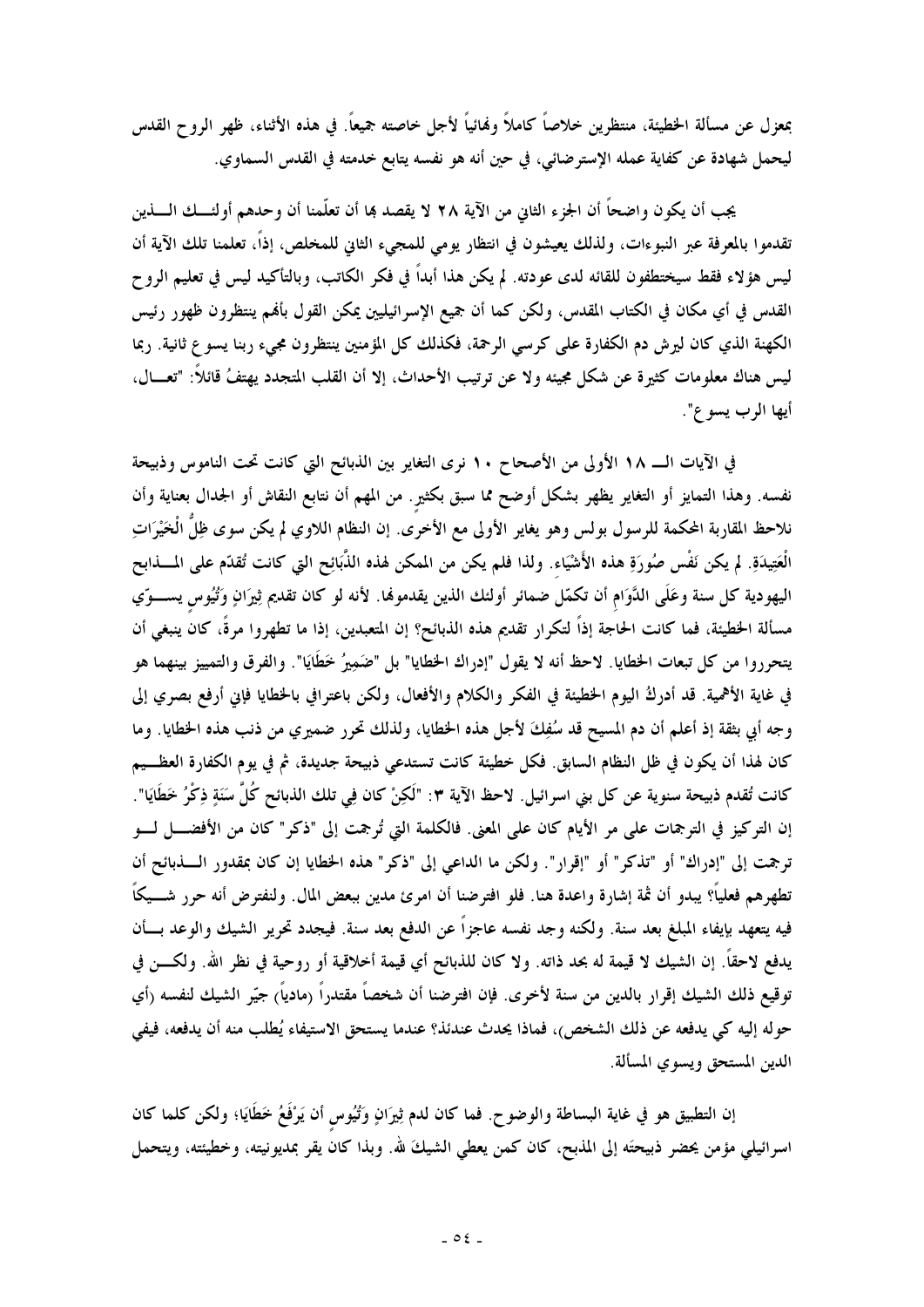مسؤولية عن ذلك. هذا كان كل ما في وسعه أن يفعله. إلا أن المسيح، وقبل تجسده، تعهد بإيفاء قيمة كل هـــذه الشيكات، وفي ملء الزمان جاء ليدفع كل المستحقات عن الجميع. "لِلذَلِكَ عِنْدَ دُخُولِهِ إلَى الْعَالَم يَقُولُ: «ذَبيحَةً وَقُرْبَاناً لَمْ تُردْ، وَلَكِنْ هَيَّأْتَ لِي جَسَداً. بمُحْرَقَاتٍ وَذَبَائِحَ لِلْخَطِيَّةِ لَمْ تُسَرَّ. ثُمَّ قُلْتُ: هَتَنَذَا أجـــيءُ. فِـــي دَرْج الْكِتَاب مَكْتُوبٌ عَنِّي، لأَفْعَلَ مَشِيئَتَكَ يَا أَللهُ»" (الآيات ٥– ٧). فها هنا فعلاً الُمقر الإلهي بدفع الشيكات الــــذي يأخذ على عاتقه بالنعمة مسؤولية كل مطلب من مطالب عرش الله ضد الخطأة التائبين. في هذا المقطع، المأخوذ من المزمور ٤٠ : ٦– ٨، يجدر بنا أن نلاحظ ذكر الذبائح الأربع جميعاً المطلوبة في لاويين ١– ٧. إن كلمة "ذبيحة" تعني في الواقع (minchah) وهي "ذبيحة" الطعام. إن الكلمتين الأخريين ليستا في حاجة إلى الشرح. إن كل هذه الذبائح والتقدمات ما كانت لتنفع في إزالة الخطيئة، ويمكن القول ألها ما كانت لتسترضى الله. ولكن عندما جاء ابنُه المبارك بالذات إلى العالم ليحقق جميع هذه الرموز، وليدفع ثمن الفداء بشخصه، مكتوب: "أَمَّا الرَّبُّ فَسُرَّ بأَنْ يَسْحَقَهُ بالْحُرْنِ. إنْ جَعَلَ نَفْسَهُ ذَبيحَةَ إثْمٍ يَرَى نَسْلاً تَطُولُ أَيَّامُهُ وَمَسَرَّةُ الرَّبّ بيَدِهِ تَنْجَحُ" (أشعياء ٥٣ : ١٠).

بتحقيق ما أعلنه المزمور ٤٠ ، أبطل الزمن القديم وأتى بالزمن الجديد. "يَنْزِعُ الأَوِّلَ لِكَيْ يُثَبّتَ الثّانيّ".

عندما قال: "«هَتَنَذَا أَجيءُ لأَفْعَلَ مَشِيئَتَكَ»"، فإنه بالطبع يقصد مشيئة الله في أن يأتي ليصنع كفارة عن التعديات؛ وبتحقيقه لتلك المشيئة فإن من يؤمن به يُكرس الآن لله، ليس على أساس وعودنا أو مشاعرنا أو برّنــــا الشخصي، بل على أساس تقدمة جسد يسوع المسيح مرةً واحدة وعن الجميع. كم هي بطيئةٌ نفوسنا في تفهّـــم هكذا حقائق وتقبلها كجزء من كينونتنا نفسها. ولعل في مقدور المرء أن يقول أنه ليس هناك من سلام دائــــم إلى أن تصبح هذه الحقيقة في أُسِّ إيماننا بالعمل الذي أتَّمه المسيح.

وإذ نتابع، نجد أن الكاتب يُذَكِّر قراءه بأن رؤساء الكهنة في مقدس العهد القديم كانوا علـــى الــــدوام يقومون بخدمةٍ وينجزون عملاً لم يكتمل أبداً، بسبب حقيقة أن تلك الذبائح ما كانت لتزيل الخطايا. إن العبـــارة "وَكُلُّ كَاهِن يَقُومُ كُلَّ يَوْم يَخْدِمُ" هي ذات مغزى مهم بحد ذالها. لا نقرأ هنا عن كرسي أو أريكــــة في خيمــــة الاجتماع (المسكن) أو الهيكل، لأن عمل الكاهن لم يُنجز أبداً. وشتّان ما بين ذلك ورئيس كهنتنا العظيم الذي في العلاء! فهو، وبعد أن قلَّم نفسه ذبيحة عن خطايانا لمرة واحدة وإلى الأبد، جلس عن يمين الله، حيث ينتظر الآن إلى أن يصبح أعداؤه موطئاً لقدميه. إن رَبَطَ المرء بين تعبير "إلى الأبد" و عبارة "ذبيحة واحدة عـــن الخطايـــا" و الجلوس أم لا، ليس أمراً ذا أهمية. تلك الذبيحة كان تأثيرها يدوم إلى الأبد. من جهة أخرى، وبما أنــــه الكــــاهن والتقدمة بآن معاً، فإن عمله اكتَمل وجلس (في السماء)، ليس ليقدم ذبيحة من جديد أبداً علـــى الإطـــــلاق. إن الذبيحة الوحيدة التي قدمها كانت كاملة ومكتملة وكل من ارتبط به بالإيمان يظهر أمام الله بكل قيمة ذلك العمل المتمم، المكمّل إلى الأبد، لأفمم تقدسوا فيه.

وعن هذا يشهد لنا الروح القدس. لقد أُرسل من قِبَل الآب والابن ليشهد على كمال ذلـــك العمــــل المتمّم. وهو الذي يفتح الآن الكتاب المقدس في العهد القديم ويعطينا أن نرى فيه ما لم يدركه قديســــوا العهـــــد القديم هناك. لاحظ الاقتباس أو الاستشهاد من إرميا ٣١: ٣٣، ٣٤. ما كان قد وُعد به بيتُ اسرائيل ويهـــوذا من خلال العهد الجديد قد صار الآن حقيقياً في متناول كل الذين يؤمنون بالمسيح.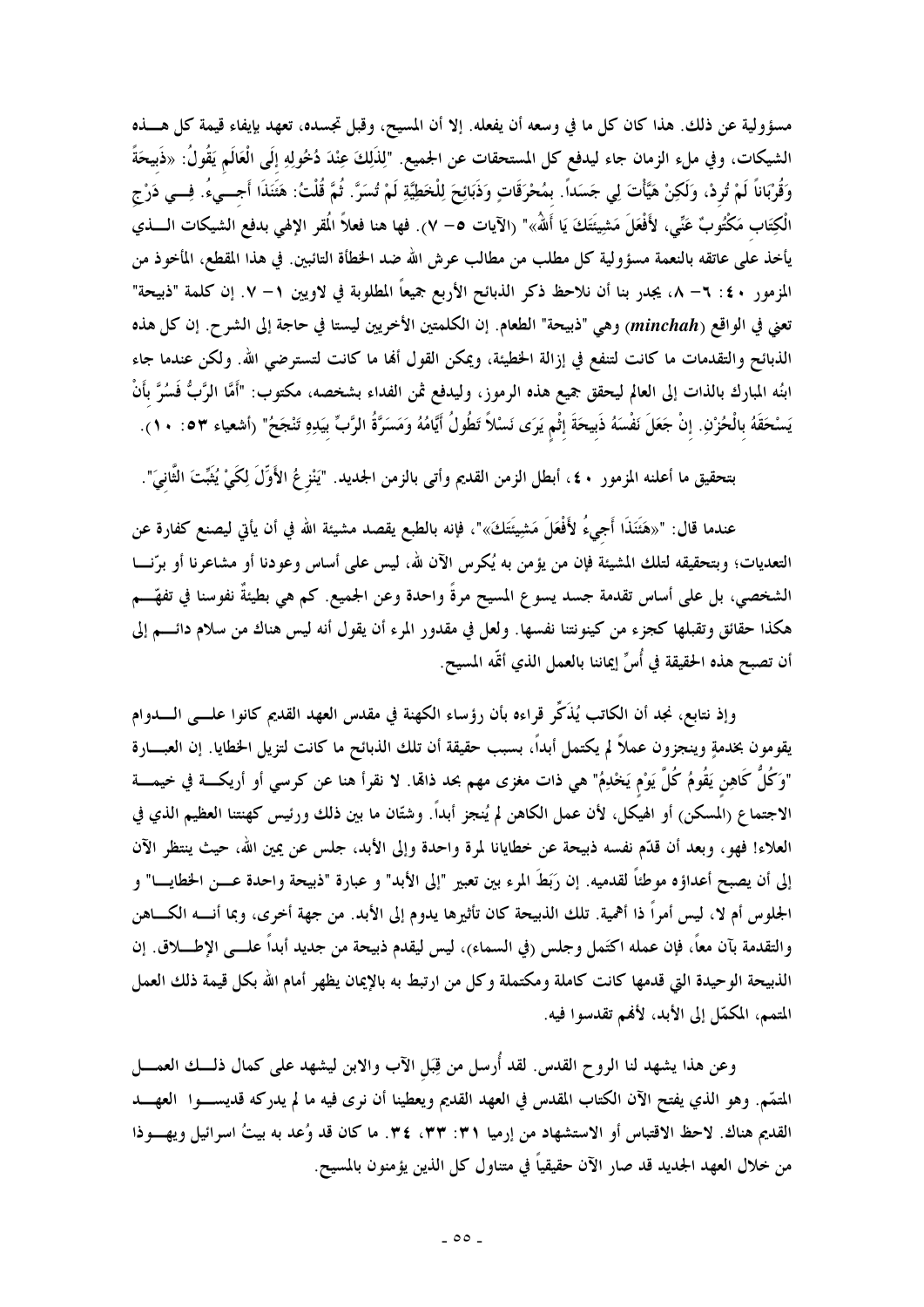بالولادة الجديدة يجْعَلُ الله نَوَامِيسه فِي قُلُوبهمْ وَيكْتُبُهَا فِي أَذْهَانهمْ، ويعلن بصريح العبارة أن "«لَنْ أَذْكُرَ خَطَايَاهُمْ وَتَعَلَّيَاتِهِمْ فِي مَا بَعْدُ»". وفي هذا تبرير كاملٌ من كل الأشياء. فما من إدانة تصيب الآن مــــن ســـوّى المسيح كل شيء لأجله. ومن هنا نفهم الخاتمة المباركة أن "حَيْثُ تَكُونُ مَغْفِرَةٌ لِهَذِهِ لاَ يَكُونُ بَعْدُ قُرْبَـــانٌ عَـــن الْخَطِيَّة" (الآية ١٨).

وهذا يخول إذاً "أخوة" المسيح، البيت الكهنوتي الجديد، لأن يدخلوا بثقة كمتعبدين أنقياء إلى الأقداس، حيث الحضور الحقيقي لله، بكل القيمة اللا متناهية التي استحقها دم يسوع من خلال تلك الطريقة الحية والجديدة التي افتتحها لنا بنفسه عندما انشق الحجاب إلى شطرين، لحظة موته على الصليب، وما عاد الله محتجبًا، وما عاد أي إنسان في المسيح مُغلقاً عليه في الخارج. إن الفادي والمفتدى مرتبطان معاً على نحو وثيق، وإن رئيس الكهنــــة والبيت الكهنوتى متحدان معاً بقوة أمام الله، حتى أننا مدعوون لندخل بالروح إلى حيث دخل، وأن ندنو من الله بقَلْب صَادِق فِي يَقِين الإيمَانِ القائم على أساس العمل الفدائي المتمم؛ وإذ قُلُوبُنَا مَرْشُوشَة مِنْ ضَمِير شِرِّير، كمثل أي إسرائيلي نجس، فإن "أَجْسَادَنَا مُغْتَسلَة بمَاء نَقِيٍّ". إنه لمما يُؤسَف له أن قلةً من المسيحيين يفهمون كل ذلـــك اليوم. يصح القول بأن آلاف من الذين لديهم رجاء بالمسيح، يبدو أن الحجاب لم يُشق أبداً بالنسبة لهـــم. لـــيس لديهم أي إدراك لحرية الدخول إلى الأقداس، بل ينظرون إلى أنفسهم على ألهم شعب لا يزال في فترة امتحـــان، وهؤلاء لو أفمم كانوا مخلصين لاعترافهم لكانوا سيُأهلون في نماية المطاف للدخول إلى حضرة الله. فكم من ضلال هناك بسبب إخفاقهم في فهم مكانة المسيحي الحقيقية التي عبّرت عنها على نحو جميل تلك الكلمات في الترنيمــــة القديمة التي تقول:

> "والآن نوي من خلال قبول المسيح، ولكن المقياس هو لنا؛ فذاك الذي احتمل قصاصنا،

قد جلس في الأعالي متربعاً على العرش".

إن الله يرى كل مؤمن فيه (في المسيح). وأضعفُ قديس مؤمن له الحق في الدخول الفوري المباشر إلى الأقداس بالدم الكفاريّ. إن التحذير والتنبيه الذي يلي ذلك ما كان يعني أبداً أن الروح القدس يحجب هذه الحقيقة المباركة ولو بأدنى حد، بل إنه يؤكد على أهمية التمسك بما أُعلن وكُشف هنا بإيمان وثقة.

> القسم د. أصحاح ١٠: ٢٢- ٣٩ تحذير من الارتداد؛ أدلة واقعية

بعد الدعوة الثمينة للدخول إلى الأقداس يأتي التحريض الموجه لنا في الآيسات ٢٣ – ٢٥: "لِنَتَمَسَّــكْ بإقْرَار الرَّجَاء رَاسِخاً، لأَنَّ الَّذِي وَعَدَ هُوَ أَمِينٌ. وَلْنُلاَحِظْ بَعْضُنَا بَعْضاً لِلتَّحْريض عَلَى الْمَحَبَّةِ وَالأَعْمَال الْحَسَنَةِ،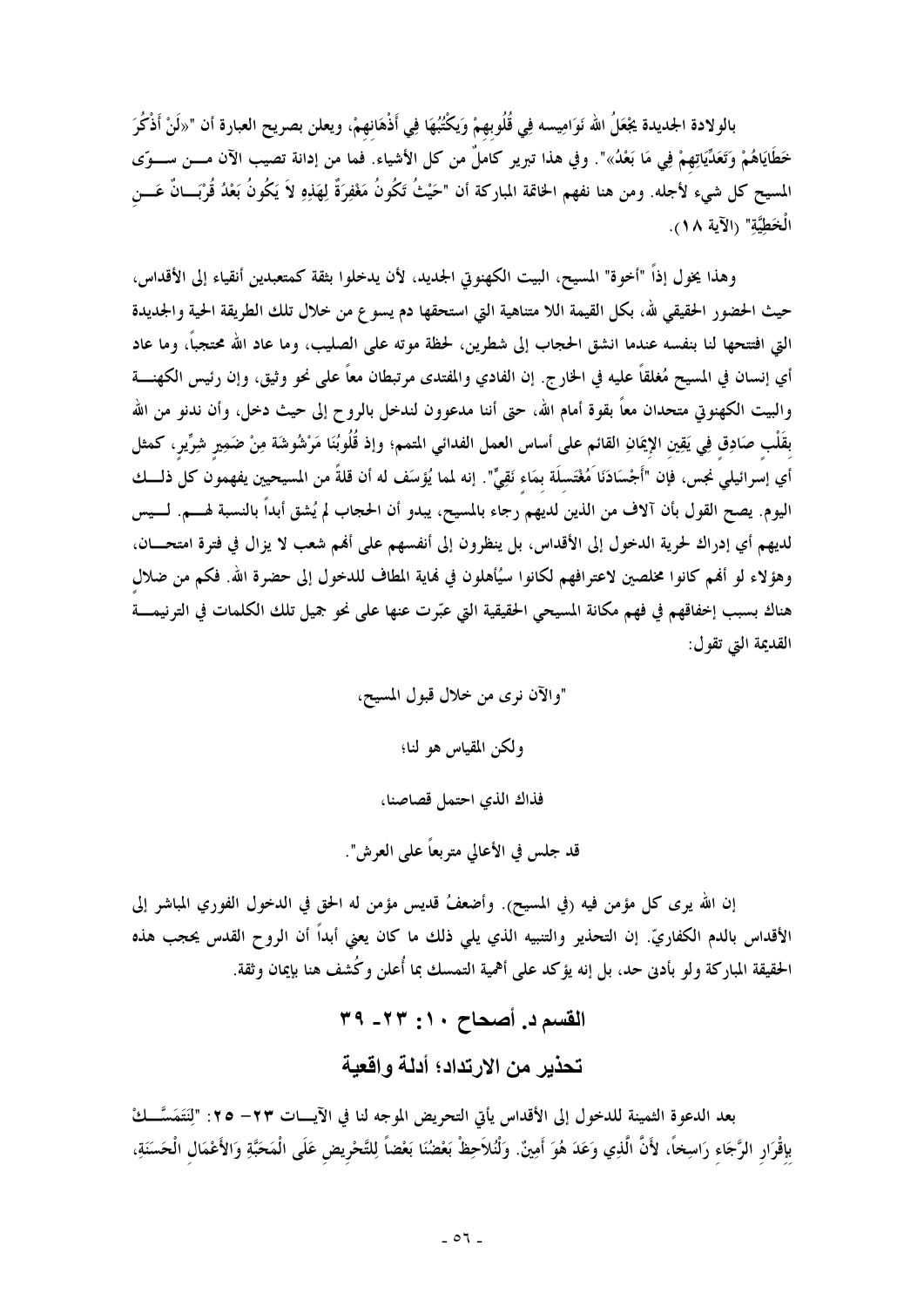غَيْرَ تَاركِينَ اجْتِمَاعَنَا كَمَا لِقَوْم عَادَةٌ، بَلْ وَاعِظِينَ بَعْضُنَا بَعْضًا، وَبالأَكْثَر عَلَى قَدْر مَا تَرَوْنَ الْيَوْمَ يَقْرُبُ". لربمـــا كان يجدر استخدام الكلمة "اعتراف" أفضل من الكلمة "إقرار" الواردة في الآية ٢٣. فإننا قد نقر بما هــــو غـــير حقيقي. أما الاعتراف فهو بماهية الأمر.

لقد أعلن المؤمن إيمانه بمسيح مصلوب وقائم وممجد. إنه مدعو لأن يتمسك بمذا الإقرار (الاعتـــراف) العظيم دون أن يلتفت إلى اليمين أو إلى الشمال، ويكون معزّزاً بأمانة ذاك الذي أعطى الوعود المتعلقــــة بابنــــه، وبالنعمة حققها حتى الوقت الحاضر . يبقى وعد عظيم يجب تأكيده لدى عودة ربنا، ولعله ينبغي أن نكون متأكدين بأن ذاك الذي لم يخفق أبداً في أي جانب مما يتعلق بالماضي والحاضر من عمل المسيح سوف يكون على نفس النحو أميناً صادقاً فيما يتعلق بما سيأتي.

لثلاث مرات في هذا القسم من الأصحاح لدينا الكلمات الإقناعية التحريضية "دعونا" (أو "لـــــ "). فأولاً: "لِنَتَقَدَّمْ"، في الآية ٢٢؛ ثم: "لِنَتَمَسَّكْ" في الآية ٢٣؛ والآن: "لْنُلاَحِظْ بَعْضُنَا بَعْضاً" في الآية ٢٤. لـــيس المؤمن وحده في إقراره بالمسيح، ولا يفترض فيه أن يسلك أو يعيش في عزلةٍ. إنه مرتبط مع الآخــــرين بالطبيعـــة والنعمة كليهما، وهو مدعو ليسعى لأن يحرّض أخوته إلى المجة والأعمال الحسنة، مجتمعاً مع أخوته القديســـين في العبادة، والصلاة، والشهادة، لا لأن ينسحب ببرودة كما يفعل البعض، بل إن تَذكَّرَه مسؤوليته نحو أخوته هـــو أكثر ما يجب أن يكون إن بدا البعض يخفق بشكل محزن وكان آخرون عرضة لخطر ذلك. ولا ينبغي عليه أن يجعل من أية حقيقة نبوية سبباً لاتخاذ موقف متعصب نحو أخوته. إنه في حاجة إليهم وهم في حاجة إليه بـــالأكثر مــــع اقتراب يوم عودة المسيح المجيدة إلى هذه الأرض.

في الآيات ٢٦– ٣١ لدينا وجهة أخرى من الأمور كليةً. إن التحذير هنا هو من الارتداد. فنقرأ: "فَإِنَّهُ إنْ أَخْطَأْنَا باخْتِيَارِنَا بَعْدَ مَا أَخَذْنَا مَعْرِفَةَ الْحَقِّ، لاَ تَبْقَى بَعْدُ ذَبيحَةٌ عَنِ الْخَطَايَا، بَلْ قُبُولُ دَيْنُونَةٍ مُخِيفٌ، وَغَيْرَةُ نَارِ عَتِيدَةٍ أَنْ تَأْكُلَ الْمُضَادِّينَ. مَنْ خَالَفَ نَامُوسَ مُوسَى فَعَلَى شَاهِدَيْنِ أَوْ ثَلاَثَةِ شُهُودٍ يَمُوتُ بدُونِ رَأْفَةٍ. فَكَمْ عِقَاباً أَشَرَّ تَظُنُّونَ أَنَّهُ يُحْسَبُ مُسْتَحِقّاً مَنْ دَاسَ ابْنَ الله، وَحَسبَ دَمَ الْعَهْدِ الَّذِي قُدِّسَ بهِ دَنساً، وَازْدَرَى برُوح النِّعْمَةِ؟ فَإِنَّنَا نَعْرِفُ الَّذِي قَالَ: «لِيَ الاِنْتِقَامُ، أَنَا أُجَازِي، يَقُولُ الرَّبُّ». وَأَيْضاً: «الرَّبُّ يَدِينُ شَعْبَهُ». مُخِيفٌ هُوَ الْوُقُوعُ فِي يَدَيِ الله الْحَيِّ!".

إن التحذير هنا يستند على كمال ذبيحة المسيح وخلوها من العيب هذه التي أُظهرت بطريقة رائعــــة في القسم السابق من الأصحاح؛ كما أن الأصحاح ٦ كان يستند على قوة عمل الروح القدس الجلية الفاعلـــة في الجماعة المسيحية، التي كان الله قد خصصها لتمجد وتعلى شخص المسيح. إن الارتداد عن الحق المتعلق بشخصه أو عمله الْمَكَمَّل يعني هلاكاً أبدياً. إنه ليس إخفاقاً وحسب في الحياة هنا. إن الخطيئة المتعمدة الاختيارية التي يستم الحديث عنها في هذا المقطع هي بالتحديد رفض ذبيحة المسيح الكفارية. ليست المشكلة هنا هي التصميم الأحمق والشرير لوهلة، كما انتاب البعض، ولكنهم تابوا عن الخطيئة فيما بعد. يقول الرسول في الواقع: "فَإِنَّهُ إنْ أخْطَأْنَا باخْتِيَارنَا بَعْدَ مَا أَخَذْنَا مَعْرِفَةَ الْحَقِّ، لاَ تَبْقَى بَعْدُ ذَبيحَةٌ عَنِ الْخَطَايَا". إن الفعل هنا هو في صيغة الحاضر التام أو الماضي. وهذا يعني أن المسألة قد صارت عادة. فإن حدث، بعد أن يكون المرء قد تمعن بشكل كامل بما يعلّمــــه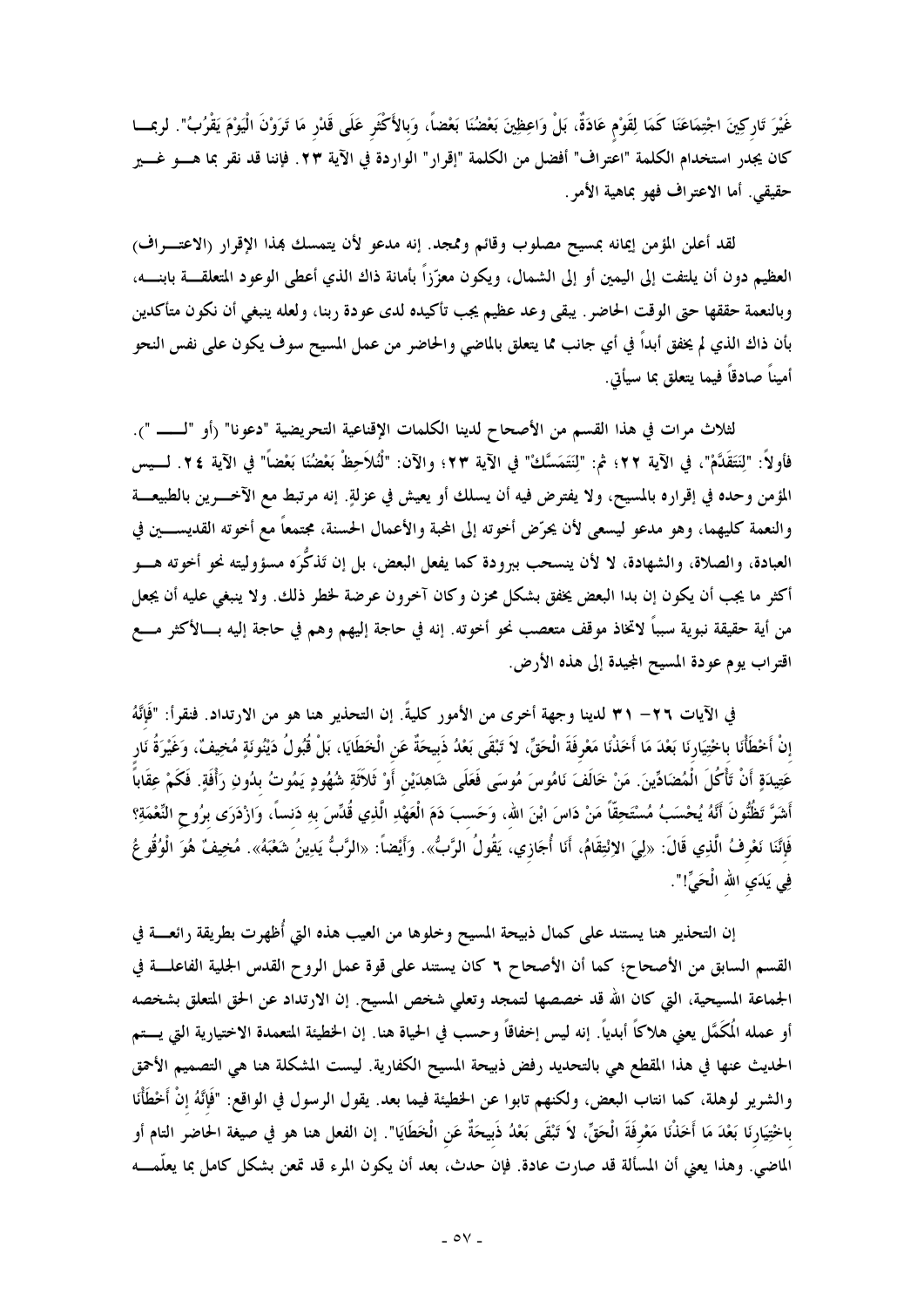العهد القديم عن المسيح وعمله وقارنه بما ظهر في العهد الجديد، وبذلك يكون قد حصل على المعرفة الكاملة للحق، إن حدث بعد كل ذلك أن يرفض هذا المرء كل ذلك عن عمد وإصرار، فإنه لن يكون لدى الله ما يقوله له بعد. فبقيامه بذلك، إنما يقاوم بازدراء الوسيلة الوحيدة للخلاص المتاحة لليهود والأمميين. ربما كـــان العــــبراني الناكص عن الإيمان يفكر في نفسه بأنه يجب أن يستمر في تقديم الذبائح في الهيكل. ولذلك، حتى وإن اعترف بأنه تابع للمسيح، فإنه يعود إلى تلك الذبائح. إلا أن هذا خطأ فادح. فتلك الذبائح ما عادت تنفع. فكفارة المســـيح وحدها أرضت مطاليب الله فيما يخص الخطية. وهكذا فما كان للمرتد أن يتوقع سوى الدينونة الإلهية والغضـــب المتقد. في القديم، كان من يزدري بالعهد الأول يَمُوتُ بدُونِ رَأْفَةٍ عَلَى شَاهِدَيْنِ أَوْ ثَلاَثَةِ شُهُودٍ. فكم يكون ذنبه مقارنةً بذاك الإنسان الذي عرف رسالة الإنجيل واعتقد بما لوهلة، ثم، ولأسباب أنانية ذاتية، ارتد عنها وعاد إلى اليهودية؟ بقيامه بذلك كأنما يدوس ابنَ الله ويحَسب دَمَ الْعَهْدِ الجديد الَّذِي قُدِّسَ بهِ دَنساً. من الواضح أن هذا لا يمكن أن يحصل مع من هو مولود لله حقاً لأن الروح القدس الساكن فيه يقيه من هكذا خطوة فظيعة. ثم ما معنى العبارة: "دَمَ الْعَهْلِ الَّذِي قُلِّسَ بهِ دَنساً"؟ الجواب بالتأكيد هو أن هذا التقديس وظيفى هنا. فكما أن جميع بـــنى اسرائيل كانوا قد فُرزوا بدم العهد القديم في سيناء، وكما أن كل من كان ينقصه الإيمان من بين الاسرائيليين كان يُحرِم من الامتيازات التي كان ذاك الدم يقدمها، كذا اليوم فإن الكنيسة المعترفة برمّتها مفروزة لله علـــي الأرض بدم العهد الجديد. ولكن هذا لا يلغي إمكانية الارتداد عن علامة هذا العهد ورفض البركة التي اشتُريَتْ بــــه. إن الروح القدس يبتهج بتمجيد المسيح وإعلاء عمله. وإن رفض شهادته هو ازدراء بروح النعمة. إن هذا التعــبير "رُوحِ النَّعْمَةِ" يرد هنا فقط في العهد الجديد، ولا يُذكر سوى مرة واحدة في العهد القديم، وذلك في (زكريا ١٢:  $(1)$ 

هناك إيحاء ممتع في الآية ٣٠ يؤيد فرضية نسبة أو أصالة هذه الرسالة. فنقرأ: "فَإِنَّنَا نَعْرفُ الَّذِي قَـــالَ: «لِيَ الاِنْتِقَامُ، أَنَا أُجَازِي، يَقُولُ الرَّبُّ». وَأَيْضاً: «الرَّبُّ يَدِينُ شَعْبَهُ»". هذه الاقتباسات أو الاستشهادات هي من (تثنية ٣٢: ٣٥، ٣٦). الاقتباس الثاني هو نفسه تماماً من النص العبري الأصلي (للعهد القديم)، أما الأول فهسو ليس من النص العبري وليس من الترجمة السبعينية. إنه استخلاص أو تأويلٌ للنص نفسه من قِبَل الكاتب، ويرد في النص اليوناني تماماً كما جاء في رومية ١٢: ١٩. ونعلم من كان كاتب رسالة رومية. وإننا على يقين من أنه هو نفسه من خَطَّ الرسالة إلى العبر انيين.

كلمة التحذير هنا تنتهي لوهلة بالتصريح المهيب أن: "مُخِيفٌ هُوَ الْوُقُوعُ فِي يَدَي الله الْحَيِّ". فكل من يرفض الشهادة التي قدمها بخصوص ابنه يجب أن يلاقي دينونة؛ ونقرأ في مكان آخر : "لَنْ يَتَبَرَّرَ قُدَّامَكَ حَيٌّ" (مز ١٤٣: ٢). أما القول "الَّذِي مَاتَ قَدْ تَبَرَّأَ مِنَ الْخَطِيَّةِ" فهو إعادة صياغة لما ورد في رومية ٦: ٧.

لقد استخدم الشيطان هذا المقطع الذي نتأمل فيه الآن ليقلق ويربك ويحسير النفسوس الصسادقة ذات الضمائر الحساسة الرقيقة فيجعلهم يشعرون بالإخفاق في أن يسلكوا مع الله كما كان ينبغي عليهم. لطالما فعـــل الشيطان ذلك ليثير الخوف لديهم بأن يكونوا مذنبين بارتكاب هذه الخطيئة المتعمدة التي يحكي عنها بولس هنسا. ولكنها ليست مسألة ما يدعي عامة بـــ "ارتداد" هي التي أمامنا هنا. فهذه قد يقع فيها أي مؤمن حقيقي؛ بل حتى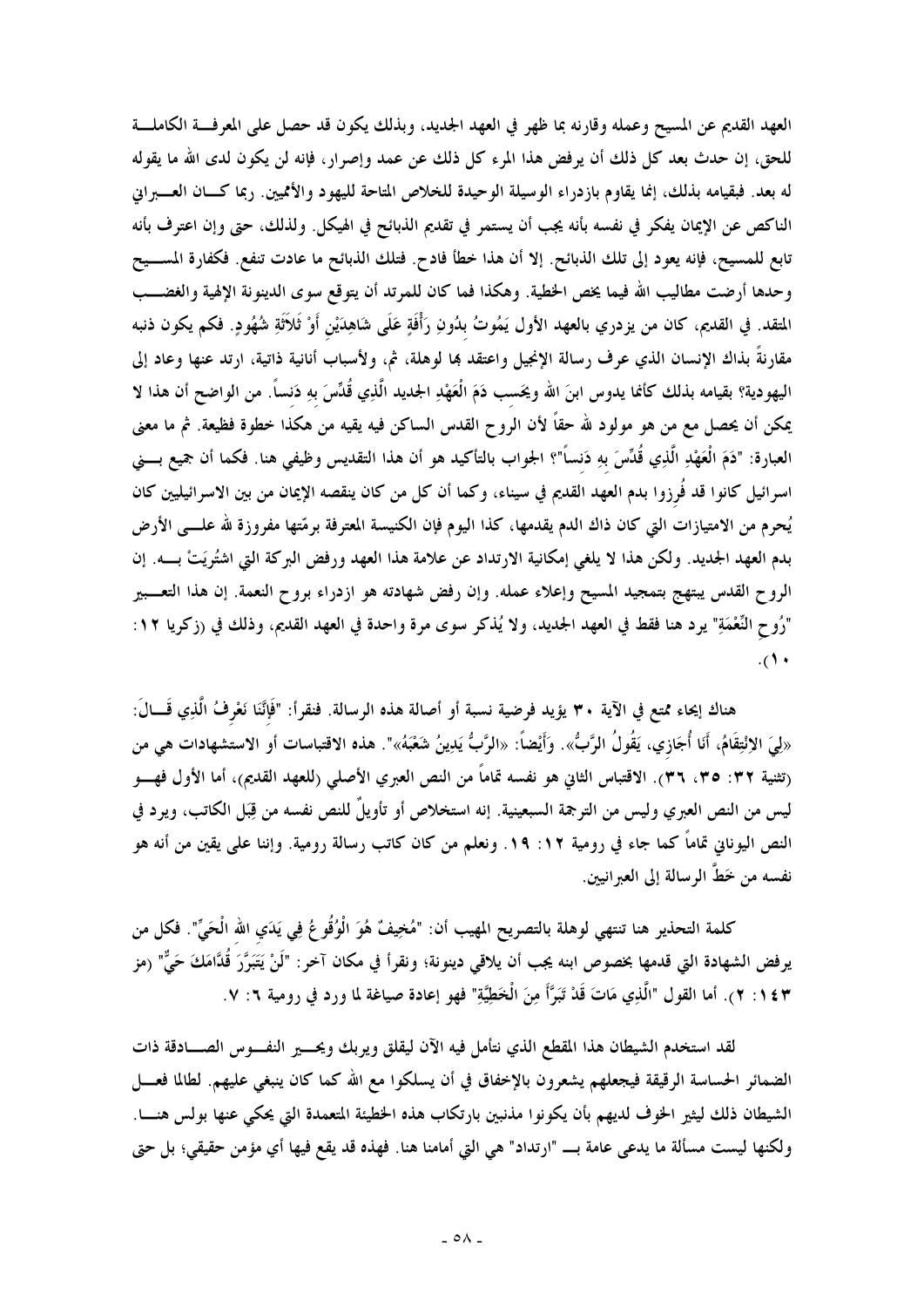عندما يغمره أو يطغي عليه الإحساس بالإخفاق فإن المؤمن يتشبث بقوة أكبر مما قبل بحقيقة أن يسوع هو المخلص الوحيد وأن ذبيحته هي الوسيلة الوحيدة للانعتاق من دينونة الخطيئة. إن المرتد في هذا الأصحاح ليس لديه هكذا رجاء أو إدراك. لقد رفض بازدراء كلاًّ من المسيح والصليب وإنه يصدُّ دم يسوع بازدراء واحتقــــار، ولــــذلك فبالنسبة له ليس هناك سوى الهلاك يوتقبه.

من الواضح من الآية ٣٢ حتى فماية الأصحاح أن الكاتب يسعى إلى أن يشدد قلوب كل أولئك الذين آمنوا بالمسيح حقاً لئلا تنطبق عليهم كلماته، بينما يحذّرهم، من جهة أخرى، من خطر أن يديروا ظهرهم، ولــــو بأدن درجة، إلى أية حقيقة أعلنها الله. إنه يدعوهم لأن يتذكروا الأَيَّامَ السَّالِفَةَ، تلك الأيام التي بفضــــل إيقــــاظ الروح القدس لهم واستنارقمم بالحق قد أشاحوا عن العالم لأجله وكانوا راضين بأن يتألموا لأجل اسمـــه، محـــتملين ضِيقَاتٍ شديدة، ومعرضين شخصياً للتوبيخ والاضطهاد، ومحتملين في أحيان أخرى الازدراء من قِبَل أبناء دينهم السابقين بسبب شِركتهم وعلاقتهم مع أولئك الذين يعانون كرمي للمسيح. بمذه الطريقة أظهروا محبتـــهم لــــه (لبولس) مبدين تقديرهم الشديد له بعد سجنه، بل حتى قَبلوا سَلْبَ أَمْوَالِكُمْ بفَرَحٍ، إذ يعرفون من خلال ثقتهم بكلمة الله أن لهم كتراً أَفْضَلَ فِي السَّمَاوَاتِ وَبَاقِيًّا. وإذ بدأوا بشكل جيد على ذلك النحو واستمروا حتى ذلك الوقت في تكرسهم المخلص للمسيح، فإنه يحثهم على المثابرة على ذلك إلى المنتهى. "فَلاَ تَطْرَحُوا ثِقَتَكُمُ الَّتِي لَهَا مُجَازَاةٌ عَظِيمَةٌ. لأَنَّكُمْ تَحْتَاجُونَ إلَى الصَّبْرِ، حَتَّى إذَا صَنَعْتُمْ مَشِيئَةَ الله تَنَالُونَ الْمَوْعِـــدَ" (الآيـــات ٣٥، ٣٦). والمكافأة أمرٌ مختلف عن الخلاص. فالأخير (الخلاص) هو بالنعمة كلياً، ويكون لنا منذ اللحظة التي نـــؤمن فيهــــا بالرب يسوع المسيح، أما مكافأتنا فإننا سنتلقاها عند مجيئه. إنه يقول: "ها إني آتي سريعاً والمكافأة معى لأعطـــى لكل إنسان بحسب عمله". ومن هذا المنظار، كم نحن في حاجة إلى أن نحتمل بصبر وأناة ونحن على يقين بأننا عندما نحقق إرادة الله فيما يخصنا سوف نتلقى البركة الموعودة بأكملها لدى عودته. "لأَنَّهُ بَعْدَ قَلِيل جدًّا سَيَأْتِي الآتِي وَلاَ يُبْطِئُ" (الآية ٣٧). وهذه إنما هي إعادة سبك أو صياغة لما ورد في حبقوق ٢: ٣، التي تأتِّي في الترجمة السبعينية على النحو التالى: "لأَنَّ الرُّؤْيَا بَعْدُ إلَى الْمِيعَادِ وَفِي النِّهَايَةِ تَتَكَلَّمُ وَلاَ تَكْذِبُ. إنْ تَوَانَتْ فَانْتَظِرْهَا لأَنَّهَا سَــتَأْتِي إِتْيَاناً وَلاَ تَتَأَخَّرُ". إن المسيح نفسه هو الذي أمام ناظري النبي الذي قال ذلك. وهو (أي المسيح) سوف يفي بكل وعد قطعه لشعبه المتألم عندما يعود بقوة ومجد. ولن يتأخر مجيئه كثيراً، رغم أن هذا ما سيبدو عليه الأمر أحيانـــاً بالنسبة لشعبه المتظر. بيد أنه علينا أن نتذكر أن "يَوْماً وَاحِداً عِنْدَ الرَّبِّ كَأَلْفِ سَنَةٍ، وَأَلْفَ سَنَةٍ كَيَوْمٍ وَاحِدٍ" `، فكلها يومين في نظر الرب ونجد المسيح يعود من جديد. فمن ذا الذي يعرف في أي وقت يرجع المسيح.

في هذه الأثناء نجد أن الله يقول: "أَمَّا الْبَارُّ فَبالإِيمَانِ يَحْيَا، وَإنِ ارْتَدَّ لاَ تُسَرُّ بهِ نَفْسي". وهذا أيضاً اقتباس من حبقوق ٢: ٤. من اللافت كيف أن روح قدس الله يستخدم نصاً قصيراً من كاتب مغمور من العهد القــــديم ليؤكد حقيقةً عظيمة تميّز الوقت الحاضر، "الْبَارُّ بالإيمَانِ يَحْيَا". إننا نتبرر بالإيمان؛ ونُحفظ في حياة البر بالإيمــــان؛ وبالإيمان نحيا لله. فإن ارتد أحدٌ، بعد الإقرار بالإيمان على هذا النحو، فإنه يبرهن أنه لم يكن لديه إيمان حقيقي في نفسه، ويصرّح الله أن "لاَ تُسَرُّ بهِ نَفْسي". يا لها من كلمات معزية تلك التي ينتهي بما الأصحاح. ويا له من يقين

<sup>&#</sup>x27; ـ (٢ بطرس ٣: ٨).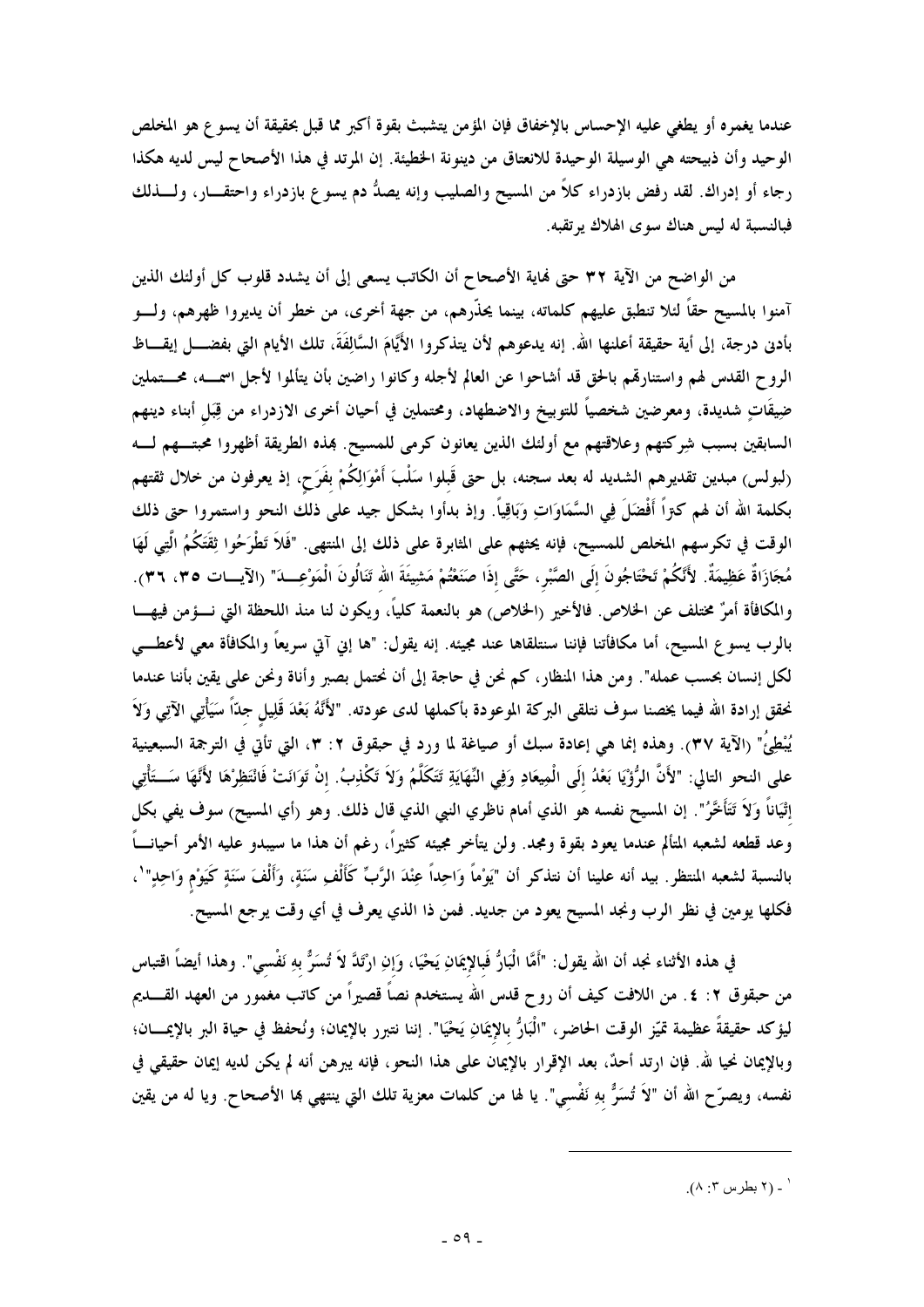تدخله تلك الكلمات إلى نفس كل مؤمن. "وَأَمَّا نَحْنُ فَلَسْنَا مِنَ الإرْتِدَادِ لِلْهَلاَكِ، بَلْ مِنَ الإيمَانِ لإقْتِنَاء النَّفْس". هناك إيمان بالفكر وهذا لا يخلَّص أحداً. قد يقتبل امرؤ المسيحية كنظام ديني يوماً ثم لا يلبث أن يتخلى عنــــه في اليوم التالي. أما من يؤمن حقًّا بالمسيح فيخلص من الآن ولن يعود أبداً إلى حالة الهلاك الأبدي. وعن هؤلاء قـــال ربنا: "الَّذِينَ أَعْطَيْتَنِي حَفِظْتُهُمْ وَلَمْ يَهْلِكْ مِنْهُمْ أَحَدٌ"'. ونعلم أن من ابْتَدَأَ عَمَلاً صَالِحاً فيهم عليه أن يُكَمِّل إلَى يَوْمِ مجيءِ المسيح. لذلك فينبغي أن يكون واضحاً بأن الخلاص ليس في أن نحفظ بل أن نُحفظ نحن أنفسنا بقوة الله. ما من أحد في مقدوره أن ينتزعنا من بين أيدي الآب والابن. إن الحياة الأبدية لا تكون "أبدية" إن كـــان هنـــاك احتمال لحسرالها أو فقدالها على الإطلاق.

<sup>&#</sup>x27; ۔ (يوحنا ١٧: ١٢).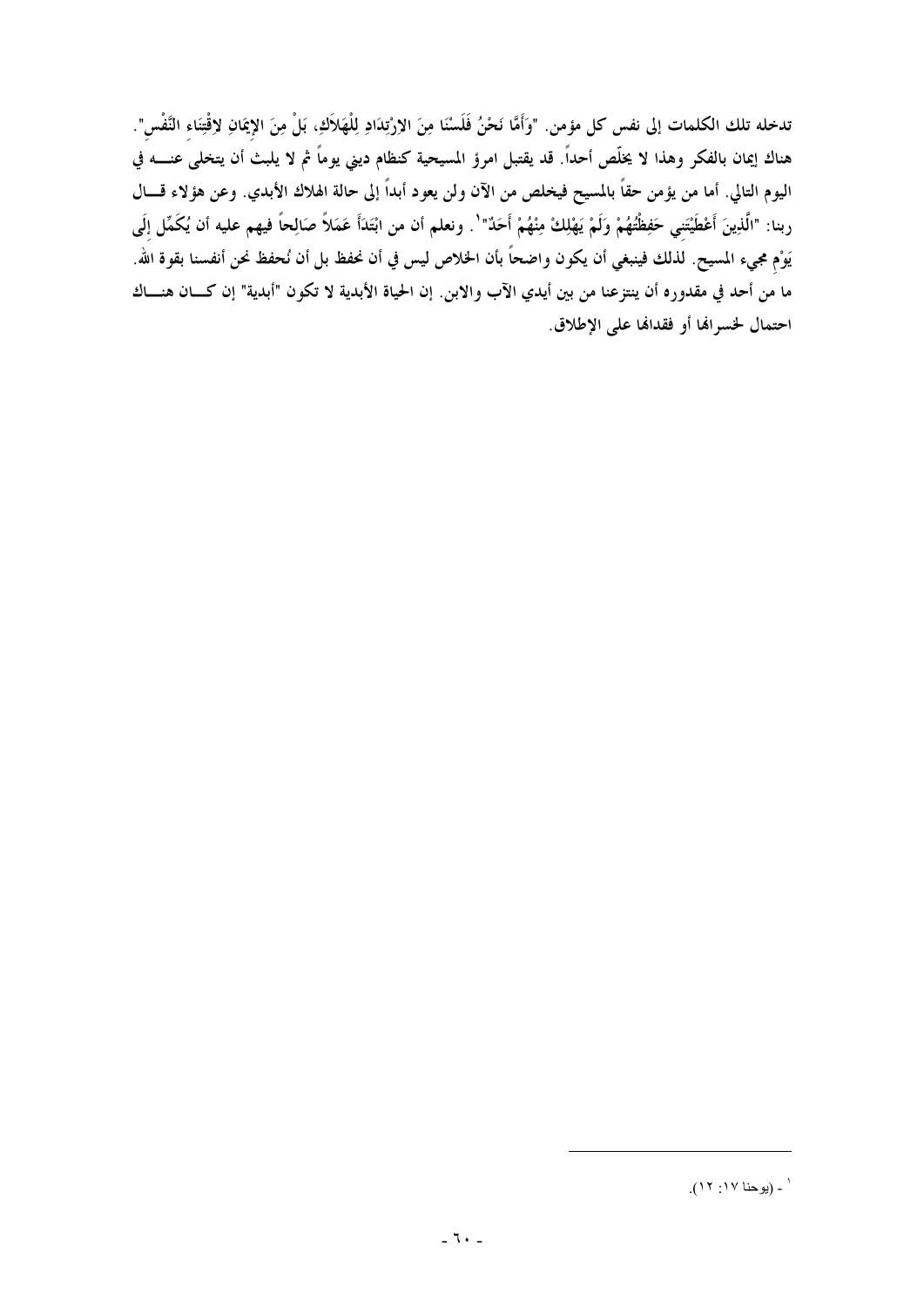أطلق البعضُ على هذا الأصحاح الحادي عشر اسم "دُرْجُ تكريم الله". إنه في الواقع سجلٌ لانتصارات الإيمان من جهة خدام الله البارزين في أزمان تدبيرية أربعة. هَابيلُ وأَخْنُوخُ ونوح في عهد ما قبل الطوفان؛ ونـــوح وإبراهيم نفسه في عهد الحكومة؛ ثم إبراهيم، بعد الوعد بالنسل، وصولاً إلى يوسف البطريرك؛ وموســــى وبقيــــة البارزين المستحقين في عهد الناموس. هذه لم تكن سوى مراحل تمهيدية إعدادية تقود إلى عهد نعمــــة الله الحــــالى المجيد. ولكننا نرى في كل هذه الدهور الماضية أن الإيمان كان القوة السائدة التي كانت تمكَّـــن النــــاس مــــن أن يسلكوا مع الله وينتصروا على التأثيرات الفاسدة في عصرهم. من المهم أن نتذكر أن الله لم يكن لديه أبداً طريقتان لخلاص البشر . بينما جاء وحي نعمته تدريجياً، وطقوس وشعائر متنوعة ارتبطت به في أوقات شتى، فسإن هسذه الأخيرة لم تكن لها علاقة بتجديد أو تبرير الفرد. لقد كان حقيقياً دائماً أن الإيمان بكلمة الله، أياً كانت كلمة الله تلك، هي وحدها التي تبرر الإنسان أمام الله، ومن خلال تلك الكلمة يخلص البشر في جميع الأزمـــان، وهكــــذا يدخلون إلى ملكوته الروحي ويدركون سلطته في عالم هو في نزاع مع ذلك الحكم الإلهي. هذا يظهر بشكل واضح للغاية في هذا الأصحاح الذي بين أيدينا. في الآيات ١ إلى ٣ يُعطي لنا فهم طبيعة الإيمان نفسه: "إنه الثِّقَةُ بالأشياء المرجوّةِ، وَالإيقَانُ بأُمُورٍ لاَ تُرَى" كما ترجمها شخص آخرٍ. أي أن الإيمان بما أعلنه الله يعطى النفس يقيناً مطلقـــاً واقتناعاً راسخاً بحقيقة الأشياء التي لم تكن عيوننا الطبيعية لتراها. ومع ذلك فإن هذه الأشياء حقيقيــــة بالنســــبة لإنسان الإيمان مثل كل شيء آخر مما يستطيع أن يراه أو يشعر به أو يتذوقه أو يشمه أو يلمسه. في الواقع، لقد أصبحت أكثر حقيقية، لأن حواسه قد تخدعه، ولكن كلمة الله يعرف ألها معصومة عن الخطأ. هذا الإدراك الإيجابي بأن كل كلمة من كلمات الله حقيقية صادقة والتي تُسر ع إلى جدة الحياة عند المؤمنين في الأوقات العتيقة، وكانت تمكنهم من أن يشهدوا للأمور التي لم يكن للإنسان الطبيعي القدرة على أن يفهمها بمثل هكذا وضوح كما تروق لفكه ه.

لقد كان الناس يتحزرون على مدى القرون فيما يتعلق بأصل الكون، كانوا يشكون ويتساءلون فيما إذا كانت المادة أبدية، أو فيما إذا كانت قد خُلقت مباشرة من قِبَل الله ولكن في معزل عن الوحي، ما من إنسان كان ليمكن أن يتحدث بيقين عما يتعلق بمذه الأمور . الإيمان وحده يعطي فهماً للحقيقة. بالإيمان نفهم أن العالمين قــــد خُلقت بكلمة الله، وهكذا فإن الأشياء التي نراها الآن قد أتت إلى الوجود بأمره من العدم. مـــن المعـــروف أن الكلمة التي تُرجمت "الْعَالَمِينَ" تعني في الواقع "الدهور"، ولكن القسم الأخير من الجملة يوحي بأن الحديث هو عن الخليقة المادية. إلا أنما الخليقة المادية التي مرت عبر عدة دهور متغيرة، وهذا كله بحسب مخطط الله السابق نفسه، لمجلد ابنه.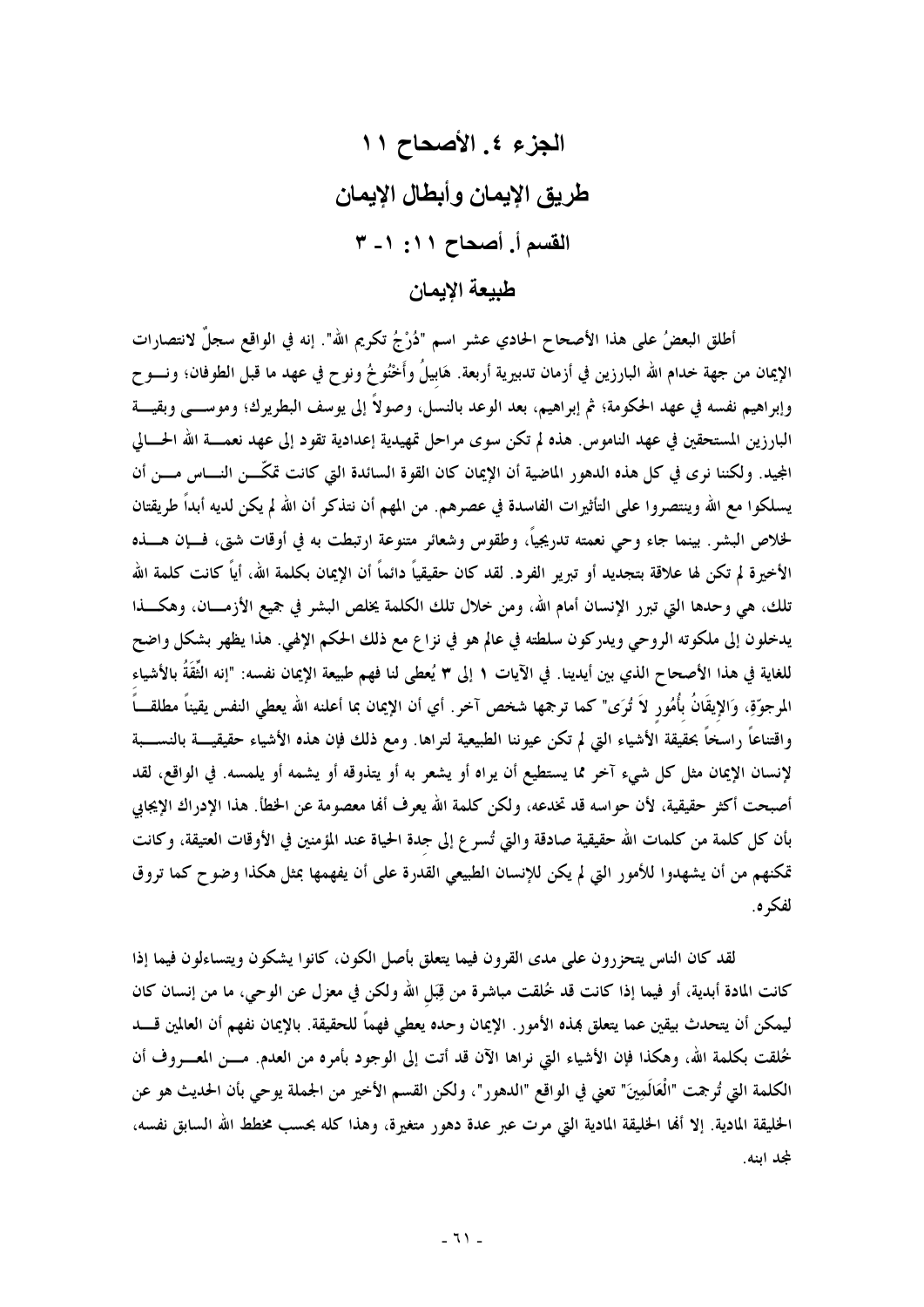يا له من تصور رائع وكم هو بعيد عن أسمى أفكار العالم المجرد. رجال العلم المبجِّلين للَّه العائشــــين في خشيته كانوا يدركون دوماً ضرورة الوحى الإلهى فيما يتعلق بأصل المادة، وما كانوا ليجدون مشكلة في القصـــة التي يوردها الأصحاح الأول من سفر التكوين (عن الخلق). إن الجحود والرفض المتعمد لشهادة الله هو ما يجعل البشر يتلكأون ويتعثرون ويشوهون هكذا كشف رائع لبدايات السماوات والأرض المخلوقتين. إن الإيمان ينحني في خضوع لشهادة الله التي قدّمها ويمجده لأجل هكذا كشف مذهل للحكمة الإلهية. أوضح ف. و. غرانت، هذا المتوفى، على نحو ملائم، التعارضَ في فرضية عالِمٍ مثل تشارلز داروين الذي كان كتابُه الهام "أصل الأنواع" موضعَ ترحيب من قبل عديدين إذ يلقى فيضاً من ضوء على الطريقة التي تم فيها الخلق. ومع ذلك ففي ذلك الكتــــاب نفسه، لا يقترب داروين أبداً من مسألة الأصول. في طبيعة الأشياء نفسها، لا يمكنه أن يفعل ذلك، لأنه ما مــــن إنسان غير خاضع للروح القدس يمكن أن يعرف أي شيء يتعلق ببدايات الكون المادي، والخلائق والكائنات التي تعيش فيه. ولكن كل شيء واضح للإيمان. إن أبسط مسيحي وبكتابه المقدس أمامه كان ليقول: "بالإيمان نفهم".

## القسم ب. أصحاح ١١: ٤- ٧

الإيمان وقد تمثل في عهود ما قبل الطوفان

ها هنا ثلاثة نماذج من الرجال اختارهم الروح القدس من تدبير الضمير، يمتد عهدهم من طرد جدَّينا الأولين من عدن إلى دمار "العالم الذي كانوا فيه عندئذ" بسبب الطوفان. أليفاز، في سفر أيوب، يلفت الانتباه إلى الطريقة التي هما "قُبضَ عَلَى الأشرار في القديم قَبْلَ الْوَقْتِ، حيث انْصَبَّ الْغَمْرُ عَلَى أَسَاسِهم، الْقَائِلِينَ لِلّهِ: ابْعُدْ عَنَّا"١. وهنا، ومن جهة أخرى، يُطلب إلينا أن نتأمل في ثلاثة رجال وجدوا مسرقمم في الله، ومجّدوه بالإيمان في يوم كان الفساد والعنف يملأ الأرض على نحو سريع متفش.

في هابيل لدينا الإيمان الأساسي الذي يكون فيه الدنو إلى الله على أساس الذبيحة؛ وعلى أساس تقديم كائن حي كان الله قد عيَّن دمه ليكون مثالاً توضيحياً عن ذبيحة وموت ابنه المبارك ذاته. لم يكن ذلك افتراضاً عشوائياً من جهة هابيل ذاك الذي قاده إلى اختيار حمل من الماشية لأجل تقدمته، ولم يكن عملاً اعتباطياً قام به بإرادته وحسب. وهذا واضح من حقيقة ما يقوله بولس: "بالإيمَانِ قَدَّمَ هَابيلُ لِلَّهِ ذَبيحَةً أَفْضَلَ مِنْ قَايينَ". إن الإيمان هو الثقة بكلمة الله. ومن هنا فمن الواضح الجلبي أن علينا أن نفهم أن الله نفسه قد كشف حقيقة أن الدنو إليه يجب أن يكون بالذبيحة. هذا الكشف تجاهله قايين على نحوٍ صفيق. لقد كان هابيل يسلك بحسب إرادة الله المعلنة، وبذلك فقد "شُهِدَ لَهُ أَنَّهُ بَارٌّ، إذْ شَهِدَ اللهُ لِقَرَابينهِ. وَبهِ، وَإِنْ مَاتَ، يَتَكَلَّمْ بَعْدُ"! إن برّه كان يقوم على الإيمان بالله والسلوك بحسب هذا الإيمان.

في أخنو خ نرى توضيحاً آخر للحقيقة. لقد سلك مع الله بالإيمان، ذلك الإيمان الذي انتصر على الموت. لقد نُقل إلى السماء دون أن يرى الموت. وكما في حالة إيليا فيما بعد كان الناس يطلبون جسده عبثاً. لم يوجَد

' ـ (أيوب ٢٢: ١٦، ١٧).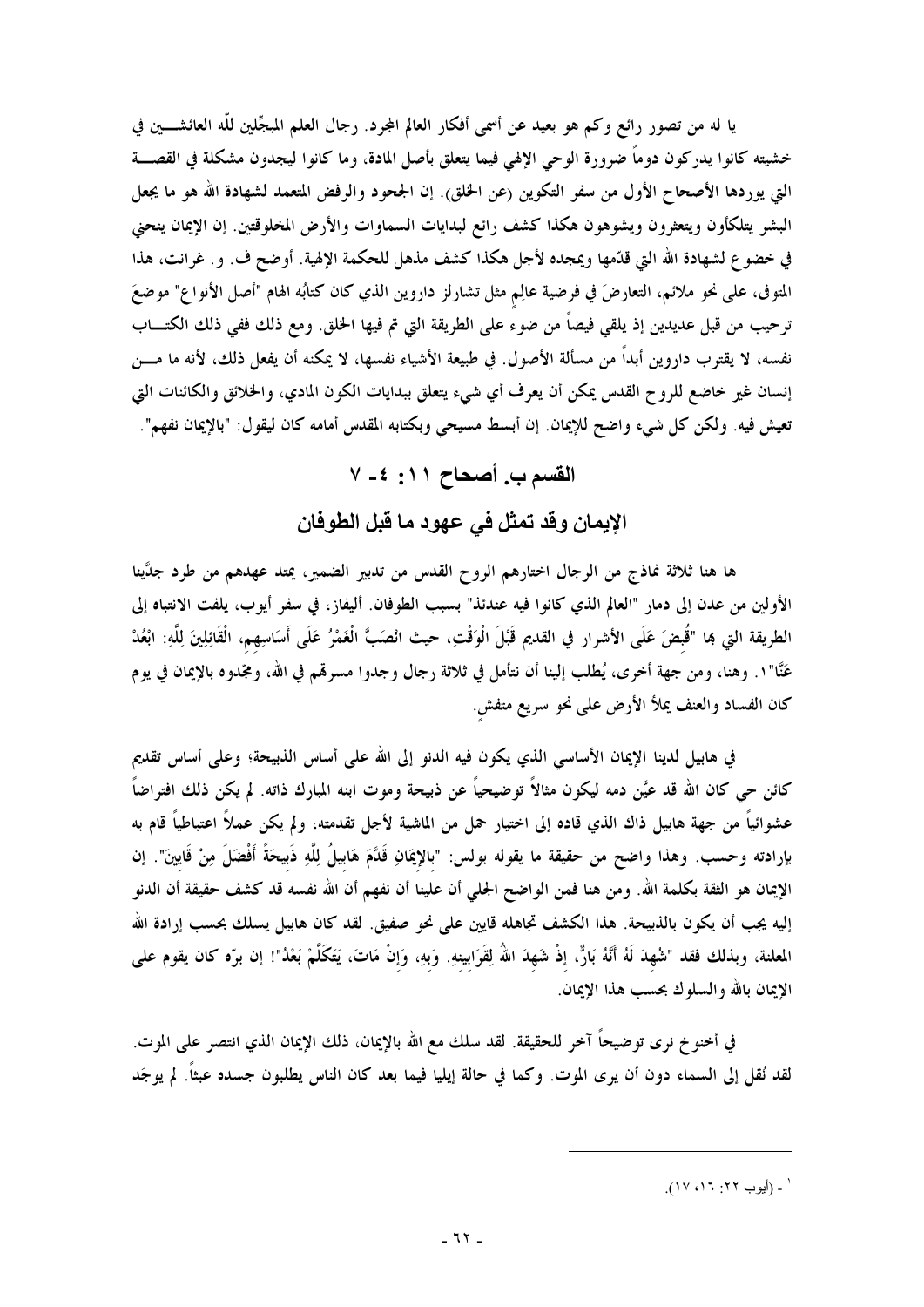جثمانُه لأن الله رفعه إلى السماء من غير أن يتوفاه. قبل اختطافه كانت له الشهادة بأنه أرضى الله. لعلنا نتذكر كلمات ربنا حين قال: "«أَنَا هُوَ الْقِيَامَةُ وَالْحَيَاةُ. مَنْ آمَنَ بي وَلَوْ مَاتَ فَسَيَحْيَا. وَكُلُّ مَنْ كَانَ حَيَّاً وَآمَنَ بي فَلَنْ يَمُوتَ إِلَى الأَبَدِ" `. وكما نُقل أخنو خ قبل أن تأتى دينونة الطوفان، هكذا سيحدث مع أولئك الذين يسلكون الآن بالإيمان ويعيشون على الأرض لدى عودة ربنا يسوع المسيح ليجمع خاصته إليه، إذ سيُختطفون للقائه في الهواء دون أن يعبروا الموت.

ولذلك نرى أن إيمان أخنوخ وإيماننا هما من ذات الطبيعة. إننا نرى أنه كان إنساناً متجدداً تبرر أمام الله وسلك مع الله بقوة الإيمان. "بدُونِ إيمَانٍ لاَ يُمْكِنُ إرْضَاء (الله)". ما كان للإنسان الطبيعي في أي زمان أن يعيش لمجد الله، ومن هنا كانت الحاجة إلى ولادة ثانية. فذاك الذي سيدنو إلى الله يجب أن يكون لديه الإيمان به، إيمان حقيقي بأنه يوجد وبأنه سيكافئ أولئك الذين سيطلبونه. وهذا ينسجم بشكل كامل مع الإعلان العظيم الوارد في رومية ٢: ٦– ٨. ما من إنسان في أي زمان سعى بصدق وراء الله وأخفق في أن يجده لأنه كان دائماً يكشف نفسه لذوي الإيمان.

في نوح نرى الإيمان ينتصر على الدينونة. وهنا من جديد نحن مدعوون لنتأمل في رجل سمع صوت الله في أعماق نفسه في زمن معتم وصعب، وبوحي حذَّره الله من شيء لم يكن ليستطيع أن يراه في ذات طبيعة الأشياء؛ إلا أنه آمن بالله وتحرك بدافع الخشية والمخافة، فبني فلكًا لخلاص بيته. وبسلوكه هكذا بحسب كلمة الرب كان إنما يدين العالم وأصبح وريثاً للبر الذي حسب الإيمان. إن بناء الفلك بحد ذاته كان عظة لأولئك الذين كانوا قبل الطوفان. كل ضربة من مطرقة نو ح كانت جزءاً من كرازته بالبر لذلك الجيل. وهذا أظهره رجل إيمان، وأظهر بالمقابل عصياهم الكلي.

عندما قال الله لنو ح: "ادْخُلْ أنْتَ وَجَمِيعُ بَيْتِكَ إِلَى الْفُلْكِ لِأنِّي إِيَّاكَ رَأيْتُ بَارّا لَدَيّ فِي هَذَا الْجيل"، فإنه كان يتكلم أساساً عن البر الذي من الإيمان. فحيث يكون هناك إيمان حقيقى في النفس، تستجيب الحياة إلى البر الذي يُنسب إلى الله.

## القسم ج. أصحاح ١١: ٨- ١٦ الإيمان المرتقب من النسل الموعود

ينتمي نوح إلى زمنين أو عهدين. لقد خَتَمَتْ شهادتُه ذلك العهد الذي جُرب فيه الإنسان ووُجد ضعيفاً تحت الضمير . وإذ خطا خارجاً من الفلك وبني مذبحه على الأرض الجديدة، بدأ عهد تدبيري جديد، ذاك الــــذي يتميز بالحكومة البشرية، وبوعد وشهادة، هذا العهد الذي نتحدث عنه عموماً على أنه عهد الآبساء. وفي هسذا، يصبح إبراهيم الشخص المتميز، رغم أن الله يعطي بلطف ورأفة مكانةً ليست بقليلة لزوجته سارة، وذلك رغـــم

<sup>&#</sup>x27; ـ (يوحنا ١١: ٢٥، ٢٦).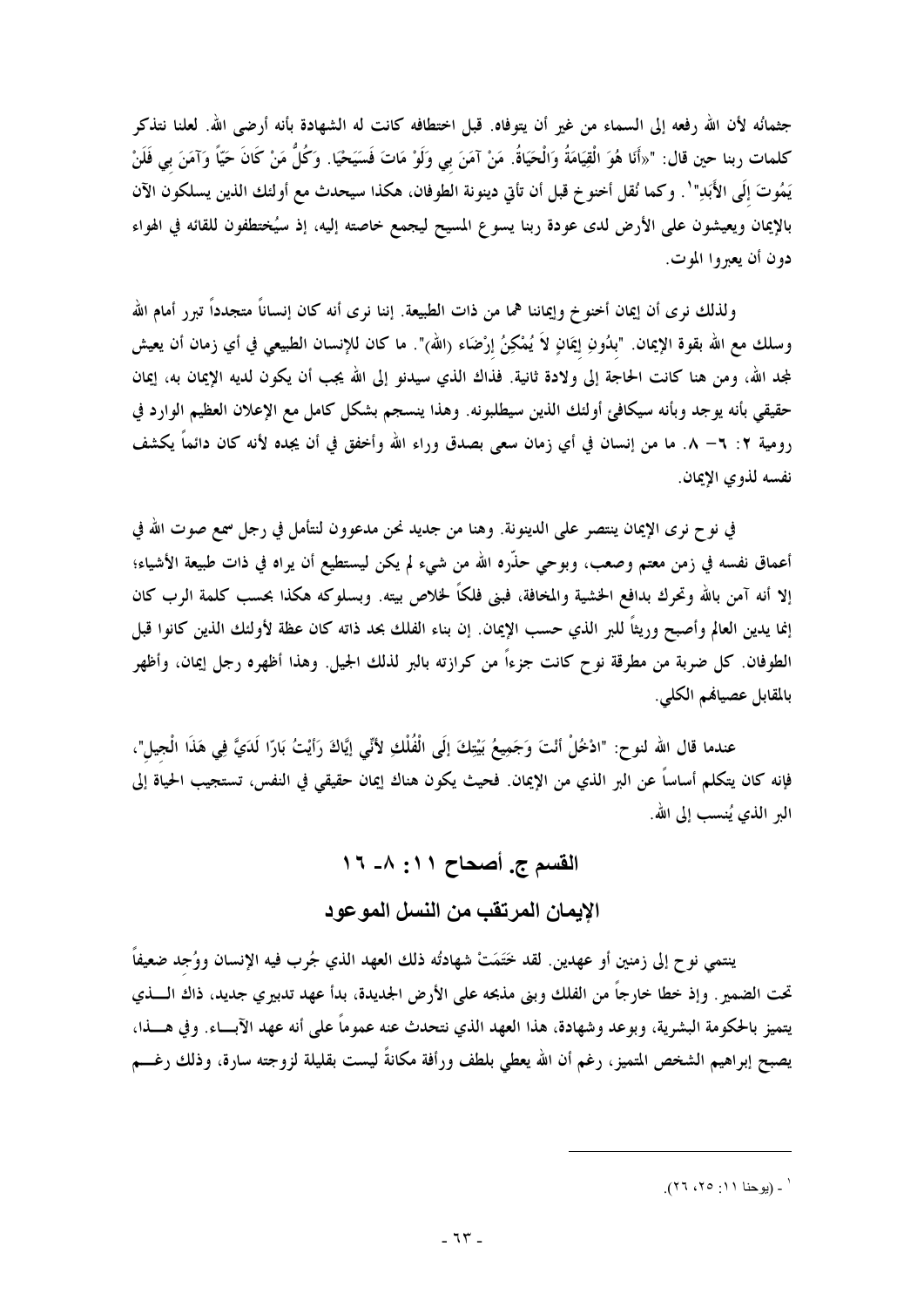حقيقة أن القارئ العادي لما يرد في سفر التكوين قد يتخيل أن سارة لم يكن لها إلا إيمان ضعيف بالحقيقة، عنــــدما يرى أن الملاك قد وبخها على ضحكتها المكبوتة الحفية إزاء الإعلان الإلهي بألها ستنجب ابناً.

أول خطوة اتخذها إبراهيم، كما تدون كلمة الله، كانت تدل على الإيمان: "بالإيمَانِ إبراهيم لَمَّا دُعِـــيَ أَطَاعَ أَنْ يَحْرُجَ إلَى الْمَكَانِ الَّذِي كَانَ عَتِيداً أَنْ يَأْخُذَهُ مِيرَاثًا، فَخَرَجَ وَهُوَ لاَ يَعْلَمُ إلَى أَيْنَ يَأْتِي". ليس من ذكر هنا لإخفاقاته- وقوفه في حاران، ولا حقيقة أنه لم يعزل نفسه مباشرة عن عشيرته، بل يبدو أن والده بالفعل هـــو من أخذ المبادرة في هذه الخطوة الأولى. إلا أن الإيمان الذي قاده إلى كل تلك الحركة بالإجمال كان لإبراهيم الذي كشف الله له نفسه في أور الكلدانيين. وبحسب قول يشوع، فيمكن أن يكون بعض بيت إبراهيم من الوثنيين. فقد قال: "آبَاؤُكُمْ سَكَنُوا فِي عَبْرِ النَّهْرِ مُنْذُ الدَّهْرِ. تَارَحُ أَبُو إبراهيم وَأَبُو نَاحُورَ، وَعَبَدُوا آلِهَةً أُخْرَى" (يشوع ٢٤: ٢). ولكن كان ذاك لشاب فتي ترعرع في هكذا ظروف كشف الله الحي ذاته له، ومن تلك اللحظة أينع الإيمان في نفس إبراهيم. لقد كان إنساناً جديداً مولوداً لله، رغم أنه لم يكن بعد الشهادة الواضحة بأنه تبرر بالإيمان. فهذه جاءت فيما بعد مع الوحي الكامل والإعلان عن النسل الموعود.

بالإيمان وطئ طريق الترحال، وتَغَرَّبَ فِي أَرْضِ الْمَوْعِدِ كَأَنّه غَريب، وخيمته ومذبحه تشــــهدان علــــى الصفتين المزدوجتين في كحاج وعابدٍ لله. وتبع اسحق ويعقوب، الوارثَين نفس الموعد معه، نفسَ مثاله. توحى الآية ١٠ بأن الله كشف إعلانات رائعة لإبراهيم لم يسجّلها العهد القديم؛ إذ نقرأ: "كَانَ يَنْتَظِرُ الْمَدِينَـــةَ الَّتِـــى لَهَـــا الأَسَاسَاتُ، الَّتِي صَانعُهَا وَبَارتُهَا اللهُ". هذه المدينة لا توصف لنا أبداً إلى أن نصل إلى الأصحاحات الختامية في سفر الرؤيا. إنها موطن كل قديسى الله، وإليها كان إبراهيم يتوق بسبب مجدها، معتبراً الأشياء الحاضرة آنذاك على أنها مؤقتة زائلة ليست بذات قيمة.

إيمان سارة، ورغم أنه كان غامضاً مبهماً أحياناً، يشرق بسطوع في الواقع عندما نتذكر كم كان مـــن المستحيل تماماً من وجهة نظر بشرية أن تصبح تلك المرأة أماً للابن الموعود فقد كان هناك عطـــل مــــن جهتــــها وزوجها– عطل جاء بماجر إلى المترل وأدى إلى تلك الظروف التعيسة فيما بعد– وكان هذا أمر حقيقـــي، إلا أن كل ذلك كان زائلاً وحسب. إن ما سَرَّ الله في سارة هو ألها "حَسبَتِ الَّذِي وَعَدَ صَادِقاً". ولذا يذكّرنا الرســـول بولس بأن (ابنها) "وُلِدَ أَيْضاً مِنْ وَاحِدٍ، وَذَلِكَ مِنْ مُمَاتٍ، مِثْلُ نُجُوم السَّمَاء فِي الْكَثْرَةِ، وَكَالرَّمْل الَّذِي عَلَـــى شَاطِئِ الْبَحْرِ الَّذِي لاَ يُعَدُّ".

وهكذا يُختتم هذا الجزء المحدد من الرسالة بإعلان موت جميع هؤلاء في الإيمان. لقد تركوا هذا العسالم دون أن يَنَالُوا الْمَوَاعِيدَ، إلا ألها كانت صادقة بالنسبة لهم، وتمسكوا بما، وبسبب هذه الوعود أَقَرُّوا بأَنَّهُمْ غُرَبَاءُ وَنُزَلاَءُ عَلَى الأَرْضِ. أن تتخلى عن الأشياء الحاضرة إزاء البركة المستقبلية هو أن تعلن بصراحة أنك تنشد موطناً. ما من امرئ يمكن أن يهجر هذا العالم هنا حقاً إلى أن يكون قد رأى بالإيمان عالمًا فوق أفضل وأسطع. كان بمقدور الآباء أن يرغبوا وأن يعودوا إلى الأشياء الزائلة التي كان الله قد أخرجهم منها إلا ألهم قد سعوا إلى شيء أفضل ألا وهو موطن سماوي؛ لقد تخلوا عن المنافع الحالية إذ كانوا يتوقون إلى ذاك الذي وعد به الله ولذلك فقد سُر الله بأن يعتبرهم خاصته، وأن يربط اسمه بمم أولئك الذين أعد لهم مدينة. لنا أن نسعى في ركبـــهم، وهكـــذا كغربـــاء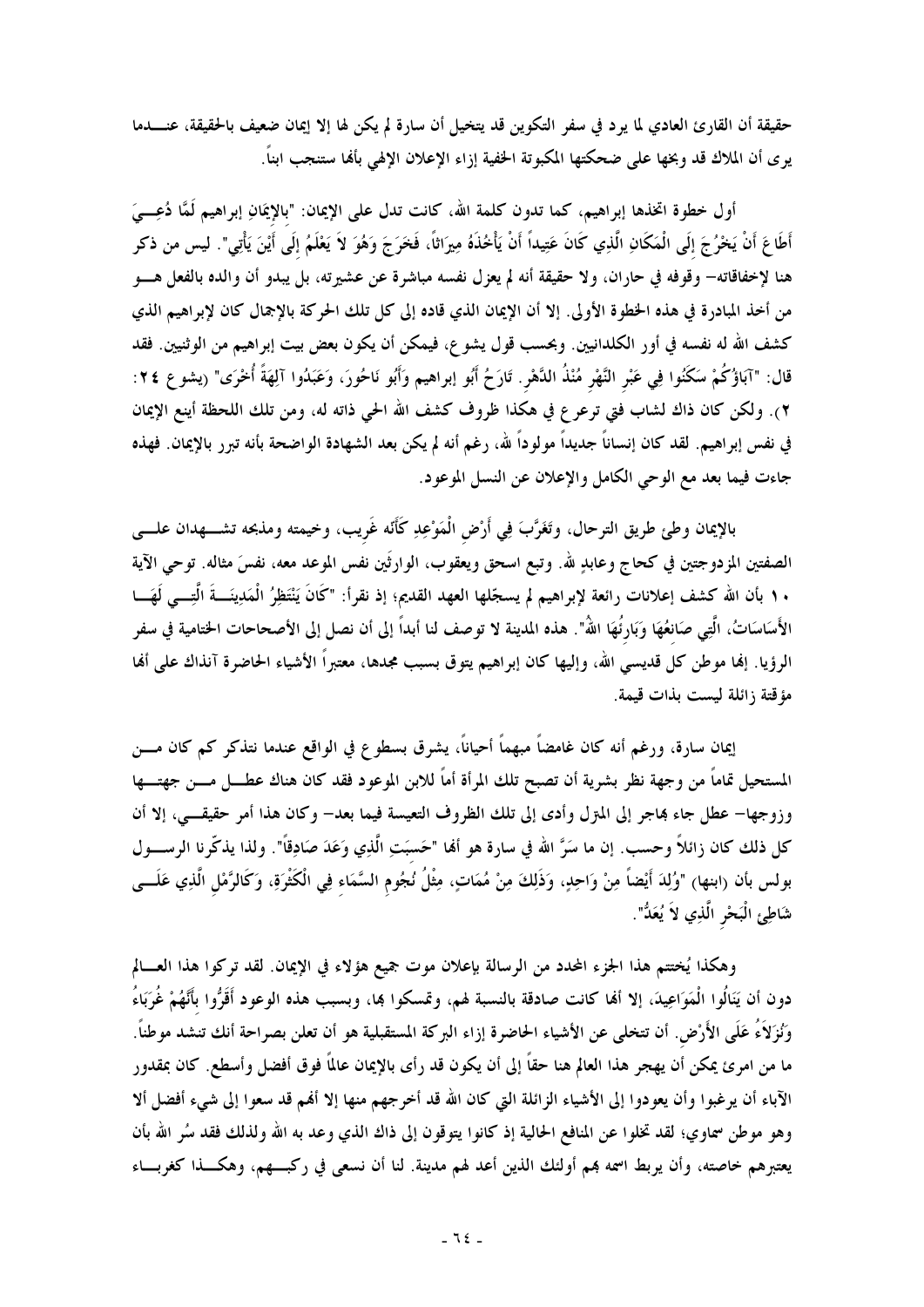ومترحلين نتابع السير وصولاً على الراحة التي بقيت لشعب الله. ولعل المرء يتذكر هنا كلمات ج. دفمام سميـــث الجميلة:

فلماذا التوابي، والسماء تنتظرنا؟ فها الأرض تتقهقر ، وسرعان ما تزول. مسراقها وكنوزها، التي عهدناها هنا يوماً، ما عادت تفتننا، إزاء هذا الهدف نصب أعيننا".

القسم د. أصحاح ١١: ١٧- ٢٢

الإيمان متمثلاً بالآباء من إبراهيم إلى يوسف

ابتداءً بالآية ١٧ لدينا سلسلة أخرى واضحة تحمل شهادة على قوة الإيمان. يتم استذكار إبراهيم مـــن جديد، ولكن في ترابط مختلف كلياً. حتى الآن كان أمامنا على أنه المؤمن المرتَقِب (مولوداً) الذي ينتظر الله ليحقق وعده له بأن يعطيه ابناً. ورأينا كيف أن ذلك الإيمان قد كُوفي في الوقت الملائم بعد أن أثبتت الطبيعة بألها عاجزة كلياً وكألها ميتة. والآن لدينا نفس الأب يُظهر إيمانه تحت وطأة ظروفٍ جديدةٍ وأشد قســاوةٍ ومشـــقة. الابـــن الموعود قد أُعطيَ، ولكن بالنسبة لقلب الأب جاء مطلبُ الله ليعيد ذلك الابن إليه، وليفعل ذلك بطريقة كانـــت نوعاً من التصور المسبق لذبيحة ابن الله نفسه على الصليب. وبطريقةٍ ما فاقت تلكَ كلَّ رمزٍ آخرٍ في العهد القديم. إن المشهد في تكوين ٢٢ يحرك كل نفس متجددةٍ إلى العبادة والتسبيح إذ تقرأ هذا الأصحاح، وهي تصور الأب والابن يذهبان إلى مكان تقديم الذبيحة. تتردد في هذا الأصحاح مرتين الكلمات الحانية الموجعة ذات المغزى التي تقول: "ذَهَبَا كِلاهُمَا مَعاً" (الآيات ٦، ٨). يا لها من بدايةِ مدهشةِ صاعقةِ لهذه الرحلة السرية الحفية للآب والابن من عرش المجد إلى صليب الجمجمة. عن هذه الشخصيات الإلهية يمكننا أيضاً أن نقول: "ذَهَبَا كِلاهُمَا مَعاً". إفمـــا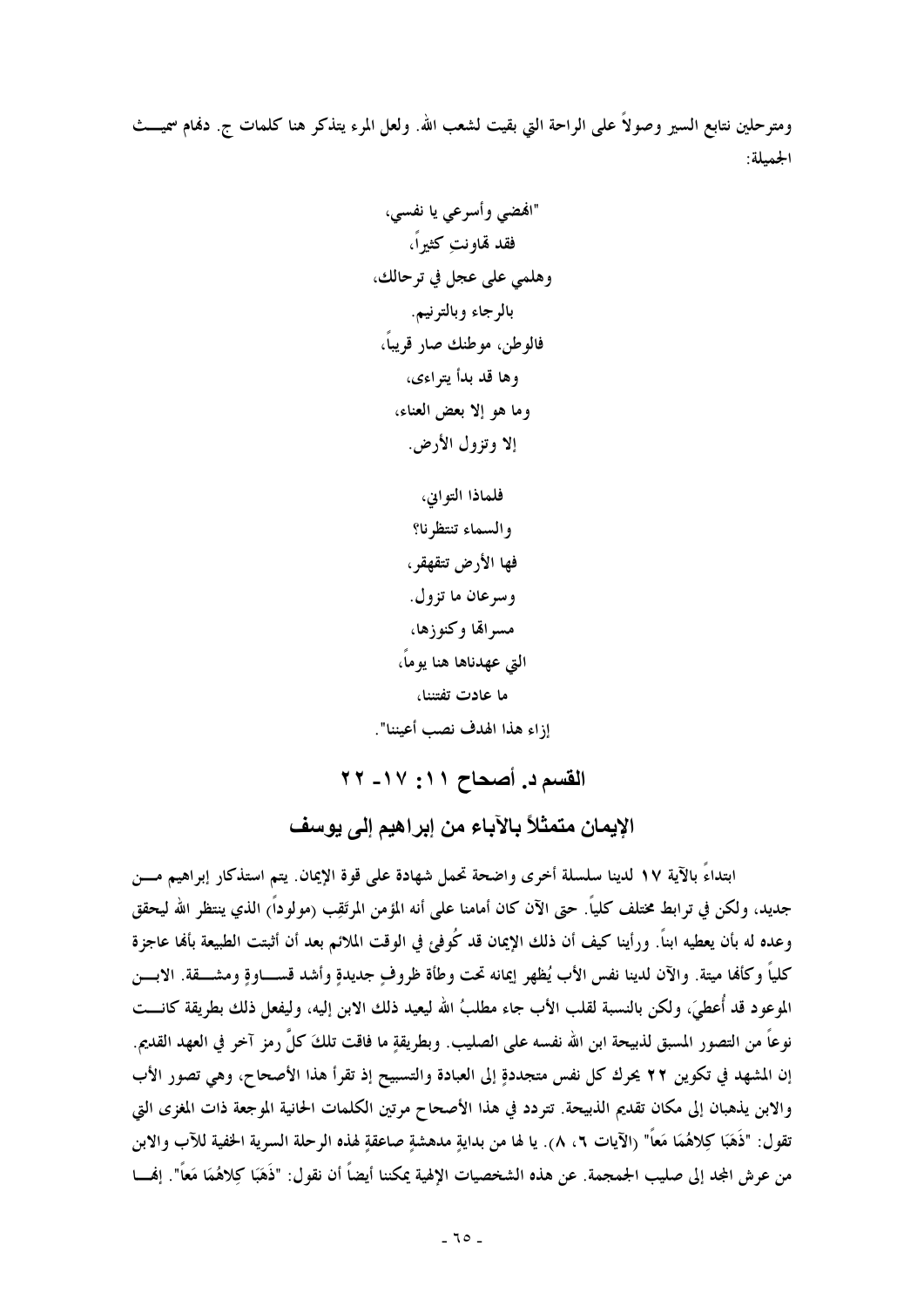تخبرنا شيئاً عمّا كان يعني بالنسبة لله أن يقدم ابنه ليموت عن الإنسان الخاطئ، وتذكّرنا أيضاً بما كانـــت تعنيـــه ليسو ع أن يأخذ مكاننا في الدينونة ويموت بالنيابة عنا وبدلاً منا.

في حالة إبراهيم، وكما أحسن ف. و. غرانت القول، الله "رحم قلب ذلك الأب من ألم موجع لم يعف ابنه ذاتَه منه". وهكذا قدّم لإبراهيم ابنَه ضحيةً صورياً فقط، وصورياً أيضاً استعاده من الموت. يمكننا أن نتخيـــل جسامة الصدمة التي أصابته ولا ريب عندما سمع الأمر بأن يأخذ ابنه ويقدمه ذبيحة محرقة. لو فعل ذلك، فكيف كانت لتتحقق تلك الكلمات أن "باسْحَاقَ يُدْعَى لَكَ نَسْلٌّ؟". ولكن الإيمان انتصر على الصعوبة الــــق كــــان لا يمكن التغلب عليها في الظاهر بما يخص الطبيعة، وقيّد إبراهيم ابنه على المذبح وأخذ السكين فعليـــاً ليذبحـــهُ، "إذْ حَسبَ أَنَّ اللهُ قَادِرٌ عَلَى الإِقَامَةِ مِنَ الأَمْوَاتِ أَيْضاً". لقد كان إِيماناً على أعلى مستوياته، منتصراً على كل شـــك يمكن للفكر البشري أن يثيره، واتكالاً على الله الحي الذي هو إلهُ القيامة ليُجري فيه هدف نعمته العجيب. هكذا إيمانٍ ما كان له إلا أن ينال المكافأة والمجازاة.

الشخصية التالية التي يأتي ذكرها هي إسحاق نفسه، وحياته الهادئة غير الحافلة بالأحداث علـــي نحـــو استثنائي فريد التي قد انقضت، وفيما يتعلق بالبركة التي مُنحت ليعقوب وعيسو بخصوص الأشياء الآتية أشـــرقَ إيمانه. ومع ذلك، إن قرأْنا رواية العهد القديم فسيبدو وكأنه قد أخفق كلياً في تلك النقطة نفسها، ومنح ليعقوب فقط بركة إبراهيم لأن زوجته وابنه الأصغر تآمرا على خداعه. إلا أن البركة التي أُعطيت مرة لإسحاق يبدو ألها كانت تفوق مشاعره الذاتية وأولوياته، وأدرك أن الله كان يسيطر على الأمور، وهكذا فقد مَنح فيما بعد البركة ليعقوب بينما كان يعطى لعيسو بركةً أقل، وفي كلتا الحالتين أظهر إيمانه بالعهد الإبراهيمي. لربما نكون قد فكرنا بأن الإيمان كان في أشَدٍّ مرحلة من الانحسار في هذه الواقعة، ولكن وراء كل ميول إسحق المشوشة، أوضح الله أنه كان يتبين الإيمان الحقيقي في الطريقة التي بما بارك أولاده.

في حالة يعقوب أيضاً، أشرق إيمانه على أشد شكل من الظفر وهو يحتضر. بعد حياةٍ متنوعة تمتزج فيها الرغبات الذاتية مع الخضوع إلى الله، تلك التي كان خلالها تحت التأديب الإلهي بسبب إخفاقه، كان يتمتعُ ببصيرةٍ نافذةٍ واضحةٍ لمستقبل شعبه عندما كان على وشك أن يترك هذا العالم، فبارك افرايم ومنَسَّى جاعلاً الصغير قبــــل البكر بطريقة أظهرت حقيقة إيمانه، وهو يتعبد، وقد انحني على عكازه. لقد أمضى ردحاً كبيراً من حياته عائشـــاً لأجل ذاته وقسطاً يسيراً منها عائشاً لله، ولكنه قضي عابداً منتصراً بالإيمان.

قد يبدو أمراً فريداً، عندما نفكر بالحياة الرائعة التي عاشها يوسف، وهو الرجل الذي تجلى فيه الإيمــــان على نحو لافت طوال الوقت، حتى أنه يجعل انتباهنا يتركز من جديد على شيء حدث قبل وفاته تماماً. ولكــــن في حالته كان من الواضح أنهُ كان في أوج رحلة حجِّه برمتها. رغم أنه حقق سمعة عظيمة في مصر، إلا أنه كان يدرك أبداً أن موطنه لم يكن هناك وأظهر شخصية الترحال لديه إلى المنتهى ولذلك وعندما شارف على الموت، ذكَّر أبناء إسرائيل بأن كنعان كانت ميراثهم اللائق، وأوصاهم بأن يحملوا معه عظامه عندما يغادرون مصـــر عائــــدين إلى الأرض التي أعطاها الله لآبائهم. قد يبدو هذا الأمرُ قليل الأهمية، إلا أن الله قد لفت انتباهاً معيناً إلى هذه المسألة في عدة نصوص كتابيةٍ. ففي تكوين ٥٠: ٢٥ لدينا إشارة أخرى إلى هذه الوصية. ثم في خروج ١٣: ١٩ نعلـــم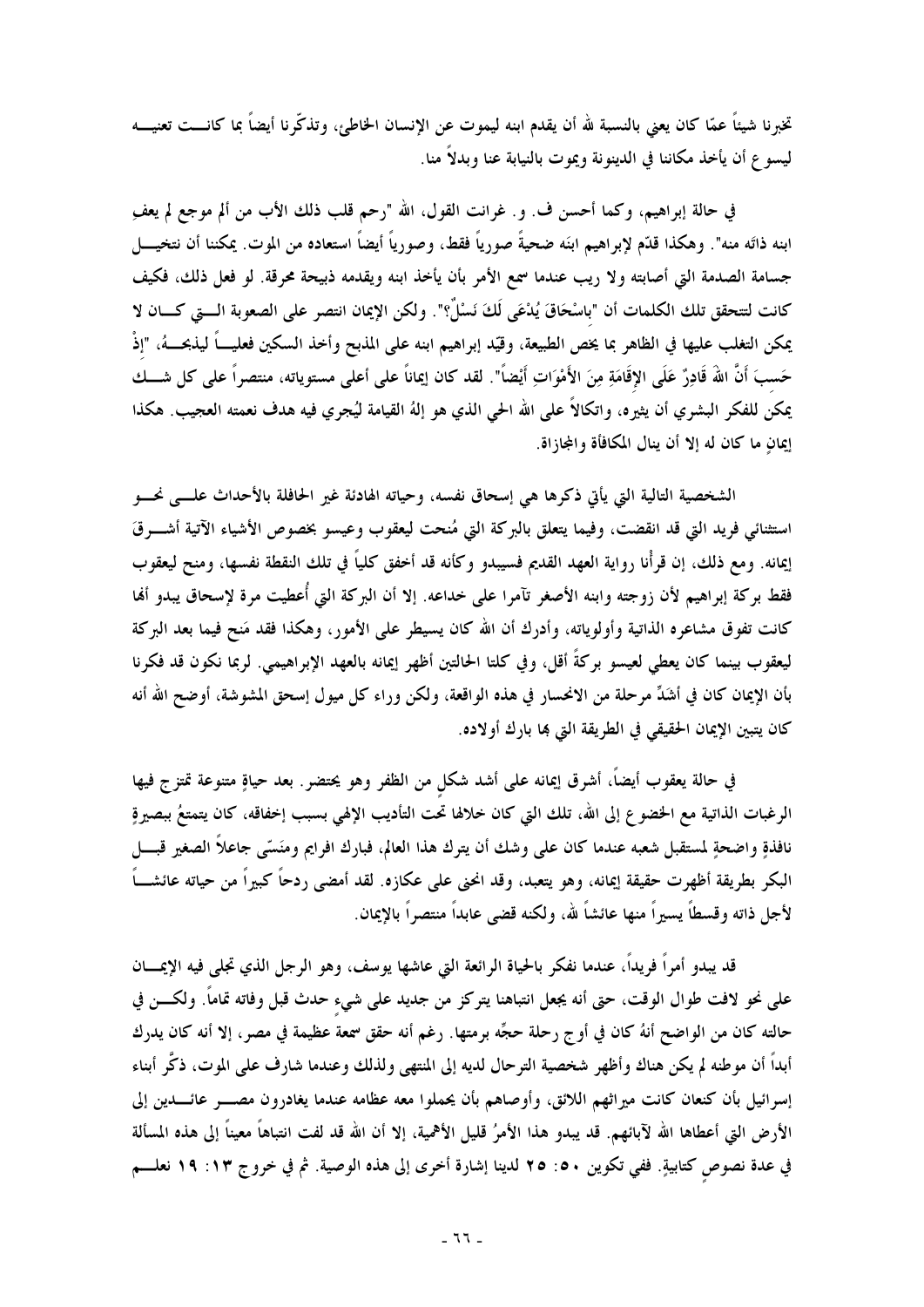كيف تم تنفيذ هذه الوصية عندما خرج حشد بني إسرائيل من مصرٍ. وخلال كل تجوالهم في البرية كانوا يحملون عظام يوسف، رمزاً لنا بالتأكيد يدلنا على مسؤوليتنا الحالية "حَامِلِينَ فِي الْجَسَدِ كُلَّ حِين إمَاتَةَ الرَّبِّ يَسُو عَ، لِكَيْ تُظْهَرَ حَيَاةُ يَسُوعَ أَيْضاً فِي جَسَدِنَا" ' . ثم نعلم من (يشوع ٢٤: ٣٢) كيف دُفِنَتْ عظام يوسف أخيراً فِي قِطْعَـــةِ الْحَقْل تلك الَّتِي اشْتَرَاهَا يَعْقُوبُ مِنْ بَني حَمُورَ أَبي شَكِيمَ، هناك لكي تستريح إلى صبيحة القيامة الأولى. إلى تلك كان يصبو ٳيمان يوسف على نحو واضح، وهذا ما مكَّنه من أن يحافظ على تحالفه في مصر، رمزاً لهذا العالم الحالي الشرير . وهكذا تنتهي هذه السلسلة، وتبدأ سلسلة جديدة في الآية التالية.

القسم هـ. أصحاح ١١: ٢٣- ٤٠

خبرات إيمانية متنوعة من موسى إلى الأنبياء اللاحقين

إن موسى، مانح الناموس، هو الذي يشغل أعظم مكانة في هذا القسم، وفيه نرى الإيمان العامل تحـــت مختلف الظروف. رغم أن العناية (الإلهية) قد وضعته في بيت فرعون وربما جعلته وريثاً للعرش، إلا أن إيمانه أخرجه من المكان وأرسله إلى البرية. إذ أنه لَمَّا كَبرَ، بعد تعلم حكمة المصريين لمدة أربعين سنة، أَبَى أَنْ يُدْعَى ابْنَ ابْنَـــةِ فِرْعَوْنَ، وإدراكاً منه لارتباطه بشعب العبيد، فإنه هرب من المصريين، واختار القفر مسكناً له. فمن شعب اسرائيل سيخرج المسيا، وبسبب إيمان موسى به، فإنه "فَضّلَ بالأَحْرَى أَنْ يُذَلَّ مَعَ شَعْب الله عَلَى أَنْ يَكُونَ لَهُ تَمَتُّعٌ وَقْتِيٌّ بالْخَطِيَّةِ". فأن يستمر في بلاط فرعون مذعناً للمكائد ضد اسرائيل سيعني، بالنسبة له، أن يقتني الطمأنينة والراحة الحالية على حساب الدينونة المستقبلية، إذ أنه رأى أن هكذا فمج كان آثمًا بحد ذاته وأن ملذاته وقتيـــة. إن عَـــارَ الْمَسيح كان يحسبه غِنًى أَعْظَمَ مِنْ خَزَائِن مِصْرَ وأمجادها، لأَنَّهُ كَانَ يَنْظُرُ إلَى الْمُجَازَاةِ. إن سأل أحدهم بأي معنى كان (موسى) ليرى عار المسيح، فإن الجواب هو أن "المسيح" هو الكلمة اليونانية المقابلة لكلمة "مسيا". ولذلك فإن موسى قد ترك مصر لأجل المسيح. بالإيمان ترك (موسى) كل الامتيازات التي كان يتمتع بما هنـــاك، ورغـــم تجاربه الشديدة، فإنه تَشَدَّدَ، كَأَنَّهُ يَرَى مَنْ لاَ يُرَى. بالإيمان فقط يُرى الله غير المرئي الذي يتجاوز كل الظروف. بإطاعة الإيمَانِ صَنَعَ موسى الْفِصْحَ بحسب وصية الرب، هو وكل اسرائيل، فوجد ملتجأً بالدم المرشوش من دينونة الضربة الأخيرة. يا لها من صورة لذلك المكان المدهش الذي يشكّل ملاذاً يمكن أن يلجأ المؤمن الآن إليـــــه بــــــدم المسيح.

وكما ألهم قد افتُديوا بالدم، فبنفس الإيمان عملياً افتُديوا بقوة إذ ساروا بأمر الله، واجْتَازُوا فِي الْبَحْــر الأَحْمَرِ كَمَا فِي الْيَابِسَةِ، هذا الأمر الذي أخفق فيه المصريون، إذ أغرقتهم المياه الغامرة. الآية ٢٩ هذه توضـــح الفرق بين الإيمان والتسليم. فموسى وشعبه عبروا البحر الأحمر بالإيمان لأفمم ساروا في إطاعة كلمة الله. ولكن لم يكن للمصريين هكذا شهادة، بل سلموا بأن ما فعله الاسرائيليون يستطيعون هم أيضاً أن يفعلـــوه، وأدركـــوا خطأهم ولكن بعد فوات الأوان.

<sup>&#</sup>x27; ـ (٢ كورنثوس ٤: ١٠).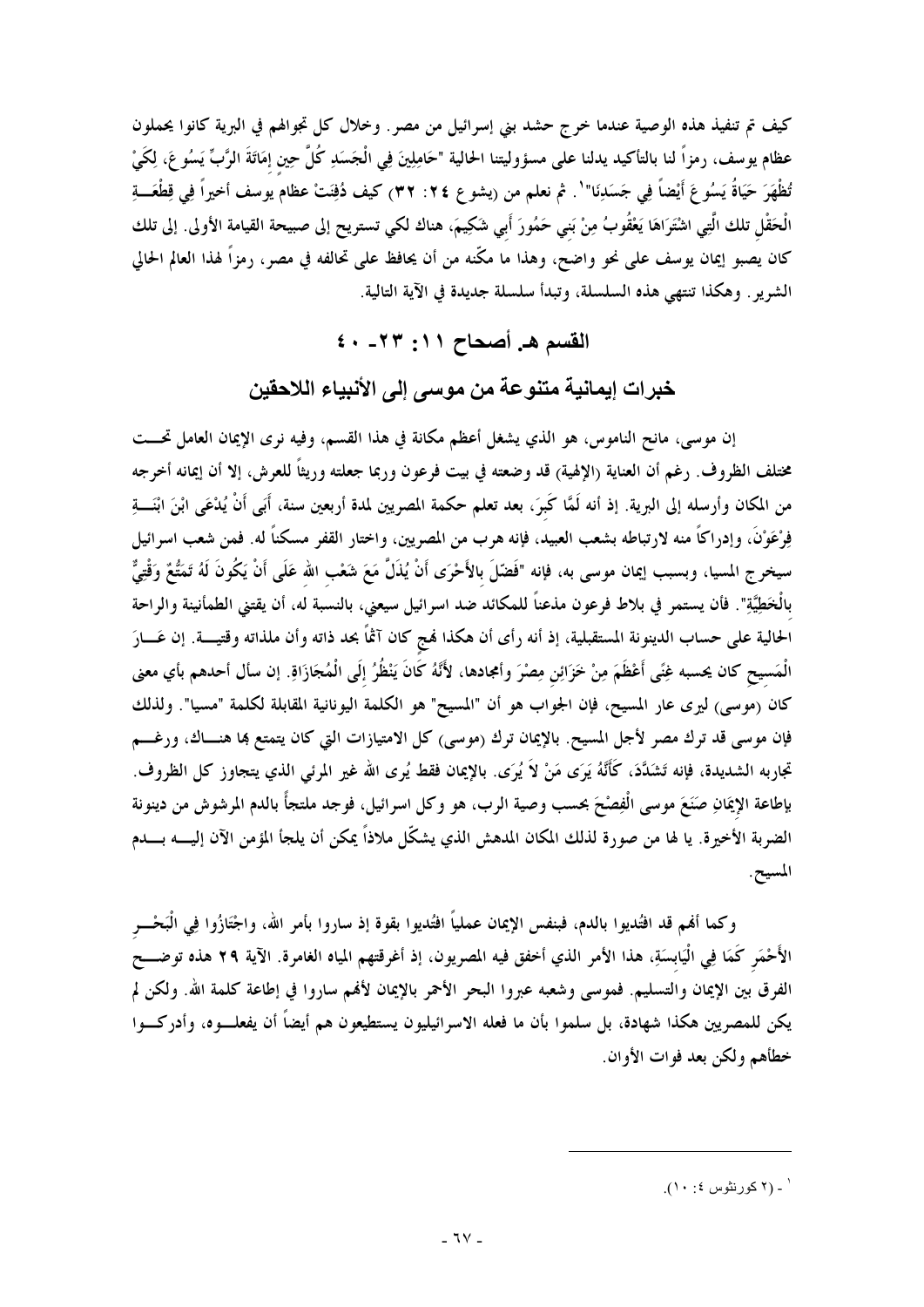قاد يشو ع، القائد الجديد، الشعب إلى الأرض حيث كان انتصارهم الأول إظهاراً آخر لقوة الإيمان، إذ سَقَطَتْ أَسْوَارُ أَرِيحَا بَعْدَ مَا طِيفَ الاسرائيليون حَوْلَهَا سَبْعَةَ أَيَّام. ولكن الكارثة نفسها التي جلبت الدينونة علــــى شعب أريحا قد صارت وسيلة الخلاص لرَاحَاب الزَّانيَة، التي انتصر إيمالها على الظروف القاسية غير المؤاتية، وأثار لديها الاهتمام بإله اسرائيل، ومنحها مكانة وسط شعبه، بل حتى أدخلها في علاقة مع أسلاف ربنا يسوع المسيح.

كان هناك أيضاً أبطال آخرون من العهد القديم لا يمكن عدّهم، هؤلاء كانوا مضرب مثل عن قوة الإيمان نفسها. يُشار إلى جمْعُونَ، وَبَارَاقَ، وَشَمْشُونَ، وَيَفْتَاحَ، وَدَاوُدَ، وَصَمُوئِيلَ بالاسم، وإنها لتعزية لقلوبنا أن نعرف بعضاً من هؤلاء. إذ أننا قد نشك في مدى نجاح الإيمان الحقيقي في حياة أشخاص مثل شَمْشُونَ وَيَفْتَـــاحَ وحــــتى بَارَاقَ إن لم تكن لدينا تلك الشهادة الإلهية بواقعية ارتباطهم بالله. تلك الجماعة الكبيرة من الأنبياء، أيضاً، تنضوي أيضاً ضمن هذه اللفافة الكريمة. إنه لمما يثلجُ الصدر أن نقرأ، في الآيات ٣٣ إلى ٣٨، عما منح هذا العالم لأولئك الذين سُرَّ الله أن يكرمهم. فبالإيمان قهروا أعداء الله والإنسان، وصَنَعُوا برّاً في عالم الخطيئة، ونَالُوا المَوَاعِيدَ لأفمم استحقوها بالإيمان. و سَدَّ بعضُهم أَفْوَاهَ أُسُودٍ، كما فعل دانيال وشمشون، وأَطْفَأُوا قُوَّةَ النَّار كما فعـــل الفتيــــة العبرانيون الثلاثة، ونَجَوْا مِنْ حَدِّ السَّيْفِ، كما حدث مع يهوشافاط، وآخرون كثيرون تَقَوُوا مِنْ ضُعْفٍ، مظهرين بذلك أن القوة الإلهية تكمل في الضعف البشري. لقد صار أناسٌ بدافع الجبن أو الرعدة محاربين بواسل أشــــدّاء، وهزموا جيوش الخصوم الأقوياء المناوئين لشعب الله. وفي أكثر من مناسبة أخذوا أَمْــوَاتَهُنَّ الأطفــال بقِيَامَـــةٍ، وآخرون ممن بدوا مهزومين هنا نالوا الظفر في نماية المطاف، محتملين أشد العذابات من أجل الحق مفضلين ذلـــك على قبول النجاة المرتبطة بالتسوية، عالمين بشكل مؤكد ألهم سيُجازون في القيامة الأولى. ونعلم هنا أن آخرين قد تَجَرَّبُوا فِي هُزُء وَجَلْدٍ، ثُمَّ فِي قُيُودٍ أَيْضاً وَحَبْس، وأن بعضهم رُجمُوا ونُشِرُوا، على ما ورد في التقليد عن مصير أشعياء. لقد جُرِّبُوا بكل الأشكال، ومَات بعضُهم قَتْلاً بالسَّيْفِ، أو طُردوا بعيداً عمن يحبون، وطَافُوا قسراً فِسي جُلُودِ غَنَمٍ وَجُلُودِ مِعْزَى، مُعْتَازِينَ مَكْرُوبينَ مُذَلِّينَ، تَائِهِينَ فِي بَرَارِيَّ وَجَبَال وَمَغَايرَ وَشُقُوق الأَرْضِ؛ ولكــــن الله نفسه قال عنهم أن "لَمْ يَكُن الْعَالَمُ مُسْتَحِقّاً لَهُمْ".

كل هؤلاء مُكِّنوا من الانتصار بالإيمان، الذي هو، كما رأينا، الثُّقَةُ بمَا يُرْجَى، وبما يُرتَقب في المستقبل، ولم يَنَالُوا الْمَوْعِدَ الذي كان الله قد وعد بأن يكون لهم. إذْ سَبَقَ اللهُ فَنَظَرَ بمشورته الإلهية أشياءَ أفضل في الــــــــدهر التدبيري الجديد لن تكمل حتى يومنا، قد تركهم يرتقبولها حتى بعد موت المسيح إلى أن يأتي إلى اكتمال البركـــة "لِكَىْ لاَ يُكْمَلُوا بِدُوننَا".

إن التعبير الأخير بالغ الإيحاء، وهو بحد ذاته دليل واضح على الوجود المُدرك الواعي للمؤمنين بين الموت والقيامة. أنى للمؤمنين في العهد القديم أن يُكْمَلوا عندما توفوا دون أن ينالوا الموعد إن لم يكونوا في حالة وعـــى وإدراك وهم في حالة أرواح محررة من الجسد؟ قد نستبق الأوان قليلاً إن لفتنا الانتباه إلى الآية ٢٣ من الأصحاح ١٢، ولكننا نجد الروح القدس هناك يؤكد على نفس هذه الحقيقة. لقد دخلنا نحن المسيحيون في انســــجام مــــع "أَرْوَاحٍ أَبْرَارٍ مُكَمَّلِينَ". ما كان لقديسي العهد القديم أن يُكْمَلُوا فيما يخص الضمير إلى أن يسوي عمل المســـيح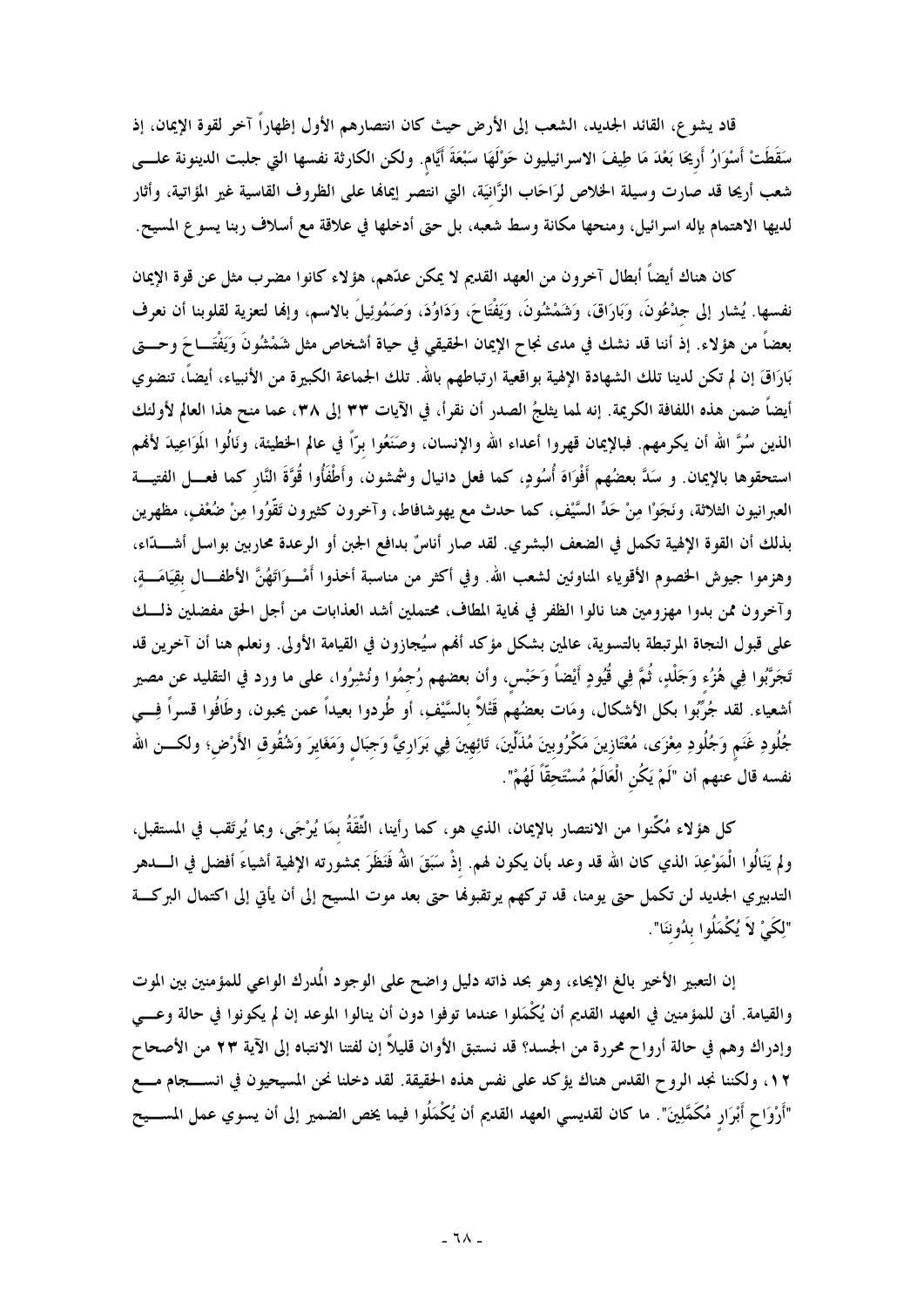المكتمل مسألة الخطيئة، ولكن في اللحظة التي شُقٍ فيها الحجاب، جاءت إليهم نفس البركة التي هي الآن نصيب كل من يؤمن بالشهادة التي أعطاها الله. فهؤلاء يُكْمَلُون إلى الأبد في عينيه.

بمعنى آخر، لعله يمكننا القول عن قديسي العهد القديم أن أرواحهم كانت جميعاً آمنــــة في حفـــظ الله؛ وخلاصهم الأبدي كان مضموناً بالتأكيد؛ ولكن العمل الذي يقوم على أساسه كل ذلك لم يكن قد تم بعد. لقد تم خلاصهم، إذا صح القول، بالانتمان.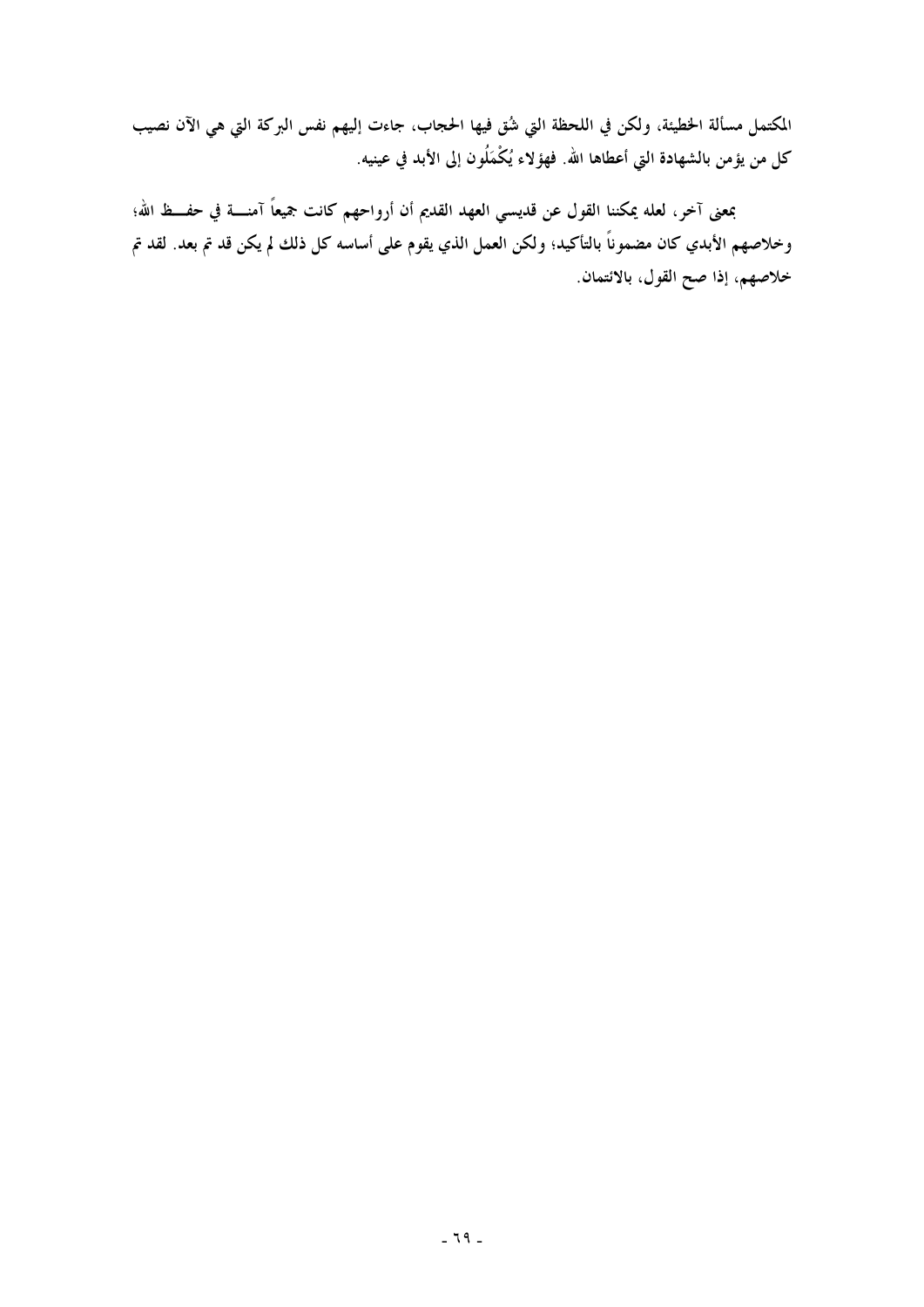الجزع 0 الأصحاحات ١٢، ١٣ الحباة بحسب حقيقة الدهر الجدبد القسم أ. أصحاح ١٢: ١- ١٧ تحذير وحض على المثابرة

إذ نأتى إلى القسم الأخير من الرسالة نلاحظ كما في جميع رسائل بولس تقريباً أن لها علاقــــة بالنتيجــــة العملية التي يجب أن تتأتى عن إدراك الحق الذي تُظهره الأصحاحات التي سبقت. من أجل هؤلاء العبرانيين الذين من العهد القديم الذين اعترفوا باسم الرب، لقد كان في الواقع مطلباً خاصاً في دعوهُم للخروج من مخيم اليهودية، التي كانوا قد تطابقوا معها لفترة طويلة بعد إقرارهم بمسيانية الرب يسوع والخلاص الذي به. كانت الدينونة على وشك أن تقع على أورشليم وأولئك المرتبطين بعبادة أو بخدمة الهيكل. آن الأوان لأن ينفصلوا كلياً عن نظام ما عاد الله يعترف به لأن ابنه الوحيد قد رُفض وصُلب. كل شيء قد صار الآن فارغاً من المغزى الذي كــــان قـــــد كُرِّس لأجله ليكون رمزاً لشخص وعمل المسيح. محاولة إصلاح ذلك النظام أو استعادته وإحيائه كانت تعني أن له مكانة عند الله. ومن هنا كان هذا أمراً عبثياً. الطريق الوحيد أمام أولئك الذين يجب أن يكونوا مخلصين لله هي أن ينفصلوا عن اليهودية بشكل كامل، ولكن هذا الانفصال سيكون انتقالاً إلى ذاك الذي كانوا قد رفضوه.

وهنا يبدأ الرسول بولس يستخدم صيغة الطلب في خطابه: "لِنَطْرَحْ"، "لْنُحَاضِرْ"، ..... التي تدل علي عمل النعمة، وهذه صيغة مختلفة عن صيغة الإلزام :"عليكم أن ……"، التي كانت تميز الناموس. فنجده يقول: "لِلذَلِكَ نَحْنُ أَيْضاً إذْ لَنَا سَحَابَةٌ مِنَ الشُّهُودِ مِقْدَارُ هَذِهِ مُحِيطَةٌ بنَا، لِنَطْرَحْ كُلَّ ثِقْل وَالْخَطِيَّةَ الْمُحِيطَةَ بنَا بسُهُولَةٍ، وَلْنُحَاضِرْ بالصَّبْرِ فِي الْجهَادِ الْمَوْضُوعِ أَمَامَنَا، نَاظِرِينَ إلَى رَئِيس الإيمَانِ وَمُكَمِّلِهِ يَسُوعَ، الَّذِي مِنْ أَجْل السُّرُور الْمَوْضُوعِ أَمَامَهُ احْتَمَلَ الصَّلِيبَ مُسْتَهِيناً بالْخِزْيي، فَجَلَسَ فِي يَمِين عَرْش الله". إذ نتأمل في هذه الآيـــات نجـــــد السؤال يُطرح حول قصد الروح القدس من هذا التحريض الافتتاحي. إن "سَحَابَة الشُّهُودِ" تشير، من غير ريب، إلى أبطال الإيمان الذين ورد ذكرهم للتو في الأصحاح ١١، وينضوي تحتهم، بالطبع، كل من سار عبر العصور في طريق الاتكال على الله. هل يوحي لنا هذا بمشهد متفرجين في مدرّ ج يشاهدون أولئك المتنافسين الذين يتبارون في الميدان في الأسفل؟ لا أعتقد أنه من السهولة الإجابة على هذا السؤال كما افترض البعض. إن كلمة "شـــهود" يمكن أن تُستخدم بمعنيين مختلفين. فقد تعني "من ينظر" أو تعني "من يشهد". يبدو أن الكلمة هنا قد استُخدمت أصلاً للإشارة إلى المعنى الثاني، فالذين نقرأ عنهم في الأصحاح ١١ كانوا يشهدون على قوة الإيمان. مـــن جهـــة أخرى، يبدو الرسول بولس بشكل واضح وهو يشير إلى أن هناك معنى بأننا محاطون بسحابة عظيمة من النظـــارة الذين ينظرون إلينا إلى الأسفل، بينما هم أنفسهم يشهدون بعظمة وفخامة حياة الإيمان. ولكن في جميع الأحوال، لقد عُنِي بذلك أن يكون رسالة تشجيع لأولئك الذين لا يزالون في موضع الاختبار، هؤلاء يُحرضون علــــى أن يطرحوا كل ثقل والخطيئة المحيطة بمم. إنما ليست خطيئة شخص ما معين، على ما أعتقد، فتتكرر مع الجميــــع في جميع الأحوال. ولكن الخطيئة، كما أراها، تسعى لتوقِعَ كلَّ مؤمن في شركها. إن خطيئة الجحود والشك يشـــار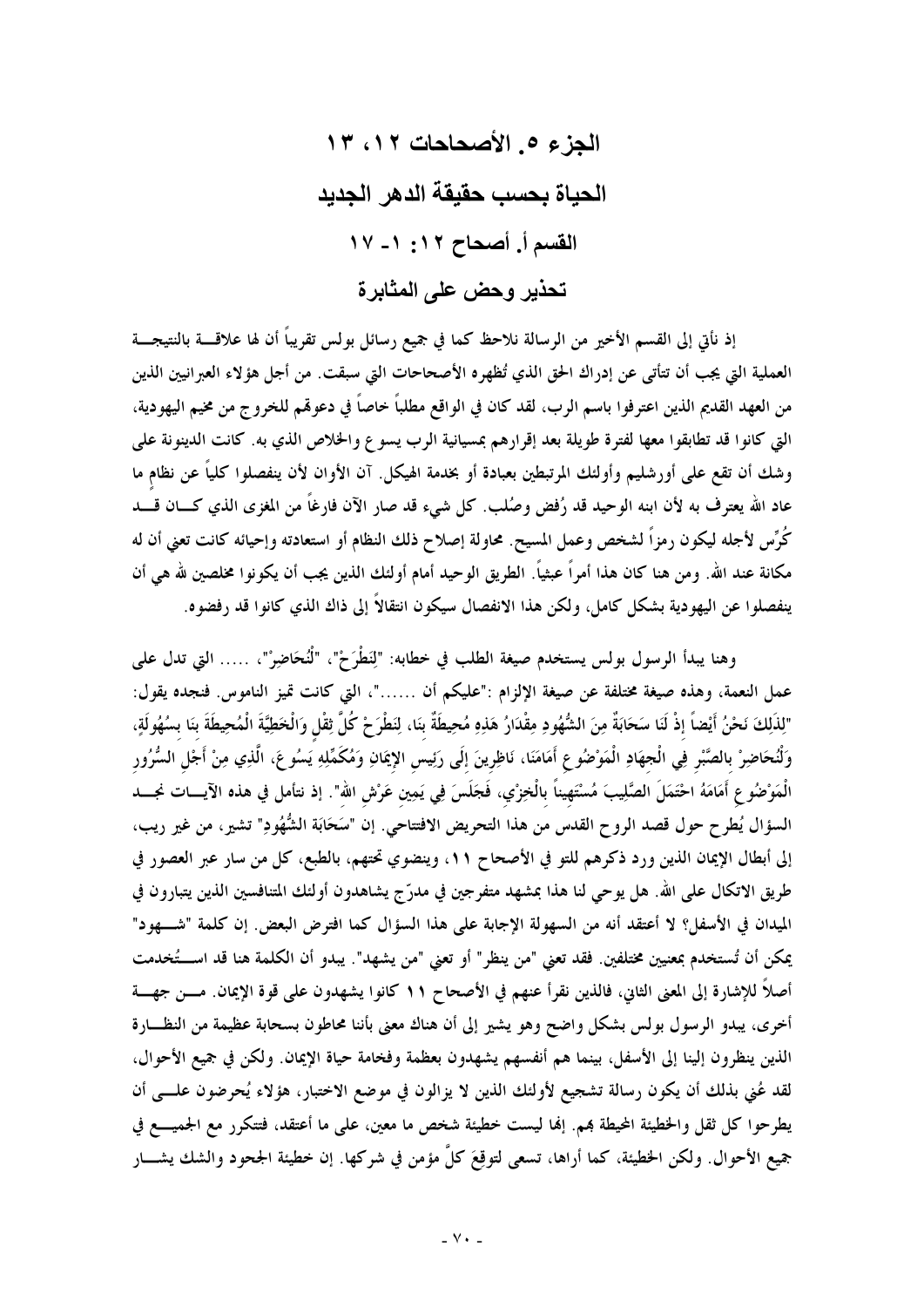إليها هنا بشكل خاص، لا ريب في ذلك، ولكن هذا يؤدي إلى أشكال مختلفة عديدة من الإخفاق. ما من قديس أو مؤمن هو على درجة عالية من القداسة إلا ويدرك أن لديه ميولاً محددة إن سمح لها بأن تتحكم به فإنها ستقوده إلى بطلان شهادته. للنجاة من الخطيئة المحدِقة علينا أن نلقى جانباً كل ثقل. الثقل ليس خطيئة بحد ذاته. إنه مجرد عائق أو عرقلة، شيء يعترض سبيل المتسابق. إن كنا نفكر في الخطيئة المحيطة كوحش ضار، وأن رجل الإيمان يركض في السباق المحدد له مع هذا الوحش الذي يطارده على الدوام وعلى نحو لصيق، فإننا يمكن أن نرى حالاً الصـــورة المذهلة التي يتم تصويرها هنا. فنحن الذين ينبغي علينا أن نتخلص من الخطيئة علينا ألا ندعها ترهقنا وتجعلنا ننهار بأثقال لا طائل لنا على تحملها. كل واحد يعرف فيما يخص نفسه عن هذه العراقيل التي يتم الحديث عنها. فعندما يتخلص المؤمنون من هذه الأثقال يستطيعون قادرين على أن يتركوا الوحش المفترس الذي يطاردهم. ولكن هكذا إنسان يكون لديه هدف أو غاية أمامه أيضاً، لكي يحافظ على شجاعته إلى النهاية؛ وهكذا فإن المؤمن مــــدعو لأن ينظر بثبات إلى يسوع الذي هو نفسه رئيس الإيمان ومكملّه؛ ليس تماماً "إيماننا"، بل الإيمان عموماً. لقد كانـــت حياته هو حياة الإيمان بكل كمالها. نظراً إلى السرور الموضوع أمامه، السرور بأن يجعل خاصته المفتدين معــــه في المجد، احتمل أشد الألم على الصليب، مُسْتَهيناً بالْخِزْي، والآن، ومقابل كل ذلك، أجلَسَهُ الله كإنسانٍ على يَمِين العَرْش الأبدي. إن انتصاره هو انتصار لنا أيضاً وإننا ندرك اتحادنا به.

وإذاً ينبغي أن يكون الهدفَ أمام نفوس شعبه. وهكذا نقرأ: "تَفَكَّرُوا فِي الَّذِي احْتَمَلَ مِنَ الْخُطَاةِ مُقَاوَمَةً لِنَفْسهِ مِثْلَ هَذِهِ لِتَلاَّ تَكِلُّوا وَتَخُورُوا فِي نُفُوسِكُمْ" (الآية ٣). في ساعة وهن العزيمة عندما يشعر المرء بميــــل لأن يصرَخ مع يعقوب: "صَارَ كُلُّ هَذَا عَلَيَّ" (تك ٤٢: ٣٦)، فارفع بصرك أيها المجرب، وانظر إلى ذاك الذي عرف هكذا حزن وكرب لن تذوقهما أبداً، ومع ذلك فهو جالسٌ الآن في أعالى المجد. ليكن غايةَ قلبك ومنيته. لـــيكن مسرةَ قلبكَ، وإذ تترفع عن الهموم والأحزان في اللحظة الحاضرة، ستتمكن من أن تركض دونما كلل أو ملل أو ضعف في ذاك السباق المخصص لك.

وإن خطر لك بالتجربة أنه ما من أحد آخر قد دُعيَ لاحتمال هكذا تجارب تتعرض لها، تعلَّمْ أن تفكـــر في هذه الأمور بمدوء وتروٍّ، لأن الحقيقة التي قمم، هي أن هناك آخرين مروا بعذابات لا توصف لم تعرفها أنـــت نفسك. "لَمْ تُقَاوِمُوا بَعْدُ حَتَّى الدَّم مُجَاهِدِينَ ضِدَّ الْخَطِيَّةِ" (الآية ٤). ليس المسيح هو المتكلم هنا، بل الحــــديث هنا عن أناس لم يحبوا حياهم كرمي للمسيح بل اختاروا الموت على أي تسوية مع الإثم. من الواضح أنه لم يُدعى أي قديس مؤمن بعد إلى هذا الاختبار العظيم والنهائي.

ثم من السهل أيضاً أن ينسى المرء المعنى المقصود من الوعظ القائل: "«يَا ابْني لاَ تَحْتَقِرْ تَأْدِيبَ الرَّبِّ، وَلاَ تَخُرْ إذَا وَبَّخَكَ. <sup>٦</sup>لأَنَّ الَّذِي يُحِبُّهُ الرَّبُّ يُؤَدِّبُهُ، وَيَجْلِدُ كُلَّ ابْن يَقْبَلُهُ»" وهذا اقتباسٌ من الأمثال ٣: ١١، ١٢، ويُشدد عليه في أيوب ٥: ١٧ والمزمور ٩٤: ١٢. إنه يخبرنا أن التأديب هو لخيرنا ولصالحنا.

"ما من شيء يمكن أن يأتينا، إلا ما تسمح به محبتُه".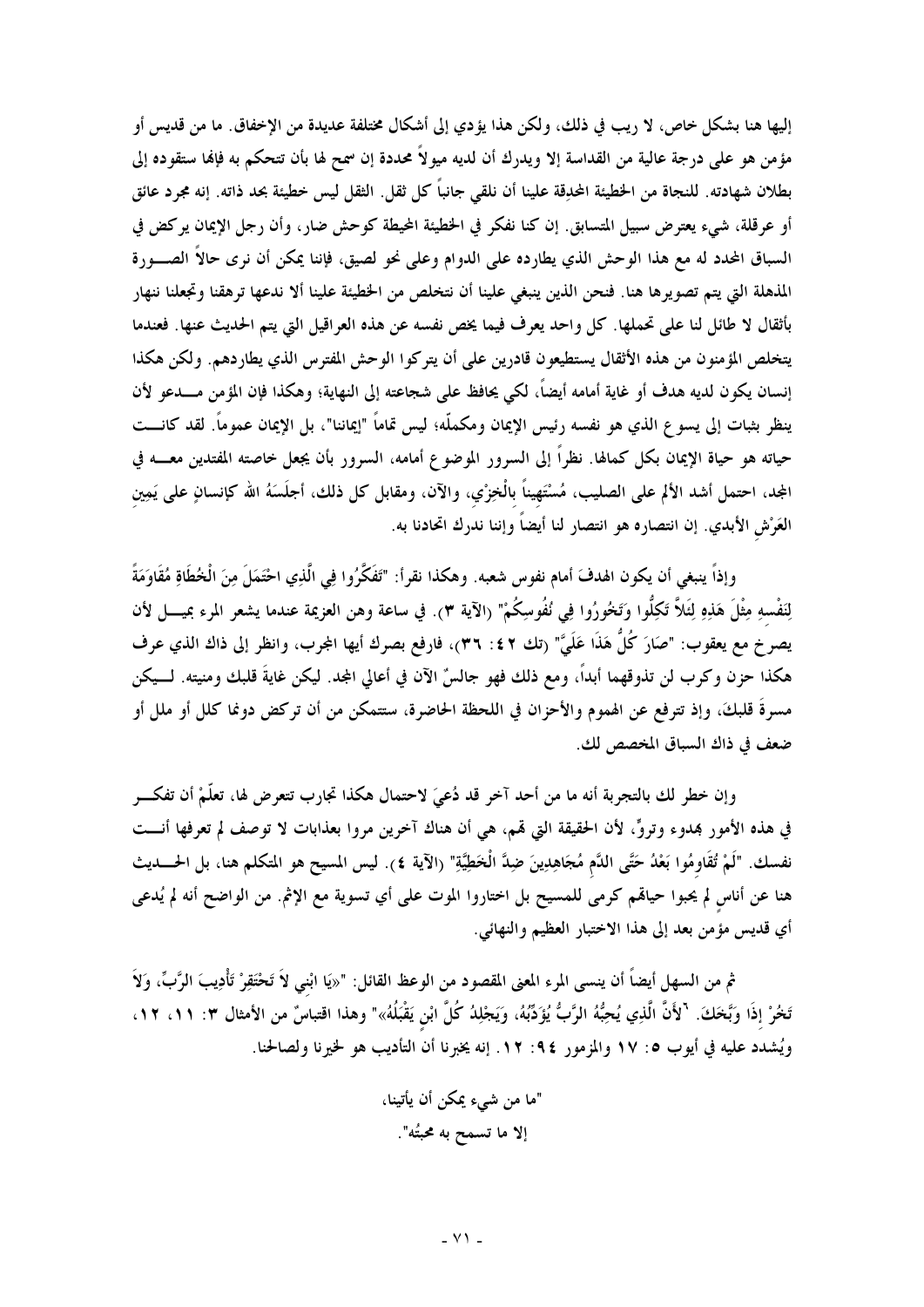إن كل ألم أو أسى يُسمح لأبناء الله بالتعرض له إنما قد أراده الله لهم للبركة. ليس التأديب عقاباً بالضرورة. بل هو تعليم بالتأديب. إنه طريقة يستخدمها الله لتعليمنا. لاحظوا أن هناك ثلاثة مواقف يمكن أن نتخذها إزاء تأديـــب الرب لنا. فقد نزدري بذلك. ومن يفعل ذلك إنما يقسَّى قلبه ضد الله ويرفض أن يتعلم الدروس الـــتى خُصـــص التأديب لتعليمه إياها. "مَنْ تَصَلُّبَ عَلَيْهِ فَسَلِمَ؟" (أيوب ٩: ٤). من جهة أخرى، قد يضعف المرء تحت التأديب. هناك نفوس مخلوعة الفؤاد تفقد شجاعتها عندما يأتي الضيق. ومثل "ضعيفي الإيمان" في "مسيرة الترحال"، ينهارون عن تعرضهم للتجارب. وبمذا يخسرون البركة أيضاً. إلا أن الآية ١٢ تعطى البديل الثالث، وسنأتى على ذكـــر ذلك في أوانه.

ويقول بولس: "إنْ كُنْتُمْ تَحْتَمِلُونَ التَّأْدِيبَ يُعَامِلُكُمُ اللَّهُ كَالْبَنينَ. فَأَيُّ ابْن لاَ يُؤَدِّبُهُ أَبُوهُ؟ وَلَكِنْ إنْ كُنْتُمْ بلاَ تَأْدِيب، قَدْ صَارَ الْجَمِيعُ شُرَكَاءَ فِيهِ، فَأَنْتُمْ نُغُولٌ لاَ بَنُونَ". إن الله يؤدّب أولاده، ويدّخر العاصــــي إلى يــــوم الدينونة كي يُعاقب. وهِذا نميّز بين ابن الله المرتد وبين من لم يعرف الرب حقّاً بل أبدى اعترافاً ثم نكص راجعاً إلى العالم. الأول سيبقى أبداً تحت يد الله المؤدِّبة، إن تابع السير في تصلبه وعناده. أما الأخير، وحتى وإن بداً متحرراً من أي دليل على رفض الله له، فإنه بذلك إنما يُظهر حقاً أنه لم يكن ذاك الشخص المتجدد على الإطلاق، بل كان مجرد شخص حمل اسم الابن ولكنه لم يكن يستحقه أبداً.

كأولاد في العائلات البشرية على الأرض، لدينا آباء يصحَّحون مسيرتنا وسلوكياتنا عادة ونقدم لهم كل تبجيل وتوقير . ومع ذلك فإنهم بعيدين على أن يكونوا معصومين عن الخطأ. لقد كانوا يؤدبوننــا كمـــا شـــاؤوا وارتضوا، أي إما كما رأوا على ألها الطريقة الأمثل في عهدهم، أو لأن سلوكنا كان من ذلك النوع الذي يسبب لهم الانزعاج. فكم بالحري أكثر ينبغي علينا أن نبجل ذاك الذي هو أبو كل الأرواح، الذي يؤدب فقط من أجل منفعتنا، ويرغب دائماً بأن نكون مشاركين له في القداسة. إنه ليس استبدادياً أو اعتباطياً في تعامله معنا.

إن التجارب التي نتعرض لها، في حكمته اللا متناهية، لا تقدم لنا مسرة أو فرحاً في الوقت الحاضر بــــل غالباً ما تكون قاسية ويصعب تحملها. ولكن التأديب "أَخِيراً يُعْطِي الَّذِينَ يَتَدَرَّبُونَ بهِ ثَمَرَ برِّ لِلسَّلاَم". فهذا إذاً هو الموقف الثالث الذي لدينا نحو التأديب. إن تدربنا به، وأدنّا أنفسنا في حضرة الله، فإننا سنجد ثماراً غنية في حياتنا بنتيجة ذلك، وهذه ستكون لتسبيح الله وتمجيده. وهكذا يختتم القسم بالتحريض في الآيات ١٢، ١٣: "لِـــذَلِكَ قُّومُوا الأَيَادِيَ الْمُسْتَرْخِيَةَ وَالرُّكَبَ الْمُخَلَّعَةَ، وَاصْنَعُوا لأَرْجُلِكُمْ مَسَالِكَ مُسْتَقِيمَةً، لِكَيْ لاَ يَعْتَسفَ الأَعْرَجُ، بَلْ بِالْحَرِيِّ يُشْفَى". هذا يعني أن نترك المؤمن يسلك بانتباه بنفسه، وأن نفكر بأولئك الأضعف الذين يسعون ليكونوا مثالاً أكثر منه عائقاً، ولنحاول أن نشفي كل من وقع في الشرك وعرج عن طريق الإيمان.

قد لا نجد مثل هكذا حقيقة ذات فائدة على الصعيد العملي بالنسبة لنا أكثر من تلك التي نجد تجديداً أو تأكيداً عليها في هذه الآيات. على الأرجح أننا سنعزو كل ارتباكاتنا ومشقاتنا للأسباب الطبيعية وحسب، وهكذا نخفق في أن نتعلم الدروس التي خُصصت لنا من قبل الله الصبور والآب. وإلا فإننا على الأرجح سوف نأخذ كل الأمور على شكل غير مؤاتٍ، وهكذا نصبح مكتئبين في الروح، إذ تتملكنا فكرة أننا نُضرب على الدوام بالعصى بسبب إخفاقاتنا. ولكن كلتا النظرتين خاطئتين. إن الحقيقة هي في الحل الوسط الذهبي. بالنسبة لرجل الإيمان يجب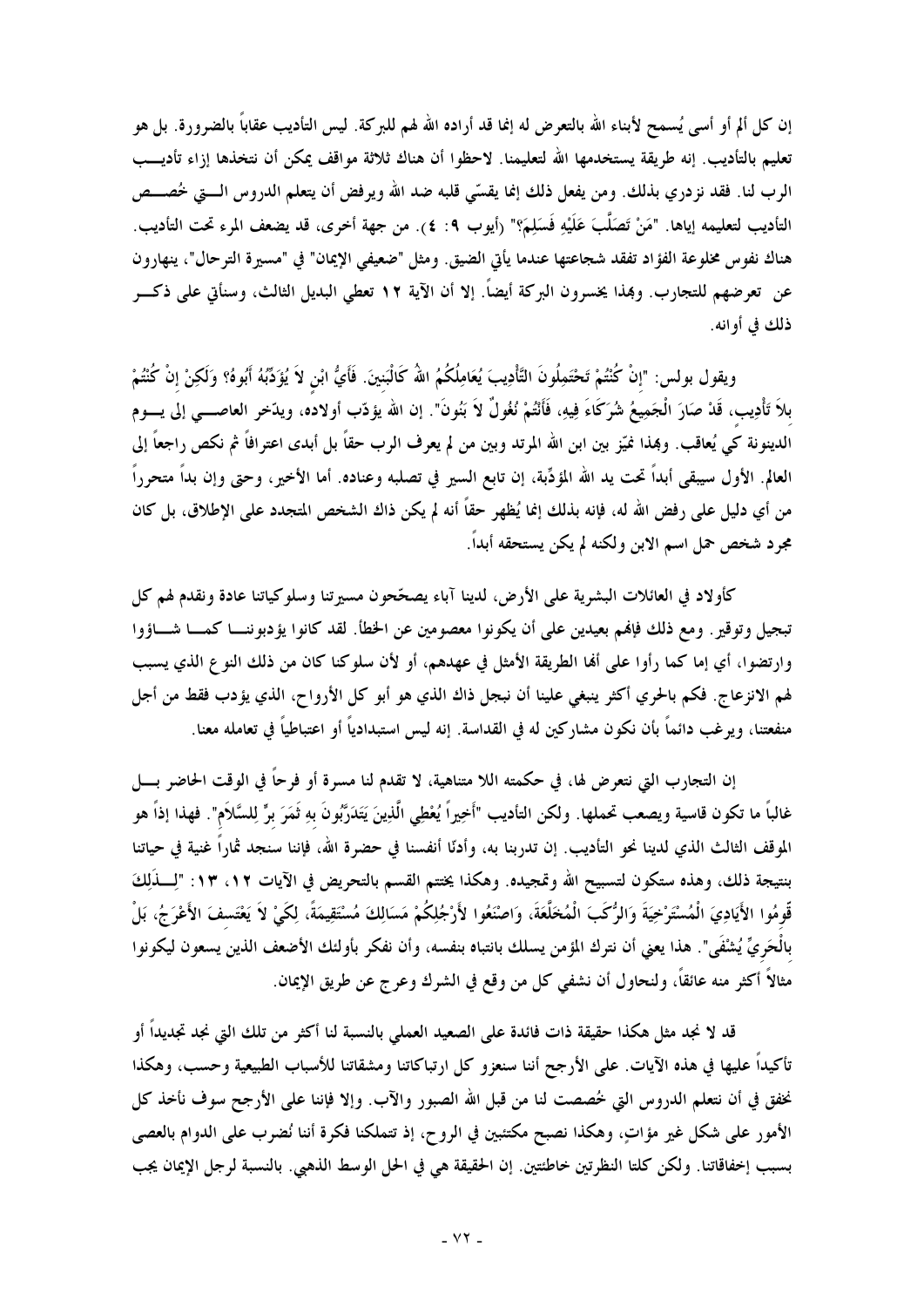ألا يكون هناك أسباب ثانية. يجب أن يُنظر إلى كل شيء علمي أنه من يد الله وحتى عندما يُدعى المرء ليشــــارك في الضيقات التي يمر فيها العالم بمجمله، فإن المؤمن المذعن المستسلم لله سيدرك وجود يد الله في كل شيء. ولكن يده لا ترفع القصاص بالضرورة. إن فكر الله، وبنتيجة نفس الظروف التي يُدعى شعبه للمرور بما، هو في وجوب أن يعلم الناس بضعفالهم والخذلان الذي في قلبهم، وهكذا ينكبون عليه كلياً، وهو قوتنا وخلاصنا والذي مسرته هي في إظهار محبته الأبوية وعنايته بكل الذين يلتصقون به. علينا أن نكون متأكدين من ذلك. فعلى الأقل عندما نقف في حضرته سوف نشكره على كل خبرة خضعنا لها هنا على الأرض. وسنرى في كل حالات الخبرة والتجربة هذه أنه إنما كان يضع أمامنا فرصاً يُظهر بما حكمته ونعمته؛ ولكن ذلك لكي ندرك هذه بشكل صحيح، فكان لا بد أن نتعلم بأن قلوبنا مليئة بالحماقة والإثم. هذه الدروس التي نتعلمها تأتينا بثمار مباركة في حياتنا من النقاوة والبر. ونتعلم من هذه الخبرات، إذ نمر بما في حياة الشركة مع الله، أن ندخل في تعاطف إلى حياة إخوتنا، وهكذا نصبح مساعدين في إيمالهم بدلاً من أن نكون معرقلين لهم وأحجار عثرة أمامهم. لا يجب أن يدين أحد الآخرين بقسوة، بل علينا أن نكون متسامحين ولطفاء، إذ نكون قد عرفنا بأننا غير جديرين بالثقة وفي حاجة إلى رحمة مضــــطردة، بينما نسلك طريق التجربة والاختبار تحت التأديب الذي يقدمه الرب لنا.

في الآيات الأربع التي يختتم بما هذا القسم نجد تحريضاً مرتبطاً مع تحذير جديد مهيب. في الآية ١٤ نقرأ: "اِتْبَعُوا السَّلاَمَ مَعَ الْجَمِيع، وَالْقَدَاسَةَ الَّتِي بدُونهَا لَنْ يَرَى أَحَدٌ الرَّبَّ". من المهم أن نلاحظ في هذه الآية أننــــا لا نجد القول الإيجابي الذي يستعيض به غالباً عما كُتب أن "بدُونِ الْقَدَاسَةَ لَنْ يَرَى أَحَدٌ الرَّبَّ". فهذا التعبير قد يُساء فهمه أو تفسيره كلياً وقد أقلق حتى الانزعاج كثيراً من النفوس التي كانت ترغب بالقيام تماماً بما تقوله هذه الآية. إن التعليم كان يستند إلى حقيقة أن القداسة التي سماها البعض بركة ثانية، أو العمل الثانوي للنعمة، وأن أولئك الذين لا يمتلكون هذه الخبرة، ورغم ألهم متجددون، سوف يخسرون في النهاية نفوسهم وسوف لن يروا السرب أبداً. ولكن هذا بعيد الاحتمال حقاً، وليس هناك ما يؤيده في النص بحد ذاته. في الواقع، العكـــس تمامــــاً هــــو الصحيح. إننا نتبع ما هو أمامنا دائماً. عندما نصل إليه لا نعود نتبعه. وهكذا فإننا مدعوون هنا لأن نتبع أمرين، أحدهما موجه إلى الإنسان والآخر موجه إلى الله. فأولاً، علينا أن نتبع السلام مع الجميع. أي علينا أن نضع ذلك هدفاً في تعاملنا مع إخوتنا البشر. من الجلي الواضح أننا لن نصل إلى ذلك بالمعنى الكامل. حتى ربنا المبارك نفسه، ورغم أنه كان يكرز بالسلام، لم يكن ليجد جميع الناس مستعدين ليكونوا في سلام معه. والمؤمن، مهما كان جدياً في سعيه وراء المثل، سيظل يجد أناساً يرفضون أن يعيشوا مسالمين. أما نحو الله، فعلينا أن نتبع القداسة. وذلك بأن نجعلها (أي القداسة) وجهة حياتنا. علينا أن نسعى دائماً لأن نصبح مثله أكثر وأكثر، وهو ذلــك القــــدوس. في معزل عن ذلك، ما من إنسان، مهما كان اعترافه بالمسيح، سيرى الرب. ومن هنا فإن الآيات التي تلـــي ذلـــك توضح أنه إن كان هناك أي إنسان في الجماعة المسيحية، ورغم اعترافه، يخذل نعمة الله في عدم إتباعه للسلام مع الناس والقداسة نحو الله، فإنه بذلك يقدم دليلاً على أنه لا يزال شخصاً دنيوياً دنساً؛ أي أنه لا يزال في وقاحـــة المرارة وتحت نير الإثم. ولذلك يُطلب إلينا أن نبدي اهتماماً جدياً شديداً لئلا ينطبق هذا على أي منا ولئلا يطلع أصل المرارة من خلال وسائلنا وطرقنا وبما يتنجس كثيرون. هنا الإشارة إلى تثنية ٢٩: ١٨، حيث حذر الله بني إسرائيل من الخطر الذي يمكن أن تتعرض له الجماعة المحتشدة للصلاة إن كان أي فرد أو عائلة أو عشيرة بينـــهم تسقط في فخ عبادة الأوثان. فهذا سيتبين بشكل مؤكد أنه "أَصْلُ مَرَارَةٍ وَيَصْنَعَ انْزِعَاجاً"، فيلحق كارثـــةً بكـــل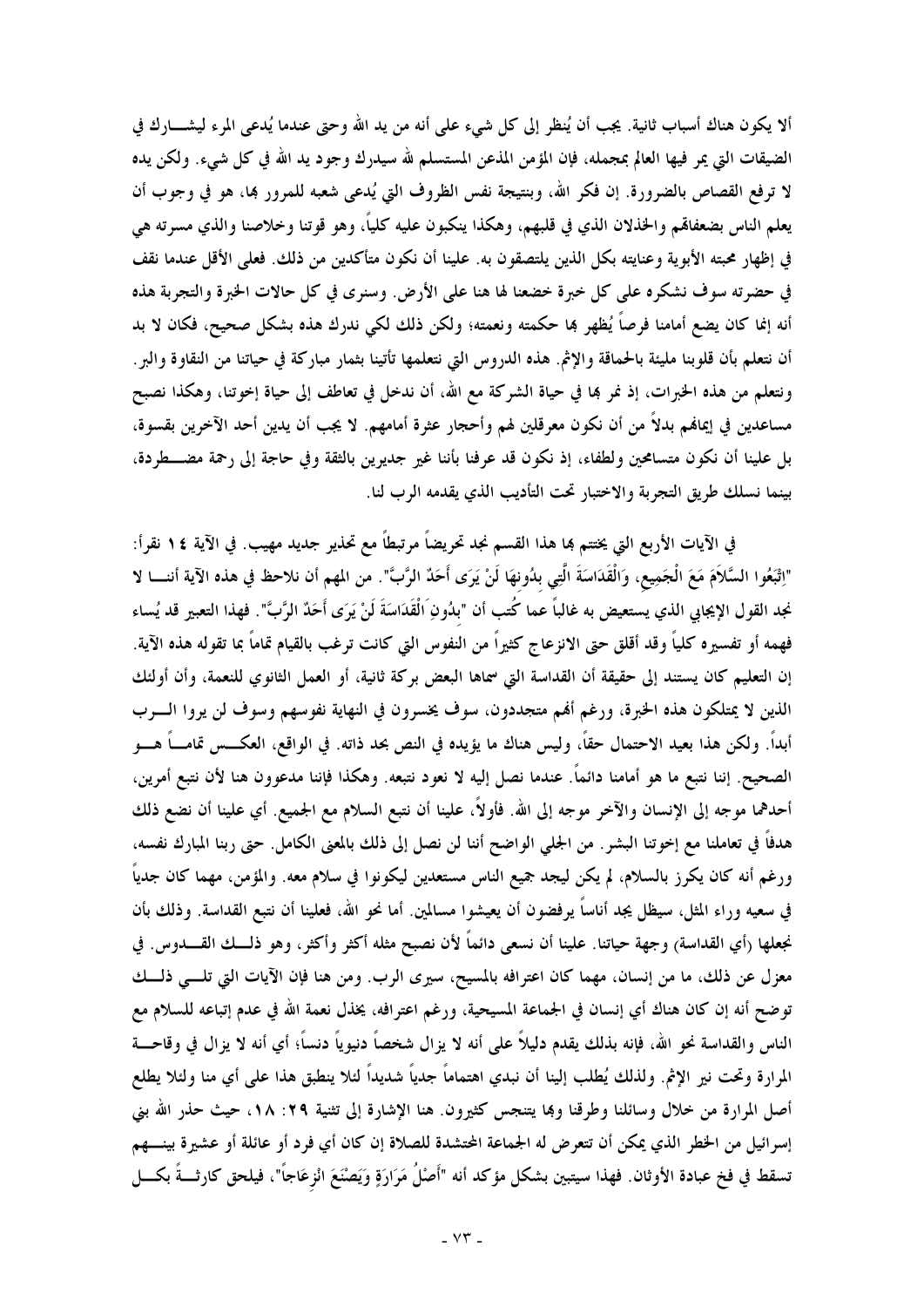الشعب. إذ "خَاطِيٌّ وَاحِدٌ يُفْسدُ خَيْراً جَزِيلاً" (الجامعة ٩: ١٨). فكما يقول العهد الجديد: "الْمُعَاشَرَاتِ الرَّدِيَّةَ تُفْسِدُ الأَخْلَاقَ الْجَيِّدَةَ" (١ كو ١٥: ٣٣). وهذا كان الزنى الوارد ذكره في ١ كو ٥، ولدينا في العهد القـــديم مثالاً مشاهِاً وذلك في عيسو الذي كان زانياً رغم كل امتيازاته، إذ كان يفكر في إرضـــاء مســــراته الشخصــــية والجسدية أكثر من البركة الروحية المستقبلية. ولكن جاء اليوم الذي تاب فيه بمرارة عن حماقته وحاول أن يقنـــع والده بأن يغير حكمه ويمنحه البركة التي طالما كان يزدري بما سابقاً، ولكنه لم يجد مكاناً للتوبة في فكر إســـحاق، مع أنه بكي أمامه وتوسل إليه كثيراً. ليس الأمر أن عيسو لم يستطع أن يتوب عن حماقته، مع خســــرانه للبركــــة الخاصة ولصالحه؛ بل لأنه لو أُعطيت البركة ليعقوب لن يكن هناك أي تغيير "لأَنَّ هِبَاتِ الله وَدَعْوَتَهُ هِــــىَ بــــلاَ نَدَامَةٍ". إن التحذير مهيب شديد للغاية، إذ ما من شك أن كثيرين في ذلك الزمان، كما الحـــال مــــع كـــثيرين متداخلين مع شعب الله في زماننا، لم يدينوا الجسد على ضوء صليب المسيح. وسيستفيق كثيرون من غفوة حماقتهم ولكن عندما يكون الأوان قد فات للحصول على البركة التي كانت تبدو لهم بلا قيمة قبلاً.

## القسم ب. أصحاح ١٢: ١٨- ٢٤

التغاير ات الشديدة بين الزمنين

في الآيات ١٨ إلى ٢٤ يغاير الروح القدس بشكل قوي بين الملامح البارزة لكلا العهدين أو الزمنين بما يخص العهدين القديم والجديد. ها هنا استحضار لدائرتين متمايزتين بشكل واضح. في الدائرة الأولى نجسد كسل أولئك الذين لا يزالون يستندون على العهد السينائي، ولذلك فهم تحت اللعنة، كما كُتِبَ: "«مَلْعُونٌ كُلُّ مَنْ لاَ يَثْبُتُ فِي جَمِيع مَا هُوَ مَكْتُوبٌ فِي كِتَاب النَّامُوس لِيَعْمَلَ بهِ»" (غل ٣: ١٠). أما في الدائرة الثانية فأولئك الذين بالنعمة نالوا بركة العهد الجديد بالإيمان بالمسيح وعمله المكمَّل المنجز .

ونقرأ: "لأَنَّكُمْ لَمْ تَأْتُوا إلَى جَبَل مَلْمُوس مُضْطَرِم بالنَّارِ، وَإلَى ضَبَابٍ وَظَلاَمٍ وَزَوْبَعَةٍ، وَهُتَـــافِ بُــــوقِ وَصَوْتِ كَلِمَاتٍ، اسْتَعْفَى الَّذِينَ سَمِعُوهُ مِنْ أَنْ تُزَادَ لَهُمْ كَلِمَةٌ". هل من كلمات أقوى من هذه يمكن أن تعبر عن أنه ما من بركة دائمة يمكن أن تصيب الإنسان الساقط من خلال الناموس؟ إن الظروف نفسها التي أعطـــيَ همـــا ذلك الناموس الصارم سوف تجعله يدرك عجزه الكلى عن تحقيق متطلباته، وهكذا يأتى إلى أن يتكل على نعمة الله التي لا مثيل لها، والتي يمكنها وحدها أن تُعني بالخاطئ الذي تتعارض طبيعته الساقطة تماماً مع إرادة الله. ولكن بني اسرائيل، ورغم ألهم ينكمش خوفاً ورعدة من تجليات القوة الإلهية، كانوا يقولون وهم واثقون من أنفسهم: "«كُلُّ مَا تَكَلَّمَ بهِ الرَّبُّ نَفْعَلُ وَنَسْمَعُ لَهُ»" (خر ٢٤: ٧)، وهِذا كانوا يجعلون أنفسهم مسؤولين عن إطاعة كل وصية لكي يدخلوا إلى البركة. ومع ذلك يعلمنا بولس ألهم "لَمْ يَحْتَمِلُوا مَا أُمِرَ بهِ، وَإِنْ مَسَّتِ الْجَبَلَ بَهيمَةٌ تُـــرْجَمُ أَوْ تُرْمَى بسَهْم. وَكَانَ الْمَنْظَرُ هَكَذَا مُخِيفاً حَتَّى قَالَ مُوسَى: «أَنَا مُرْتَعِبٌ وَمُرْتَعِدٌ!»". إن جُعِلَ أدنى مخلوق خاضـــعاً للزهو من جراء خطيئة الإنسان حتى ليمس الجبال، وإن كان موسى، الذي كان يُعتبر أفضل مَـــنْ في اســــرائيل، يرتجف لفكرة دنوّه من الله حلال هكذا ظروف، فأي رجاء كان ليمكن أن يكون لدى أي إنسان عادي يقف أمام الرب على أساس البر الناموسي؟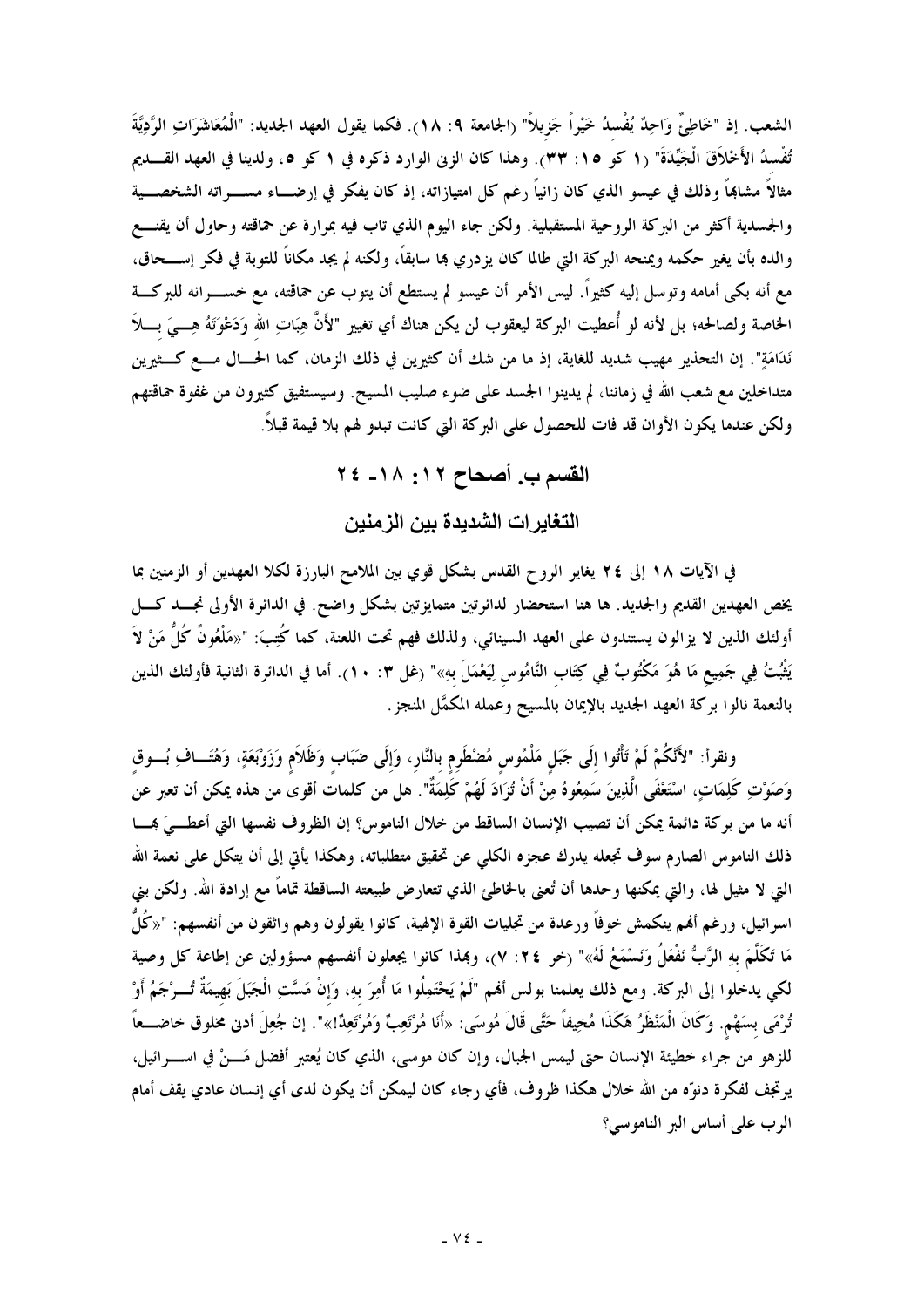ولكن على أساس النعمة في العهد الجديد، إن كل من يؤمن بالرب يسو ع المسيح يأتى إلى مترلة مختلفـــة كليًّا، دائرة عجيبة مدهشة من البركة تقوم كليًّا على أساس دمه المسفوك، هو الذي جُعل لعنةً من أجلنا لكـــى يخلَّصنا من لعنة الناموس. لاحظ المفردات المختلفة التي يأتى ذكرها في الآيات الثلاث التالية.

أولاً، "قَدْ أَتَيْتُمْ إِلَى جَبَلٍ صِهْيَوْنَ". وفي هذا إشارة إلى نعمة الله الانتقائية الحرة. ونقرأ في المزمسور ٧٨: ٦٨: "اخْتَارَ سِبْطَ يَهُوذَا جَبَلَ صِهْيَوْ'نَ الَّذِي أَحَبَّهُ". عندما كان هناك تعطل كامل تحت النظام السابق، علَّــي الله داود، الرجل الذي كان حسب قلبه، إلى منصب ملك اسرائيل، وأكد الوعود له ولنسله من بعده، وأسس عرشه على جبل صهيون، هذا الذي لن يزول إلى الأبد (مز ١٢٥: ١). "مِنْ صِهْيَوْنَ كَمَال الْجَمَال اللهُ أَشْرَقَ" (مـــز ٥٠: ٢). ومن ذلك الجبل المقدس سوف تنتقل البركة إلى كل البشر، وأخيراً في يوم قوة الــــرب "الــــرَّبُّ مِــــنْ صِهْيَوْنَ يُزَمْجرُ" (يوئيل ٣: ١٦)، و"مِنْ صِهْيَوْنَ تَخْرُجُ الشَّريعَةُ"، وذلك عندما "يَأْتِي الْفَادِي إلَـــى صِــــهْيَوْنَ" وتتحقق كل وعود الله المجيدة عندما "يحكم الرب في جبل صهيون". فسيكون مركز بركة عهد جديدة في ذلـــك اليوم العجيب. أما بالنسبة لنا، في الزمن الحاضر، فالحديث هو عن نعمة خالصة تحل محل العهد الناموسي. فلسنا قادمين إلى جبل سيناء، جبل الناموس، بل إلى صهيون، جبل النعمة.

ثانياً، "إلى مَدِينَةِ الله الْحَيِّ: أُورُشَلِيمَ السَّمَاوِيَّةِ". هذه لا يجب الخلط بينها وبين المدينة الأرضية للملسك العظيم التي ستكون مع ذلك بمجة لكل الأرض، لأن نصيبنا ليس في هذا العالم حتى عندما يملك المسيح بنفسه، بل إننا سنملك معه من أورشليم السماوية في الأعالي. وهذه بالطبع أورشليم الجديدة، العروس، عروس الحمل التي يحكي عنها رؤيا ١٩ و ٢١. إنها تحتضن كل قديسي السماء، أي كل من مات مؤمناً طوال العصور، كل من آمن بالله على مر الأزمان وبالتالي أثاره روح الله وأحياه. إن أورشليم الجديدة هي وطن الكنيسة ولذلك هـــي معينــــة لتكون مدينة العرس؛ ولكن المؤمنين في كل الأزمان التدبيرية الأخرى الذين قضوا بالموت ودخلوا إلى حياة القيامة سوف يكونون، كما قال أحدهم، مستنداً على "مخطوطة بيرجس". أورشليم السماوية هذه ستكون كرسي عرش كون الله بو مته.

ثالثاً، لقد أتينا إلى "رَبَوَاتٍ هُمْ مَحْفِلُ مَلاَئِكَةٍ". في ترجمة أخرى يأتي القول "مجتمعين عامةً"، وتشير بسلا شك إلى وجود الملائكة وليس، كما يرد فيما يلي ذلك، إلى "أَرْوَاحٍ أَبْرَارٍ مُكَمَّلِينَ". بمعنى آخر، لقــــد أتينــــا إلى صحبة مباركة مع كل المجتمعين من الملائكة المنتخبين الذين يجدون مسرقم في تحقيــــق إرادة الله، هــــؤلاء الــــذين يعلمون بإرادته من خلال كنيسته.

ورابعًا، لقد جُعلْنا أعضاء في "كَنيسَةِ أَبْكَارٍ مَكْتُوبينَ فِي السَّمَاوَاتِ". ونلاحظ أن كلمة أبكار هــــي في صيغة الجمع. فالإشارة ليست إلى المسيح شخصياً، بل إلى كل الكنيسة التي تُدعى "كَنيسَةِ أَبْكَار" تمييزاً لهم عـــن بقية المؤمنين (القديسين) الذين سيُدعون ويخلصون لاحقاً.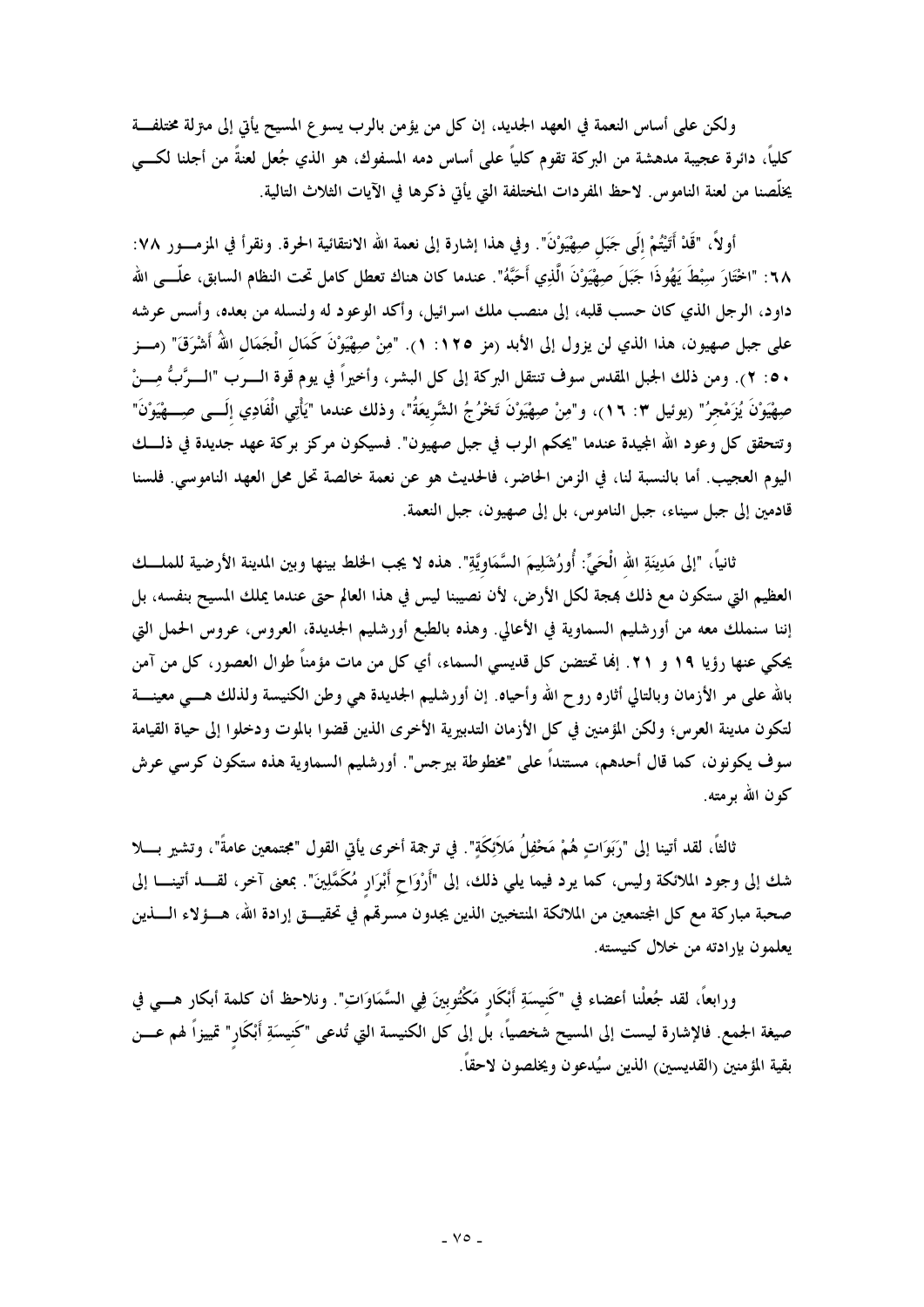خامساً، لدينا "إلَى الله دَيَّانِ الْجَمِيع". ليس من حجاب فاصل الآن وليس من غمامة من ظلام تحجـــب وجهه؛ بل إننا في بر مبارك وبدون ما خجل، نقف في حضرته المقدسة عارفين أن مسألة الخطية قد سُوِّيَتْ لأجلنا وإلى الأبد وأن محبته الكاملة قد طردت كل الخوف.

سادساً، لدينا "إلَى أَرْوَاح أَبْرَار مُكَمَّلِينَ". وهؤلاء بالتأكيد هم الأرواح الواعية المدركة لقديسين المؤمنين في الأزمنة الدهرية السابقة. إلها ليست راقدة (نائمة)، كما تخيل البعض، بل كلها تحيا له. ولكن ما كان ليمكنهم أن يتحدثوا عن فداء كامل قد أُكمل إلى أن مات المسيح وقام. يمكن القول ألهم خلصوا، على الحساب، إذ أن الله قد غفر لهم على أساس العمل الذي كان ابنه المبارك نفسه سينجزه. أما وقد اكتمل هــــذا العمــــل الآن، فـــإنهم يكملون معنا بمعنى ألهم يبتهجون من جرّاء تسوية مسألة الخطيئة.

سابعاً، "إلَى وَسِيطِ الْعَهْدِ الْجَدِيدِ: يَسُو عَ". لم يكن هذا إنساناً عرضة للخطيئة كما موســــى، الـــــذي، وبسبب إخفاقه، كان قد مُنعَ من دخول أرض الموعد. إن المسيح يسوع، ابن الله الأزلى السرمدي، الذي صــــار إنساناً كاملاً ليأخذ على نفسه خطيئتنا وتبعالها، هو الذي حقق مطاليب الناموس الذي تم تعدّيه وهو الآن يتوسط العهد الجديد للنعمة المجانية إلى البركة التي جيء بنا جميعاً إليها.

ثامناً وأخيراً، "إلَى دَم رَشٍّ يَتَكَلَّمُ أَفْضَلَ مِنْ هَابيلَ". دم هابيل ذاك، الشهيد الأول، كان يصـــرخ مـــن الأرض طالباً الانتقام، ولكن، كما تقول الترنيمة:

لم يَمُتْ (المسيح) كشهيد على يد إنسان مذنب مُدانٍ، بل قدّم نفسه قرباناً على الصليب لأجل فدائنا. بإقامتنــــا واحتفالنا بعشاء الرب، تذكار هذا الفداء، نقرأ أن (المسيح) "أَخَذَ الْكَأْسَ، وَأَعْطَاهُمْ قَائِلاً: هَذَا هُوَ دَمِى الَّـــذِي لِلْعَهْدِ الْجَدِيدِ الَّذِي يُسْفَكُ مِنْ أَجْل كَثِيرِينَ لِمَغْفِرَةِ الْخَطَايَا". ذاك الدم الثمين يدل على حياته الكاملة التي كانت خالية من الخطيئة وقد سُفِكت قرباناً لأجلنا. بفضل عمله الذي أكمله صار في مقدور حتى من له "أضعف الإيمان" أن يقف أمام الله الآن وينال كل تلك البركات.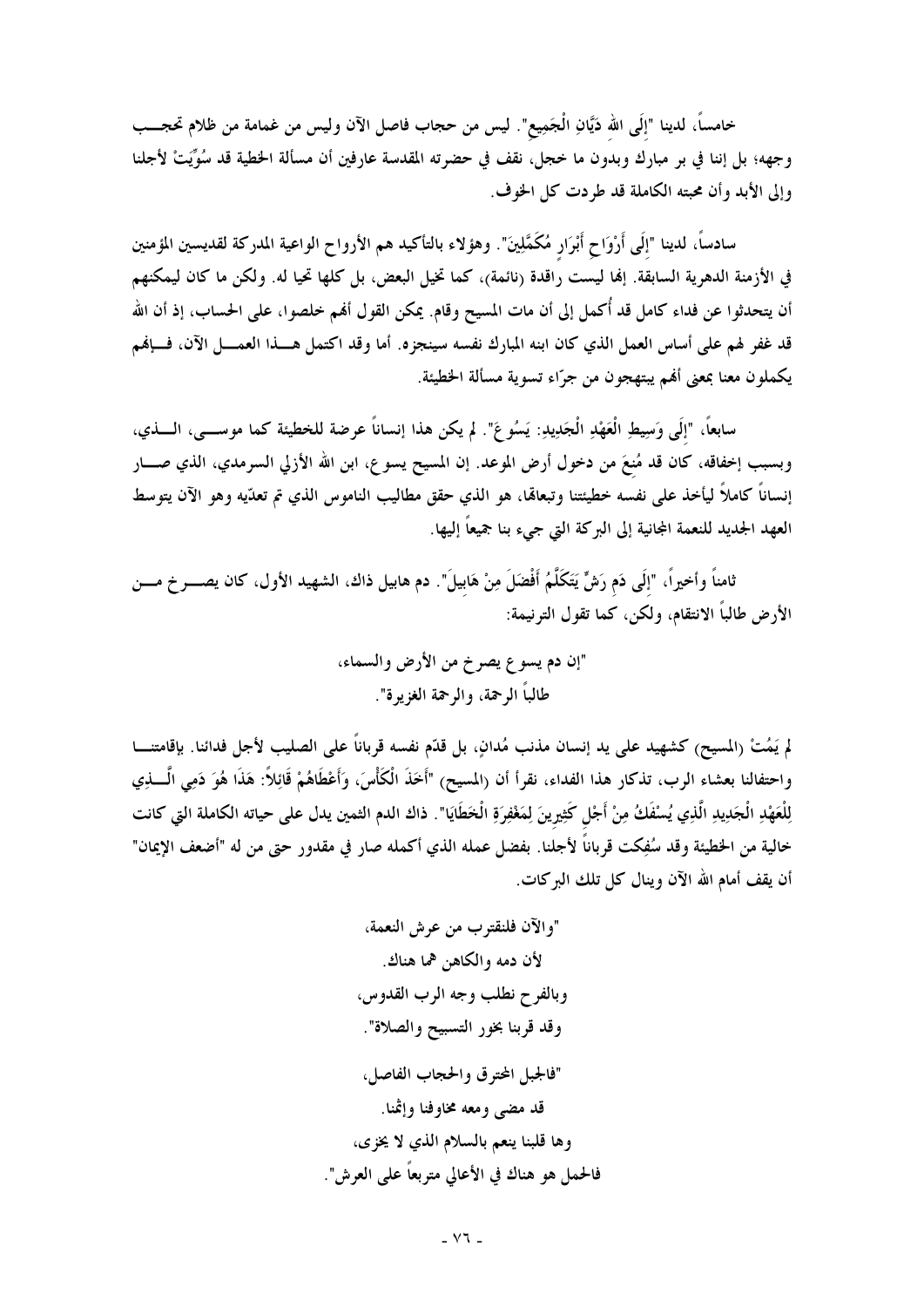## القسم ج. أصحاح ١٢: ٢٥- ٢٩ تحذير شديد من نبذ الحق الحاضر

استناداً إلى هذا الإعلان عن بركة العهد الجديد لدينا التحذير الجديد المهيب الذي يُختتم به هذا الإصحاح. لقد لاحظنا للتو أنه كلما تم الكشف عن أي خيط من الخطيئة بشكل كامل واضح، يتبعه تحذير مباشرة من مخاطر تجاهل هذه الحقيقة أو ارتداد عن هذا الكشف من السماء. ولذلك فبالنسبة لهؤلاء العبرانيين الذين كانوا على معرفة وإطلاع على إعلانات الرب يسوع، ولكن بعضهم ربما لم يقتبلوه حقاً في قلوبمم، إذ يقول الروح: "اُنْظُرُوا أَنْ لاَ تَسْتَعْفُوا مِنَ الْمُتَكَلِّم. لأَنَّهُ إنْ كَانَ أُولَئِكَ لَمْ يَنْجُوا إذِ اسْتَعْفَوْا مِنَ الْمُتَكَلِّم عَلَى الأَرْض، فَبالأَوْلَى جدّاً لاَ نَنْجُو نَحْنُ الْمُرْتَدِّينَ عَنِ الَّذِي مِنَ السَّمَاء" (الآية ٢٥). كلما عَظُمَ الامتياز كلما كبُرت خطيئة رفض الرسالة. إن كان الله أدان بصرامة هؤلاء الذين رفضوا الإعلان المعطى لهم في العهد القديم، فكم سيكون سخطه ونقمته على أولئك الذين يرفضون نعمته الحالية في المسيح؟ عندما أعطى العهد القديم على جبل سيناء كان صوته يهز الأرض، ولكن الآن يتحدث عن زمان عندما سيهز ليس الأرض فحسب بل السماء أيضاً. إنه يستشهد بالآية (حجاي ٢: ٦): "لأَنَّهُ هَكَذَا قَالَ رَبُّ الْجُنُودِ: هِيَ مَرَّةٌ (بَعْدَ قَلِيل) فَأُزَلْزلُ السَّمَاوَاتِ وَالأَرْضَ وَالْبَحْرَ وَالْيَابِسَةَ".

يلفت الرسول بولس انتباهنا بشكل خاص إلى التعبير الاستهلالي الذي يبدأ به. فيقول أنه لم تحدث لديهم رعدة في ذلك الوقت، ولكن "قَوْلُهُ «مَرَّةً أَيْضاً» يَدُلُّ عَلَى تَغْيير الأَشْيَاء الْمُتَزَعْزِعَةِ كَمَصْنُوعَةٍ، لِكَيْ تَبْقَى الَّتِي لاَ تَتَزَعْزَعُ" (الآية ٢٧). لا نقولنَّ أن تلك الزعزعة لم تبدأ بعد، إذ ألها ستستمر إلى تتناثر إلى أشلاء كل تلك الأشياء التي مجّدها الإنسان، ومنها سيتعلّم المرء مثل نبوخذنصر أن القدير العليّ يسود في ملكوت البشر .

لقد دخل المؤمنون لتوهم بالروح إلى هذا، "لِذَلِكَ وَنَحْنُ قَابِلُونَ مَلَكُوتاً لاَ يَتَزَعْزَعُ لِيَكُنْ عِنْدَنَا شُكْرٌ بهِ نَخْدِمُ اللّهَ خِدْمَةً مَرْضِيَّةً، بخُشُوعٍ وَتَقْوَى. لأَنَّ إلَهَنَا نَارٌ آكِلَةٌ" (الآيتان ٢٨، ٢٩). ليس الأمر، كما يقول الناس في معظم الأحيان، أن الله نار آكلة خارج المسيح، أو أنه نار آكلة فقط لغير المخلصين، بل الحديث هنا هو عــــن طبيعة الله نفسها. النار الآكلة هي القداسة وقد تجلت في الدينونة، والله، الذي هو نور ومحبة، لا بد له أن يلتــــهم كل ما يتعارض وإرادته المقدسة. هذا سيعني للمؤمن تطابقاً كلياً مع المسيح في نماية المطاف، عندما سيزول كل أثر للجسد. في هذه الأثناء علينا أن نسلك في النعمة طالبين الخدمة في جدة الروح وليس في قِدَم الحرف.

> القسم د. أصحاح ١٣: ١- ٦ تحريضات متنوعة

الجزء العقائدي من الرسالة انتهى الآن ويقدم لنا الإصحاح الأخير، كما هي العادة في كتابات بولس، تحريضات تتعلق بسلوك أولئك الذين تمسكوا بالإيمان بالحقيقة التى أُعلنت لهم حتى الآن. هنا يجري التأكيد على المحبة الأخوية. أولئك الذين اجتُذبوا إلى المسيح وسط عالم يرفضه ويرذله يجب أن يتميزوا بالمحبة نحو بعضهم البعض. ولكن للأسف كم نحن بعيدون في معظم الأحيان عن هكذا محبة أخوية.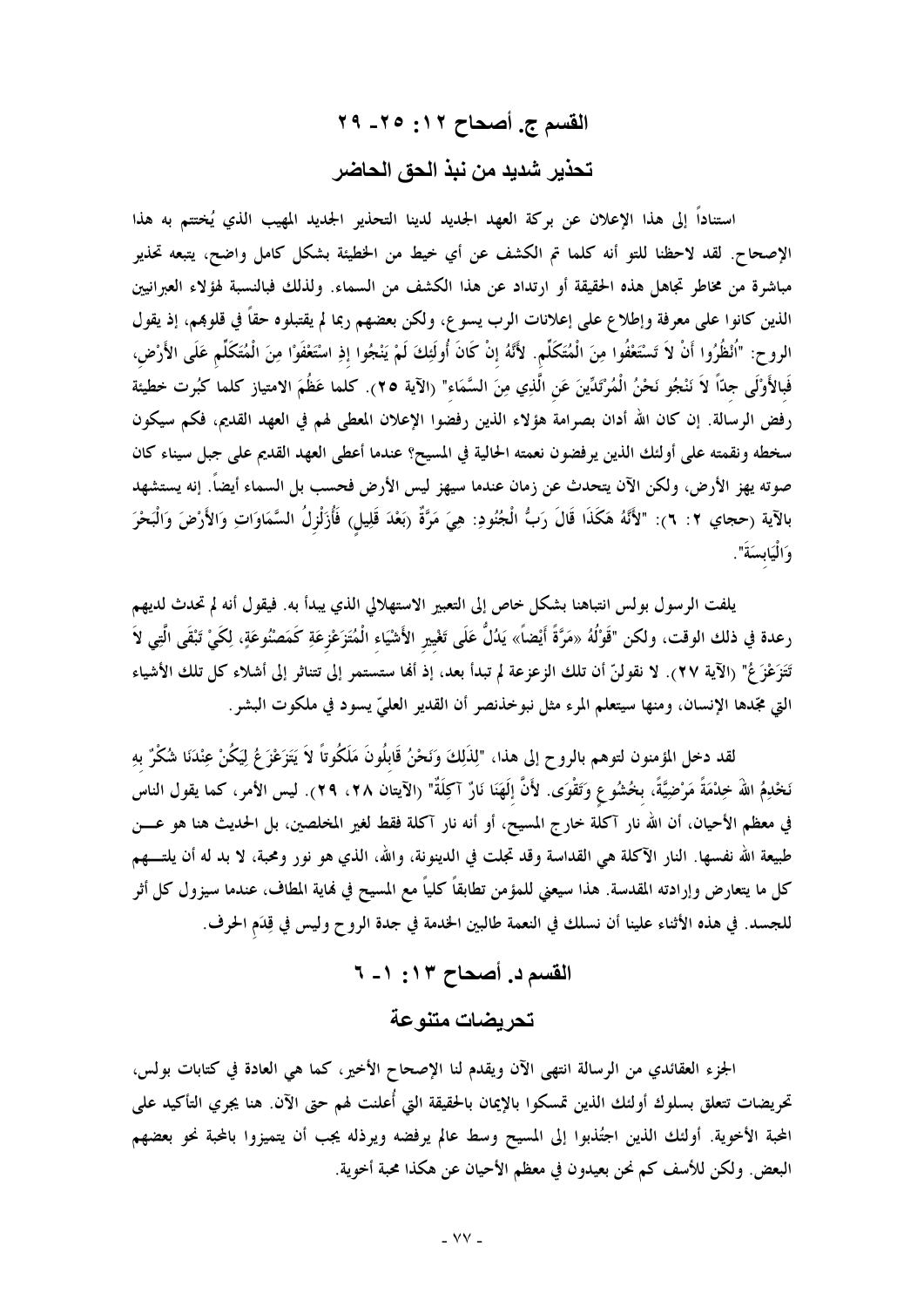ثم يأتي تحريض على إظهار حسن الضيافة للغرباء، وأيضاً على زيارة خدام المسيح أولاً قبل كل شيء، ثم بالطبع زيارة بقية الأخوة من أبناء الله الذين قد يكونون في حاجة لضيافة لطيفة وهم يجتازون من مكان إلى آخر، وخاصة أولئك الذين كانوا يهربون من الاضطهاد. من بين القدماء، البعض الذين سلكوا بلباقة نحو أناس ظنوا أفمم عاديين، نالوا امتيازاً مبجلاً إذ تبين لهم أن ضيوفهم الذين يخدمونهم إنما كانوا ملائكة.

كان الكثيرون قد ألقيوا مقيدين في السجون من أجل المسيح. وكان على المسيحيين المؤمنين القديسين أن يتذكروهم وأن يُبقوا في ذاكرتمم وفكرهم كلِّ أولئك الذين كانوا يعانون مهما كان السبب، لأفمم أنفسهم لا يزالون في الجسد ولذلك معرضون لهكذا معاناة مشابهة. ما من أحد كان ليعرف متى سيأتي دروه ليحتمل الضيقة والأسى كُرمي لذلك الاسم الجدير بالإكرام.

على النقيض من الأفكار اللا أخلاقية المتحررة الخليعة التي كانت مألوفة في ذلك الزمان، بل وحتى في أيامنا حالياً كما يؤمن البعض دونما خجل، كان يجب اعتبار الزواج أمراً جديراً بالاحترام بسبب العلاقة المقدسة القائمة فيه، وأن يُحفظ في الطهارة والنقاوة، على أساس المعرفة الأكيدة بأن أولئك الذين كانوا ينتهكون عهد الزواج سوف يحاسَبون أمام الله على خطيئتهم.

كان على المسيحي أيضاً أن يحيا حياة مستقيمة هادئة، فلا يشتهي ما هو للغير، بل عليه أن يقنع بما قسم الله له، عالمًا أنه في المسيح ذاته قد مُنح أكثر مما كان أي أرضى محب للدنيا ليتمنى أو يدرك. كان يكفيه الوعد أن "«لاَ أُهْمِلُكَ وَلاَ أَتْرُكُكَ»". فهل من شيء أعظم يمكن أن يرغب به إلى أن يأتي اليوم الذي يُدعى فيه للرجوع إلى وطنه (الحقيقي) ليكون معه إبى الأبد. ومن هنا يمكن لكل مؤمن أن يهتف بثقة إيمانية صارخاً: "«الرَّبُّ مُعِينٌ لِي فَلاَ أَخَافُ. مَاذَا يَصْنَعُ بي إِنْسَانٌ؟»". لقد أحسن أحدهم القول بأن "الله بديلي في كل شيء، ولكن ما من شيء يعوض عن الله".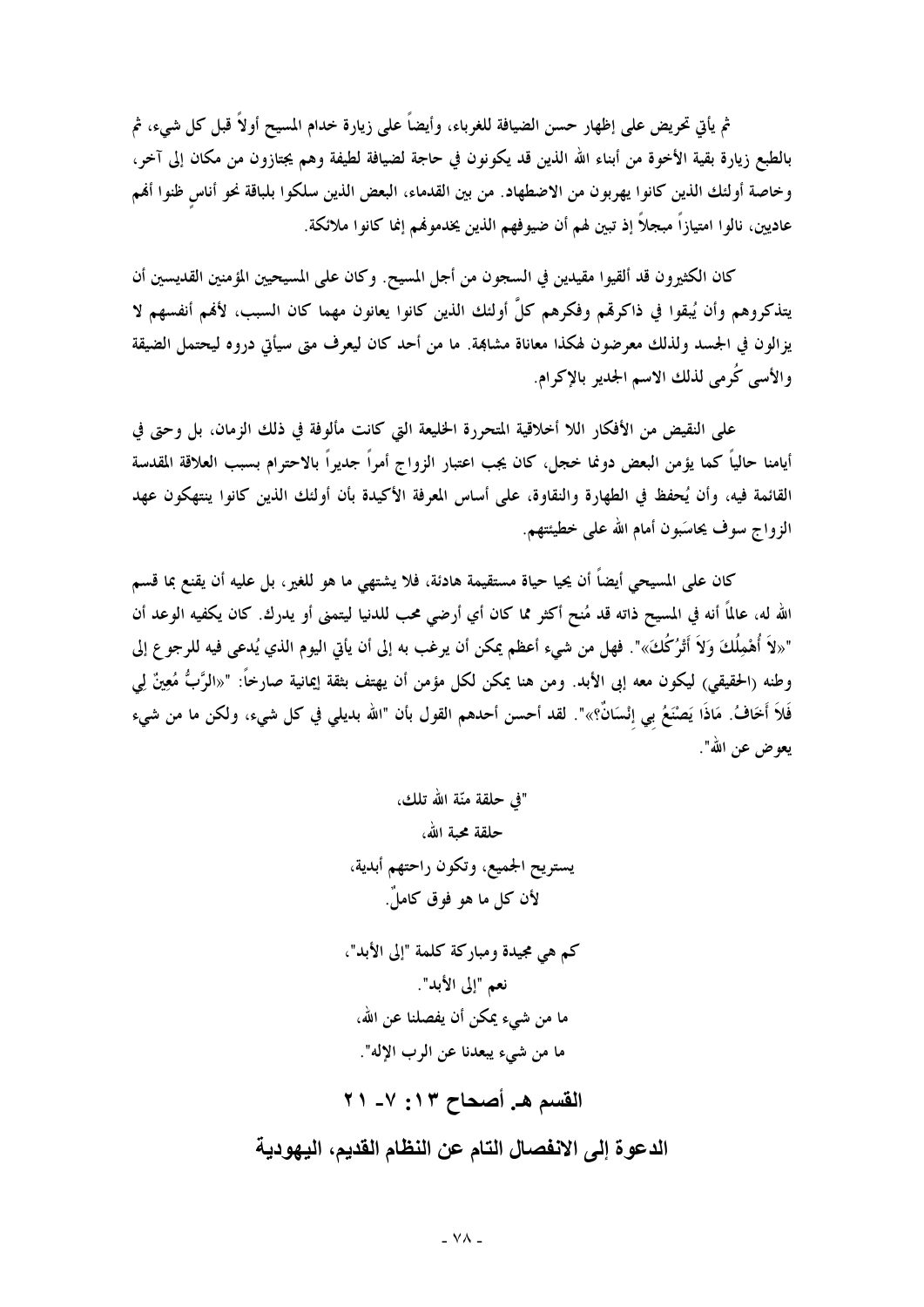إن كان اعتقادنا صحيحاً، رغم زعم كثيرين عكس ذلك، فإن بولس هو الذي كتب هــــذه الرســــالة، ويمكننا أن نفهم تماماً كم كان مهماً طلبه المُلحّ بالانفصال الكامل عن النظام القديم، الذي زال مجده منذ رفض ابن الله. إن الغيوم السوداء الداكنة للدينونة كانت تُخيم على علو خفيض فوق أرض فلسطين. وما كانت إلا برهــــة وجيزة وتتحول المدينة المقدسة إلى كومة رماد وركام. ولن يتصاعد الدخان بعد من القرابين فوق المذابح اليهودية. إضافة إلى ذلك، فإن معظم أصحاب ورفاق بولس الرسول كانوا إما قد دُعيوا إلى الوطن الســماوي أو كـــانوا يعملون بكدٍ وجهد في أراض بعيدة. كان بولس نفسه على وشك أن يستشهد تحت ضربة فأس الجــــلاد الـــــذي سيقوم بإعدامه. ومع كل هذه الأشياء التي تُثقل على نفسه، يحتُّ المؤمنينَ من أصل عبراني على أن يلجـــأوا إلى قطيعة كاملة مع ذلك النظام الذي رفض رب المجد.

في أول الأمر يدعوهم إلى أن يتذكروا أولئك الذين كانوا مرشدين لهم في الأيام الخوالي، الذين علَّموهم كلمة الله، إذ في الآية ٧ هنا، من الواضح أنه كان في فكره أولئك الذين ما عادوا معه. عليهم أن يتذكروا قادقمم في الماضي وأن يتمثلوا بإيمالهم متفكرين بالنهاية أو نتيجة سيرقمم في الحياة. هؤلاء الناس عانوا من أجـــل المســـيح وجاهدوا مزدرين بسرور بكل فكر بمناصب أرضية دنيوية لكي يتمجد في حياقمم. هدف إيمالهم كـــان يســــوع المسيح، الذي هُوَ هُوَ أَمْساً وَالْيَوْمَ وَإِلَى الأَبَدِ؛ المسيح الذي لا يتبدل أبداً رغم أنه يسكن وسط عوالم متغيرة بل يبقى بغية قلب شعبه. من المهم أن نتذكر أن هذا لا يدل ضمناً على أن ظهورات الرب كانت دائماً هـــى علـــى نفس الشكل. "هناك اختلافات في التعامل، ولكن الرب يبقى نفسه". إنه لا يسلك على نفس المنوال في كل زمان تدبيري، بل يسكن هو نفسه في الشخص. إن أبقى المسيحيون هذا في فكرهم على الدوام، فــإن الأشـــياء لـــن تتشوش بعد أن أعلنها الله وميزها بشكل واضح. فعلمي سبيل المثال، غالباً ما يقول هؤلاء الذين لا يفكرون بشكل واضح، أنه بسبب شفاء الرب لكل المرضى الذين جاؤوا إليه عندما كان هنا على الأرض، فإنــــه رأي المســـيح) سيفعل المثل اليوم لكل أولئك الذين يطلبون مساعدته، لأنه "هُوَ هُوَ أَمْساً وَالْيَوْمَ وَإِلَى الأَبَدِ". من الغريب أفمم لم يذهبوا أبعد من ذلك، بل يصرون على أنه سوف يقيم الموتى ويعيد لهم أولئك المحبوبين الآن كما فعل ثلاث مرات عندما كان هنا على الأرض، هذا التشوش في الفكر يجب تحاشيه إن أمكن إدراك الفروقات بين مختلف الفتـــرات بشكل واضح.

التحذير التالي ضد التعاليم المغلوطة. فمنذ بدايات المسيحية ظهر أناسٌ في الجماعات المسيحية وخاصة في التجمعات اليهودية، وهم يقدمون تعليماً جديداً وخاطئاً، كان لا بد من توجيه تحذير للتلاميذ ضده. بعض هؤلاء كانوا يستندون بشكل كبير على الوصايا الموسوية والربانية اليهودية المتعلقة باللحوم والطقوس الدينية التي كانت مرتبطة بخدمة الهيكل ولم يكن لديها مكان مناسب أو صحيح في التدبير المسيحي.

ولذلك يكتب قائلاً: "لاَ تُسَاقُوا بتَعَالِيمَ مُتَنّوعَةٍ وَغَريبَةٍ، لأَنَّهُ حَسَنٌ أَنْ يُثَبّتَ الْقَلْبُ بالنِّعْمَةِ، لاَ بأطْعِمَةٍ لَمْ يَنْتَفِعْ بهَا الَّذِينَ تَعَاطُوْهَا".

والآن في الآيات ١٠ إلى ١٤ لدينا الوصية المباشرة لأن يخرجوا من محلة (مخيم) اليهودية إلى انفصــال وتكرس مقدس مع الرب يسوع نفسه. لدينا مذبح، كما يقول لنا، حيث ليس لأولئك الذين يخدمون في المسكن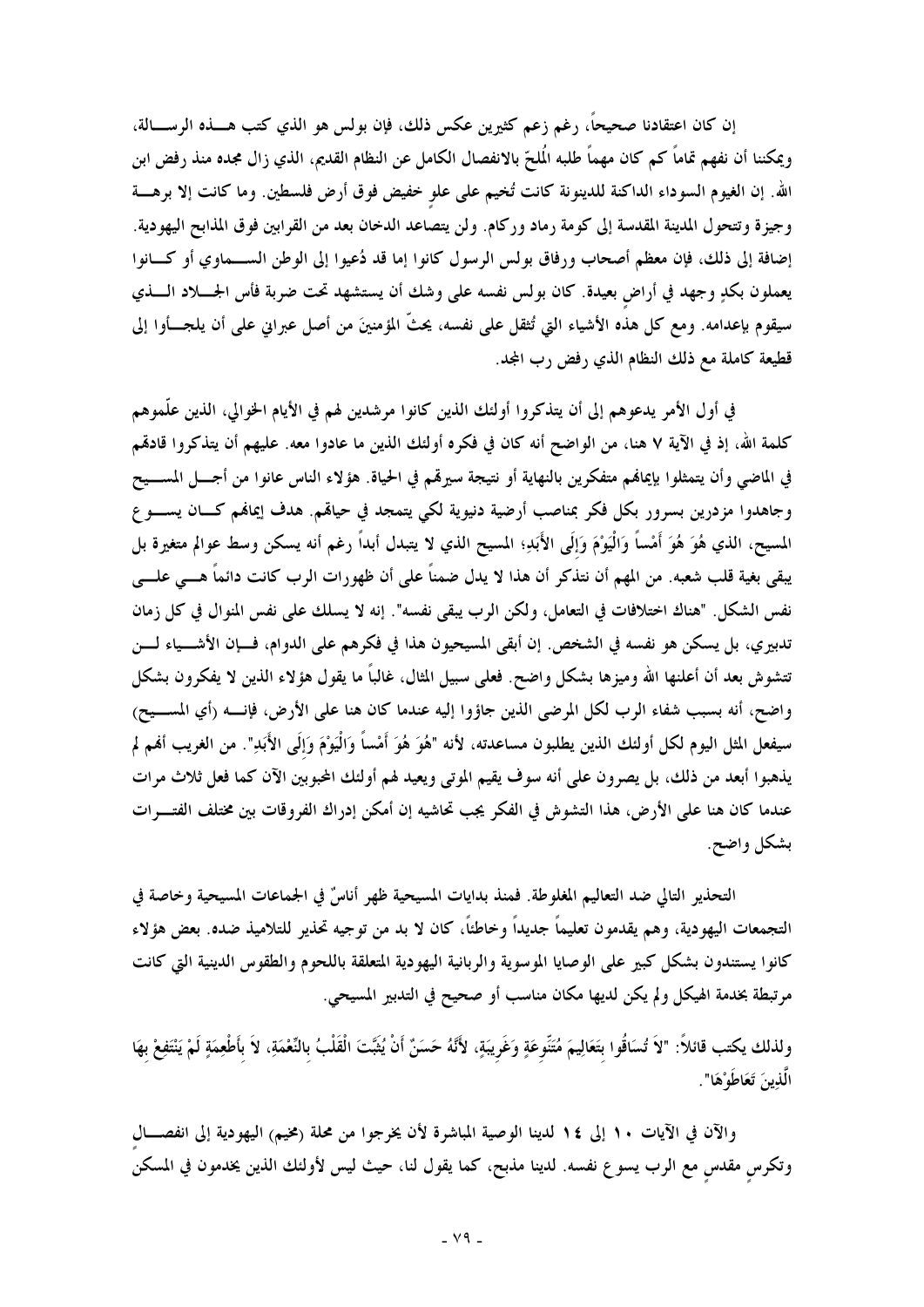(مكان العبادة) الحق بأن يأكلوا فيه؛ أي أن مذبحنا وخدمتنا هي ذات طابع إلهي سماوي مقدس. بما أن المسيح قد مات فما عاد هناك مذبح على الأرض؛ أما في السماء، حيث يشير المذبح الذهبي رمزياً، فإنه يسكن هناك حيـــث يتشفع بنا. إن تحدثْنا عن أي مذبح آخر، كما يحدث في الكثلكة على سبيل المثال، وبعض الطوائف البروتستانتية، فهذا يعني أن ننكر حقيقة عمل المسيح المنجز الذي أكمل.

> "ما من دم يُرشّ، وما من مذبح الآن، فزمان القرابين قد انقضى. وما من لهيب نار أو دخان يتصاعد إلى العلاء، وما عاد من حاجة لأن تُذبح الحِمْلان من بعد".

في الوقت الذي كان الله يعرف ويميز طقوس العهد القديم، كانت الْحَيَوَانَاتِ الَّتِي يُدْخَلُ بِـــدَمِهَا عَـــن الْخَطِيَّةِ إلَى «الأَقْدَاس» بيَدِ رَئِيس الْكَهَنَةِ، عند تقديم ذبائح الخطيئة لله، تُحْرَقُ أَجْسَامُهَا خَارجَ الْمَحَلَّةِ. تحقيقاً لهذا الرمز، "يَسُوعُ أَيْضاً، لِكَيْ يُقَدِّسَ الشَّعْبَ بدَم نَفْسهِ" أي لكي يفرزهم لله بكل قيمة عمله الكفاري، فإنه "تَـــألَّمَ خَارِجَ الْبَاب". لقد لجأ إلى خارج المحلة ليتحمل الدينونة التي كانت تستحقها خطايانا، والآن نضع عليه إيماننـــا، وهو المنبوذ المرذول،كمخلص لنا، ونعترف به رباً لنا. ولكي نكون صادقين ومخلصين لدعوة الله، علينا أن نتمثّل به حَامِلِينَ عَارَهُ، ولذلك يقول الرسول بولس: "فَلْنَخْرُجْ إذاً إلَيْهِ".

كانت هذه لتعنى العبرانيين أكثر من أي مؤمن يأتى لاحقاً لم يكن على تلك الدرجة من الارتباط بنظـــام ديني من رسم إلهي وجاء اتلله فيما بعد وتبرّأ منه. إن أعمق مشاعر قلوبمم، حتى عرفوا المسيح، كانــت متعلقــة متيمة بذلك النظام الديني، ولكن بولس، بحديثه كيهودي إلى أولئك الذين كانوا مثله قد عرفوا مسيانية يسوع، يقول: "فَلْنَحْرُجْ إذاً إلَيْهِ خَارِجَ الْمَحَلَّةِ حَامِلِينَ عَارَهُ. لأَنْ لَيْسَ لَنَا هُنَا مَدِينَةٌ بَاقِيَةٌ، لَكِنَّنَا نَطْلُبُ الْعَتِيدَةَ". لقد كان هذا تحدياً لهؤلاء المسيحيين من أصل عبراني. لقد كان هذا يعنى تحطيم أقوى العلاقات وأمتن الروابط، وســـيؤدي من غير شك إلى سوء فهم مميت، ولكن ما من وسيلة أخرى كانت أمامهم ليكونوا أوفياء مخلصين لذاك الذي كان الشعب اليهودي قد رفضه ورذله، ومع ذلك اشتراهم بدمه. يجب عليهم أن يتمثَّلوا بإيمان أبيهم إبراهيم، الــــذي ترك بيته وأرضه وعشيرته لأنه كان ينشد مدينة أساساقما بانيها وباريها الله.

ليس من حاجة كبيرة لأن أركز على حقيقة أن هذه العبارة "فَلْنَحْرُجْ إذاً إلَيْهِ خَارجَ الْمَحَلَّةِ" قد أُسيء استخدامها وفهمها لدرجة كبيرة من قِبَل كثيرين استندوا عليها كأساس للانفصال عن المسيحيين الأتقياء مثلـــهم على اعتبار أفمم إن كانوا لا يتساوون ويتطابقون معهم في الفكر فإفمم سوف ينشئون المحلة (المخيم) بأنفسهم. لكن الرسول (بولس) إنما يتحدث عن الانفصال عن اليهودية، وليس عن العالم المسيحي، والحمد لله. وهذا، ورغـــم انفصاله عن حقيقة العهد الجديد في بعض النواحي، إلا أن الله لم ينكره بعد.

إذ أقول ذلك، فأرجو ألا يسيء أحدٌ فهمي ولو لوهلة فيظن أني أتغاضى عما هو شرٌ وإثمٌ عُرْفاً. ولكن لا أعتقد أنه يمكن التأكيد بقوة على أنه ليس من أساس في هذا النص الكتابي للخيلاء في الكنسية من أي نو ع كانت.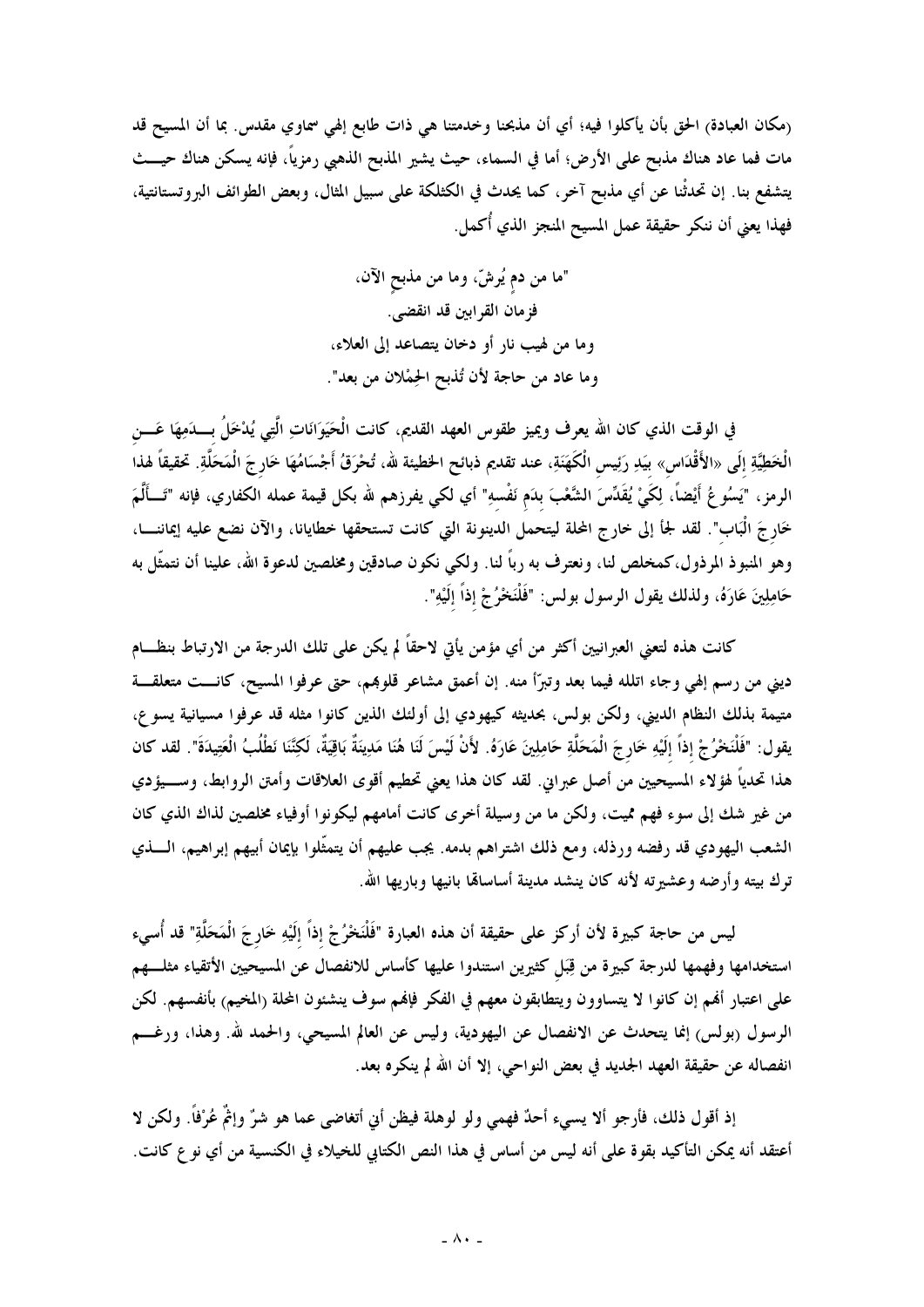إن الدمار والإخفاق هما في كل مكان، وإن الدعوة هي إلى الاعتراف بتواضع ودينونسة السذات، لا إلى غسرور وخيلاء المكانة.

بعد ذلك لدينا آيتين تستحضران أمامنا الطريقة القيّمة التي يتمتع المؤمنون–الكهنة بتقديم الذبيحة بمــــا. فلا يجب أن ننسى أن جميع المسيحيين هم الآن مقدسين وكهنوت ملوكي. فكوننا كهنة ملوكيين علينا أن "نُقَـــدِّم فِي كُلِّ حِين لِلَّهِ ذَبيحَةَ التَّسْبيح، أَيْ ثَمَرَ شِفَاهٍ مُعْتَرِفَةٍ باسْمِهِ". إن كهنوتنا فيه جانب بشري وجانب إلهي، ومــــن هنا وجوب الحفاظ على التوازن المميز في كلمة الله.

لقد رأينا في الآية ٧ كيف دعا الكاتب القديسين إلى أن يتذكروا مرشديهم في الأيام الخوالي. والآن في الآية ١٧ يشدد على وجوب إطاعة أولئك الذين يعتنون بمم في الأمور المقدسة أو الإلهيات: "أَطِيعُوا مُرْشِــــــدِيكُمْ وَاخْضَعُوا، لأَنَّهُمْ يَسْهَرُونَ لأَجْل نُفُوسِكُمْ كَأَنَّهُمْ سَوْفَ يُعْطُونَ حِسَاباً، لِكَيْ يَفْعَلُوا ذَلِكَ بفَرَح، لاَ آنّينَ، لأنَّ هَذَا غَيْرُ نَافِعٍ لَكُمْ". السلطة الروحية الحقيقية يجب أن تتجلى في العناية الرعوية بشعب الله، وعنــــدما يعطــــي رأس الكنيسة موهبة الرعاية، فإنها تكون لبركة الجميع. التباهي بمذه الموهبة أو رفض الاعتراف بما يعني تجاهل واحتقار الرأس نفسه. من جهة أخرى، أن تخزي موهبة الرعاية بما يسمى النظام الإكليريكي هو أمر غــــير كتــــابي علــــــي الإطلاق. ليس مقدار التدريب أو الاعتراف الكنسي هو ما يجعل الإنسان راعياً. بل رأس الكنيسة نفسه هو من يمنح هذه "الموهبة" لشعبه.

في الكتابات البولُسية (أي التي كتبها بولس الرسول) هناك عادة لديه وهو أن يطلب من المرسل إلــــيهم أن يذكروه في صلواقمم. يا له من أسلوب مميز لبولس! يقول هنا: "صَلُّوا لأَجْلِنَا، لأَنَّنَا نَثِقُ أَنَّ لَنَا ضَمِيراً صَالِحاً، رَاغِبِينَ أَنْ نَتَصَرَّفَ حَسَناً فِي كُلِّ شَيْء. وَلَكِنْ أَطْلُبُ أَكْثَرَ أَنْ تَفْعَلُوا هَذَا لِكَيْ أُرَدَّ إلَيْكُمْ بأَكْثَر سُرْعَةٍ". وفسوق كل ذلك، كان يشعر أنه على جميع الأحوال سرعان ما سيوقّع شهادته بدمه. فإن أمكن بفعل الصلاة أن يعود إلى الخدمة لبرهة من جديد، فإنه سيقدّر ذلك، وسيبقى في كل الأحوال خاضعاً لإرادة الله. من يستطيع أن يعرف إلى أي مدى يكون خادم الله مديناً لصلوات من يطلب إلى الله من أجله في الحفاء؟ إن كان يرى هذا نصب عينيه فإنه سيقوم بخدمة رائعة ستظهر ثمارها فقط في ذلك اليوم الذي سينكشف فيه كل ما هو مستور وفيه سيُجازى كــــلٌ حسب خدمته. فلا يستهيننّ أحدٌ بمفعول الصلاة. فليس من خدمةٍ أعظم أو منصب أهمّ من تلك التي للشـــفيع (الذي يصلي لأجل الآخرين).

منح البركة، هذا الأمر الجميل، في الآيات ٢٠، ٢١ يختم به بولس رسالته. كم تلفُّــظ النــــاس بمــــذه الكلمات على مدى القرون! وكم تدخل في عذوبة إلى قلب كل مؤمن! "وَإِلَهُ السَّلاَمِ الَّذِي أَقَامَ مِـــنَ الأَمْـــوَاتِ رَاعِيَ الْخِرَافِ الْعَظِيمَ، رَبَّنَا يَسُوعَ، بلدَم الْعَهْدِ الأَبَدِيِّ، لِيُكَمِّلْكُمْ فِي كُلِّ عَمَل صَالِح لِتَصْنَعُوا مَشِـــيئَتَهُ، عَـــامِلاً فِيكُمْ مَا يُرْضِي أَمَامَهُ بيَسُوعَ الْمَسيح، الَّذِي لَهُ الْمَجْدُ إلَى أَبَدِ الآبدِينَ. آمِينَ". كم هو مبارك هذا اللقب: "إلَـــهُ السَّلاَم"! يتكرر ذكره في مواضع أخرى في العهد الجديد، كما نعلم، وهو يشير إلى السلام الذي تحقـــق بالــــدم المسفوك على الصليب والذي على أساسه يخاطب الله بالسلام كل من يؤمن بابنه. بقيامته من بين الأموات، فـــإن ذاك الذي الراعي الصالح الذي بذل نفسه عن الخراف وأراق دمه لفدائهم، وهذا وقّع عهداً أبدياً، قد جعله الله